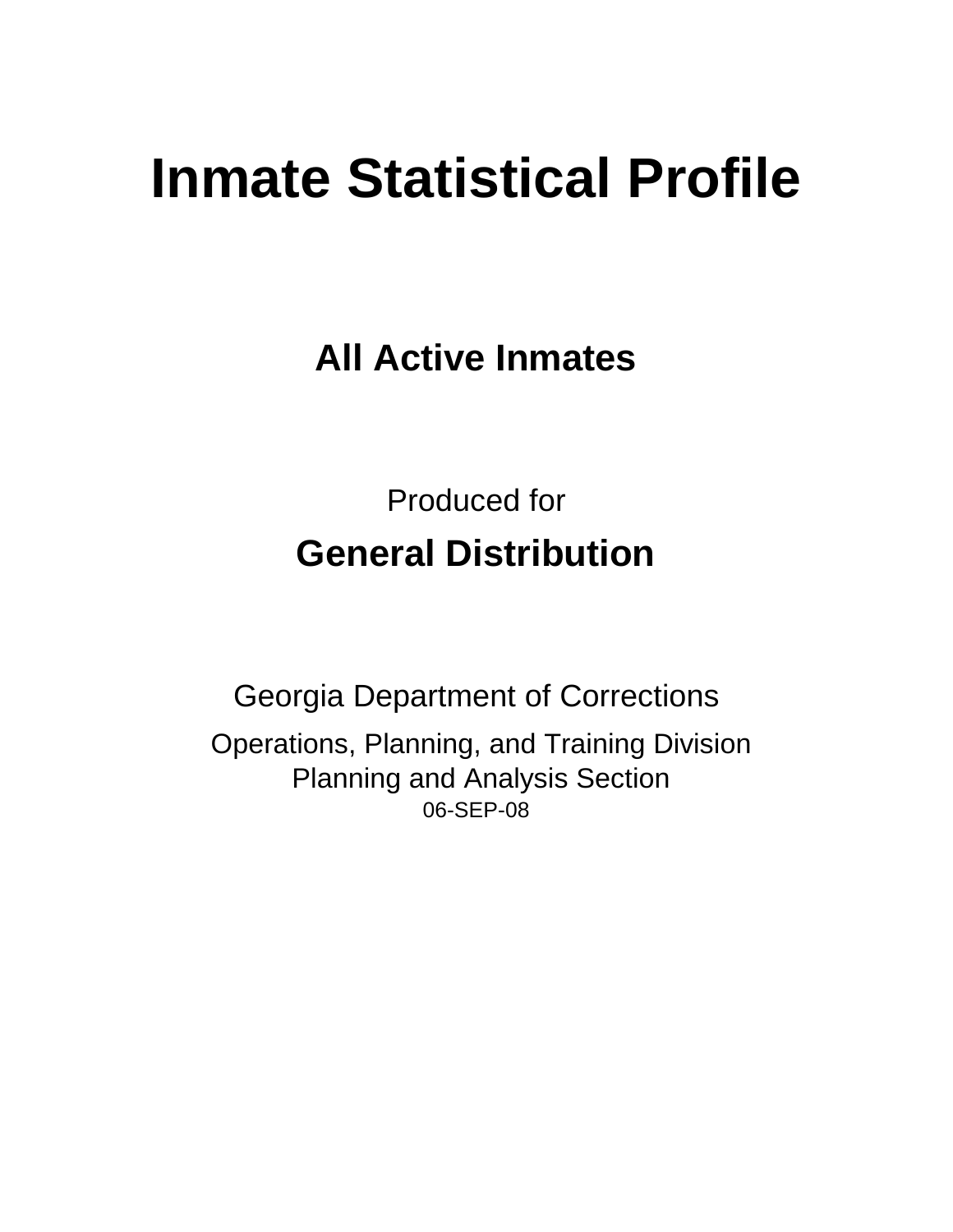**Contents** 

**All Active Inmates**

Produced for **General Distribution**

# Table of Contents

|    | <b>Demographic information</b>                                       |
|----|----------------------------------------------------------------------|
|    | 5 Current age, broken out in ten year age groups                     |
|    | 6 Race group                                                         |
|    | 7 Hispanic Origin                                                    |
|    | 8 Marital status, self-reported at entry to prison                   |
|    | 9 Number of children, self-reported at entry to prison               |
|    | 10 Religious affiliation, self-reported at entry to prison           |
|    | 11 Home county - self-reported at entry to prison                    |
|    | 16 Environment to age 16, self-reported at entry to prison           |
|    | 17 Guardian status to age 16, self-reported at entry to prison       |
|    | 18 Employment status before prison, self-reported at entry to prison |
|    | 19 Age at admission                                                  |
|    | 21 Age at release                                                    |
|    | 22 Height, measured at entry to prison                               |
|    | 24 Weight, measured at entry to prison                               |
|    | 26 Military service                                                  |
|    | <b>Correctional information</b>                                      |
|    | 27 Type of admission to prison                                       |
|    | 28 Current / last security status                                    |
|    | 29 Current / last institution type                                   |
|    | 30 Institution type - transitional centers                           |
|    | 31 Institution type - mental hospitals                               |
|    | 32 Institution type - county prisons                                 |
|    | 33 Institution type - state prisons                                  |
|    | 35 Institution type - private prisons                                |
|    | 36 Institution type - prison annexes                                 |
| 37 | Institution type - pre-release centers                               |
|    | 38 Institution type - inmate boot camp                               |
|    | 39 Number of disciplinary reports                                    |
|    | 40 Number of transfers                                               |
|    | 41 Number of escapes                                                 |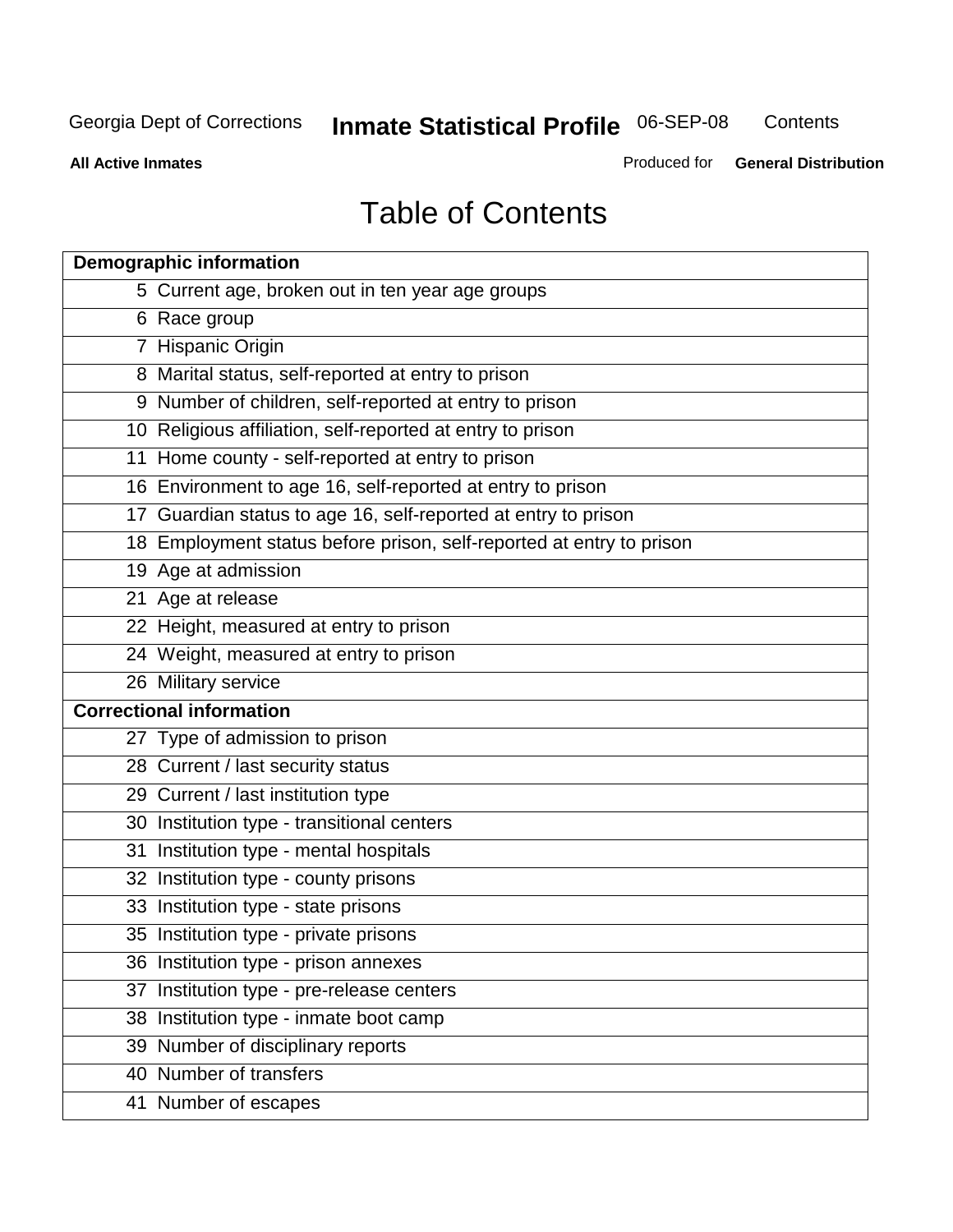**Contents** 

**All Active Inmates**

Produced for **General Distribution**

# Table of Contents

| <b>Correctional information</b>                                  |
|------------------------------------------------------------------|
| 42 Probable future release type                                  |
| 43 Actual release type                                           |
| 44 Time served in current (or last) institution                  |
| Educational, psychological and physical information              |
| 45 Highest grade level attained                                  |
| 46 Culture fair IQ scores                                        |
| 47 Wide Range Achievement Test (WRAT) reading score              |
| 48 Wide Range Achievement Test (WRAT) math score                 |
| 49 Wide Range Achievement Test (WRAT) spelling score             |
| 50 Scope of substance abuse - summary                            |
| 51 Scope of substance abuse - detail                             |
| 52 Current / last mental health treatment level                  |
| 53 PULHESDWIT medical scale - 'P' overall condition ('P'hysical) |
| 54 PULHESDWIT medical scale - 'U' upper body                     |
| 55 PULHESDWIT medical scale - 'L' lower body                     |
| 56 PULHESDWIT medical scale - 'H' hearing                        |
| 57 PULHESDWIT medical scale - 'E' vision                         |
| 58 PULHESDWIT medical scale -'S' psychiatric                     |
| 59 PULHESDWIT medical scale - 'D' dental                         |
| 60 PULHESDWIT medical scale - 'W' work ability                   |
| 61 PULHESDWIT medical scale - 'I' impairment                     |
| 62 PULHESDWIT medical scale - 'T' transportability               |
| 63 Criminality in family, self-reported                          |
| 64 Alcoholism in family, self-reported                           |
| 65 Drug abuse in family, self-reported                           |
| 66 Subjected to frequent beatings, self-reported                 |
| 67 Father absent during inmate's childhood                       |
| 68 Mother absent during inmate's childhood                       |
| <b>Crimes and criminal history information</b>                   |
| 69 Number of prior Georgia incarcerations                        |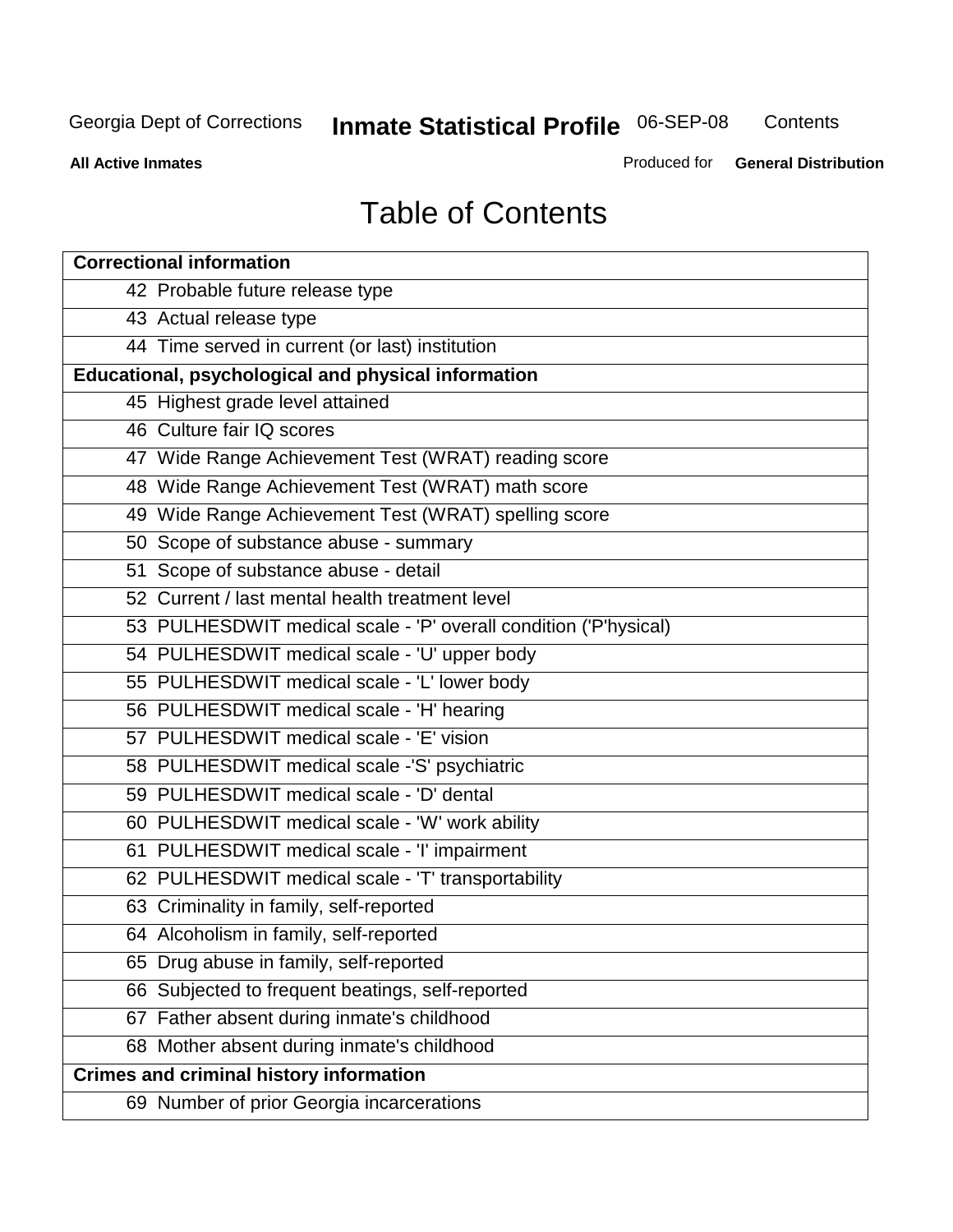**Contents** 

**All Active Inmates**

Produced for **General Distribution**

# Table of Contents

| <b>Crimes and criminal history information</b>                 |
|----------------------------------------------------------------|
| 70 Prison sentence in years                                    |
| 71 Primary offense, broken out into felonies vs misdemeanors   |
| 72 Primary offense, broken out into six broad crime categories |
| 73 Primary offense, detailed offense code                      |
| 81 County of conviction of primary offense                     |
| 86 Circuit of conviction of primary offense                    |
| 88 Years served (jail + prison) in this incarceration          |
| <b>Medical information</b>                                     |
| 89 Results of most recent HIV test                             |
| 90 Results of most recent tuberculosis test                    |
| 91 Results of most recent syphilis test                        |
| 92 Results of most recent Hepatitis-C test                     |
| 93 Results of most recent pregnancy test                       |
| 94 Results of most recent diabetes test                        |
| 95 Results of most recent hypertension test                    |
| 96 Results of most recent asthma test                          |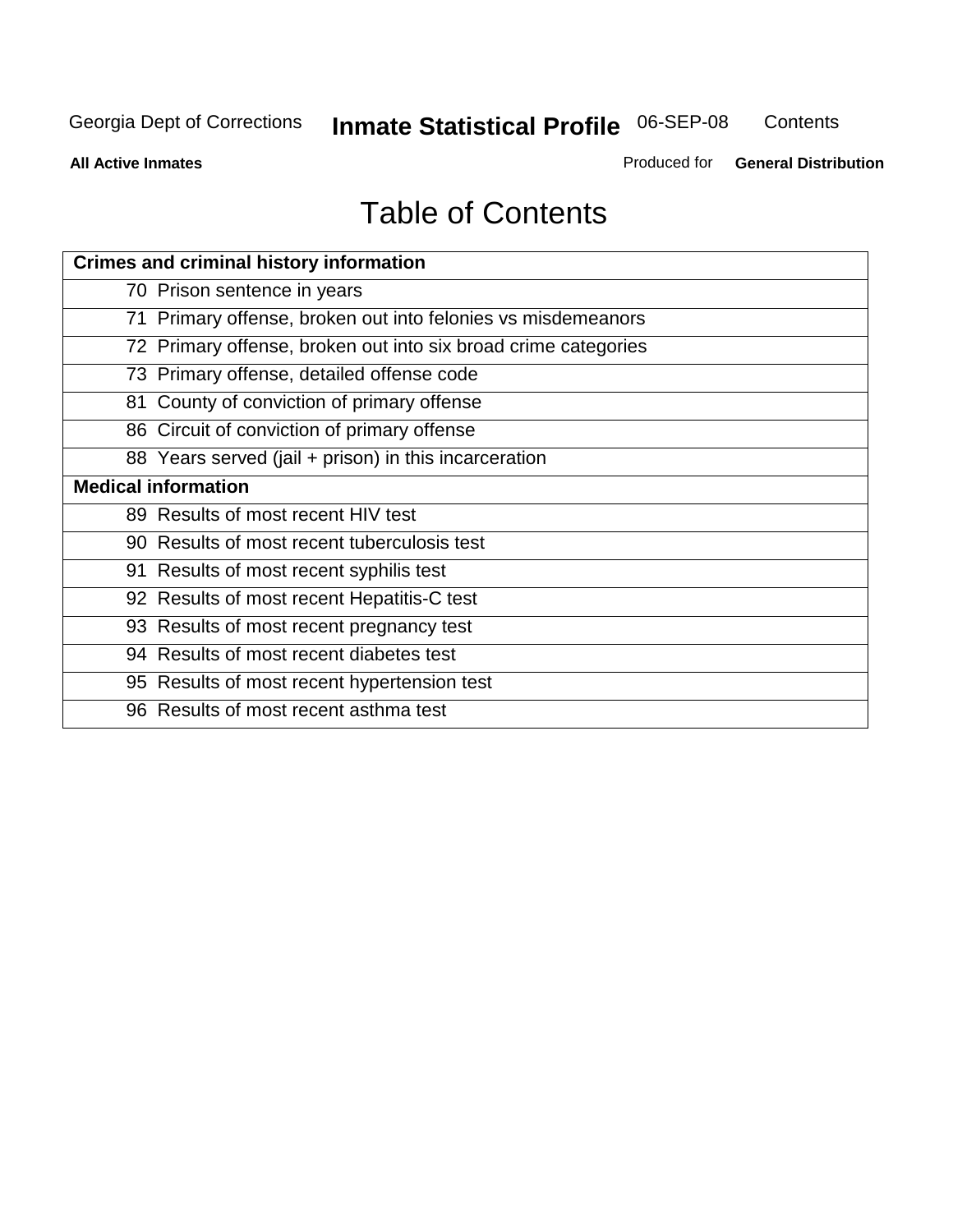### **All Active Inmates**

### Produced for **General Distribution**

### Current age, broken out in ten-year age groups

|                          |              | <b>Male</b> |        |              | <b>Female</b> |       |              | <b>Total</b>  |
|--------------------------|--------------|-------------|--------|--------------|---------------|-------|--------------|---------------|
| <b>Current Age</b>       | <b>Count</b> | Col %       | Row %  | <b>Count</b> | Col %         | Row % | <b>Total</b> | Col %         |
| <b>Teens (1-19)</b>      | 998          | $2.01\%$    | 96.15% | 40           | 1.10%         | 3.85% | 1,038        | 1.94%         |
| <b>Twenties (20-29)</b>  | 15,733       | 31.63%      | 93.87% | 1,027        | 28.21%        | 6.13% | 16,760       | 31.40%        |
| <b>Thirties (30-39)</b>  | 14,657       | 29.47%      | 92.40% | 1,205        | 33.10%        | 7.60% |              | 15,862 29.72% |
| <b>Forties (40-49)</b>   | 11,840       | 23.81%      | 92.15% | 1,009        | 27.72%        | 7.85% | 12,849       | 24.07%        |
| <b>Fifties (50-59)</b>   | 5,096        | 10.25%      | 94.34% | 306          | 8.41%         | 5.66% | 5,402        | 10.12%        |
| <b>Sixties (60-69)</b>   | 1,203        | 2.42%       | 96.55% | 43           | 1.18%         | 3.45% | 1,246        | 2.33%         |
| Seventy + (70 and above) | 210          | 0.42%       | 95.45% | 10           | 0.27%         | 4.55% | 220          | 0.41%         |
| <b>Total Reported</b>    | 49,737       | 100%        | 93.18% | 3,640        | 100%          | 6.82% | 53,377       | 100%          |

| سائط الأساب<br>rtea<br><b>NOT</b><br>. |               |       |                             |
|----------------------------------------|---------------|-------|-----------------------------|
|                                        | <b>AQ 737</b> | 3,640 | $\sim$ $\sim$ $\sim$ $\sim$ |

| <b>Mean</b><br>(average) | 36.25    | 36.46 | 36.26 |
|--------------------------|----------|-------|-------|
| <b>Median (middle)</b>   | つに<br>vu | 36    | 35    |
| Mode<br>(most frequent)  | 28       | 29    | 28    |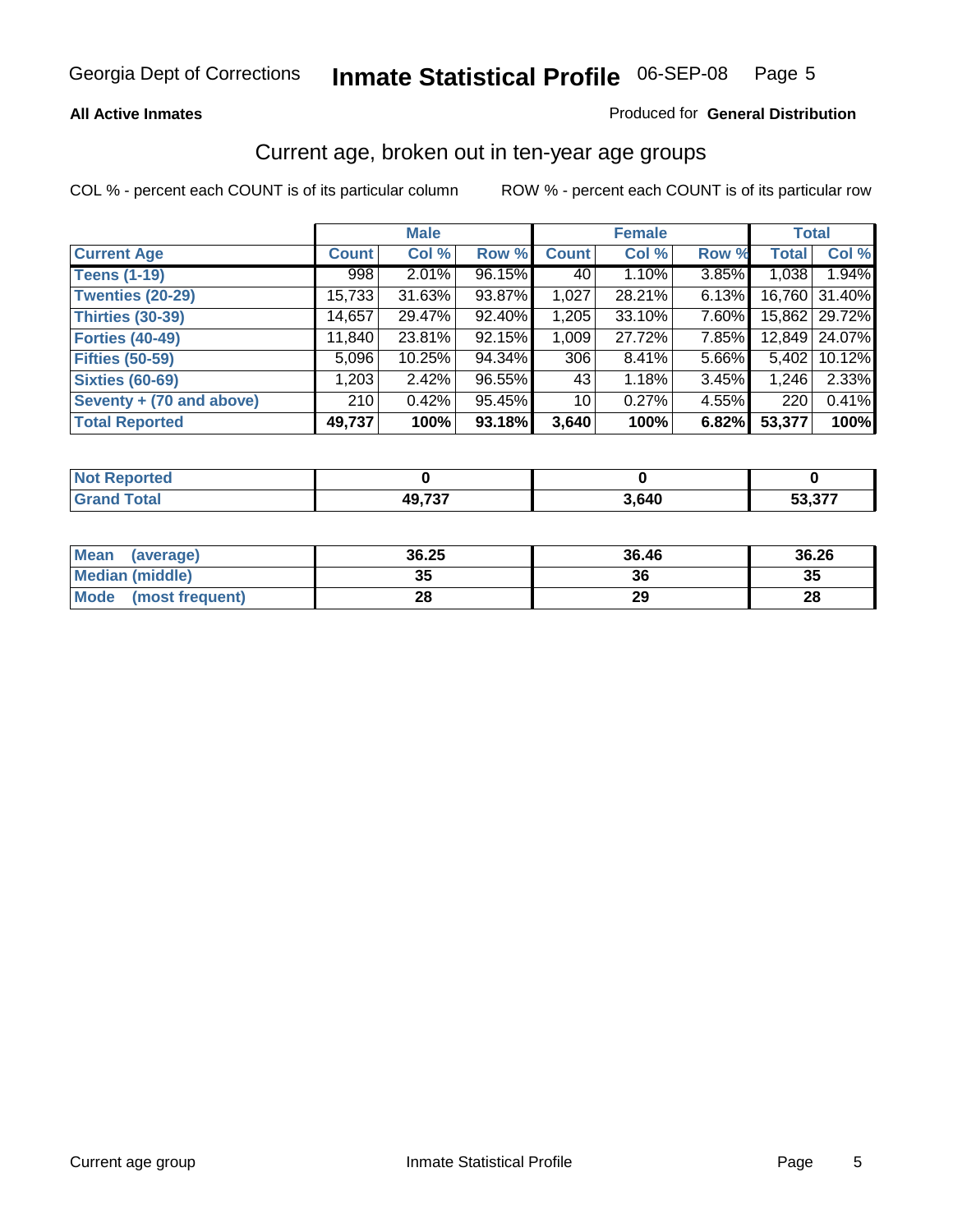**All Active Inmates**

### Produced for **General Distribution**

# Race group

|                       |              | <b>Male</b> |                    |       | <b>Female</b> |          |        | <b>Total</b> |
|-----------------------|--------------|-------------|--------------------|-------|---------------|----------|--------|--------------|
| <b>Race Group</b>     | <b>Count</b> | Col %       | <b>Row % Count</b> |       | Col %         | Row %    | Total  | Col %        |
| <b>White</b>          | 18.240       | 36.85%      | $90.18\%$          | 1,986 | 54.70%        | 9.82%    | 20,226 | 38.07%       |
| <b>Black</b>          | 31,137       | $62.91\%$   | 95.01%             | 1,637 | 45.08%        | 4.99%    | 32,774 | 61.69%       |
| <b>Indian</b><br>3    | 61           | .12%        | 96.83%             | 2     | .06%          | 3.17%    | 63     | .12%         |
| <b>Asian</b>          | 59           | .12%        | 90.77%             | 6     | .17%          | $9.23\%$ | 65     | $.12\%$      |
| <b>Total Reported</b> | 49,497       | 100%        | 93.17%             | 3,631 | 100%          | 6.83%    | 53,128 | 100%         |

| rted                  | 240<br>$\sim$ |       | 249<br>$\sim$                                     |
|-----------------------|---------------|-------|---------------------------------------------------|
| $f \wedge f \wedge f$ | 49,737        | 3,640 | $F^{\wedge}$ $\wedge$ $\rightarrow$ $\rightarrow$ |

| ____<br>____<br>$ -$ |  | Мe | Black | White | Black |
|----------------------|--|----|-------|-------|-------|
|----------------------|--|----|-------|-------|-------|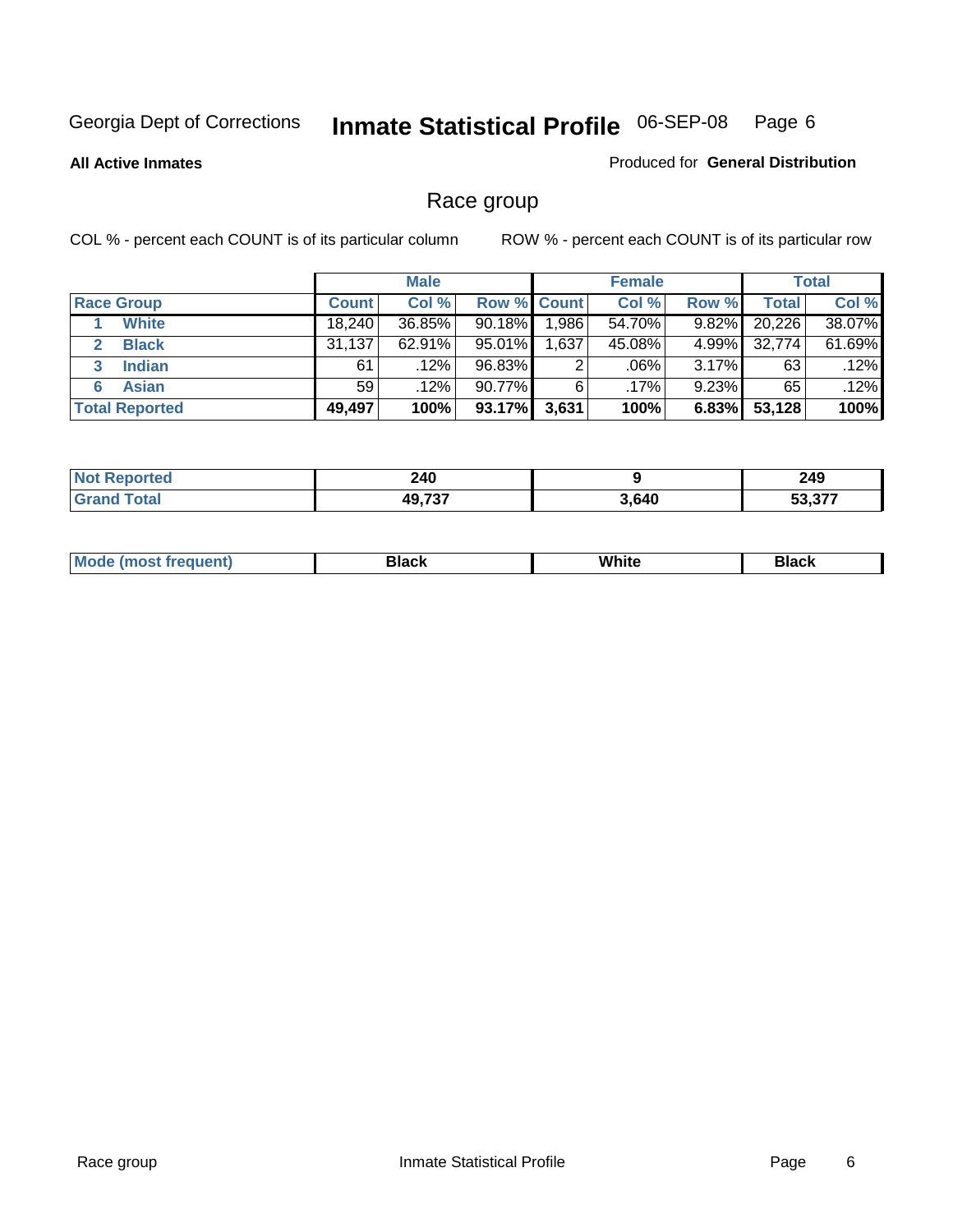**All Active Inmates**

Produced for **General Distribution**

### Hispanic Origin

COL % - percent each COUNT is of its particular column ROW % - percent each COUNT is of its particular row

|                        |              | <b>Male</b> |                    |     | <b>Female</b> |          |        | <b>Total</b> |
|------------------------|--------------|-------------|--------------------|-----|---------------|----------|--------|--------------|
| <b>Hispanic Origin</b> | <b>Count</b> | Col %       | <b>Row % Count</b> |     | Col %         | Row %    | Total  | Col %        |
| <b>Non Hispanic</b>    | 47,248       | $95.00\%$   | $93.05\%$ 3,528    |     | $96.92\%$     | $6.95\%$ | 50,776 | 95.13%       |
| <b>Hispanic</b>        | 2,489        | $5.00\%$    | 95.69%             | 112 | 3.08%         | $4.31\%$ | 2,601  | 4.87%        |
| <b>Total Reported</b>  | 49,737       | 100%        | $93.18\%$ 3,640    |     | 100%          | $6.82\%$ | 53,377 | 100%         |

**An inmate is counted as Hispanic if** 

**(a) he self-reported as Hispanic during the diagnostic process, or** 

**(b) his primary language is Spanish, or** 

**(c) he claimed birth or citizenship in Spain or a Latin American country, or** 

**(d) he had a common Spanish surname such as Lopez or Garcia**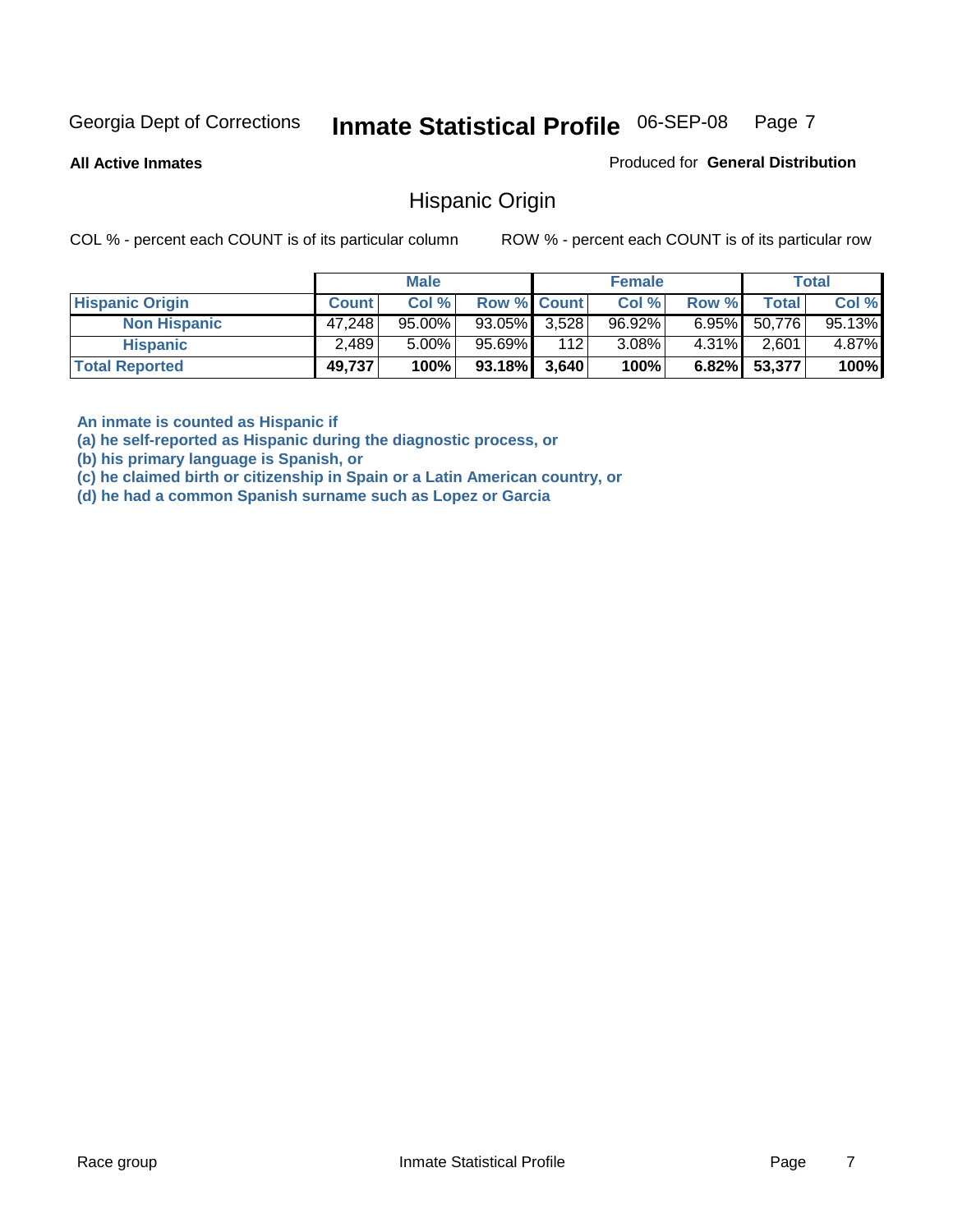### **All Active Inmates**

### Produced for **General Distribution**

# Marital status, self-reported at entry to prison

|                                  |              | <b>Male</b> |        |              | <b>Female</b> |          |              | <b>Total</b> |
|----------------------------------|--------------|-------------|--------|--------------|---------------|----------|--------------|--------------|
| <b>Marital Status</b>            | <b>Count</b> | Col %       | Row %  | <b>Count</b> | Col %         | Row %    | <b>Total</b> | Col %        |
| <b>Single</b>                    | 29,908       | $61.54\%$   | 94.54% | 1,726        | 49.08%        | $5.46\%$ | 31,634       | 60.70%       |
| <b>Married</b><br>$\overline{2}$ | 6,096        | 12.54%      | 91.85% | 541          | 15.38%        | 8.15%    | 6,637        | 12.74%       |
| <b>Separated</b><br>3            | 2,611        | $5.37\%$    | 86.40% | 411          | 11.69%        | 13.60%   | 3,022        | 5.80%        |
| <b>Divorced</b><br>4             | 5,971        | 12.29%      | 90.98% | 592          | 16.83%        | 9.02%    | 6,563        | 12.59%       |
| <b>Widowed</b><br>5              | 594          | 1.22%       | 80.71% | 142          | 4.04%         | 19.29%   | 736          | 1.41%        |
| <b>Common Law</b><br>6           | 3,418        | 7.03%       | 97.02% | 105          | 2.99%         | 2.98%    | 3,523        | 6.76%        |
| <b>Total Reported</b>            | 48,598       | 100%        | 93.25% | 3,517        | 100%          | 6.75%    | 52,115       | 100%         |

| 139             | נמו<br>12J | 262, ا        |
|-----------------|------------|---------------|
| ירמי הו<br>⁄1 L | .640,      | <b>FO 077</b> |

|  | Mode (most f<br>freauent) | . | 'inale | nale |  |
|--|---------------------------|---|--------|------|--|
|--|---------------------------|---|--------|------|--|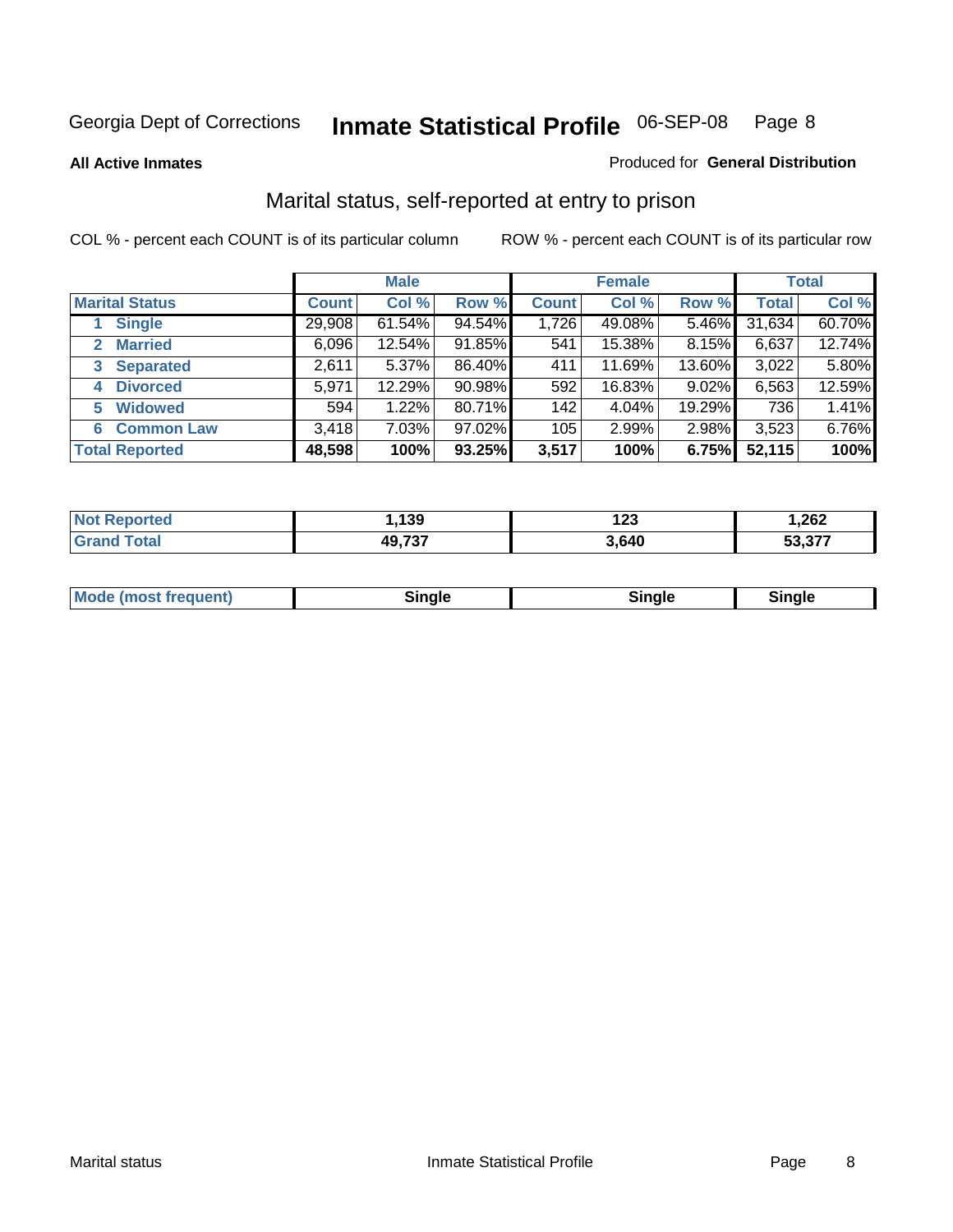### **All Active Inmates**

### Produced for **General Distribution**

# Number of children, self reported at entry to prison

|                           |              | <b>Male</b> |         |              | <b>Female</b> |        | <b>Total</b> |        |
|---------------------------|--------------|-------------|---------|--------------|---------------|--------|--------------|--------|
| <b>Number of Children</b> | <b>Count</b> | Col %       | Row %   | <b>Count</b> | Col %         | Row %  | <b>Total</b> | Col %  |
| $\bf{0}$                  | 19,829       | 40.32%      | 95.80%  | 869          | 23.97%        | 4.20%  | 20,698       | 39.20% |
|                           | 11,118       | 22.61%      | 94.44%  | 654          | 18.04%        | 5.56%  | 11,772       | 22.29% |
| $\overline{2}$            | 8,413        | 17.11%      | 90.85%  | 847          | 23.36%        | 9.15%  | 9,260        | 17.54% |
| 3                         | 4,978        | 10.12%      | 87.76%  | 694          | 19.14%        | 12.24% | 5,672        | 10.74% |
| 4                         | 2,552        | 5.19%       | 89.32%  | 305          | 8.41%         | 10.68% | 2,857        | 5.41%  |
| 5                         | 1,199        | 2.44%       | 89.68%  | 138          | 3.81%         | 10.32% | 1,337        | 2.53%  |
| $6\phantom{a}$            | 569          | 1.16%       | 88.22%  | 76           | 2.10%         | 11.78% | 645          | 1.22%  |
| 7                         | 276          | 0.56%       | 91.39%  | 26           | 0.72%         | 8.61%  | 302          | 0.57%  |
| 8                         | 114          | 0.23%       | 94.21%  |              | 0.19%         | 5.79%  | 121          | 0.23%  |
| 9                         | 55           | 0.11%       | 93.22%  | 4            | 0.11%         | 6.78%  | 59           | 0.11%  |
| 10                        | 27           | 0.05%       | 81.82%  | 6            | 0.17%         | 18.18% | 33           | 0.06%  |
| Over 10                   | 47           | 0.10%       | 100.00% |              |               |        | 47           | 0.09%  |
| <b>Total Reported</b>     | 49,177       | 100%        | 93.13%  | 3,626        | 100%          | 6.87%  | 52,803       | 100%   |

| . . | 559                  |      | $- - -$<br>JI J |
|-----|----------------------|------|-----------------|
|     | <b>AQ 736</b><br>.JU | .640 | 53,376          |

| <b>Mean</b><br>(average) | 1.36 | 1.97 | 1.40 |
|--------------------------|------|------|------|
| <b>Median (middle)</b>   |      |      |      |
| Mode<br>(most frequent)  |      |      |      |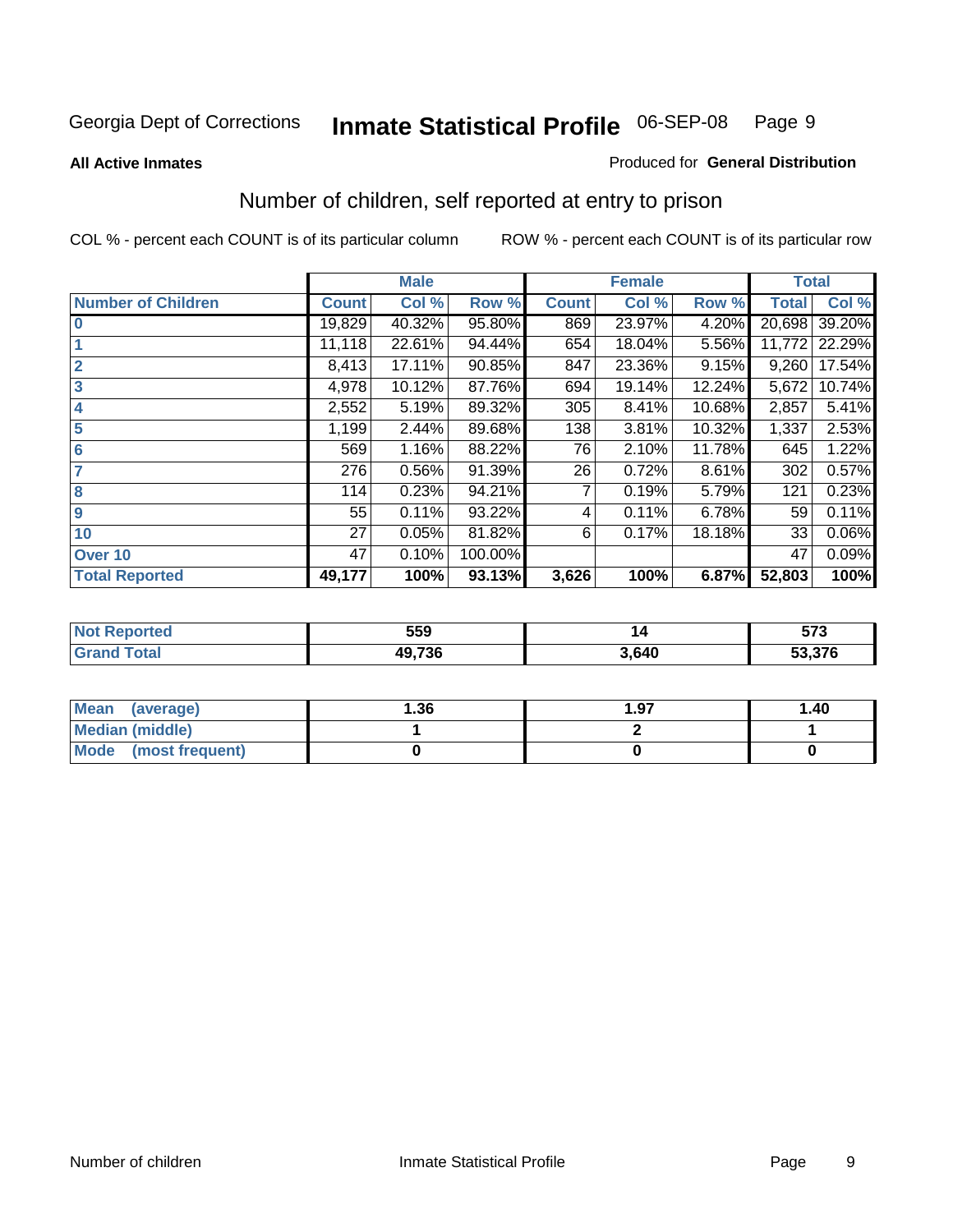### **All Active Inmates**

### Produced for **General Distribution**

# Religious affiliation, self-reported at entry to prison

|                  |                              | <b>Male</b>  |        |         |                  | <b>Female</b> |        | <b>Total</b>   |        |
|------------------|------------------------------|--------------|--------|---------|------------------|---------------|--------|----------------|--------|
|                  | <b>Religious Affiliation</b> | <b>Count</b> | Col %  | Row %   | <b>Count</b>     | Col %         | Row %  | <b>Total</b>   | Col %  |
| 1                | <b>Islam</b>                 | 1,414        | 3.27%  | 98.40%  | $\overline{23}$  | .67%          | 1.60%  | 1,437          | 3.08%  |
| $\overline{2}$   | <b>Catholic</b>              | 2,254        | 5.21%  | 92.76%  | 176              | 5.10%         | 7.24%  | 2,430          | 5.20%  |
| $\mathbf{3}$     | <b>Baptist</b>               | 19,907       | 46.01% | 91.35%  | 1,886            | 54.70%        | 8.65%  | 21,793         | 46.65% |
| 4                | <b>Methodist</b>             | 879          | 2.03%  | 87.03%  | $\overline{131}$ | 3.80%         | 12.97% | 1,010          | 2.16%  |
| 5                | <b>EpiscopIn</b>             | 63           | .15%   | 91.30%  | 6                | .17%          | 8.70%  | 69             | .15%   |
| 6                | <b>Presbytrn</b>             | 111          | .26%   | 96.52%  | 4                | .12%          | 3.48%  | 115            | .25%   |
| 7                | <b>Chc Of God</b>            | 500          | 1.16%  | 89.77%  | 57               | 1.65%         | 10.23% | 557            | 1.19%  |
| 8                | <b>Holiness</b>              | 1,595        | 3.69%  | 80.47%  | 387              | 11.22%        | 19.53% | 1,982          | 4.24%  |
| $\boldsymbol{9}$ | <b>Jewish</b>                | 53           | .12%   | 98.15%  |                  | .03%          | 1.85%  | 54             | .12%   |
| 10               | <b>Anglican</b>              | 8            | .02%   | 88.89%  |                  | .03%          | 11.11% | 9              | .02%   |
| 11               | <b>Grk Orthdx</b>            | 6            | .01%   | 85.71%  |                  | .03%          | 14.29% | 7              | .01%   |
| 12               | <b>Hindu</b>                 | 8            | .02%   | 100.00% |                  |               |        | 8              | .02%   |
| 13               | <b>Buddhist</b>              | 49           | .11%   | 94.23%  | $\overline{3}$   | .09%          | 5.77%  | 52             | .11%   |
| 14               | <b>Taoist</b>                | 5            | .01%   | 100.00% |                  |               |        | 5              | .01%   |
| 15               | <b>Shintoist</b>             | 3            | .01%   | 100.00% |                  |               |        | $\overline{3}$ | .01%   |
| 16               | <b>Seven D Ad</b>            | 135          | .31%   | 95.07%  | 7                | .20%          | 4.93%  | 142            | .30%   |
| 17               | <b>Jehovah Wt</b>            | 428          | .99%   | 92.04%  | 37               | 1.07%         | 7.96%  | 465            | 1.00%  |
| 18               | <b>Latr Day S</b>            | 55           | .13%   | 94.83%  | 3                | .09%          | 5.17%  | 58             | .12%   |
| 20               | <b>Other Prot</b>            | 7,139        | 16.50% | 92.29%  | 596              | 17.29%        | 7.71%  | 7,735          | 16.56% |
| 96               | <b>None</b>                  | 8,657        | 20.01% | 98.53%  | 129              | 3.74%         | 1.47%  | 8,786          | 18.81% |
|                  | <b>Total Reported</b>        | 43,269       | 100%   | 92.62%  | 3,448            | 100%          | 7.38%  | 46,717         | 100%   |

| 14 (20 | ,468   | 192   | 6,660                          |
|--------|--------|-------|--------------------------------|
|        | 49,737 | 3,640 | $\sim$ 0.77<br>วง.ง <i>เ</i> เ |

| <b>Mode</b><br>frequent)<br>umost | 3aptist | 3aptist | <b>Baptist</b> |
|-----------------------------------|---------|---------|----------------|
|                                   |         |         |                |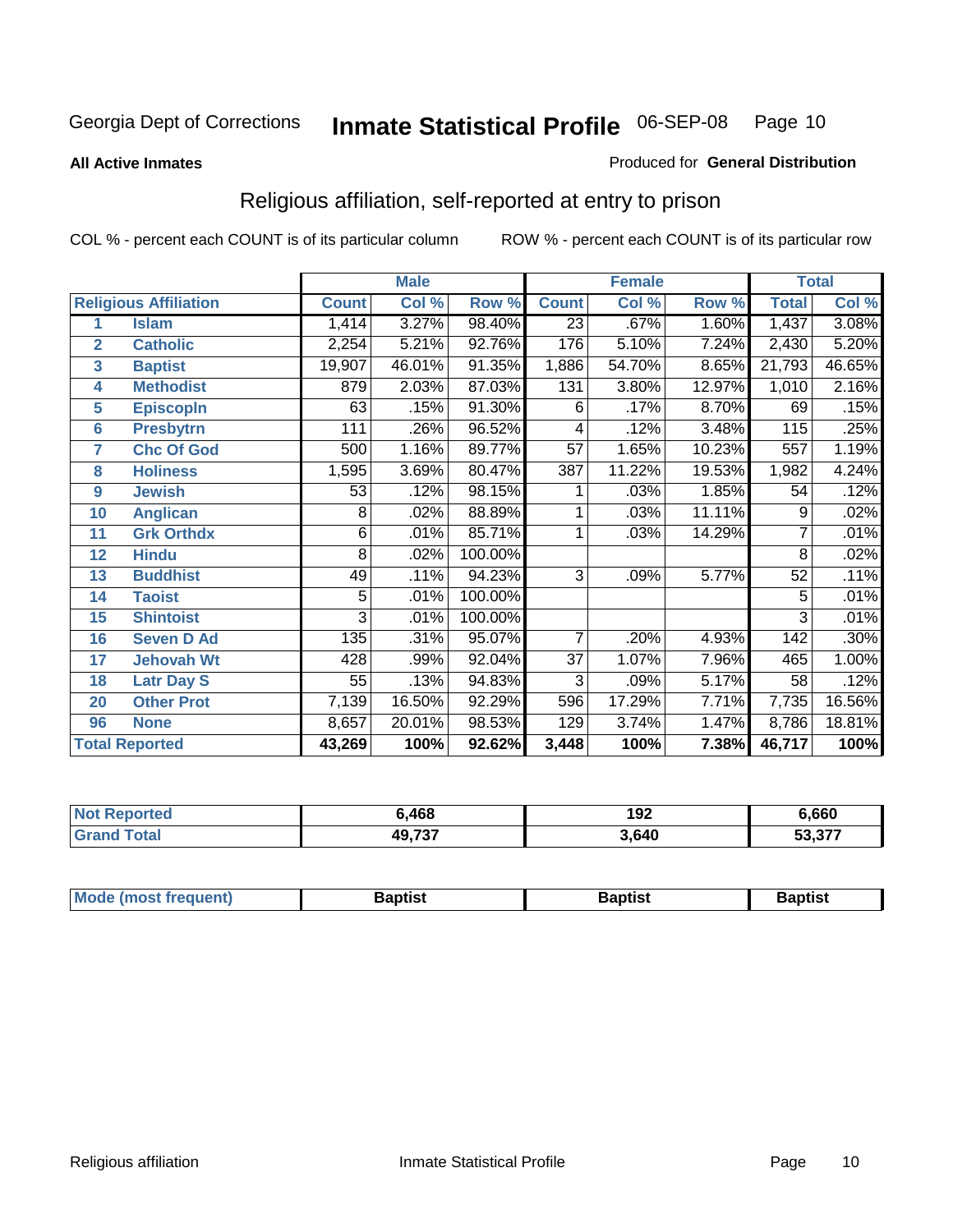Produced for **General Distribution**

### **All Active Inmates**

# Home county, self-reported at entry to prison

|                 |                      |                  | <b>Male</b> |         |                 | <b>Female</b> |        | <b>Total</b>     |       |
|-----------------|----------------------|------------------|-------------|---------|-----------------|---------------|--------|------------------|-------|
|                 | <b>Home County</b>   | <b>Count</b>     | Col %       | Row %   | <b>Count</b>    | Col %         | Row %  | <b>Total</b>     | Col % |
| $\overline{1}$  | <b>Appling</b>       | 100              | .21%        | 94.34%  | $\overline{6}$  | .17%          | 5.66%  | 106              | .21%  |
| $\overline{2}$  | <b>Atkinson</b>      | 45               | .09%        | 97.83%  | 1               | .03%          | 2.17%  | 46               | .09%  |
| 3               | <b>Bacon</b>         | 65               | .14%        | 95.59%  | $\overline{3}$  | .09%          | 4.41%  | 68               | .13%  |
| 4               | <b>Baker</b>         | $\overline{8}$   | .02%        | 100.00% |                 |               |        | 8                | .02%  |
| 5               | <b>Baldwin</b>       | 296              | .62%        | 95.48%  | $\overline{14}$ | .40%          | 4.52%  | $\overline{310}$ | .60%  |
| 6               | <b>Banks</b>         | $\overline{50}$  | .10%        | 94.34%  | $\overline{3}$  | .09%          | 5.66%  | $\overline{53}$  | .10%  |
| $\overline{7}$  | <b>Barrow</b>        | $\overline{262}$ | .55%        | 91.93%  | $\overline{23}$ | .66%          | 8.07%  | 285              | .56%  |
| 8               | <b>Bartow</b>        | $\overline{549}$ | 1.15%       | 87.42%  | 79              | 2.26%         | 12.58% | 628              | 1.22% |
| 9               | <b>Ben Hill</b>      | $\overline{217}$ | .45%        | 92.74%  | $\overline{17}$ | .49%          | 7.26%  | 234              | .46%  |
| 10              | <b>Berrien</b>       | $\overline{71}$  | .15%        | 89.87%  | $\overline{8}$  | .23%          | 10.13% | 79               | .15%  |
| 11              | <b>Bibb</b>          | 1,198            | 2.51%       | 95.23%  | 60              | 1.72%         | 4.77%  | 1,258            | 2.45% |
| 12              | <b>Bleckley</b>      | 68               | .14%        | 90.67%  | 7               | .20%          | 9.33%  | $\overline{75}$  | .15%  |
| $\overline{13}$ | <b>Brantley</b>      | $\overline{51}$  | .11%        | 91.07%  | $\overline{5}$  | .14%          | 8.93%  | $\overline{56}$  | .11%  |
| 14              | <b>Brooks</b>        | 69               | .14%        | 95.83%  | $\overline{3}$  | .09%          | 4.17%  | $\overline{72}$  | .14%  |
| 15              | <b>Bryan</b>         | $\overline{99}$  | .21%        | 96.12%  | $\overline{4}$  | .11%          | 3.88%  | 103              | .20%  |
| 16              | <b>Bulloch</b>       | $\overline{353}$ | .74%        | 93.63%  | $\overline{24}$ | .69%          | 6.37%  | $\overline{377}$ | .74%  |
| 17              | <b>Burke</b>         | $\overline{204}$ | .43%        | 96.68%  | $\overline{7}$  | .20%          | 3.32%  | 211              | .41%  |
| 18              | <b>Butts</b>         | 134              | .28%        | 94.37%  | $\overline{8}$  | .23%          | 5.63%  | $\overline{142}$ | .28%  |
| 19              | <b>Calhoun</b>       | $\overline{44}$  | .09%        | 97.78%  | $\overline{1}$  | .03%          | 2.22%  | $\overline{45}$  | .09%  |
| 20              | <b>Camden</b>        | 115              | .24%        | 94.26%  | $\overline{7}$  | .20%          | 5.74%  | $\overline{122}$ | .24%  |
| 21              | <b>Candler</b>       | $\overline{93}$  | .19%        | 93.94%  | $\overline{6}$  | .17%          | 6.06%  | $\overline{99}$  | .19%  |
| $\overline{22}$ | <b>Carroll</b>       | $\overline{551}$ | 1.15%       | 91.07%  | $\overline{54}$ | 1.55%         | 8.93%  | 605              | 1.18% |
| 23              | <b>Catoosa</b>       | 197              | .41%        | 89.95%  | $\overline{22}$ | .63%          | 10.05% | $\overline{219}$ | .43%  |
| 24              | <b>Charlton</b>      | $\overline{38}$  | .08%        | 97.44%  | 1               | .03%          | 2.56%  | $\overline{39}$  | .08%  |
| 25              | <b>Chatham</b>       | 2,248            | 4.70%       | 95.54%  | 105             | 3.01%         | 4.46%  | 2,353            | 4.59% |
| 26              | <b>Chattahoochee</b> | $\overline{22}$  | .05%        | 84.62%  | 4               | .11%          | 15.38% | 26               | .05%  |
| 27              | Chattooga            | 231              | .48%        | 91.67%  | $\overline{21}$ | .60%          | 8.33%  | 252              | .49%  |
| 28              | <b>Cherokee</b>      | 388              | .81%        | 88.79%  | 49              | 1.40%         | 11.21% | 437              | .85%  |
| 29              | <b>Clarke</b>        | 470              | .98%        | 94.00%  | $\overline{30}$ | .86%          | 6.00%  | 500              | .97%  |
| 30              | <b>Clay</b>          | $\overline{20}$  | .04%        | 90.91%  | $\overline{2}$  | .06%          | 9.09%  | $\overline{22}$  | .04%  |
| $\overline{31}$ | <b>Clayton</b>       | 1,327            | 2.78%       | 93.45%  | $\overline{93}$ | 2.66%         | 6.55%  | 1,420            | 2.77% |
| 32              | <b>Clinch</b>        | 40               | .08%        | 97.56%  | 1               | .03%          | 2.44%  | 41               | .08%  |
| 33              | <b>Cobb</b>          | 2,314            | 4.84%       | 92.75%  | 181             | 5.18%         | 7.25%  | 2,495            | 4.86% |
| 34              | <b>Coffee</b>        | 210              | .44%        | 92.11%  | 18              | .52%          | 7.89%  | 228              | .44%  |
| 35              | <b>Colquitt</b>      | $\overline{307}$ | .64%        | 93.31%  | $\overline{22}$ | .63%          | 6.69%  | 329              | .64%  |
| 36              | <b>Columbia</b>      | 183              | .38%        | 89.27%  | 22              | .63%          | 10.73% | 205              | .40%  |
| 37              | <b>Cook</b>          | 122              | .26%        | 89.71%  | $\overline{14}$ | .40%          | 10.29% | 136              | .27%  |
| 38              | <b>Coweta</b>        | 446              | .93%        | 91.77%  | 40              | 1.15%         | 8.23%  | 486              | .95%  |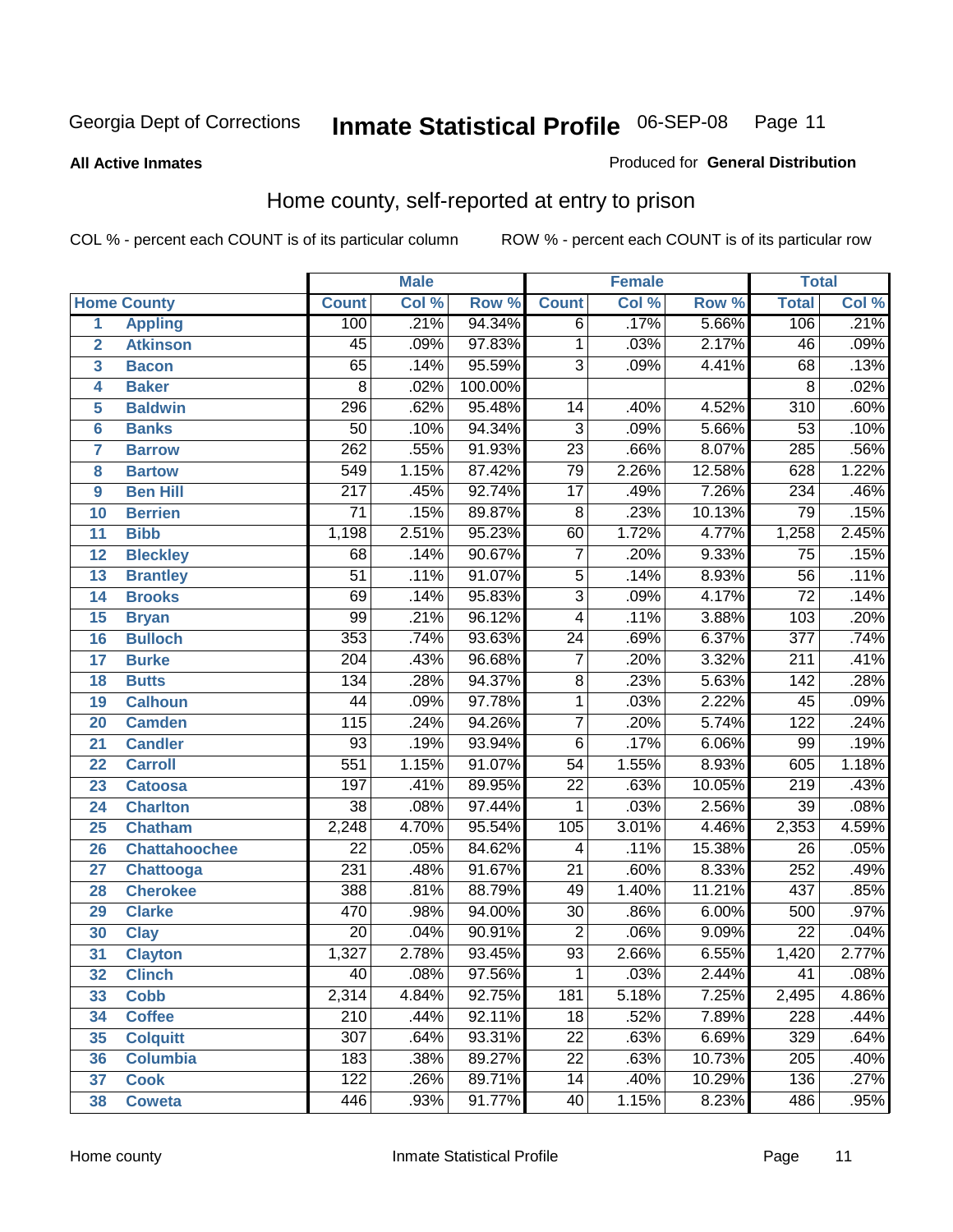### **All Active Inmates**

### Produced for **General Distribution**

# Home county, self-reported at entry to prison

|    |                    |                  | <b>Male</b> |         |                         | <b>Female</b> |        | <b>Total</b>     |        |
|----|--------------------|------------------|-------------|---------|-------------------------|---------------|--------|------------------|--------|
|    | <b>Home County</b> | <b>Count</b>     | Col %       | Row %   | <b>Count</b>            | Col %         | Row %  | <b>Total</b>     | Col %  |
| 39 | <b>Crawford</b>    | $\overline{26}$  | .05%        | 86.67%  | 4                       | .11%          | 13.33% | $\overline{30}$  | .06%   |
| 40 | <b>Crisp</b>       | 256              | .54%        | 95.88%  | $\overline{11}$         | .32%          | 4.12%  | $\overline{267}$ | .52%   |
| 41 | <b>Dade</b>        | 67               | .14%        | 93.06%  | $\overline{5}$          | .14%          | 6.94%  | 72               | .14%   |
| 42 | <b>Dawson</b>      | $\overline{88}$  | .18%        | 93.62%  | $\overline{6}$          | .17%          | 6.38%  | $\overline{94}$  | .18%   |
| 43 | <b>Decatur</b>     | 266              | .56%        | 94.33%  | $\overline{16}$         | .46%          | 5.67%  | 282              | .55%   |
| 44 | <b>Dekalb</b>      | 2,512            | 5.26%       | 93.91%  | $\overline{163}$        | 4.67%         | 6.09%  | 2,675            | 5.22%  |
| 45 | <b>Dodge</b>       | 138              | .29%        | 90.79%  | $\overline{14}$         | .40%          | 9.21%  | 152              | .30%   |
| 46 | <b>Dooly</b>       | $\overline{82}$  | .17%        | 91.11%  | $\overline{8}$          | .23%          | 8.89%  | $\overline{90}$  | .18%   |
| 47 | <b>Dougherty</b>   | 966              | 2.02%       | 95.83%  | $\overline{42}$         | 1.20%         | 4.17%  | 1,008            | 1.97%  |
| 48 | <b>Douglas</b>     | 620              | 1.30%       | 91.18%  | 60                      | 1.72%         | 8.82%  | 680              | 1.33%  |
| 49 | <b>Early</b>       | 71               | .15%        | 97.26%  | $\overline{2}$          | .06%          | 2.74%  | 73               | .14%   |
| 50 | <b>Echols</b>      | $\overline{8}$   | .02%        | 88.89%  | $\overline{1}$          | .03%          | 11.11% | $\overline{9}$   | .02%   |
| 51 | <b>Effingham</b>   | 136              | .28%        | 92.52%  | $\overline{11}$         | .32%          | 7.48%  | $\overline{147}$ | .29%   |
| 52 | <b>Elbert</b>      | 133              | .28%        | 95.00%  | $\overline{7}$          | .20%          | 5.00%  | 140              | .27%   |
| 53 | <b>Emanuel</b>     | $\overline{141}$ | .30%        | 94.00%  | $\overline{9}$          | .26%          | 6.00%  | 150              | .29%   |
| 54 | <b>Evans</b>       | $\overline{91}$  | .19%        | 97.85%  | $\overline{2}$          | .06%          | 2.15%  | 93               | .18%   |
| 55 | <b>Fannin</b>      | 89               | .19%        | 93.68%  | $\overline{6}$          | .17%          | 6.32%  | $\overline{95}$  | .19%   |
| 56 | <b>Fayette</b>     | 140              | .29%        | 88.61%  | $\overline{18}$         | .52%          | 11.39% | 158              | .31%   |
| 57 | <b>Floyd</b>       | $\overline{741}$ | 1.55%       | 90.81%  | $\overline{75}$         | 2.15%         | 9.19%  | 816              | 1.59%  |
| 58 | <b>Forsyth</b>     | 183              | .38%        | 85.92%  | $\overline{30}$         | .86%          | 14.08% | $\overline{213}$ | .42%   |
| 59 | <b>Franklin</b>    | 144              | .30%        | 93.51%  | $\overline{10}$         | .29%          | 6.49%  | 154              | .30%   |
| 60 | <b>Fulton</b>      | 5,628            | 11.78%      | 95.45%  | 268                     | 7.67%         | 4.55%  | 5,896            | 11.50% |
| 61 | <b>Gilmer</b>      | 92               | .19%        | 91.09%  | 9                       | .26%          | 8.91%  | 101              | .20%   |
| 62 | <b>Glascock</b>    | $\overline{10}$  | .02%        | 100.00% |                         |               |        | 10               | .02%   |
| 63 | <b>Glynn</b>       | $\overline{365}$ | .76%        | 94.81%  | 20                      | .57%          | 5.19%  | 385              | .75%   |
| 64 | <b>Gordon</b>      | $\overline{274}$ | .57%        | 89.84%  | $\overline{31}$         | .89%          | 10.16% | 305              | .59%   |
| 65 | <b>Grady</b>       | 196              | .41%        | 96.55%  | 7                       | .20%          | 3.45%  | 203              | .40%   |
| 66 | <b>Greene</b>      | $\overline{90}$  | .19%        | 93.75%  | $\overline{6}$          | .17%          | 6.25%  | 96               | .19%   |
| 67 | <b>Gwinnett</b>    | 1,614            | 3.38%       | 93.46%  | $\overline{113}$        | 3.24%         | 6.54%  | 1,727            | 3.37%  |
| 68 | <b>Habersham</b>   | 108              | .23%        | 94.74%  | 6                       | .17%          | 5.26%  | 114              | .22%   |
| 69 | <b>Hall</b>        | 663              | 1.39%       | 91.07%  | 65                      | 1.86%         | 8.93%  | 728              | 1.42%  |
| 70 | <b>Hancock</b>     | $\overline{59}$  | .12%        | 96.72%  | $\overline{\mathbf{c}}$ | .06%          | 3.28%  | $\overline{61}$  | .12%   |
| 71 | <b>Haralson</b>    | 121              | .25%        | 91.67%  | $\overline{11}$         | .32%          | 8.33%  | 132              | .26%   |
| 72 | <b>Harris</b>      | $\overline{97}$  | .20%        | 90.65%  | $\overline{10}$         | .29%          | 9.35%  | 107              | .21%   |
| 73 | <b>Hart</b>        | $\overline{92}$  | .19%        | 91.09%  | $\overline{9}$          | .26%          | 8.91%  | 101              | .20%   |
| 74 | <b>Heard</b>       | 69               | .14%        | 88.46%  | $\overline{9}$          | .26%          | 11.54% | 78               | .15%   |
| 75 | <b>Henry</b>       | 478              | 1.00%       | 90.02%  | $\overline{53}$         | 1.52%         | 9.98%  | 531              | 1.04%  |
| 76 | <b>Houston</b>     | 524              | 1.10%       | 92.91%  | 40                      | 1.15%         | 7.09%  | 564              | 1.10%  |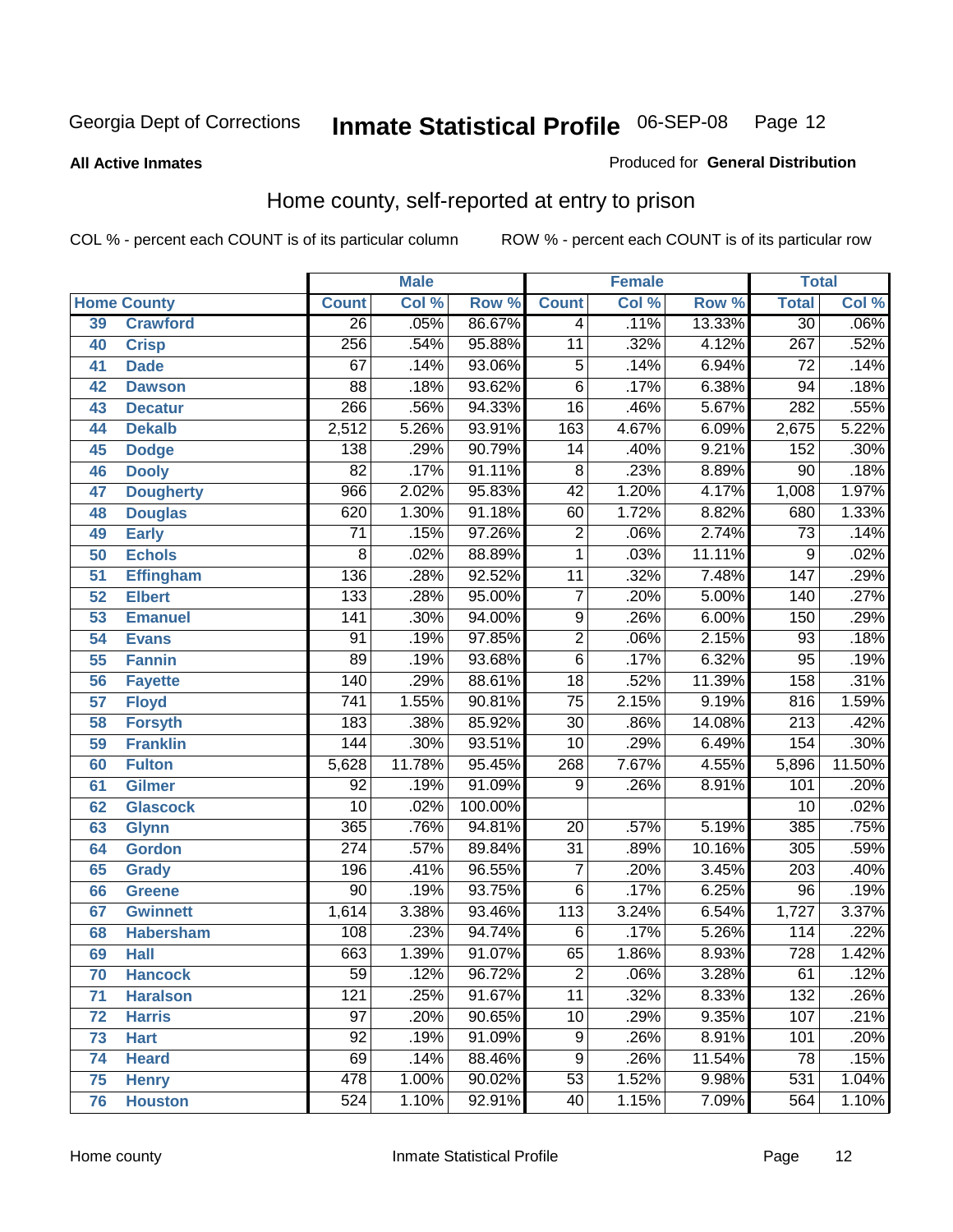### **All Active Inmates**

### Produced for **General Distribution**

# Home county, self-reported at entry to prison

|                 |                    |                  | <b>Male</b> |        |                  | <b>Female</b> |        | <b>Total</b>     |                            |
|-----------------|--------------------|------------------|-------------|--------|------------------|---------------|--------|------------------|----------------------------|
|                 | <b>Home County</b> | <b>Count</b>     | Col %       | Row %  | <b>Count</b>     | Col %         | Row %  | <b>Total</b>     | $\overline{\text{Col }\%}$ |
| $\overline{77}$ | <b>Irwin</b>       | 67               | .14%        | 95.71% | $\overline{3}$   | .09%          | 4.29%  | $\overline{70}$  | .14%                       |
| 78              | <b>Jackson</b>     | 189              | .40%        | 91.75% | $\overline{17}$  | .49%          | 8.25%  | $\overline{206}$ | .40%                       |
| 79              | <b>Jasper</b>      | 60               | .13%        | 93.75% | 4                | .11%          | 6.25%  | 64               | .12%                       |
| 80              | <b>Jeff Davis</b>  | $\overline{75}$  | .16%        | 94.94% | $\overline{4}$   | .11%          | 5.06%  | 79               | .15%                       |
| 81              | <b>Jefferson</b>   | 109              | .23%        | 94.78% | $\overline{6}$   | .17%          | 5.22%  | 115              | .22%                       |
| 82              | <b>Jenkins</b>     | $\overline{71}$  | .15%        | 94.67% | 4                | .11%          | 5.33%  | $\overline{75}$  | .15%                       |
| 83              | <b>Johnson</b>     | 49               | .10%        | 94.23% | $\overline{3}$   | .09%          | 5.77%  | $\overline{52}$  | .10%                       |
| 84              | <b>Jones</b>       | $\overline{67}$  | .14%        | 95.71% | $\overline{3}$   | .09%          | 4.29%  | $\overline{70}$  | .14%                       |
| 85              | <b>Lamar</b>       | $\overline{70}$  | .15%        | 95.89% | $\overline{3}$   | .09%          | 4.11%  | $\overline{73}$  | .14%                       |
| 86              | <b>Lanier</b>      | $\overline{33}$  | .07%        | 84.62% | $\overline{6}$   | .17%          | 15.38% | $\overline{39}$  | .08%                       |
| 87              | <b>Laurens</b>     | 321              | .67%        | 93.86% | $\overline{21}$  | .60%          | 6.14%  | $\overline{342}$ | .67%                       |
| 88              | Lee                | $\overline{62}$  | .13%        | 96.88% | $\overline{2}$   | .06%          | 3.13%  | 64               | .12%                       |
| 89              | <b>Liberty</b>     | 256              | .54%        | 92.75% | $\overline{20}$  | .57%          | 7.25%  | $\overline{276}$ | .54%                       |
| 90              | <b>Lincoln</b>     | $\overline{32}$  | .07%        | 96.97% | 1                | .03%          | 3.03%  | $\overline{33}$  | .06%                       |
| 91              | Long               | $\overline{39}$  | .08%        | 88.64% | $\overline{5}$   | .14%          | 11.36% | $\overline{44}$  | .09%                       |
| 92              | <b>Lowndes</b>     | 509              | 1.06%       | 94.26% | $\overline{31}$  | .89%          | 5.74%  | 540              | 1.05%                      |
| 93              | <b>Lumpkin</b>     | $\overline{88}$  | .18%        | 88.89% | $\overline{11}$  | .32%          | 11.11% | 99               | .19%                       |
| 94              | <b>Macon</b>       | $\overline{90}$  | .19%        | 95.74% | 4                | .11%          | 4.26%  | $\overline{94}$  | .18%                       |
| 95              | <b>Madison</b>     | 102              | .21%        | 91.89% | $\overline{9}$   | .26%          | 8.11%  | 111              | .22%                       |
| 96              | <b>Marion</b>      | $\overline{47}$  | .10%        | 92.16% | $\overline{4}$   | .11%          | 7.84%  | $\overline{51}$  | .10%                       |
| 97              | <b>Mcduffie</b>    | 158              | .33%        | 96.34% | $\overline{6}$   | .17%          | 3.66%  | 164              | .32%                       |
| 98              | <b>Mcintosh</b>    | $\overline{65}$  | .14%        | 97.01% | $\overline{2}$   | .06%          | 2.99%  | $\overline{67}$  | .13%                       |
| 99              | <b>Meriwether</b>  | 188              | .39%        | 92.16% | $\overline{16}$  | .46%          | 7.84%  | $\overline{204}$ | .40%                       |
| 100             | <b>Miller</b>      | $\overline{29}$  | .06%        | 96.67% | 1                | .03%          | 3.33%  | $\overline{30}$  | .06%                       |
| 101             | <b>Mitchell</b>    | 175              | .37%        | 91.62% | $\overline{16}$  | .46%          | 8.38%  | 191              | .37%                       |
| 102             | <b>Monroe</b>      | $\overline{117}$ | .24%        | 92.86% | 9                | .26%          | 7.14%  | $\overline{126}$ | .25%                       |
| 103             | <b>Montgomery</b>  | 43               | .09%        | 91.49% | 4                | .11%          | 8.51%  | 47               | .09%                       |
| 104             | <b>Morgan</b>      | $\overline{74}$  | .15%        | 93.67% | $\overline{5}$   | .14%          | 6.33%  | $\overline{79}$  | .15%                       |
| 105             | <b>Murray</b>      | $\overline{222}$ | .46%        | 92.50% | $\overline{18}$  | .52%          | 7.50%  | $\overline{240}$ | .47%                       |
| 106             | <b>Muscogee</b>    | 1,647            | 3.45%       | 94.01% | $\overline{105}$ | 3.01%         | 5.99%  | 1,752            | 3.42%                      |
| 107             | <b>Newton</b>      | 492              | 1.03%       | 89.62% | $\overline{57}$  | 1.63%         | 10.38% | 549              | 1.07%                      |
| 108             | <b>Oconee</b>      | 49               | .10%        | 92.45% | 4                | .11%          | 7.55%  | 53               | .10%                       |
| 109             | <b>Oglethorpe</b>  | 49               | .10%        | 90.74% | $\overline{5}$   | .14%          | 9.26%  | $\overline{54}$  | .11%                       |
| 110             | <b>Paulding</b>    | 226              | .47%        | 91.13% | $\overline{22}$  | .63%          | 8.87%  | $\overline{248}$ | .48%                       |
| 111             | <b>Peach</b>       | 129              | .27%        | 95.56% | $\overline{6}$   | .17%          | 4.44%  | 135              | .26%                       |
| 112             | <b>Pickens</b>     | 107              | .22%        | 86.29% | $\overline{17}$  | .49%          | 13.71% | 124              | .24%                       |
| 113             | <b>Pierce</b>      | $\overline{59}$  | .12%        | 88.06% | $\overline{8}$   | .23%          | 11.94% | 67               | .13%                       |
| 114             | <b>Pike</b>        | $\overline{56}$  | .12%        | 93.33% | 4                | .11%          | 6.67%  | 60               | .12%                       |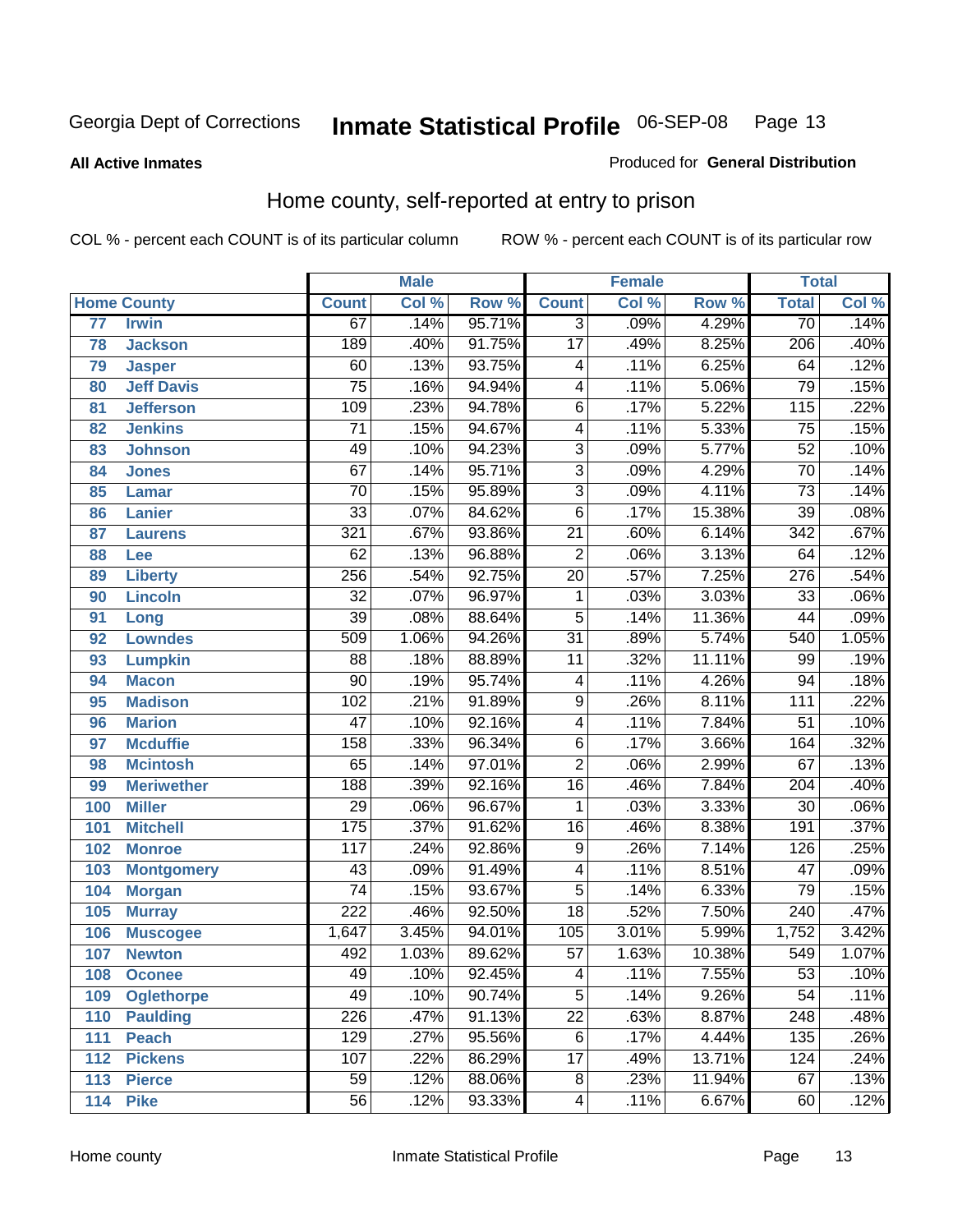### **All Active Inmates**

### Produced for **General Distribution**

# Home county, self-reported at entry to prison

|     |                    |                  | <b>Male</b> |         |                 | <b>Female</b> |        | <b>Total</b>     |       |
|-----|--------------------|------------------|-------------|---------|-----------------|---------------|--------|------------------|-------|
|     | <b>Home County</b> | <b>Count</b>     | Col %       | Row %   | <b>Count</b>    | Col %         | Row %  | <b>Total</b>     | Col % |
| 115 | <b>Polk</b>        | 188              | .39%        | 89.95%  | $\overline{21}$ | .60%          | 10.05% | 209              | .41%  |
| 116 | <b>Pulaski</b>     | $\overline{88}$  | .18%        | 88.00%  | $\overline{12}$ | .34%          | 12.00% | 100              | .19%  |
| 117 | <b>Putnam</b>      | 132              | .28%        | 96.35%  | $\overline{5}$  | .14%          | 3.65%  | 137              | .27%  |
| 118 | Quitman            | $\overline{11}$  | .02%        | 91.67%  | $\mathbf 1$     | .03%          | 8.33%  | $\overline{12}$  | .02%  |
| 119 | <b>Rabun</b>       | 59               | .12%        | 95.16%  | $\overline{3}$  | .09%          | 4.84%  | 62               | .12%  |
| 120 | <b>Randolph</b>    | $\overline{47}$  | .10%        | 92.16%  | $\overline{4}$  | .11%          | 7.84%  | $\overline{51}$  | .10%  |
| 121 | <b>Richmond</b>    | 1,763            | 3.69%       | 93.93%  | 114             | 3.26%         | 6.07%  | 1,877            | 3.66% |
| 122 | <b>Rockdale</b>    | 332              | .69%        | 90.96%  | $\overline{33}$ | .95%          | 9.04%  | 365              | .71%  |
| 123 | <b>Schley</b>      | $\overline{25}$  | .05%        | 96.15%  | 1               | .03%          | 3.85%  | $\overline{26}$  | .05%  |
| 124 | <b>Screven</b>     | $\overline{97}$  | .20%        | 92.38%  | $\overline{8}$  | .23%          | 7.62%  | 105              | .20%  |
| 125 | <b>Seminole</b>    | 65               | .14%        | 90.28%  | $\overline{7}$  | .20%          | 9.72%  | $\overline{72}$  | .14%  |
| 126 | <b>Spalding</b>    | 510              | 1.07%       | 91.73%  | 46              | 1.32%         | 8.27%  | 556              | 1.08% |
| 127 | <b>Stephens</b>    | $\overline{171}$ | .36%        | 90.00%  | $\overline{19}$ | .54%          | 10.00% | 190              | .37%  |
| 128 | <b>Stewart</b>     | $\overline{34}$  | .07%        | 94.44%  | $\overline{2}$  | .06%          | 5.56%  | $\overline{36}$  | .07%  |
| 129 | <b>Sumter</b>      | $\overline{240}$ | .50%        | 94.49%  | $\overline{14}$ | .40%          | 5.51%  | 254              | .50%  |
| 130 | <b>Talbot</b>      | $\overline{53}$  | .11%        | 92.98%  | 4               | .11%          | 7.02%  | $\overline{57}$  | .11%  |
| 131 | <b>Taliaferro</b>  | 9                | .02%        | 100.00% |                 |               |        | 9                | .02%  |
| 132 | <b>Tattnall</b>    | $\overline{135}$ | .28%        | 90.00%  | $\overline{15}$ | .43%          | 10.00% | 150              | .29%  |
| 133 | <b>Taylor</b>      | $\overline{82}$  | .17%        | 94.25%  | $\overline{5}$  | .14%          | 5.75%  | $\overline{87}$  | .17%  |
| 134 | <b>Telfair</b>     | $\overline{124}$ | .26%        | 93.94%  | $\overline{8}$  | .23%          | 6.06%  | $\overline{132}$ | .26%  |
| 135 | <b>Terrell</b>     | $\overline{75}$  | .16%        | 96.15%  | $\overline{3}$  | .09%          | 3.85%  | 78               | .15%  |
| 136 | <b>Thomas</b>      | $\overline{294}$ | .62%        | 93.63%  | $\overline{20}$ | .57%          | 6.37%  | $\overline{314}$ | .61%  |
| 137 | <b>Tift</b>        | 292              | .61%        | 97.66%  | $\overline{7}$  | .20%          | 2.34%  | 299              | .58%  |
| 138 | <b>Toombs</b>      | $\overline{263}$ | .55%        | 93.26%  | $\overline{19}$ | .54%          | 6.74%  | 282              | .55%  |
| 139 | <b>Towns</b>       | $\overline{27}$  | .06%        | 87.10%  | 4               | .11%          | 12.90% | 31               | .06%  |
| 140 | <b>Treutlen</b>    | 68               | .14%        | 97.14%  | $\overline{2}$  | .06%          | 2.86%  | $\overline{70}$  | .14%  |
| 141 | <b>Troup</b>       | 587              | 1.23%       | 90.17%  | 64              | 1.83%         | 9.83%  | 651              | 1.27% |
| 142 | <b>Turner</b>      | 65               | .14%        | 95.59%  | $\overline{3}$  | .09%          | 4.41%  | 68               | .13%  |
| 143 | <b>Twiggs</b>      | $\overline{47}$  | .10%        | 94.00%  | $\overline{3}$  | .09%          | 6.00%  | 50               | .10%  |
| 144 | <b>Union</b>       | $\overline{70}$  | .15%        | 86.42%  | $\overline{11}$ | .32%          | 13.58% | $\overline{81}$  | .16%  |
| 145 | <b>Upson</b>       | $\overline{198}$ | .41%        | 92.52%  | $\overline{16}$ | .46%          | 7.48%  | 214              | .42%  |
| 146 | <b>Walker</b>      | $\overline{320}$ | .67%        | 93.02%  | $\overline{24}$ | .69%          | 6.98%  | 344              | .67%  |
| 147 | <b>Walton</b>      | 304              | .64%        | 93.54%  | $\overline{21}$ | .60%          | 6.46%  | 325              | .63%  |
| 148 | <b>Ware</b>        | 298              | .62%        | 93.42%  | $\overline{21}$ | .60%          | 6.58%  | 319              | .62%  |
| 149 | <b>Warren</b>      | 45               | .09%        | 93.75%  | $\overline{3}$  | .09%          | 6.25%  | 48               | .09%  |
| 150 | <b>Washington</b>  | 125              | .26%        | 92.59%  | $\overline{10}$ | .29%          | 7.41%  | 135              | .26%  |
| 151 | <b>Wayne</b>       | 161              | .34%        | 89.44%  | $\overline{19}$ | .54%          | 10.56% | 180              | .35%  |
| 152 | <b>Webster</b>     | 7                | .01%        | 100.00% |                 |               |        | $\overline{7}$   | .01%  |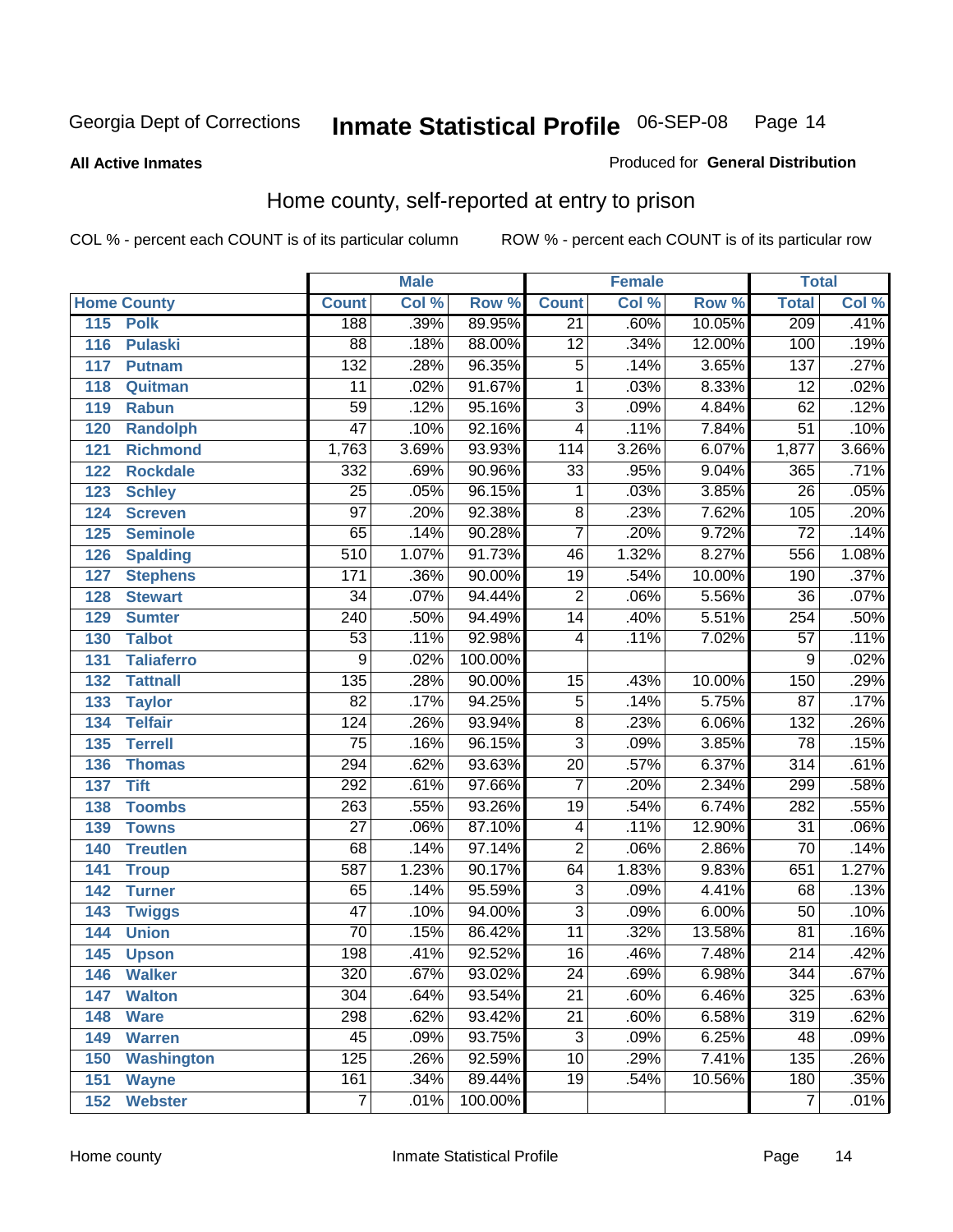**All Active Inmates**

### Produced for **General Distribution**

# Home county, self-reported at entry to prison

|                      |                  | <b>Male</b>     |       |        |              | <b>Female</b> | <b>Total</b> |              |         |
|----------------------|------------------|-----------------|-------|--------|--------------|---------------|--------------|--------------|---------|
| <b>Home County</b>   |                  | <b>Count</b>    | Col % | Row %  | <b>Count</b> | Col %         | Row %        | <b>Total</b> | Col %   |
| 153                  | <b>Wheeler</b>   | $\overline{28}$ | .06%  | 87.50% | 4            | .11%          | 12.50%       | 32           | $.06\%$ |
| 154                  | <b>White</b>     | 75              | .16%  | 84.27% | 14           | .40%          | 15.73%       | 89           | .17%    |
| 155                  | <b>Whitfield</b> | 607             | 1.27% | 90.19% | 66           | 1.89%         | $9.81\%$     | 673          | 1.31%   |
| 156                  | <b>Wilcox</b>    | 61              | .13%  | 91.04% | 6            | .17%          | 8.96%        | 67           | .13%    |
| 157                  | <b>Wilkes</b>    | 66              | .14%  | 95.65% | 3            | .09%          | 4.35%        | 69           | .13%    |
| 158                  | <b>Wilkinson</b> | 76              | .16%  | 91.57% | 7            | .20%          | 8.43%        | 83           | .16%    |
| 159                  | <b>Worth</b>     | 103             | .22%  | 91.96% | 9            | .26%          | 8.04%        | 112          | .22%    |
| 160                  | <b>Unknown</b>   | 2,565           | 5.37% | 92.07% | 221          | 6.33%         | 7.93%        | 2,786        | 5.43%   |
| <b>Total Rported</b> |                  | 47,796          | 100%  | 93.19% | 3,492        | 100%          | 6.81%        | 51,288       | 100%    |

| ported<br>'N ( | 941, ا | 48   | 2,089 |
|----------------|--------|------|-------|
|                | 49,737 | 640، | - 277 |

| <b>Mode</b> | . | unon | -uποι. |
|-------------|---|------|--------|
|             |   |      |        |
|             |   |      |        |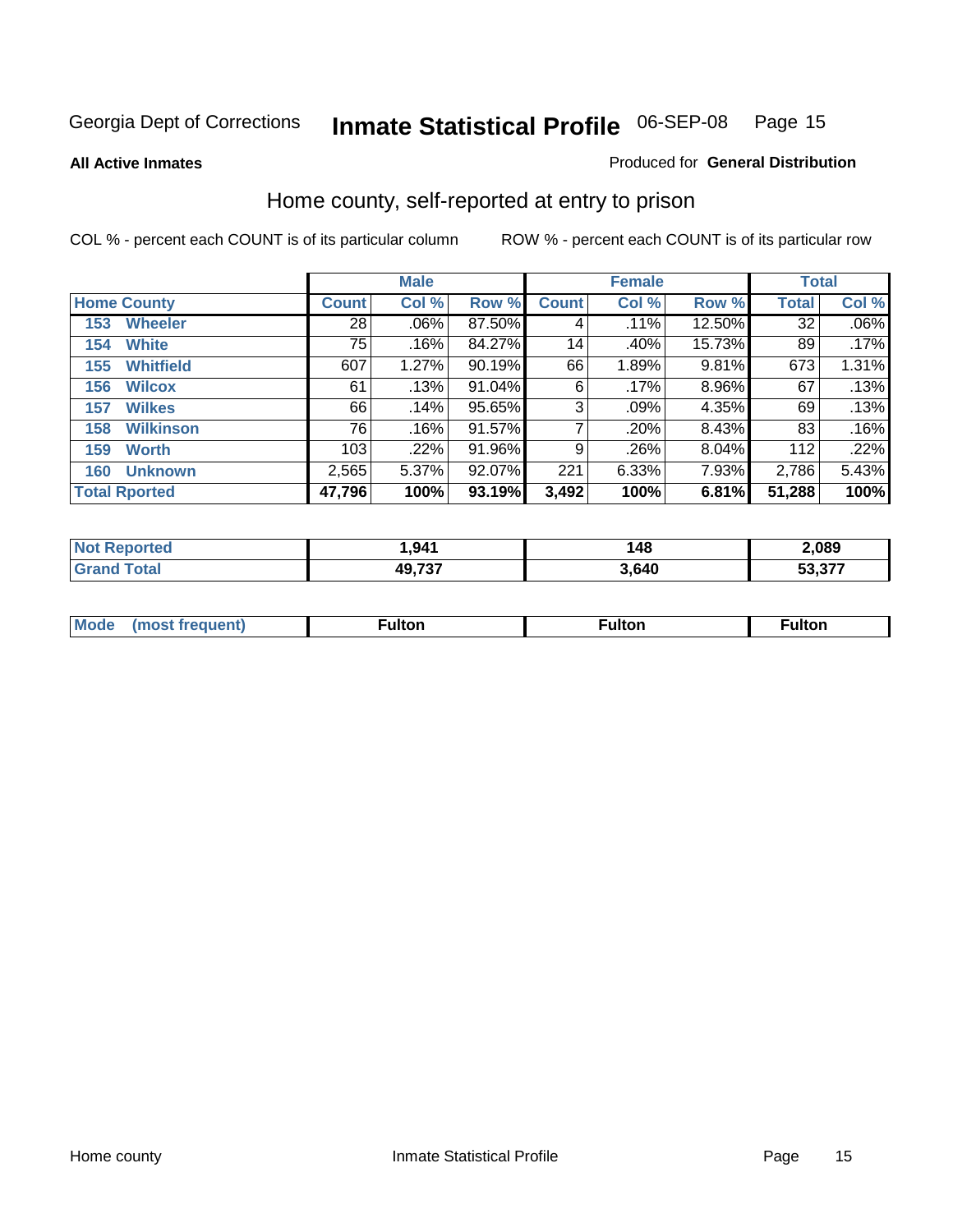#### **All Active Inmates**

### Produced for **General Distribution**

# Environment to age 16, self-reported at entry to prison

|                                      | <b>Male</b>  |        | <b>Female</b> |              |        | <b>Total</b> |        |        |
|--------------------------------------|--------------|--------|---------------|--------------|--------|--------------|--------|--------|
| <b>Environment to age 16</b>         | <b>Count</b> | Col %  | Row %         | <b>Count</b> | Col %  | Row %        | Total  | Col %  |
| <b>Rural/Farm</b>                    | 1,798        | 3.74%  | 93.60%        | 123          | 3.54%  | 6.40%        | 1,921  | 3.73%  |
| <b>Rural/Nfarm</b><br>$\overline{2}$ | 2,603        | 5.42%  | 86.45%        | 408          | 11.73% | 13.55%       | 3,011  | 5.84%  |
| <b>S.M.S.A</b><br>3                  | 16,356       | 34.04% | 96.15%        | 655          | 18.83% | 3.85%        | 17,011 | 33.01% |
| <b>Urban</b><br>4                    | 10,322       | 21.48% | 90.16%        | 1,127        | 32.39% | $9.84\%$     | 11,449 | 22.22% |
| <b>Small Town</b><br>5               | 16,969       | 35.32% | 93.57%        | .166         | 33.52% | 6.43%        | 18,135 | 35.20% |
| <b>Total Reported</b>                | 48,048       | 100%   | 93.25%        | 3,479        | 100%   | 6.75%        | 51,527 | 100%   |

| <b>Not Reported</b> | ,689   | 161   | ,850   |
|---------------------|--------|-------|--------|
| <b>Grand Total</b>  | 49,737 | 3,640 | 53,377 |

| <b>Mode</b><br>requent)<br>. | owr<br>imall | <b>Smal</b><br>owr | <b>TOW</b> |
|------------------------------|--------------|--------------------|------------|
|                              |              |                    |            |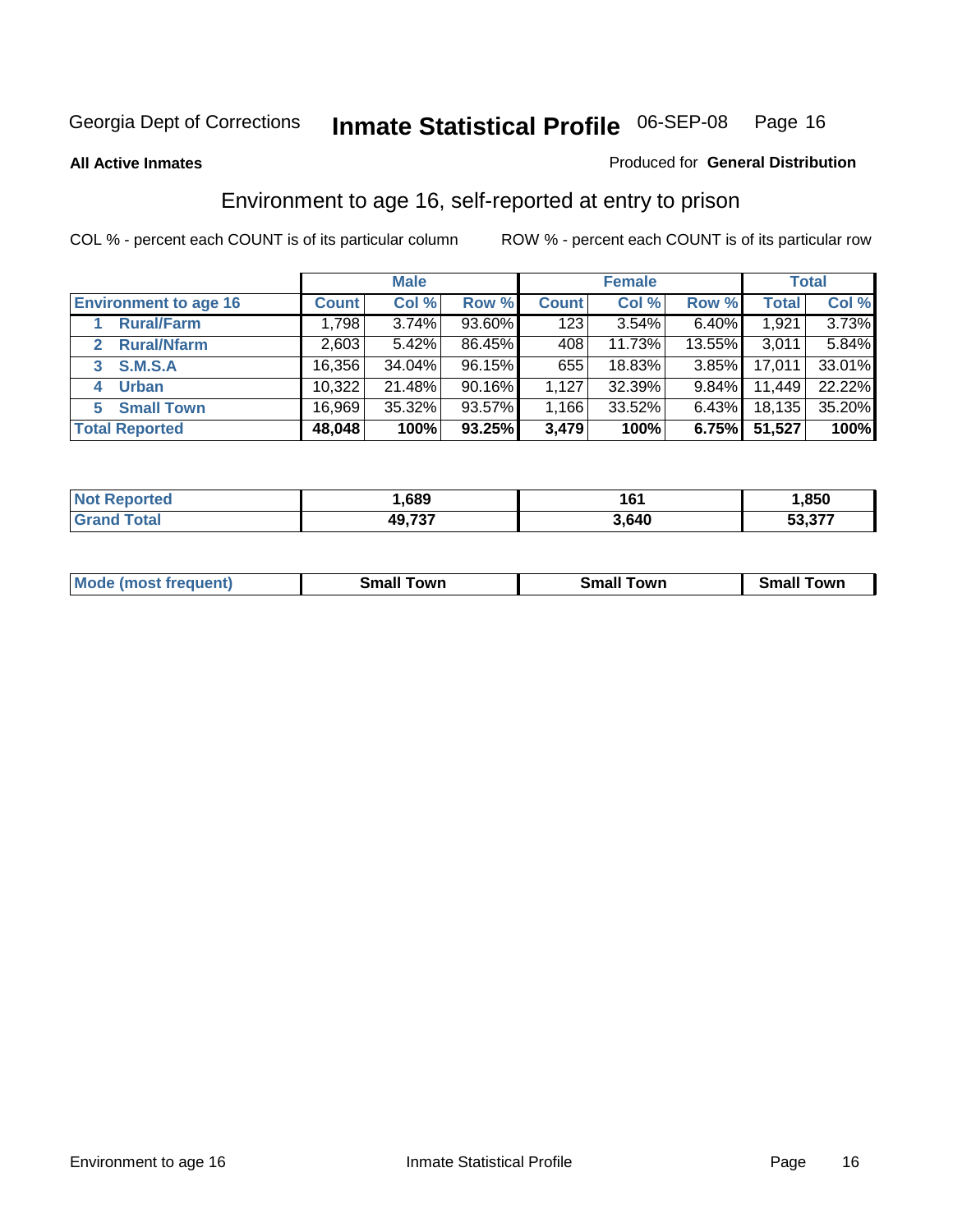### **All Active Inmates**

### Produced for **General Distribution**

# Guardian status to age 16, self-reported at entry to prison

|                                  |              | <b>Male</b> |         |              | <b>Female</b> |       |              | <b>Total</b> |
|----------------------------------|--------------|-------------|---------|--------------|---------------|-------|--------------|--------------|
| <b>Guardian Status To Age 16</b> | <b>Count</b> | Col %       | Row %   | <b>Count</b> | Col %         | Row % | <b>Total</b> | Col %        |
| 1 Orphanage                      | 30           | .11%        | 93.75%  | 2            | .22%          | 6.25% | 32           | .11%         |
| 2 Father Only                    | 863          | 3.07%       | 97.08%  | 26           | $2.90\%$      | 2.92% | 889          | $3.06\%$     |
| <b>3 Both Parents</b>            | 11,401       | 40.54%      | 96.64%  | 397          | 44.26%        | 3.36% | 11,798       | 40.65%       |
| <b>4 Mother Only</b>             | 12,023       | 42.75%      | 97.76%  | 276          | 30.77%        | 2.24% | 12,299       | 42.38%       |
| <b>6 Oth Female</b>              | 688          | 2.45%       | 94.90%  | 37           | 4.12%         | 5.10% | 725          | 2.50%        |
| <b>7 Oth Male</b>                | 134          | .48%        | 95.71%  | 6            | .67%          | 4.29% | 140          | .48%         |
| 8 Step-Parents                   | 291          | 1.03%       | 100.00% |              |               |       | 291          | 1.00%        |
| 9 Foster Home                    | 405          | 1.44%       | 95.97%  | 17           | 1.90%         | 4.03% | 422          | 1.45%        |
| <b>10 Grand Parents</b>          | 2,290        | 8.14%       | 94.39%  | 136          | 15.16%        | 5.61% | 2,426        | 8.36%        |
| <b>Total Reported</b>            | 28,125       | 100%        | 96.91%  | 897          | 100%          | 3.09% | 29,022       | 100%         |

| 0.42<br>ີ<br>. <i>.</i> | 2,743 | .355              |
|-------------------------|-------|-------------------|
| 10 727                  | 3,640 | こへ ヘララ<br>ו וכ.ככ |

| Mode | Onlv<br>Mot | <b>Roth</b><br>Parents | <b>IMot</b><br>Onlv<br>∵hei |
|------|-------------|------------------------|-----------------------------|
|      |             |                        |                             |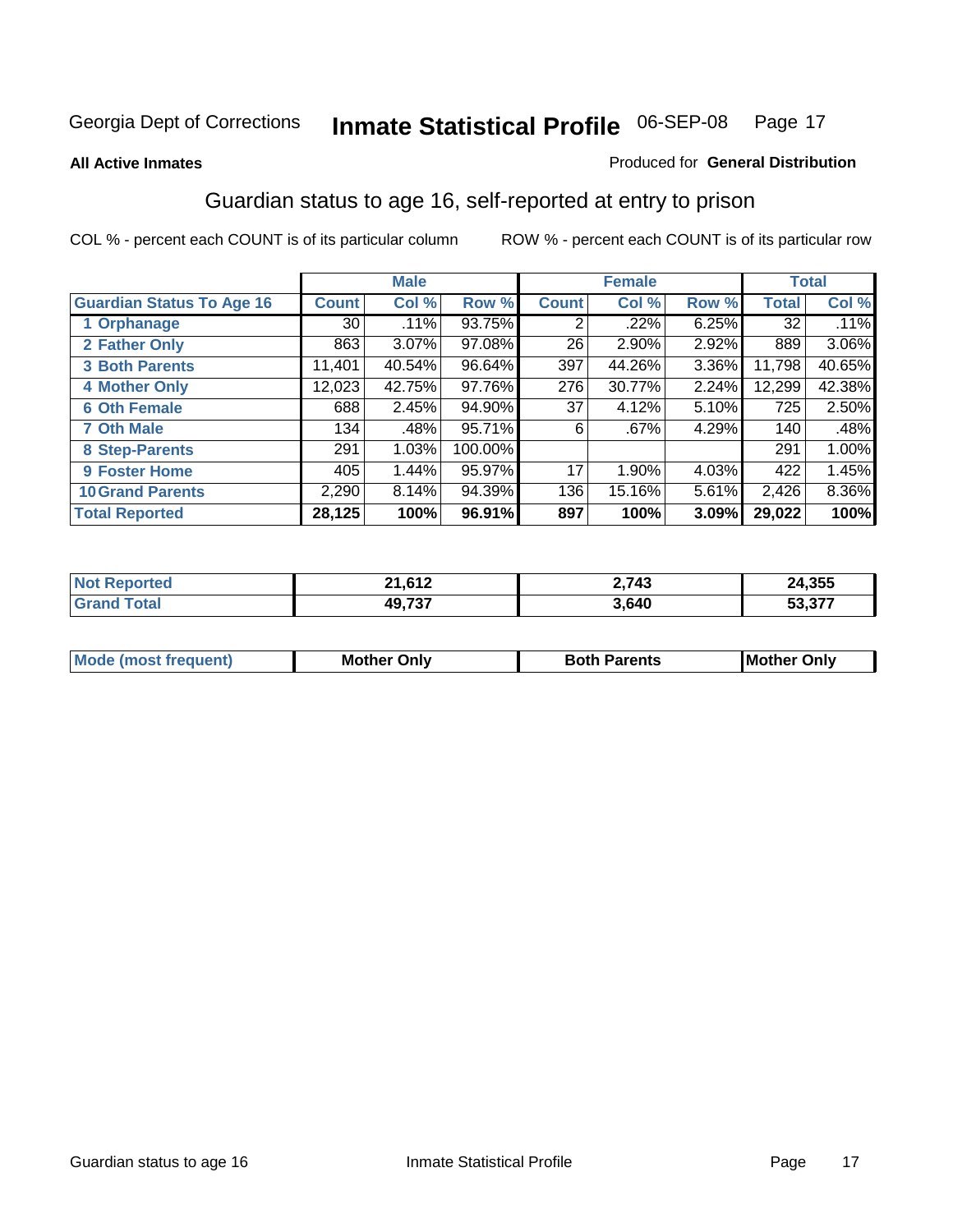### **All Active Inmates**

### Produced for **General Distribution**

# Employment status before prison, self-reported at entry to prison

|              |                          |        | <b>Male</b> |        |              | <b>Female</b> |        |        | <b>Total</b> |
|--------------|--------------------------|--------|-------------|--------|--------------|---------------|--------|--------|--------------|
|              | <b>Employment Status</b> | Count  | Col %       | Row %  | <b>Count</b> | Col %         | Row %  | Total  | Col %        |
|              | <b>Full Time</b>         | 23,132 | 52.47%      | 95.94% | 980          | 50.96%        | 4.06%  | 24,112 | 52.40%       |
| $\mathbf{2}$ | <b>Part Time</b>         | 3,189  | 7.23%       | 97.79% | 72           | 3.74%         | 2.21%  | 3,261  | 7.09%        |
| 3            | Unempl $<$ 6m            | 4,661  | 10.57%      | 96.92% | 148          | 7.70%         | 3.08%  | 4,809  | 10.45%       |
| 4            | Unempl > 6m              | 7,745  | 17.57%      | 95.98% | 324          | 16.85%        | 4.02%  | 8,069  | 17.54%       |
| 5            | <b>Never Workd</b>       | 3,482  | 7.90%       | 96.13% | 140          | 7.28%         | 3.87%  | 3,622  | 7.87%        |
| 6            | <b>Student</b>           | 358    | .81%        | 86.06% | 58           | $3.02\%$      | 13.94% | 416    | $.90\%$      |
|              | <b>Incapable</b>         | 1,523  | 3.45%       | 88.34% | 201          | 10.45%        | 11.66% | 1,724  | 3.75%        |
|              | <b>Total Reported</b>    | 44,090 | 100%        | 95.82% | 1,923        | 100%          | 4.18%  | 46,013 | 100%         |

| n eo      | ነ 647         | .747  | 7,364               |
|-----------|---------------|-------|---------------------|
| $\sim$ 40 | 10.727<br>، ت | 3.640 | っっっつ<br>-^<br>וט.ככ |

| Mo | 'me<br>uн<br>the contract of the contract of the contract of the contract of the contract of the contract of the contract of the contract of the contract of the contract of the contract of the contract of the contract of the contract o | ïme<br>uı.<br>the contract of the contract of the contract of the contract of the contract of the contract of the contract of |
|----|---------------------------------------------------------------------------------------------------------------------------------------------------------------------------------------------------------------------------------------------|-------------------------------------------------------------------------------------------------------------------------------|
|    |                                                                                                                                                                                                                                             |                                                                                                                               |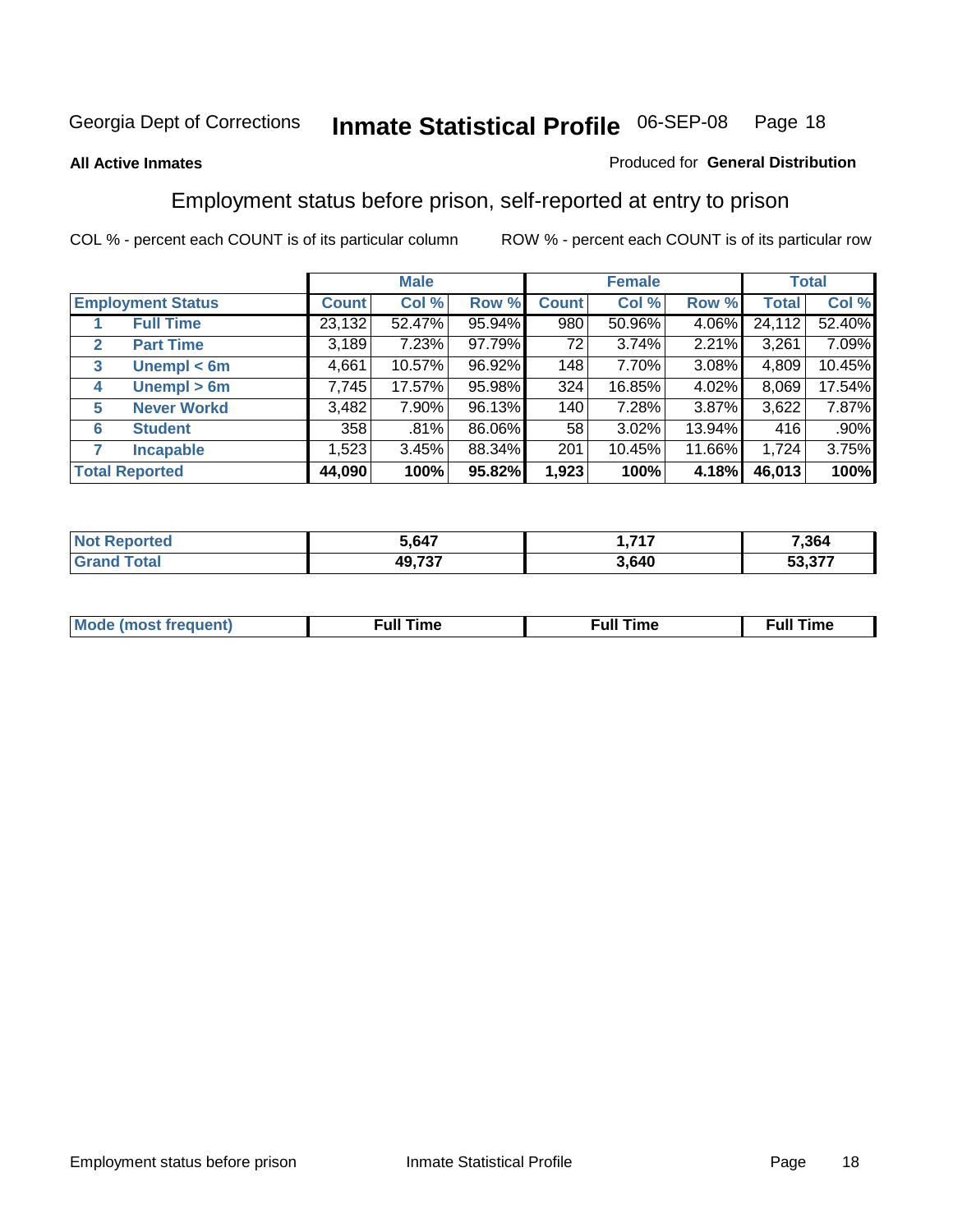### **All Active Inmates**

Produced for **General Distribution**

# Age at admission

|                         |              | <b>Male</b> |         |                  | <b>Female</b> |        |              | <b>Total</b> |
|-------------------------|--------------|-------------|---------|------------------|---------------|--------|--------------|--------------|
| <b>Age At Admission</b> | <b>Count</b> | Col %       | Row %   | <b>Count</b>     | Col %         | Row %  | <b>Total</b> | Col %        |
| 13                      | 1            | 0.01%       | 100.00% |                  |               |        | 1            | 0.01%        |
| 14                      | 13           | 0.03%       | 92.86%  | 1                | 0.03%         | 7.14%  | 14           | 0.03%        |
| $\overline{15}$         | 62           | 0.12%       | 98.41%  | 1                | 0.03%         | 1.59%  | 63           | 0.12%        |
| 16                      | 184          | 0.37%       | 95.34%  | 9                | 0.25%         | 4.66%  | 193          | 0.36%        |
| $\overline{17}$         | 812          | 1.63%       | 97.01%  | $\overline{25}$  | 0.69%         | 2.99%  | 837          | 1.57%        |
| 18                      | 1,591        | 3.20%       | 97.25%  | 45               | 1.24%         | 2.75%  | 1,636        | 3.06%        |
| 19                      | 2,095        | 4.21%       | 96.68%  | $\overline{72}$  | 1.98%         | 3.32%  | 2,167        | 4.06%        |
| 20                      | 2,124        | 4.27%       | 95.16%  | 108              | 2.97%         | 4.84%  | 2,232        | 4.18%        |
| 21                      | 2,099        | 4.22%       | 94.98%  | 111              | 3.05%         | 5.02%  | 2,210        | 4.14%        |
| 22                      | 2,149        | 4.32%       | 95.68%  | $\overline{97}$  | 2.66%         | 4.32%  | 2,246        | 4.21%        |
| 23                      | 2,063        | 4.15%       | 94.24%  | 126              | 3.46%         | 5.76%  | 2,189        | 4.10%        |
| 24                      | 1,958        | 3.94%       | 93.68%  | 132              | 3.63%         | 6.32%  | 2,090        | 3.92%        |
| $\overline{25}$         | 2,009        | 4.04%       | 93.57%  | 138              | 3.79%         | 6.43%  | 2,147        | 4.02%        |
| 26                      | 1,854        | 3.73%       | 93.73%  | 124              | 3.41%         | 6.27%  | 1,978        | 3.71%        |
| 27                      | 1,873        | 3.77%       | 93.14%  | 138              | 3.79%         | 6.86%  | 2,011        | 3.77%        |
| 28                      | 1,803        | 3.63%       | 93.47%  | 126              | 3.46%         | 6.53%  | 1,929        | 3.61%        |
| 29                      | 1,676        | 3.37%       | 91.84%  | $\overline{149}$ | 4.09%         | 8.16%  | 1,825        | 3.42%        |
| 30                      | 1,584        | 3.18%       | 92.74%  | 124              | 3.41%         | 7.26%  | 1,708        | 3.20%        |
| 31                      | 1,492        | 3.00%       | 93.37%  | 106              | 2.91%         | 6.63%  | 1,598        | 2.99%        |
| 32                      | 1,389        | 2.79%       | 92.54%  | 112              | 3.08%         | 7.46%  | 1,501        | 2.81%        |
| 33                      | 1,369        | 2.75%       | 94.09%  | 86               | 2.36%         | 5.91%  | 1,455        | 2.73%        |
| 34                      | 1,372        | 2.76%       | 92.70%  | 108              | 2.97%         | 7.30%  | 1,480        | 2.77%        |
| 35                      | 1,293        | 2.60%       | 91.77%  | 116              | 3.19%         | 8.23%  | 1,409        | 2.64%        |
| 36                      | 1,315        | 2.64%       | 91.13%  | 128              | 3.52%         | 8.87%  | 1,443        | 2.70%        |
| 37                      | 1,268        | 2.55%       | 91.68%  | 115              | 3.16%         | 8.32%  | 1,383        | 2.59%        |
| 38                      | 1,144        | 2.30%       | 90.58%  | 119              | 3.27%         | 9.42%  | 1,263        | 2.37%        |
| 39                      | 1,194        | 2.40%       | 90.59%  | 124              | 3.41%         | 9.41%  | 1,318        | 2.47%        |
| 40                      | 1,108        | 2.23%       | 92.72%  | 87               | 2.39%         | 7.28%  | 1,195        | 2.24%        |
| 41                      | 1,122        | 2.26%       | 89.69%  | 129              | 3.54%         | 10.31% | 1,251        | 2.34%        |
| 42                      | 1,056        | 2.12%       | 90.57%  | 110              | 3.02%         | 9.43%  | 1,166        | 2.18%        |
| 43                      | 1,003        | 2.02%       | 90.28%  | 108              | 2.97%         | 9.72%  | 1,111        | 2.08%        |
| 44                      | 898          | 1.81%       | 91.91%  | 79               | 2.17%         | 8.09%  | 977          | 1.83%        |
| 45                      | 871          | 1.75%       | 90.07%  | 96               | 2.64%         | 9.93%  | 967          | 1.81%        |
| 46                      | 815          | 1.64%       | 90.66%  | 84               | 2.31%         | 9.34%  | 899          | 1.68%        |
| 47                      | 730          | 1.47%       | 90.80%  | 74               | 2.03%         | 9.20%  | 804          | 1.51%        |
| 48                      | 623          | 1.25%       | 89.38%  | 74               | 2.03%         | 10.62% | 697          | 1.31%        |
| 49                      | 559          | 1.12%       | 93.17%  | 41               | 1.13%         | 6.83%  | 600          | 1.12%        |
| 50                      | 481          | 0.97%       | 91.44%  | 45               | 1.24%         | 8.56%  | 526          | 0.99%        |
| 51                      | 436          | 0.88%       | 92.77%  | $\overline{34}$  | 0.93%         | 7.23%  | 470          | 0.88%        |
| 52                      | 411          | 0.83%       | 94.05%  | 26               | 0.71%         | 5.95%  | 437          | 0.82%        |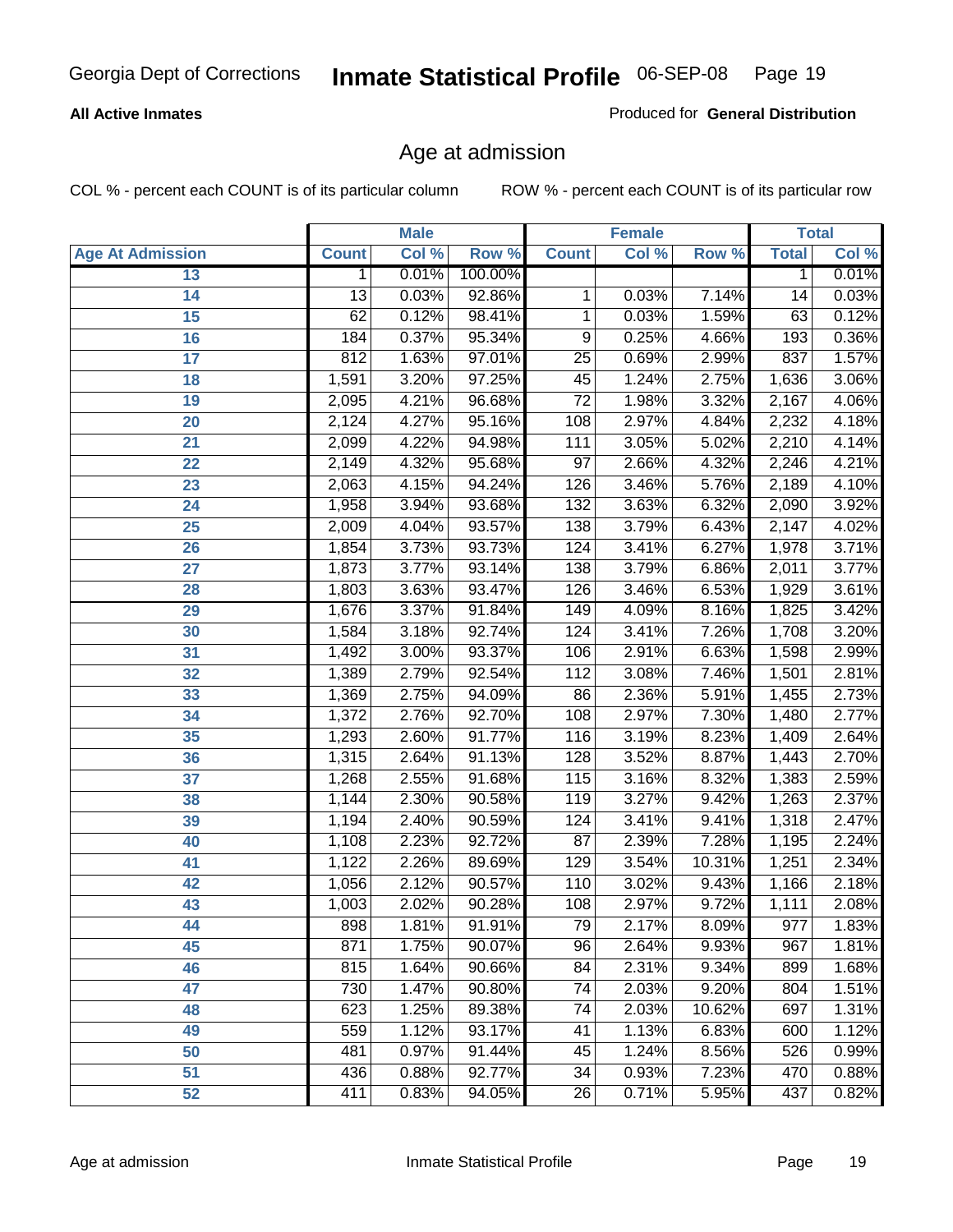### **All Active Inmates**

Produced for **General Distribution**

# Age at admission

|                         | <b>Male</b>      |       | <b>Female</b> |                 |       | <b>Total</b> |                  |       |
|-------------------------|------------------|-------|---------------|-----------------|-------|--------------|------------------|-------|
| <b>Age At Admission</b> | <b>Count</b>     | Col % | Row %         | <b>Count</b>    | Col % | Row %        | <b>Total</b>     | Col % |
| 53                      | 285              | 0.57% | 88.79%        | $\overline{36}$ | 0.99% | 11.21%       | 321              | 0.60% |
| $\overline{54}$         | $\overline{228}$ | 0.46% | 92.68%        | $\overline{18}$ | 0.49% | 7.32%        | $\overline{246}$ | 0.46% |
| $\overline{55}$         | 229              | 0.46% | 96.62%        | $\overline{8}$  | 0.22% | 3.38%        | 237              | 0.44% |
| 56                      | 193              | 0.39% | 95.07%        | $\overline{10}$ | 0.27% | 4.93%        | $\overline{203}$ | 0.38% |
| $\overline{57}$         | $\overline{149}$ | 0.30% | 92.55%        | $\overline{12}$ | 0.33% | 7.45%        | 161              | 0.30% |
| 58                      | $\overline{124}$ | 0.25% | 93.23%        | $\overline{9}$  | 0.25% | 6.77%        | 133              | 0.25% |
| 59                      | 129              | 0.26% | 96.27%        | $\overline{5}$  | 0.14% | 3.73%        | $\overline{134}$ | 0.25% |
| 60                      | $\overline{88}$  | 0.18% | 97.78%        | $\overline{2}$  | 0.05% | 2.22%        | $\overline{90}$  | 0.17% |
| 61                      | 62               | 0.12% | 96.88%        | $\overline{2}$  | 0.05% | 3.13%        | 64               | 0.12% |
| 62                      | $\overline{60}$  | 0.12% | 98.36%        | $\overline{1}$  | 0.03% | 1.64%        | 61               | 0.11% |
| 63                      | $\overline{53}$  | 0.11% | 98.15%        | 1               | 0.03% | 1.85%        | $\overline{54}$  | 0.10% |
| 64                      | $\overline{45}$  | 0.09% | 95.74%        | $\overline{2}$  | 0.05% | 4.26%        | $\overline{47}$  | 0.09% |
| 65                      | $\overline{36}$  | 0.07% | 97.30%        | 1               | 0.03% | 2.70%        | $\overline{37}$  | 0.07% |
| 66                      | $\overline{28}$  | 0.06% | 96.55%        | 1               | 0.03% | 3.45%        | $\overline{29}$  | 0.05% |
| 67                      | $\overline{22}$  | 0.04% | 95.65%        | 1               | 0.03% | 4.35%        | $\overline{23}$  | 0.04% |
| 68                      | $\overline{23}$  | 0.05% | 100.00%       |                 |       |              | $\overline{23}$  | 0.04% |
| 69                      | 26               | 0.05% | 100.00%       |                 |       |              | $\overline{26}$  | 0.05% |
| 70                      | $\overline{6}$   | 0.01% | 75.00%        | $\overline{2}$  | 0.05% | 25.00%       | $\overline{8}$   | 0.01% |
| 71                      | $\overline{7}$   | 0.01% | 100.00%       |                 |       |              | 7                | 0.01% |
| $\overline{72}$         | $\overline{6}$   | 0.01% | 100.00%       |                 |       |              | $\overline{6}$   | 0.01% |
| $\overline{73}$         | $\overline{9}$   | 0.02% | 100.00%       |                 |       |              | $\overline{9}$   | 0.02% |
| 74                      | $\overline{8}$   | 0.02% | 88.89%        | 1               | 0.03% | 11.11%       | $\overline{9}$   | 0.02% |
| $\overline{75}$         | $\overline{5}$   | 0.01% | 100.00%       |                 |       |              | 5                | 0.01% |
| 76                      | $\overline{7}$   | 0.01% | 100.00%       |                 |       |              | 7                | 0.01% |
| 77                      | 1                | 0.01% | 50.00%        | 1               | 0.03% | 50.00%       | $\overline{2}$   | 0.01% |
| 78                      | $\overline{2}$   | 0.01% | 100.00%       |                 |       |              | $\overline{2}$   | 0.01% |
| 79                      | 4                | 0.01% | 100.00%       |                 |       |              | 4                | 0.01% |
| 80                      | $\mathbf{1}$     | 0.01% | 100.00%       |                 |       |              | 1                | 0.01% |
| 81                      | 1                | 0.01% | 100.00%       |                 |       |              | 1                | 0.01% |
| 84                      | 1                | 0.01% | 100.00%       |                 |       |              | 1                | 0.01% |
| <b>Total Reported</b>   | 49,737           | 100%  | 93.18%        | 3,640           | 100%  |              | 6.82% 53,377     | 100%  |

| Reported<br>NOT |                        |       |                         |
|-----------------|------------------------|-------|-------------------------|
| <b>Total</b>    | <b>10 737</b><br>וטוטד | 3,640 | E227<br>วง.ง <i>เ</i> เ |

| Mean<br>(average)       | 31.81     | 33.94    | 31.95    |
|-------------------------|-----------|----------|----------|
| <b>Median (middle)</b>  | 30        | ^^<br>vu | 30       |
| Mode<br>(most frequent) | <u>__</u> | 29       | ^^<br>LL |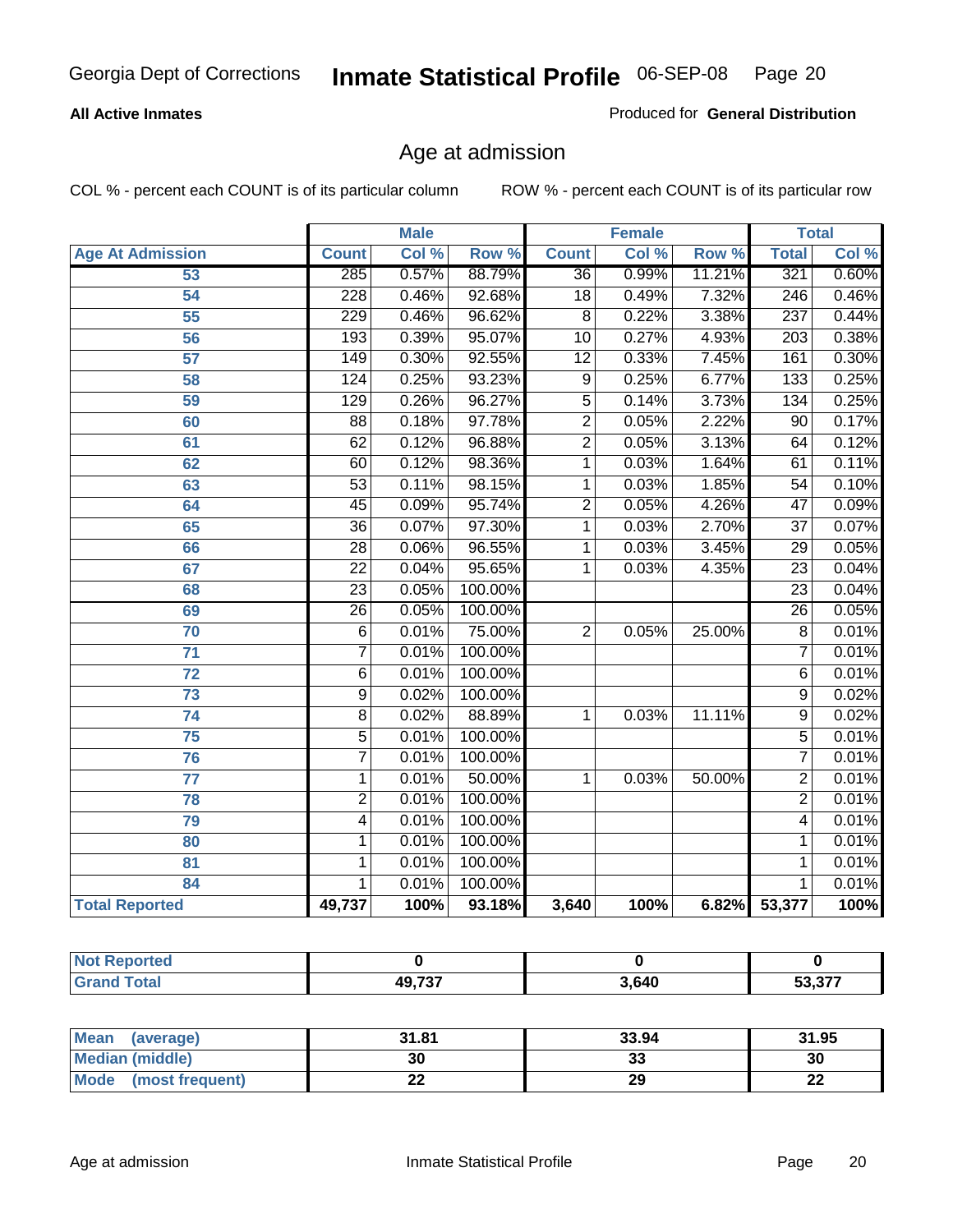### **All Active Inmates**

Produced for **General Distribution**

# Age at release

|                       |              | <b>Male</b> |       |              | <b>Female</b> |       | <b>Total</b> |       |
|-----------------------|--------------|-------------|-------|--------------|---------------|-------|--------------|-------|
| <b>Age At Release</b> | <b>Count</b> | Col%        | Row % | <b>Count</b> | Col %         | Row % | <b>Total</b> | Col % |
| <b>Total Reported</b> |              |             |       |              |               |       |              |       |

| <b>Still Active</b> | 49,737 | 3,640 | 53,377 |
|---------------------|--------|-------|--------|
| <b>Not Reported</b> |        |       |        |
| <b>Grand Total</b>  | 49,737 | 3,640 | 53,377 |

| Mean (average)       | N/A | N/A | N/A |
|----------------------|-----|-----|-----|
| Median (middle)      | N/A | N/A | N/A |
| Mode (most frequent) | N/A | N/A | N/A |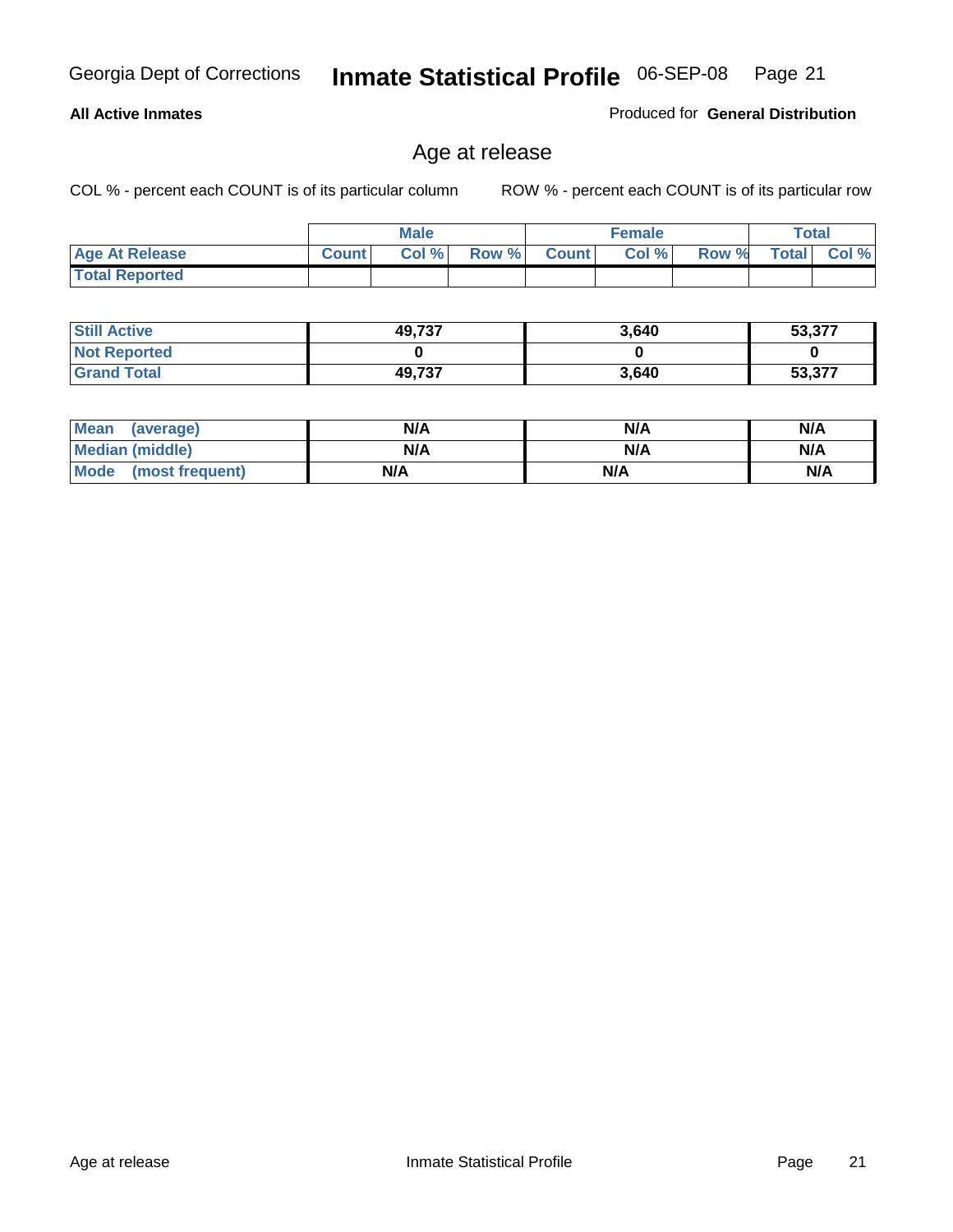### **All Active Inmates**

### Produced for **General Distribution**

# Height, measured at entry to prison

|                        |                  | <b>Male</b> |         |                  | <b>Female</b> |         | <b>Total</b>     |        |
|------------------------|------------------|-------------|---------|------------------|---------------|---------|------------------|--------|
| <b>Height</b>          | <b>Count</b>     | Col %       | Row %   | <b>Count</b>     | Col %         | Row %   | <b>Total</b>     | Col %  |
| <b>Under four feet</b> | $\overline{5}$   | 0.01%       | 100.00% |                  |               |         | $\overline{5}$   | 0.01%  |
| 4'01"                  |                  |             |         | 3                | 0.09%         | 100.00% | $\overline{3}$   | 0.01%  |
| 4'02"                  |                  |             |         | $\overline{1}$   | 0.03%         | 100.00% | 1                | 0.01%  |
| 4'03''                 | 1                | 0.01%       | 50.00%  | 1                | 0.03%         | 50.00%  | $\overline{2}$   | 0.01%  |
| 4'05"                  | $\mathbf{1}$     | 0.01%       | 100.00% |                  |               |         | $\overline{1}$   | 0.01%  |
| 4'06"                  |                  |             |         | $\overline{3}$   | 0.09%         | 100.00% | $\overline{3}$   | 0.01%  |
| 4'07"                  | 1                | 0.01%       | 50.00%  | $\overline{1}$   | 0.03%         | 50.00%  | $\overline{2}$   | 0.01%  |
| 4'08"                  | $\mathbf 1$      | 0.01%       | 12.50%  | $\overline{7}$   | 0.20%         | 87.50%  | $\overline{8}$   | 0.02%  |
| 4'09"                  |                  |             |         | 11               | 0.32%         | 100.00% | $\overline{11}$  | 0.02%  |
| 4'10"                  |                  |             |         | $\overline{11}$  | 0.32%         | 100.00% | $\overline{11}$  | 0.02%  |
| 4'11''                 | 11               | 0.02%       | 13.75%  | 69               | 1.99%         | 86.25%  | 80               | 0.15%  |
| 5'00''                 | 102              | 0.21%       | 41.46%  | 144              | 4.14%         | 58.54%  | $\overline{246}$ | 0.47%  |
| 5'01''                 | $\overline{91}$  | 0.19%       | 31.49%  | 198              | 5.70%         | 68.51%  | 289              | 0.55%  |
| 5'02''                 | $\overline{216}$ | 0.44%       | 37.57%  | 359              | 10.33%        | 62.43%  | 575              | 1.09%  |
| 5'03''                 | 384              | 0.78%       | 50.13%  | 382              | 10.99%        | 49.87%  | 766              | 1.45%  |
| 5'04''                 | 861              | 1.75%       | 62.66%  | $\overline{513}$ | 14.76%        | 37.34%  | 1,374            | 2.61%  |
| 5'05''                 | 1,679            | 3.41%       | 80.10%  | $\overline{417}$ | 12.00%        | 19.90%  | 2,096            | 3.98%  |
| 5'06''                 | 3,222            | 6.55%       | 86.85%  | 488              | 14.04%        | 13.15%  | 3,710            | 7.05%  |
| 5'07''                 | 4,404            | 8.95%       | 91.75%  | 396              | 11.39%        | 8.25%   | 4,800            | 9.12%  |
| 5'08''                 | 5,127            | 10.42%      | 96.64%  | 178              | 5.12%         | 3.36%   | 5,305            | 10.07% |
| 5'09''                 | 5,930            | 12.06%      | 97.66%  | $\overline{142}$ | 4.09%         | 2.34%   | 6,072            | 11.53% |
| 5'10''                 | 5,594            | 11.37%      | 98.90%  | 62               | 1.78%         | 1.10%   | 5,656            | 10.74% |
| 5'11''                 | 5,976            | 12.15%      | 99.12%  | $\overline{53}$  | 1.52%         | 0.88%   | 6,029            | 11.45% |
| 6'00''                 | 5,751            | 11.69%      | 99.72%  | 16               | 0.46%         | 0.28%   | 5,767            | 10.95% |
| 6'01''                 | 3,862            | 7.85%       | 99.74%  | 10               | 0.29%         | 0.26%   | 3,872            | 7.35%  |
| 6'02''                 | 2,850            | 5.79%       | 99.75%  | 7                | 0.20%         | 0.25%   | 2,857            | 5.43%  |
| 6'03''                 | 1,561            | 3.17%       | 99.87%  | $\overline{2}$   | 0.06%         | 0.13%   | 1,563            | 2.97%  |
| 6'04''                 | 885              | 1.80%       | 99.77%  | $\overline{2}$   | 0.06%         | 0.23%   | 887              | 1.68%  |
| 6'05''                 | 340              | 0.69%       | 100.00% |                  |               |         | 340              | 0.65%  |
| 6'06''                 | 155              | 0.32%       | 100.00% |                  |               |         | 155              | 0.29%  |
| 6'07''                 | 65               | 0.13%       | 100.00% |                  |               |         | 65               | 0.12%  |
| 6'08"                  | 22               | 0.04%       | 100.00% |                  |               |         | 22               | 0.04%  |
| 6'09''                 | $\overline{19}$  | 0.04%       | 100.00% |                  |               |         | $\overline{19}$  | 0.04%  |
| 6'10''                 | 18               | 0.04%       | 100.00% |                  |               |         | 18               | 0.03%  |
| 6'11''                 | $\overline{24}$  | 0.05%       | 100.00% |                  |               |         | $\overline{24}$  | 0.05%  |
| Seven feet +           | 26               | 0.05%       | 100.00% |                  |               |         | 26               | 0.05%  |
| <b>Total Reported</b>  | 49,184           | 100%        | 93.40%  | 3,476            | 100%          | 6.60%   | 52,660           | 100%   |

| 'N (<br>τeο | 553    | 164   | 747            |
|-------------|--------|-------|----------------|
|             | 49,737 | 3,640 | 50.27<br>וט טע |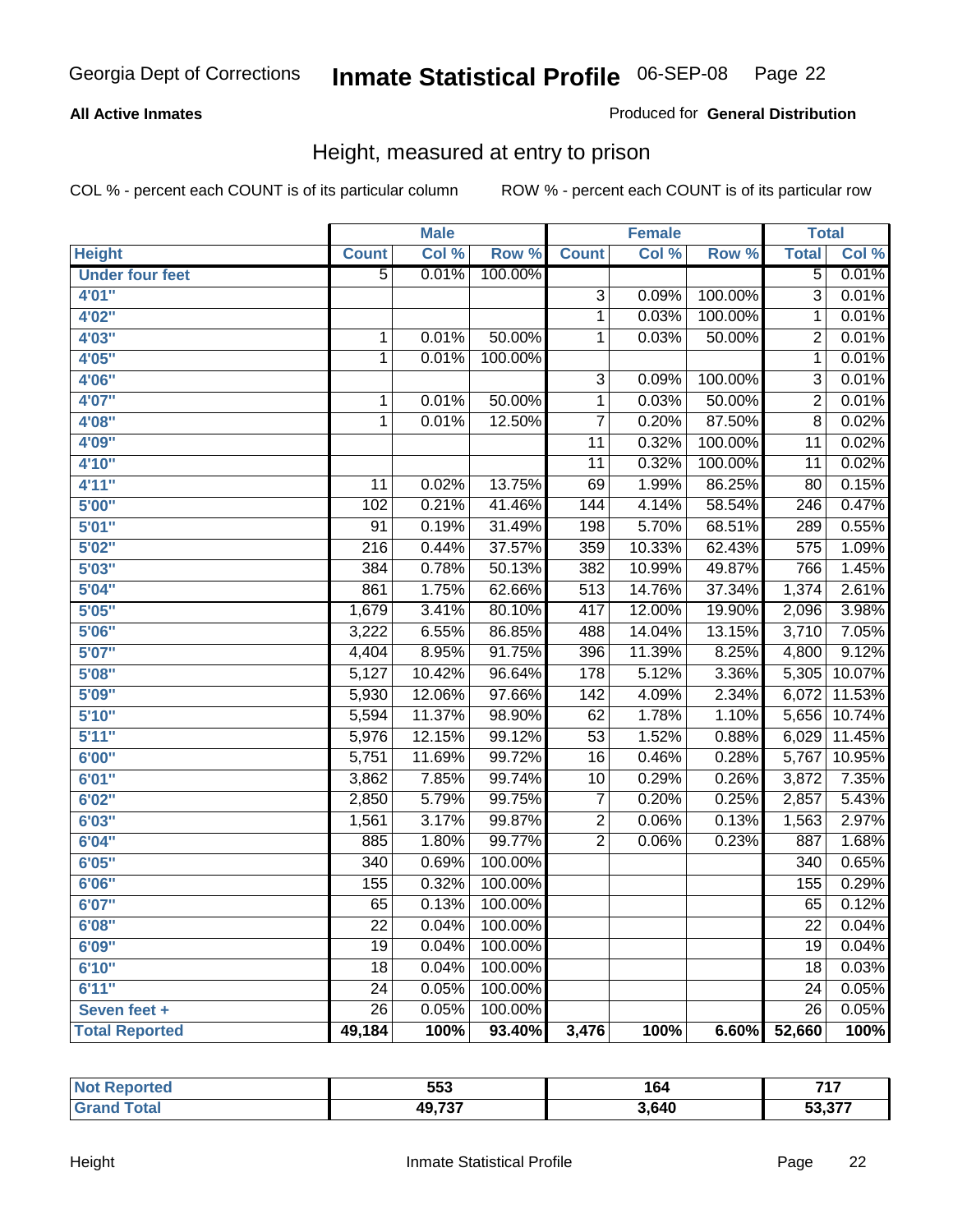### **All Active Inmates**

Produced for **General Distribution**

# Height, measured at entry to prison

|                      | <b>Male</b> | <b>Female</b> | <b>Total</b> |
|----------------------|-------------|---------------|--------------|
| Mean (average)       | 5'10"       | 5'05"         | 5'10''       |
| Median (middle)      | 5'10"       | 5'05"         | 5'10''       |
| Mode (most frequent) | 5'11"       | 5'04"         | 5'09"        |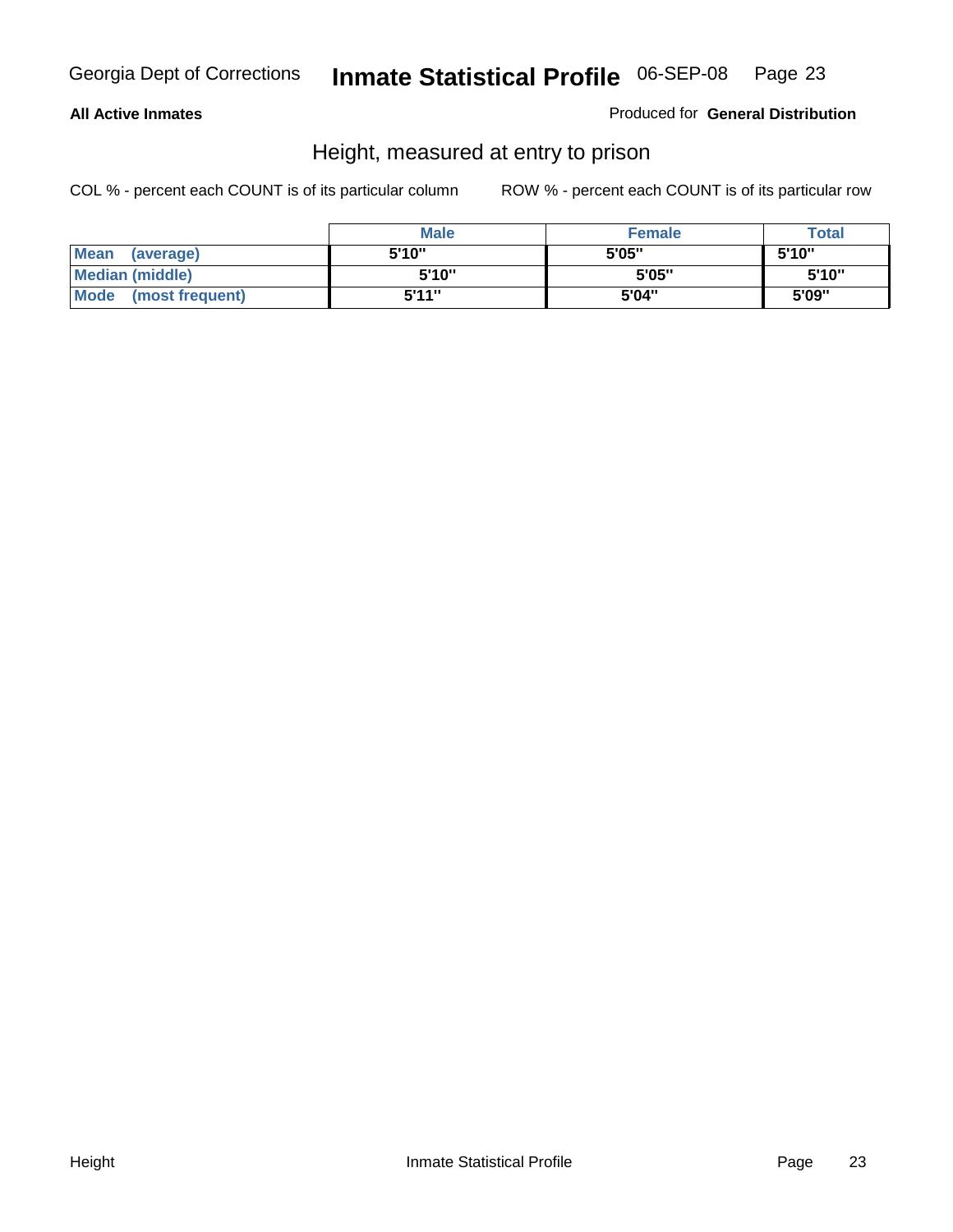### **All Active Inmates**

### Produced for **General Distribution**

# Weight, measured at entry to prison

|                        |                         | <b>Male</b> |         |                  | <b>Female</b> |                  | <b>Total</b>     |        |
|------------------------|-------------------------|-------------|---------|------------------|---------------|------------------|------------------|--------|
| <b>Weight</b>          | <b>Count</b>            | Col %       | Row %   | <b>Count</b>     | Col %         | Row <sup>%</sup> | <b>Total</b>     | Col %  |
| <b>Under 80 pounds</b> | 9                       | 0.02%       | 81.82%  | $\overline{2}$   | 0.06%         | 18.18%           | $\overline{11}$  | 0.02%  |
| 80 - 89 pounds         | $\overline{3}$          | 0.01%       | 60.00%  | $\overline{2}$   | 0.06%         | 40.00%           | $\overline{5}$   | 0.01%  |
| 90 - 99 pounds         | $\overline{4}$          | 0.01%       | 36.36%  | $\overline{7}$   | 0.20%         | 63.64%           | $\overline{11}$  | 0.02%  |
| 100 - 109 pounds       | $\overline{24}$         | 0.05%       | 34.78%  | $\overline{45}$  | 1.29%         | 65.22%           | $\overline{69}$  | 0.13%  |
| 110 - 119 pounds       | 106                     | 0.22%       | 50.00%  | 106              | 3.05%         | 50.00%           | $\overline{212}$ | 0.40%  |
| 120 - 129 pounds       | $\overline{512}$        | 1.04%       | 67.72%  | $\overline{244}$ | 7.02%         | 32.28%           | 756              | 1.44%  |
| 130 - 139 pounds       | 1,508                   | 3.07%       | 83.36%  | $\overline{301}$ | 8.66%         | 16.64%           | 1,809            | 3.44%  |
| 140 - 149 pounds       | 3,257                   | 6.62%       | 90.30%  | $\overline{350}$ | 10.07%        | 9.70%            | 3,607            | 6.85%  |
| 150 - 159 pounds       | 4,829                   | 9.82%       | 91.88%  | 427              | 12.28%        | 8.12%            | 5,256            | 9.98%  |
| 160 - 169 pounds       | 6,618                   | 13.46%      | 94.49%  | 386              | 11.10%        | 5.51%            | 7,004            | 13.30% |
| 170 - 179 pounds       | 6,207                   | 12.62%      | 95.36%  | $\overline{302}$ | 8.69%         | 4.64%            | 6,509            | 12.36% |
| 180 - 189 pounds       | 6,519                   | 13.25%      | 95.94%  | $\overline{276}$ | 7.94%         | 4.06%            | 6,795            | 12.90% |
| 190 - 199 pounds       | 4,632                   | 9.42%       | 95.74%  | $\overline{206}$ | 5.93%         | 4.26%            | 4,838            | 9.19%  |
| 200 - 209 pounds       | 4,094                   | 8.32%       | 95.05%  | $\overline{213}$ | 6.13%         | 4.95%            | 4,307            | 8.18%  |
| 210 - 219 pounds       | 2,993                   | 6.09%       | 95.26%  | $\overline{149}$ | 4.29%         | 4.74%            | 3,142            | 5.97%  |
| 220 - 229 pounds       | 2,365                   | 4.81%       | 95.59%  | $\overline{109}$ | 3.14%         | 4.41%            | 2,474            | 4.70%  |
| 230 - 239 pounds       | 1,641                   | 3.34%       | 95.08%  | 85               | 2.45%         | 4.92%            | 1,726            | 3.28%  |
| 240 - 249 pounds       | 1,181                   | 2.40%       | 94.86%  | 64               | 1.84%         | 5.14%            | 1,245            | 2.36%  |
| 250 - 259 pounds       | 852                     | 1.73%       | 95.09%  | 44               | 1.27%         | 4.91%            | 896              | 1.70%  |
| 260 - 269 pounds       | 602                     | 1.22%       | 92.19%  | $\overline{51}$  | 1.47%         | 7.81%            | 653              | 1.24%  |
| 270 - 279 pounds       | $\overline{372}$        | 0.76%       | 93.94%  | $\overline{24}$  | 0.69%         | 6.06%            | 396              | 0.75%  |
| 280 - 289 pounds       | 284                     | 0.58%       | 92.81%  | $\overline{22}$  | 0.63%         | 7.19%            | 306              | 0.58%  |
| 290 - 299 pounds       | 171                     | 0.35%       | 93.96%  | $\overline{11}$  | 0.32%         | 6.04%            | $\overline{182}$ | 0.35%  |
| 300 - 309 pounds       | 130                     | 0.26%       | 92.20%  | $\overline{11}$  | 0.32%         | 7.80%            | $\overline{141}$ | 0.27%  |
| 310 - 319 pounds       | 86                      | 0.17%       | 88.66%  | $\overline{11}$  | 0.32%         | 11.34%           | $\overline{97}$  | 0.18%  |
| 320 - 329 pounds       | $\overline{50}$         | 0.10%       | 81.97%  | $\overline{11}$  | 0.32%         | 18.03%           | 61               | 0.12%  |
| 330 - 339 pounds       | $\overline{23}$         | 0.05%       | 88.46%  | $\overline{3}$   | 0.09%         | 11.54%           | $\overline{26}$  | 0.05%  |
| 340 - 349 pounds       | $\overline{30}$         | 0.06%       | 85.71%  | $\overline{5}$   | 0.14%         | 14.29%           | $\overline{35}$  | 0.07%  |
| 350 - 359 pounds       | $\overline{29}$         | 0.06%       | 90.63%  | $\overline{3}$   | 0.09%         | 9.38%            | $\overline{32}$  | 0.06%  |
| 360 - 369 pounds       | 20                      | 0.04%       | 90.91%  | $\overline{2}$   | 0.06%         | 9.09%            | $\overline{22}$  | 0.04%  |
| 370 - 379 pounds       | $\overline{7}$          | 0.01%       | 100.00% |                  |               |                  | 7                | 0.01%  |
| 380 - 389 pounds       | $\overline{\mathbf{c}}$ | 0.01%       | 50.00%  | $\overline{2}$   | 0.06%         | 50.00%           | 4                | 0.01%  |
| 390 - 399 pounds       | $\overline{4}$          | 0.01%       | 100.00% |                  |               |                  | 4                | 0.01%  |
| 400 pounds and over    | $\overline{20}$         | 0.04%       | 90.91%  | $\overline{2}$   | 0.06%         | 9.09%            | $\overline{22}$  | 0.04%  |
| <b>Total Reported</b>  | 49,184                  | 100%        | 93.40%  | 3,476            | 100%          | 6.60%            | 52,660           | 100.0% |

| orted<br><b>NA</b> | 553    | 164   | 747             |
|--------------------|--------|-------|-----------------|
| $\sim$ 4 $\sim$    | 49,737 | 3,640 | דדה ה־<br>53.37 |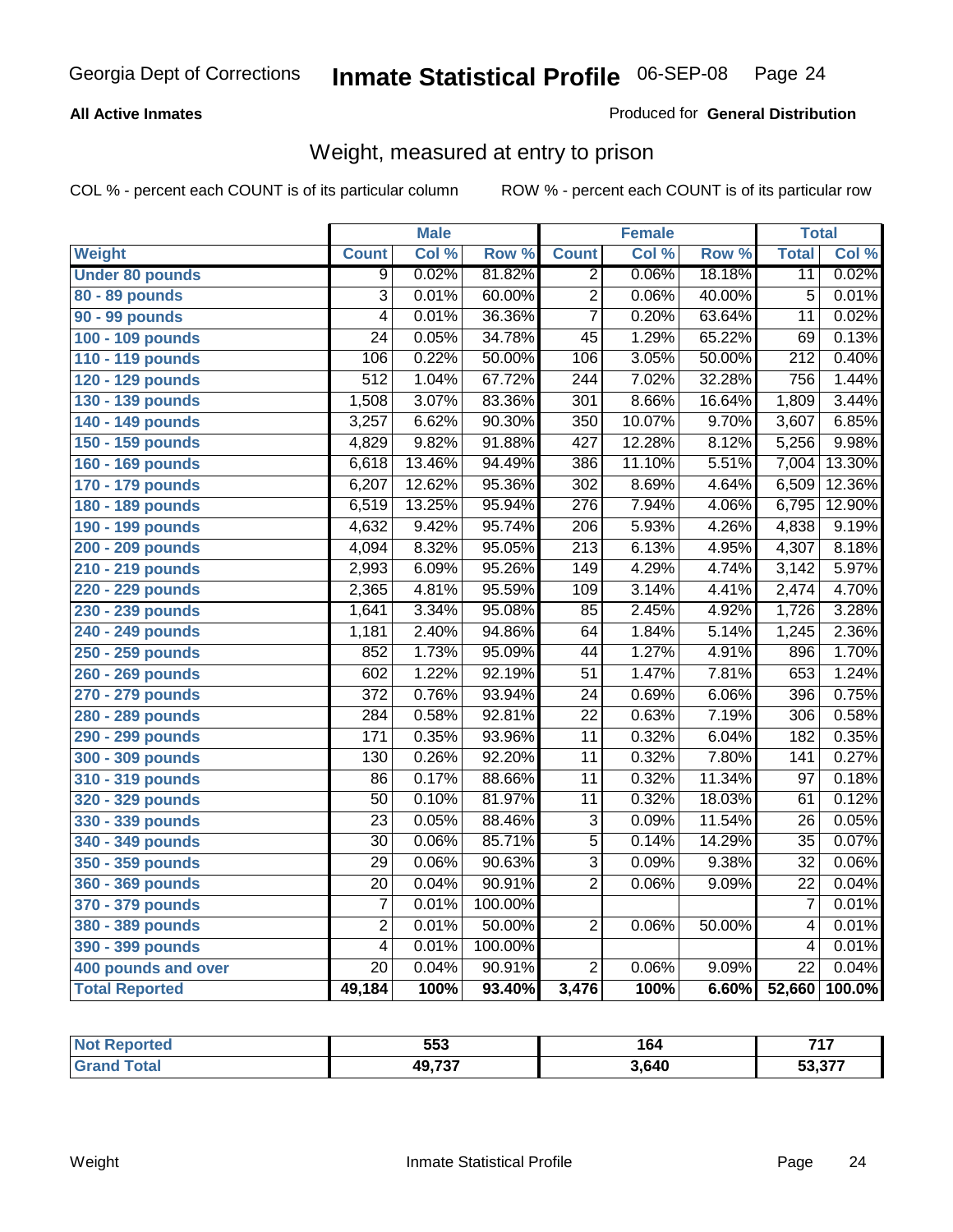### **All Active Inmates**

### Produced for **General Distribution**

# Weight, measured at entry to prison

|                                | <b>Male</b> | <b>Female</b> | Total |
|--------------------------------|-------------|---------------|-------|
| <b>Mean</b><br>(average)       | 186         | 173           | 185   |
| <b>Median (middle)</b>         | 180         | 165           | 180   |
| <b>Mode</b><br>(most frequent) | 180         | 150           | 180   |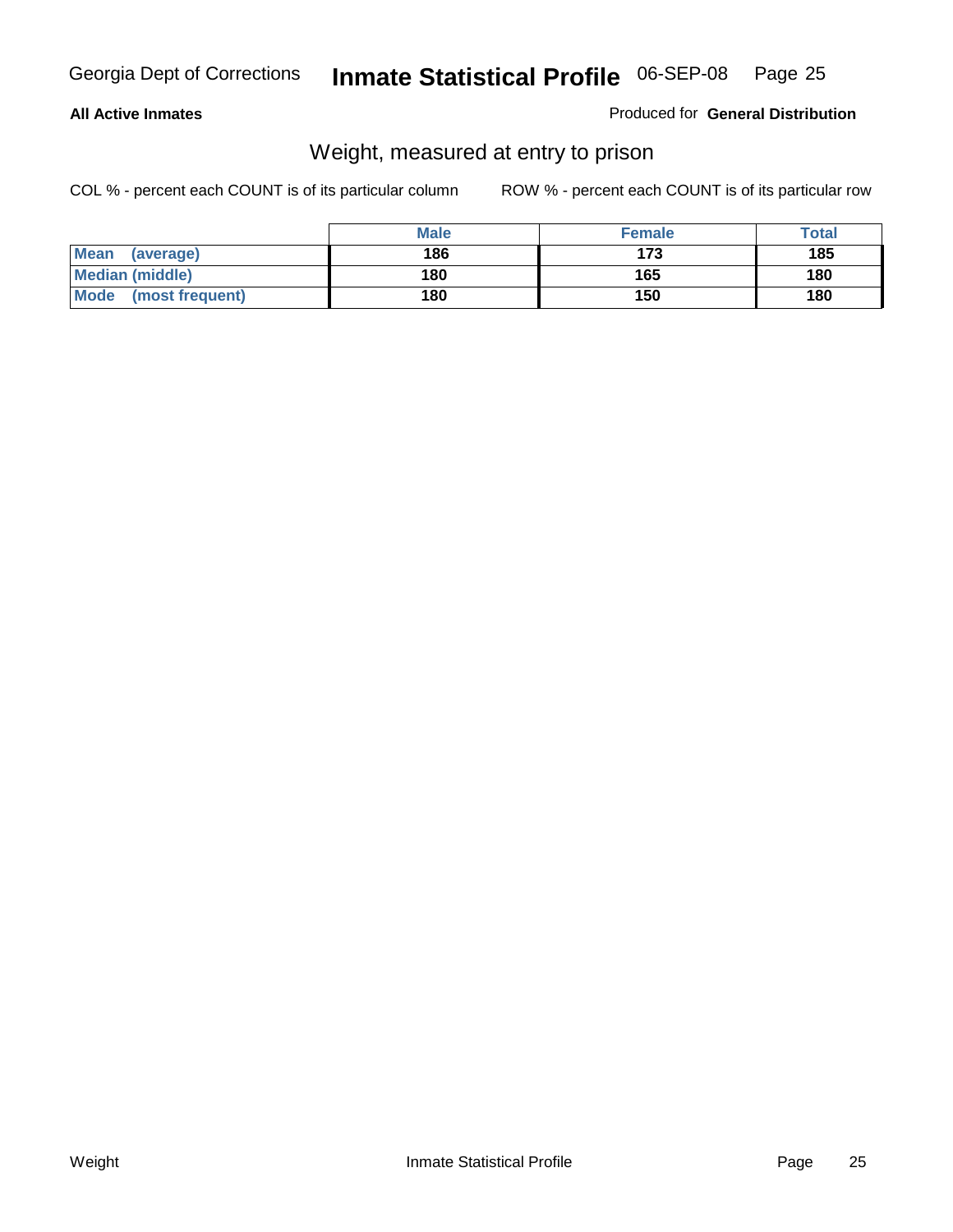**All Active Inmates**

Produced for **General Distribution**

# Military service

|                         |              | <b>Male</b> |             |       | <b>Female</b> |          |              | <b>Total</b> |
|-------------------------|--------------|-------------|-------------|-------|---------------|----------|--------------|--------------|
| <b>Military service</b> | <b>Count</b> | Col %       | Row % Count |       | Col %         | Row %    | <b>Total</b> | Col %        |
| <b>Air Force</b>        | 285          | .71%        | 96.94%      | 9     | .27%          | 3.06%    | 294          | .68%         |
| <b>Army</b>             | 2,111        | 5.26%       | 98.37%      | 35    | 1.04%         | 1.63%    | 2,146        | 4.94%        |
| <b>Navy</b><br>3        | 630          | 1.57%       | 98.59%      | 9     | .27%          | 1.41%    | 639          | 1.47%        |
| <b>Marines</b><br>4     | 463          | 1.15%       | 99.36%      | 3     | .09%          | .64%     | 466          | 1.07%        |
| <b>Coast Guard</b><br>5 | 26           | $.06\%$     | 100.00%     |       |               |          | 26           | .06%         |
| <b>None</b><br>96       | 36,583       | 91.23%      | 91.70%      | 3,310 | 98.34%        | $8.30\%$ | 39,893       | 91.78%       |
| <b>Total Reported</b>   | 40,098       | 100%        | 92.26%      | 3,366 | 100%          | 7.74%    | 43,464       | 100%         |

| orted<br>NO           | המה ו<br>9,039 | $\sim$<br>21 4 | a a13<br>J.J I J   |
|-----------------------|----------------|----------------|--------------------|
| ™otar<br><b>Grand</b> | 49,737         | 3,640          | —~ ידי<br>.977<br> |

|  | <b>Mode</b><br>reauent)<br>.ost ir | Army | Army | Army |
|--|------------------------------------|------|------|------|
|--|------------------------------------|------|------|------|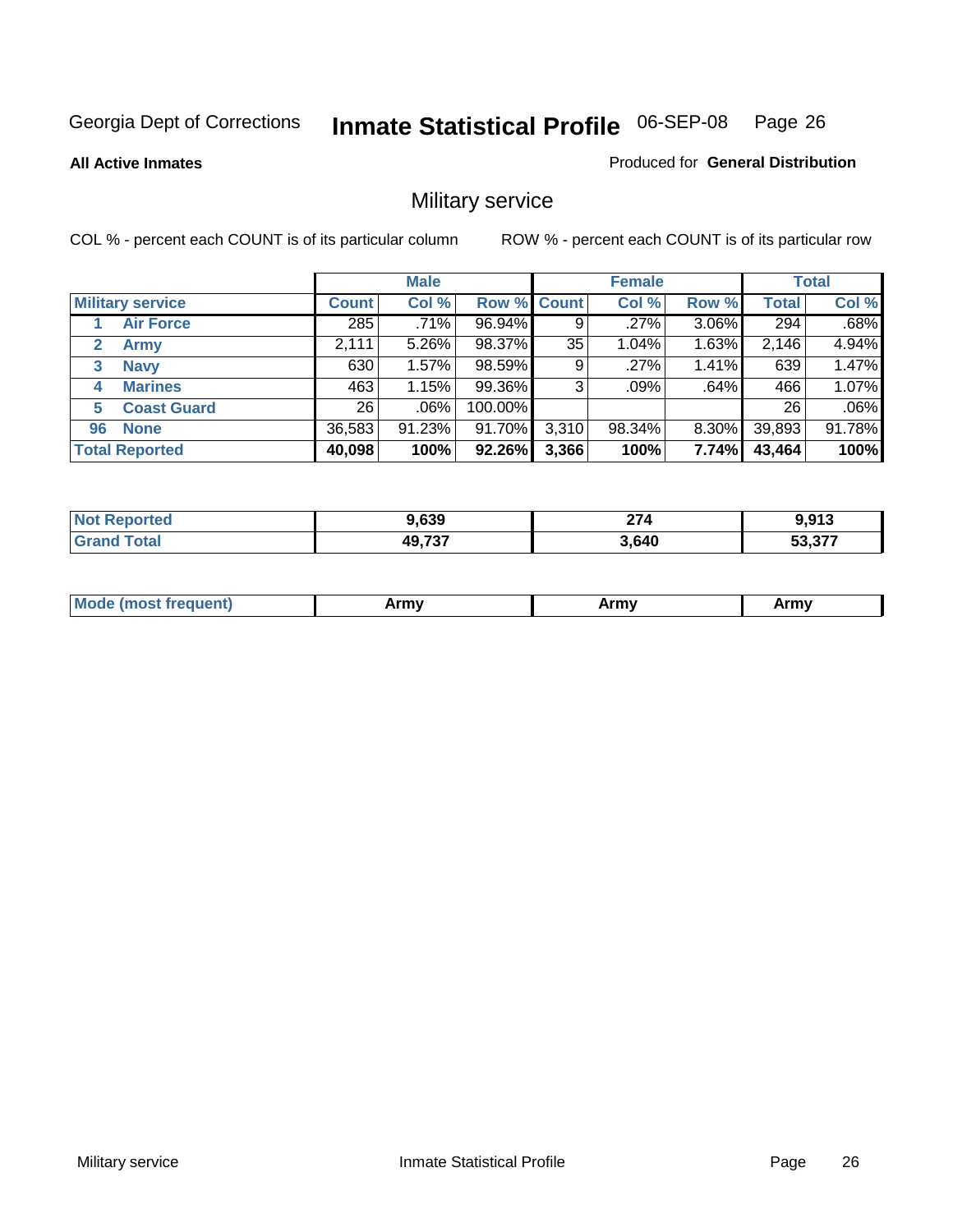### **All Active Inmates**

### Produced for **General Distribution**

# Type of admission to prison

|                |                             |              | <b>Male</b> |                    |       | <b>Female</b> |        |              | <b>Total</b> |
|----------------|-----------------------------|--------------|-------------|--------------------|-------|---------------|--------|--------------|--------------|
|                | <b>Type of Admission</b>    | <b>Count</b> | Col %       | <b>Row % Count</b> |       | Col %         | Row %  | <b>Total</b> | Col %        |
| 1              | <b>Committed From Court</b> | 34,541       | 69.49%      | 93.39% 2,445       |       | 67.24%        | 6.61%  | 36,986       | 69.34%       |
| $\overline{2}$ | <b>Return Appeal/Bond</b>   | 13           | .03%        | 100.00%            |       |               |        | 13           | .02%         |
| 3              | <b>Parole Rev/New Sent</b>  | 4,249        | 8.55%       | 95.40%             | 205   | 5.64%         | 4.60%  | 4,454        | 8.35%        |
| 4              | <b>Par Rev/No New Sent</b>  | 1,704        | 3.43%       | 94.40%             | 101   | 2.78%         | 5.60%  | 1,805        | 3.38%        |
| 5              | <b>Prob Viol/Total Rev</b>  |              | .01%        | 100.00%            |       |               |        |              | .01%         |
| 6              | <b>Prob Viol/Partial</b>    | 3,460        | 6.96%       | 89.27%             | 416   | 11.44%        | 10.73% | 3,876        | 7.27%        |
| 7              | <b>Admit Fm Other Cust</b>  | 36           | .07%        | 94.74%             | 2     | .06%          | 5.26%  | 38           | .07%         |
| 9              | <b>Prob Rev/Remainder</b>   | 4,885        | 9.83%       | 91.58%             | 449   | 12.35%        | 8.42%  | 5,334        | 10.00%       |
| 10             | <b>New Sent/Par Rev Pnd</b> | 24           | .05%        | 100.00%            |       |               |        | 24           | .04%         |
| 11             | <b>Life W/O Parole</b>      | 307          | .62%        | 98.40%             | 5     | .14%          | 1.60%  | 312          | .58%         |
| 30             | <b>Par Rev/Rsn Unknown</b>  | 64           | .13%        | 100.00%            |       |               |        | 64           | .12%         |
| 32             | <b>Pb Parole Rescinded</b>  | 15           | .03%        | 100.00%            |       |               |        | 15           | .03%         |
| 33             | <b>Prob Revoc/Spec Cond</b> | 186          | .37%        | 93.47%             | 13    | .36%          | 6.53%  | 199          | .37%         |
| 40             | <b>Par Rev/Revoc Center</b> | 170          | .34%        | 100.00%            |       |               |        | 170          | .32%         |
| 44             | <b>Whitworth Detention</b>  | 44           | .09%        | 100.00%            |       |               |        | 44           | .08%         |
| 50             | <b>Dcys At Risk</b>         | 5            | .01%        | 100.00%            |       |               |        | 5            | .01%         |
|                | <b>Total Reported</b>       | 49,704       | 100%        | 93.18%             | 3,636 | 100%          | 6.82%  | 53,340       | 100%         |

| Reported<br><b>NOT</b> | vv     |      | $\sim$<br>וט         |
|------------------------|--------|------|----------------------|
| _____                  | 10.727 | .640 | $\sim$ $\sim$ $\sim$ |

| Mod.  | ∵mmt  | Cmmt  | Շՠՠւ |
|-------|-------|-------|------|
| uent) | ∴ourt | ∴∩urt | ווח: |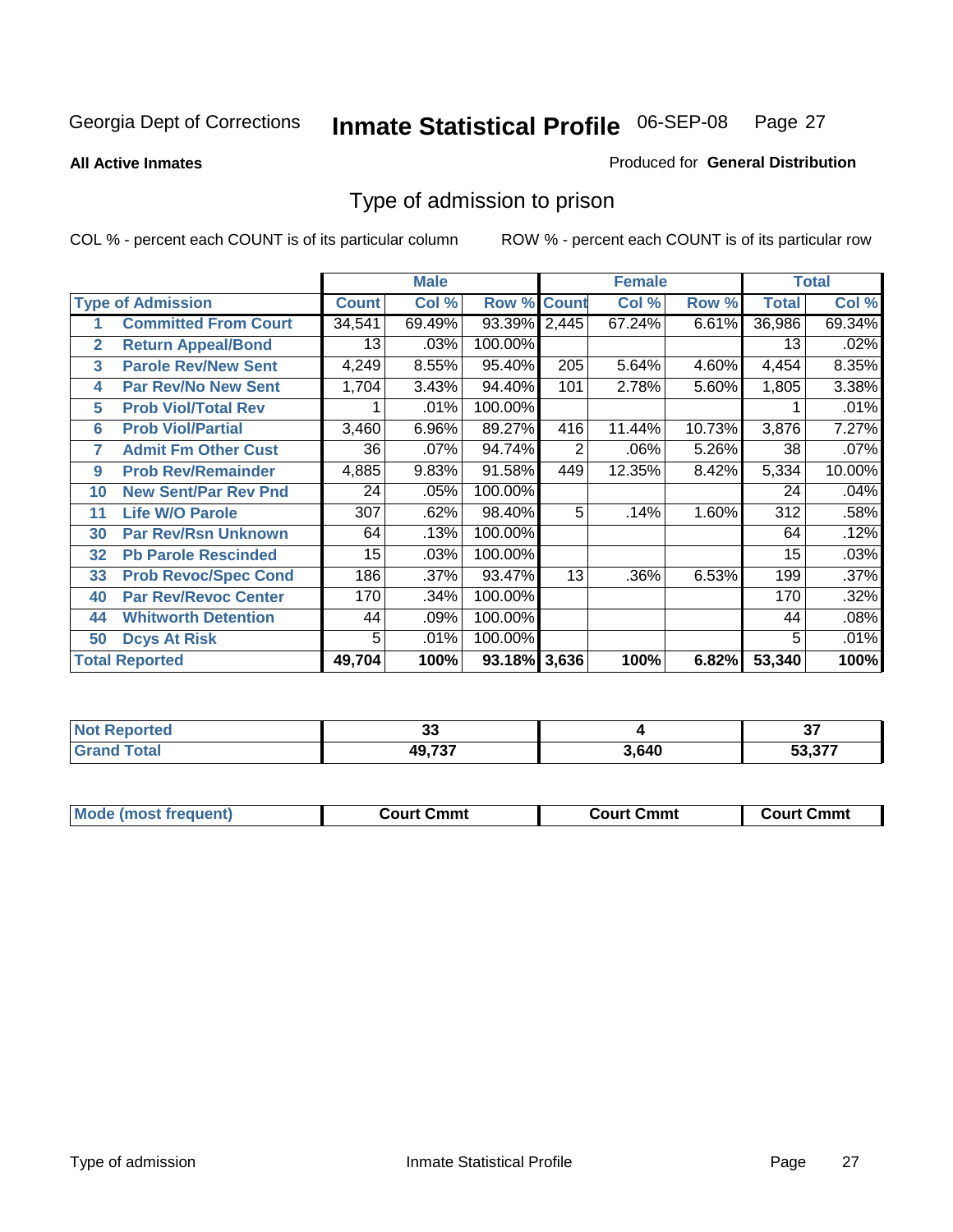**All Active Inmates**

### Produced for **General Distribution**

# Current / last security status

|                        |              | <b>Male</b> |             |       | <b>Female</b> |          |              | <b>Total</b> |
|------------------------|--------------|-------------|-------------|-------|---------------|----------|--------------|--------------|
| <b>Security Status</b> | <b>Count</b> | Col %       | Row % Count |       | Col %         | Row %    | <b>Total</b> | Col %        |
| 0 Diag Incom           |              | .01%        | 100.00%     |       | $.00\%$       |          |              | .01%         |
| 1 Wrk Releas           | 724          | 1.49%       | 88.08%      | 98    | 2.85%         | 11.92%   | 822          | 1.58%        |
| 2 Trusty               | 967          | 2.00%       | 87.51%      | 138   | 4.01%         | 12.49%   | 1,105        | 2.13%        |
| 3 Minimum              | 18,140       | 37.45%      | 90.00%      | 2,016 | 58.55%        | 10.00%   | 20,156       | 38.85%       |
| 4 Medium               | 21,871       | 45.15%      | 95.58%      | 1,011 | 29.36%        | 4.42%    | 22,882       | 44.10%       |
| 5 Close                | 6,443        | 13.30%      | 97.33%      | 177   | 5.14%         | 2.67%    | 6,620        | 12.76%       |
| <b>6 Maximum</b>       | 295          | .61%        | 98.99%      | 3     | .09%          | $1.01\%$ | 298          | .57%         |
| <b>Total Reported</b>  | 48,441       | 100%        | 93.36%      | 3,443 | 100%          | 6.64%    | 51,884       | 100%         |

| <b>Still being diagnosed</b> | .293   | 197   | 1,490  |
|------------------------------|--------|-------|--------|
| <b>Not Reported</b>          |        |       |        |
| <b>Grand Total</b>           | 49,737 | 3,640 | 53,377 |

| $M_{\Omega}$<br>יחב | M۵<br>dium | <b>BAL.</b><br>num | Mer<br>dium |
|---------------------|------------|--------------------|-------------|
|                     |            |                    |             |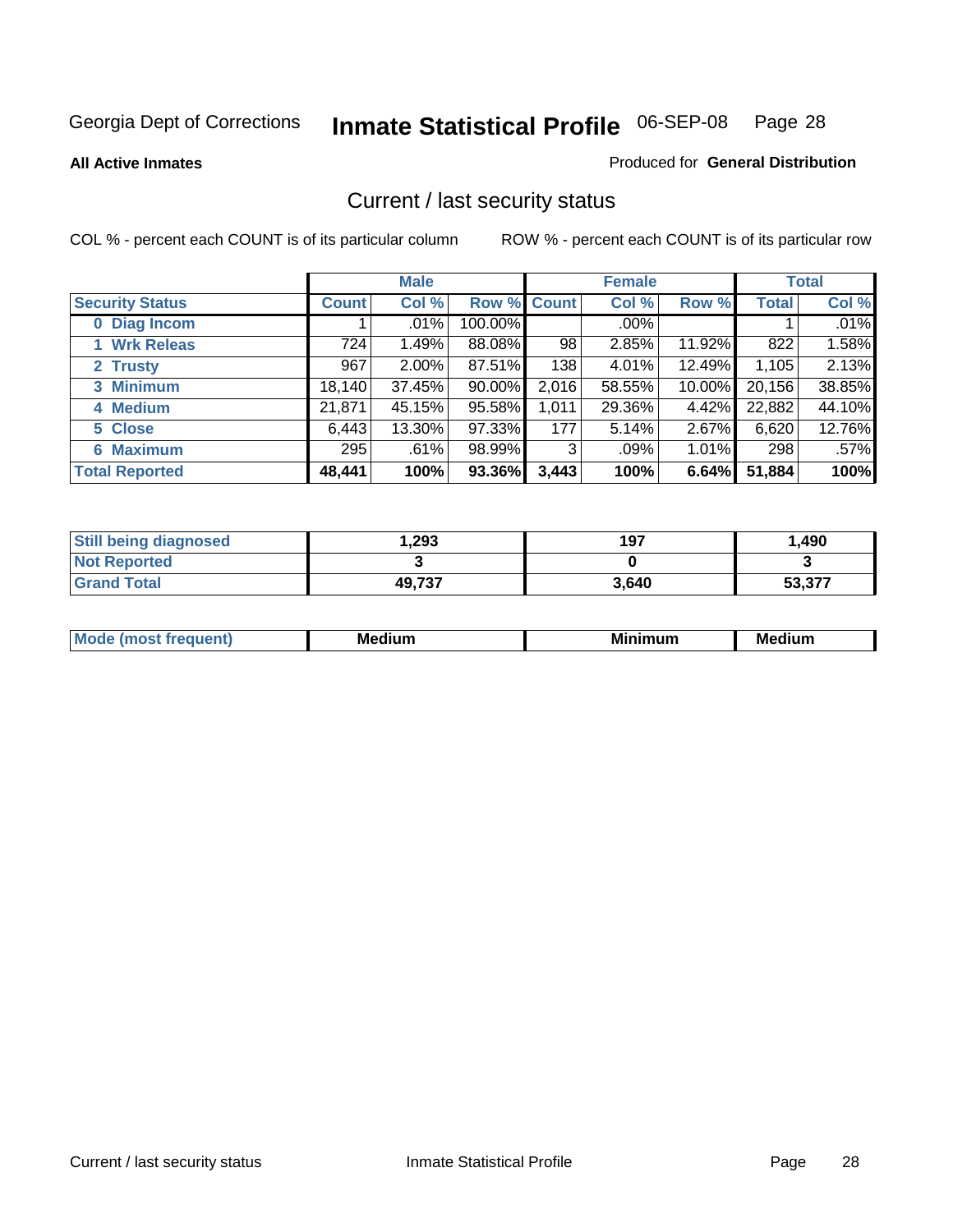**All Active Inmates**

### Produced for **General Distribution**

# Current / last type of institution

|                            |              | <b>Male</b> |         |              | <b>Female</b> |          |              | <b>Total</b> |
|----------------------------|--------------|-------------|---------|--------------|---------------|----------|--------------|--------------|
| <b>Type of Institution</b> | <b>Count</b> | Col %       | Row %   | <b>Count</b> | Col %         | Row %    | <b>Total</b> | Col %        |
| <b>Transitional Center</b> | 2,394        | 4.81%       | 87.79%  | 333          | 9.15%         | 12.21%   | 2,727        | 5.11%        |
| <b>State Hospital</b>      |              | $.01\%$     | 100.00% |              |               |          |              | .01%         |
| <b>County Camp</b>         | 4,967        | 9.99%       | 100.00% |              |               |          | 4,967        | 9.31%        |
| <b>State Prison</b>        | 34,769       | 69.91%      | 91.73%  | 3,133        | 86.07%        | $8.27\%$ | 37,902       | 71.01%       |
| <b>Private Prison</b>      | 5,139        | 10.33%      | 99.98%  |              | .03%          | .02%     | 5,140        | 9.63%        |
| <b>Prison Annex</b>        | 1,094        | 2.20%       | 100.00% |              |               |          | 1,094        | 2.05%        |
| <b>Pre Release Center</b>  | 1,270        | 2.55%       | 88.01%  | 173          | 4.75%         | 11.99%   | 1,443        | 2.70%        |
| <b>Inmate Boot Camp</b>    | 103          | .21%        | 100.00% |              |               |          | 103          | .19%         |
| <b>Total Reported</b>      | 49,737       | 100%        | 93.18%  | 3,640        | 100%          | 6.82%    | 53,377       | 100%         |

| <b>Not</b><br>Reported |        |       |        |
|------------------------|--------|-------|--------|
| <b>Grand Total</b>     | 49,737 | 3,640 | 53.377 |

| <b>Mode (most frequent)</b> | <b>State Prison</b> | <b>State Prison</b> | <b>State Prison I</b> |
|-----------------------------|---------------------|---------------------|-----------------------|
|                             |                     |                     |                       |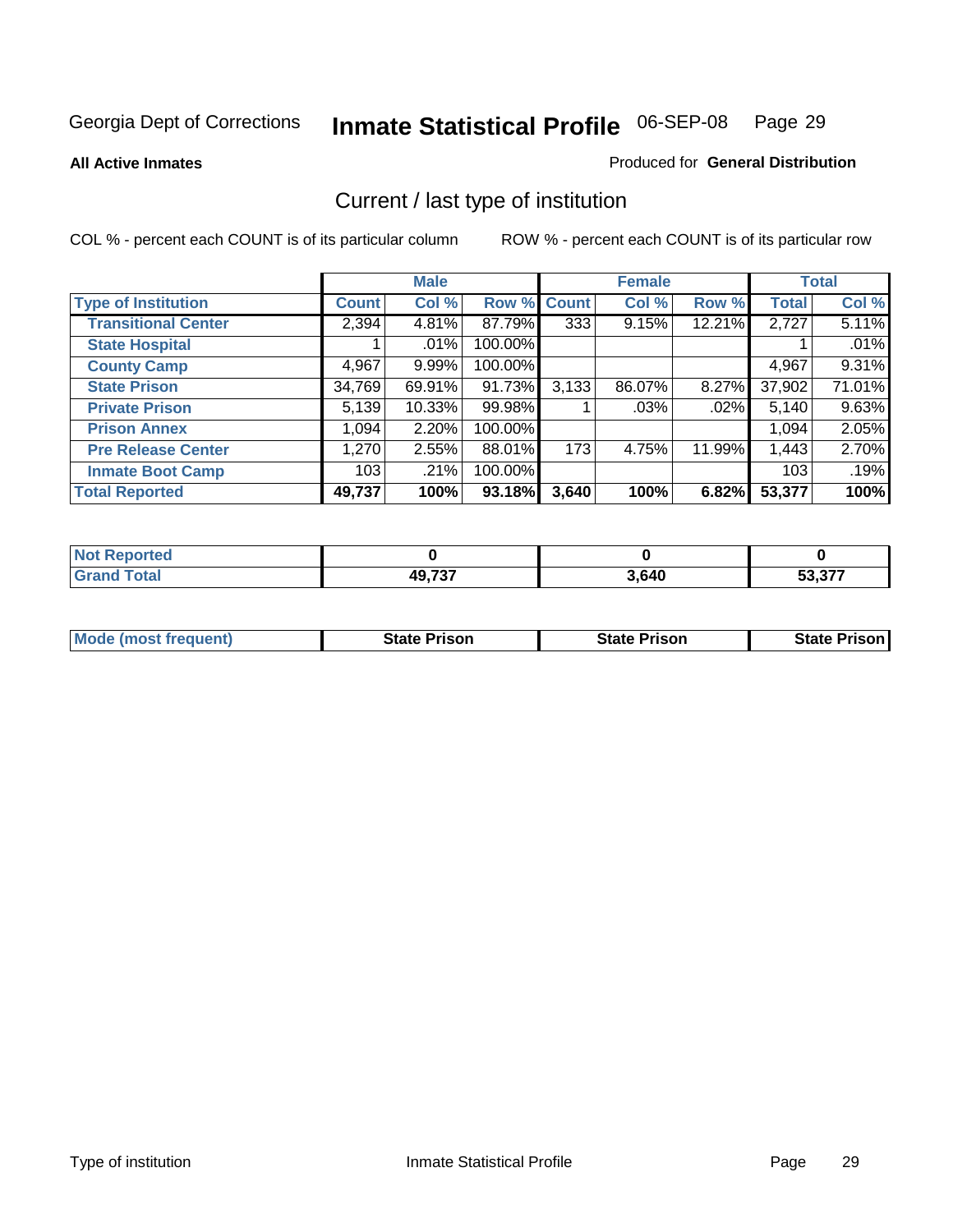**All Active Inmates**

### Produced for **General Distribution**

# Institution type - transitional centers

|     |                                          | <b>Male</b>  |        | <b>Female</b> |              |        | <b>Total</b> |              |          |
|-----|------------------------------------------|--------------|--------|---------------|--------------|--------|--------------|--------------|----------|
|     | <b>Institution Type - Trans. Centers</b> | <b>Count</b> | Col %  | Row %         | <b>Count</b> | Col %  | Row %        | <b>Total</b> | Col %    |
| 220 | <b>Albany Trans-Ctr</b>                  | 151          | 6.31%  | 100.00%       |              |        |              | 151          | 5.54%    |
| 227 | <b>Arrendale Trans-Ctr</b>               |              |        |               | 110          | 33.03% | 100.00%      | 110          | 4.03%    |
| 223 | <b>Atlanta Male Trans-Ctr</b>            | 251          | 10.48% | 100.00%       |              |        |              | 251          | 9.20%    |
| 246 | <b>Augusta Trans-Ctr</b>                 | 189          | 7.89%  | 100.00%       |              |        |              | 189          | 6.93%    |
| 249 | <b>Clayton Transitional Ctr</b>          | 309          | 12.91% | 100.00%       |              |        |              | 309          | 11.33%   |
| 247 | <b>Coastal Transitional Ctr</b>          | 259          | 10.82% | 100.00%       |              |        |              | 259          | 9.50%    |
| 225 | <b>Columbus Trans-Ctr</b>                | 177          | 7.39%  | 100.00%       |              |        |              | 177          | 6.49%    |
| 252 | <b>Emanuel-Swainsboro Tc</b>             | 210          | 8.77%  | 100.00%       |              |        |              | 210          | 7.70%    |
| 250 | <b>Helms Trans-Ctr</b>                   | 92           | 3.84%  | 100.00%       |              |        |              | 92           | 3.37%    |
| 248 | <b>Lagrange Trans Ctr</b>                | 129          | 5.39%  | 100.00%       |              |        |              | 129          | 4.73%    |
| 231 | <b>Macon Male Trans-Ctr</b>              | 128          | 5.35%  | 100.00%       |              |        |              | 128          | 4.69%    |
| 235 | <b>Metro Womens Trans-Ctr</b>            |              |        |               | 223          | 66.97% | 100.00%      | 223          | 8.18%    |
| 233 | <b>Phillips Trans-Ctr</b>                | 202          | 8.44%  | 100.00%       |              |        |              | 202          | 7.41%    |
| 253 | <b>Smith Trans-Ctr</b>                   | 197          | 8.23%  | 100.00%       |              |        |              | 197          | 7.22%    |
| 230 | <b>Valdosta Trans-Ctr</b>                | 100          | 4.18%  | 100.00%       |              |        |              | 100          | $3.67\%$ |
|     | <b>Total Reported</b>                    | 2,394        | 100%   | 87.79%        | 333          | 100%   | 12.21%       | 2,727        | 100%     |

| NO)<br><b>portea</b><br> |       |             |                                         |
|--------------------------|-------|-------------|-----------------------------------------|
| $\sim$                   | 2,394 | ົາລາ<br>ააა | $\sim$ $\sim$<br>$\sim$ 4 $\sim$<br>- 1 |

| <b>Mode (most frequent)</b> | 249 Clayton Transitional Ctrl 235 Metro Womens Trans- | Ctr | 249 Clayton<br><b>Transitional Ctr</b> |
|-----------------------------|-------------------------------------------------------|-----|----------------------------------------|
|                             |                                                       |     |                                        |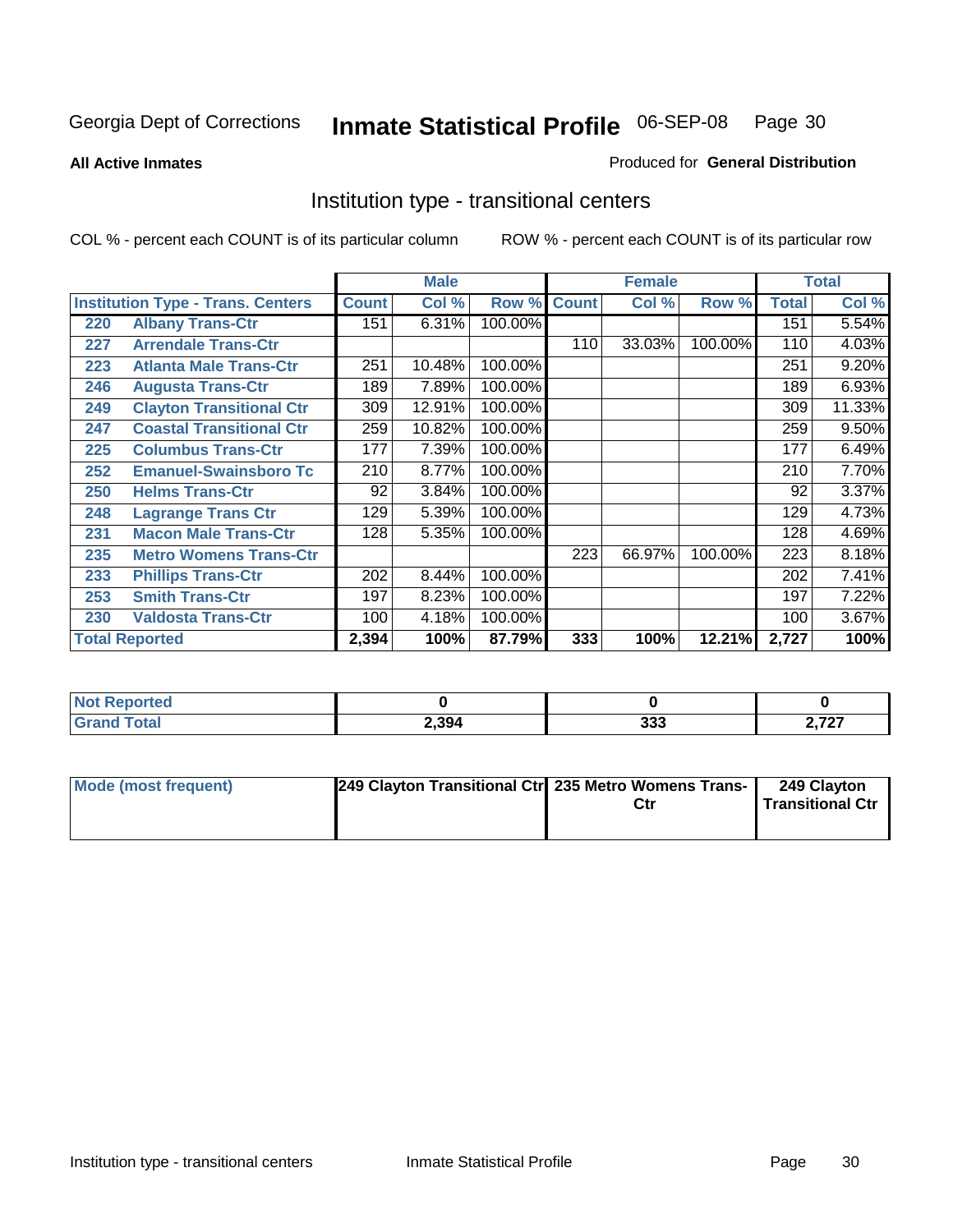**All Active Inmates**

### Produced for **General Distribution**

# Institution type - mental hospitals

|                                                  | <b>Male</b> |                    | <b>Female</b> |                    | Total   |
|--------------------------------------------------|-------------|--------------------|---------------|--------------------|---------|
| <b>Institution Type - Mental Hospitals Count</b> | Col%        | <b>Row % Count</b> | Col%          | <b>Row % Total</b> | Col %   |
| <b>302 Central State Hospital</b>                | $100.00\%$  | 100.00%            |               |                    | 100.00% |
| <b>Total Reported</b>                            | 100%        | 100%               |               | %                  | 100%    |

| Not Reported |  |  |
|--------------|--|--|
| <b>otal</b>  |  |  |

| Mode (most frequent) | 302 Central State Hospital | <b>Null</b> | <b>302 Central State</b><br><b>Hospital</b> |
|----------------------|----------------------------|-------------|---------------------------------------------|
|                      |                            |             |                                             |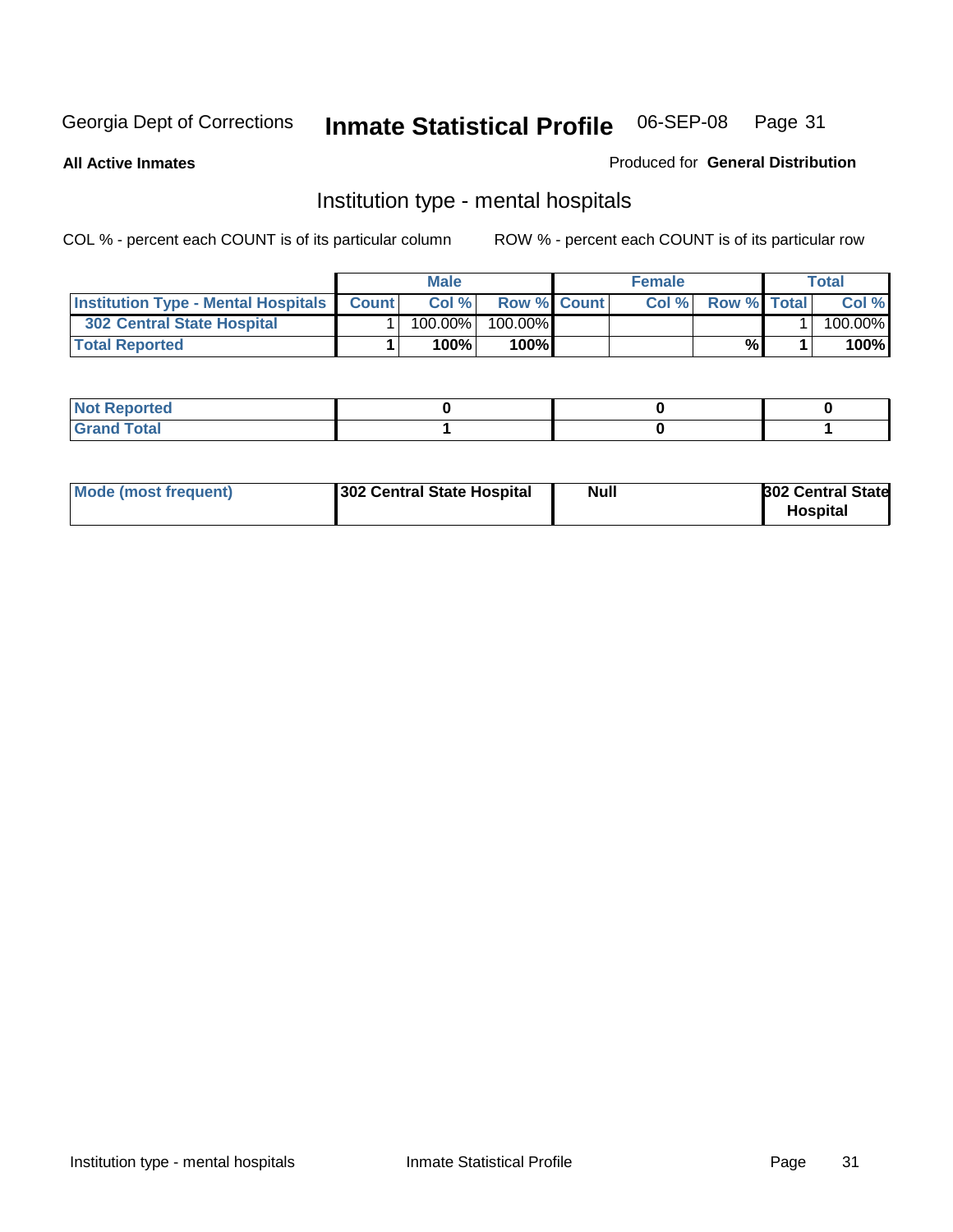#### **All Active Inmates**

### Produced for **General Distribution**

# Institution type - county prisons

|                                          |                  | <b>Male</b> |         |              | <b>Female</b>             |                          |                  | <b>Total</b> |
|------------------------------------------|------------------|-------------|---------|--------------|---------------------------|--------------------------|------------------|--------------|
| <b>Institution Type - County Prisons</b> | <b>Count</b>     | Col %       | Row %   | <b>Count</b> | $\overline{\text{Col}}$ % | Row %                    | <b>Total</b>     | Col %        |
| <b>Bulloch County Ci</b><br>402          | 143              | 2.88%       | 100.00% |              |                           |                          | 143              | 2.88%        |
| <b>Carroll County Ci</b><br>404          | $\overline{207}$ | 4.17%       | 100.00% |              |                           |                          | $\overline{207}$ | 4.17%        |
| <b>Clarke County Ci</b><br>406           | 109              | 2.19%       | 100.00% |              |                           |                          | 109              | 2.19%        |
| <b>Clayton County Ci</b><br>456          | 208              | 4.19%       | 100.00% |              |                           |                          | 208              | 4.19%        |
| <b>Colquitt County Ci</b><br>407         | 177              | 3.56%       | 100.00% |              |                           |                          | 177              | 3.56%        |
| <b>Coweta County Ci</b><br>409           | 197              | 3.97%       | 100.00% |              |                           |                          | 197              | 3.97%        |
| <b>Decatur County Ci</b><br>411          | $\overline{219}$ | 4.41%       | 100.00% |              |                           |                          | 219              | 4.41%        |
| <b>Effingham County Ci</b><br>413        | 232              | 4.67%       | 100.00% |              |                           |                          | 232              | 4.67%        |
| <b>Floyd County Ci</b><br>415            | 337              | 6.78%       | 100.00% |              |                           |                          | 337              | 6.78%        |
| <b>Gwinnett County Ci</b><br>419         | $\overline{225}$ | 4.53%       | 100.00% |              |                           |                          | 225              | 4.53%        |
| <b>Hall County Ci</b><br>420             | 151              | 3.04%       | 100.00% |              |                           |                          | 151              | 3.04%        |
| <b>Harris County Ci</b><br>422           | 99               | 1.99%       | 100.00% |              |                           |                          | 99               | 1.99%        |
| Jackson County Ci<br>426                 | 166              | 3.34%       | 100.00% |              |                           |                          | 166              | 3.34%        |
| <b>Jefferson County Ci</b><br>428        | 175              | 3.52%       | 100.00% |              |                           |                          | 175              | 3.52%        |
| <b>Mitchell County Ci</b><br>433         | 119              | 2.40%       | 100.00% |              |                           |                          | 119              | 2.40%        |
| <b>Muscogee County Ci</b><br>435         | 510              | 10.27%      | 100.00% |              |                           |                          | $\overline{510}$ | 10.27%       |
| <b>Richmond County Ci</b><br>439         | 207              | 4.17%       | 100.00% |              |                           |                          | 207              | 4.17%        |
| <b>Screven County Prison</b><br>440      | 136              | 2.74%       | 100.00% |              |                           |                          | 136              | 2.74%        |
| <b>Spalding County Ci</b><br>441         | $\overline{370}$ | 7.45%       | 100.00% |              |                           |                          | $\overline{370}$ | 7.45%        |
| <b>Stewart County Ci</b><br>442          | 86               | 1.73%       | 100.00% |              |                           |                          | 86               | 1.73%        |
| <b>Sumter County Ci</b><br>443           | 348              | 7.01%       | 100.00% |              |                           |                          | $\overline{348}$ | 7.01%        |
| <b>Terrell County Ci</b><br>444          | 129              | 2.60%       | 100.00% |              |                           |                          | 129              | 2.60%        |
| <b>Thomas County Ci</b><br>445           | 153              | 3.08%       | 100.00% |              |                           |                          | 153              | 3.08%        |
| <b>Troup County Ci</b><br>447            | 264              | 5.32%       | 100.00% |              |                           |                          | 264              | 5.32%        |
| <b>Total Reported</b>                    | 4,967            | 100%        | 100%    |              |                           | $\overline{\frac{9}{6}}$ | 4,967            | 100%         |

| τeα |                      |       |
|-----|----------------------|-------|
|     | <b>1 ሰ</b> 27<br>.JU | 4,967 |

| Mode (most frequent) | 435 Muscogee County Ci | Null | 435 Muscogee     |
|----------------------|------------------------|------|------------------|
|                      |                        |      | <b>County Ci</b> |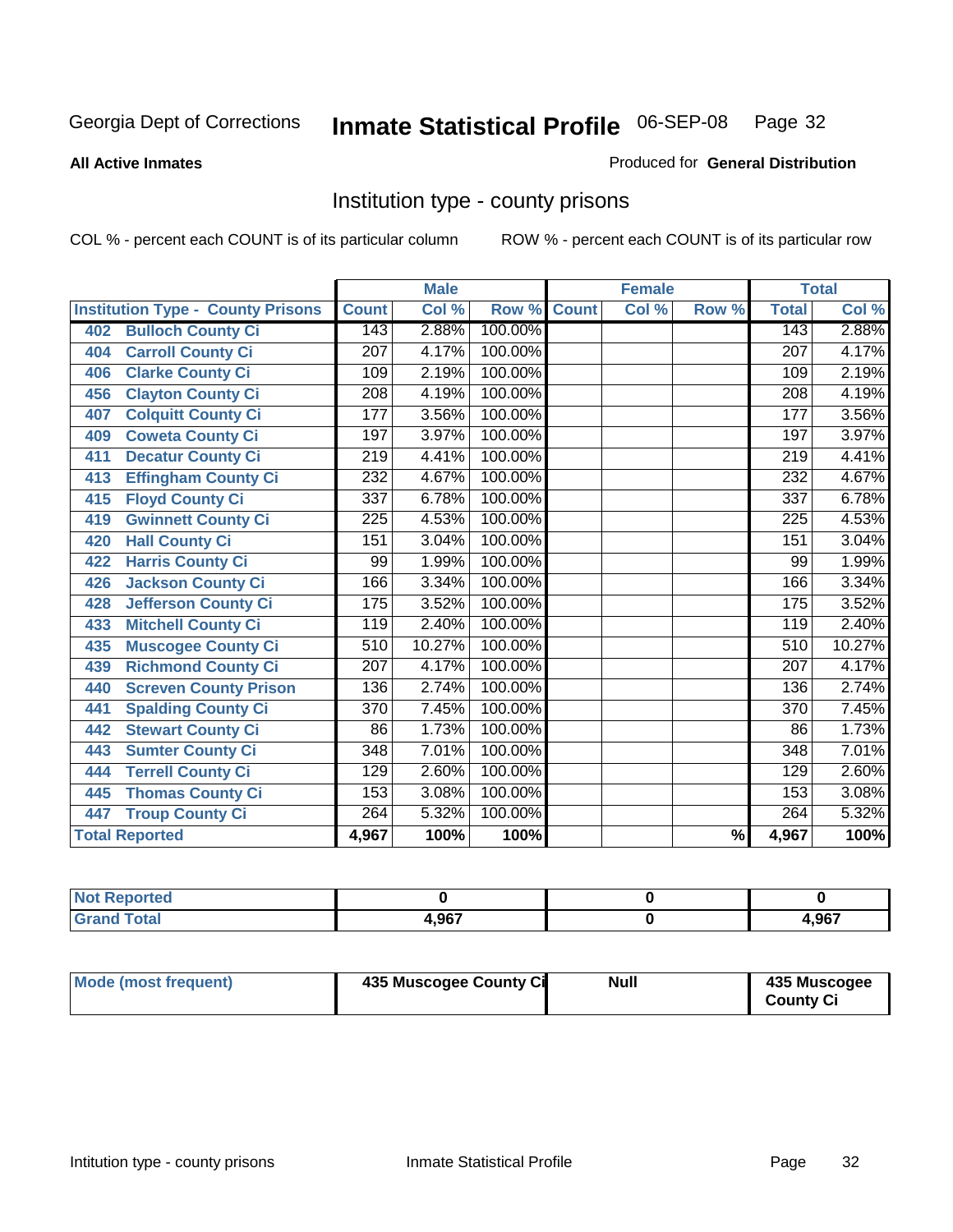### **All Active Inmates**

### Produced for **General Distribution**

# Institution type - state prisons

|     |                                            |                | <b>Male</b> |         |              | <b>Female</b> |         | <b>Total</b>   |       |
|-----|--------------------------------------------|----------------|-------------|---------|--------------|---------------|---------|----------------|-------|
|     | <b>Institution Type - State Prisons</b>    | <b>Count</b>   | Col %       | Row %   | <b>Count</b> | Col %         | Row %   | <b>Total</b>   | Col % |
| 508 | <b>Arrendale State Prison</b>              |                |             |         | 1,203        | 38.40%        | 100.00% | 1,203          | 3.17% |
| 532 | <b>Augusta State Med.</b><br><b>Prison</b> | 1,259          | 3.62%       | 99.92%  | 1            | .03%          | .08%    | 1,260          | 3.32% |
| 543 | <b>Autry State Prison</b>                  | 1,597          | 4.59%       | 100.00% |              |               |         | 1,597          | 4.21% |
| 553 | <b>Baldwin State Prison</b>                | 502            | 1.44%       | 100.00% |              |               |         | 502            | 1.32% |
| 536 | <b>Bostick State Prison</b>                | 703            | 2.02%       | 100.00% |              |               |         | 703            | 1.85% |
| 534 | <b>Burrus Corr Trn Cntr</b>                | 438            | 1.26%       | 100.00% |              |               |         | 438            | 1.16% |
| 547 | <b>Calhoun State Prison</b>                | 1,526          | 4.39%       | 100.00% |              |               |         | 1,526          | 4.03% |
| 531 | <b>Central State Prison</b>                | 804            | 2.31%       | 100.00% |              |               |         | 804            | 2.12% |
| 523 | <b>Coastal State Prison</b>                | 1,531          | 4.40%       | 100.00% |              |               |         | 1,531          | 4.04% |
| 535 | <b>Colony Farm State Prison</b>            | 1              | .01%        | 100.00% |              |               |         | 1              | .01%  |
| 503 | <b>Dodge State Prison</b>                  | 1,238          | 3.56%       | 100.00% |              |               |         | 1,238          | 3.27% |
| 548 | <b>Dooly State Prison</b>                  | 1,380          | 3.97%       | 100.00% |              |               |         | 1,380          | 3.64% |
| 521 | <b>Ga Diag &amp; Class Pris</b>            | 1,663          | 4.78%       | 100.00% |              |               |         | 1,663          | 4.39% |
| 522 | <b>Ga Diag &amp; Class Pris-</b>           | 380            | 1.09%       | 100.00% |              |               |         | 380            | 1.00% |
|     | <b>Perm</b>                                |                |             |         |              |               |         |                |       |
| 517 | <b>Ga State Prison</b>                     | 912            | 2.62%       | 100.00% |              |               |         | 912            | 2.41% |
| 541 | <b>Hancock State Prison</b>                | 1,302          | 3.74%       | 100.00% |              |               |         | 1,302          | 3.44% |
| 540 | <b>Hays State Prison</b>                   | 839            | 2.41%       | 100.00% |              |               |         | 839            | 2.21% |
| 551 | <b>Homerville State Prison</b>             | 189            | .54%        | 100.00% |              |               |         | 189            | .50%  |
| 545 | <b>Johnson State Prison</b>                | 1,557          | 4.48%       | 100.00% |              |               |         | 1,557          | 4.11% |
| 510 | <b>Lee State Prison</b>                    | 746            | 2.15%       | 100.00% |              |               |         | 746            | 1.97% |
| 502 | <b>Lowndes State Prison</b>                | $\overline{8}$ | .02%        | 100.00% |              |               |         | $\overline{8}$ | .02%  |
| 549 | <b>Macon State Prison</b>                  | 1,434          | 4.12%       | 100.00% |              |               |         | 1,434          | 3.78% |
| 519 | <b>Men'S State Prison</b>                  | 674            | 1.94%       | 100.00% |              |               |         | 674            | 1.78% |
| 554 | <b>Metro State Prison (W)</b>              |                |             |         | 760          | 24.26%        | 100.00% | 760            | 2.01% |
| 561 | <b>Milan State Prison</b>                  | 237            | .68%        | 100.00% |              |               |         | 237            | .63%  |
| 509 | <b>Montgomery State Prison</b>             | 405            | 1.16%       | 100.00% |              |               |         | 405            | 1.07% |
| 505 | <b>Phillips State Prison</b>               | 853            | 2.45%       | 100.00% |              |               |         | 853            | 2.25% |
| 557 | <b>Pulaski State Prison (W)</b>            |                |             |         | 1,169        | 37.31%        | 100.00% | 1,169          | 3.08% |
| 529 | <b>Rivers State Prison</b>                 | 683            | 1.96%       | 100.00% |              |               |         | 683            | 1.80% |
| 533 | <b>Rogers State Prison</b>                 | 1,343          | 3.86%       | 100.00% |              |               |         | 1,343          | 3.54% |
| 530 | <b>Rutledge State Prison</b>               | 598            | 1.72%       | 100.00% |              |               |         | 598            | 1.58% |
| 525 | <b>Scott State Prison</b>                  | 1,567          | 4.51%       | 100.00% |              |               |         | 1,567          | 4.13% |
| 550 | <b>Smith State Prison</b>                  | 1,134          | 3.26%       | 100.00% |              |               |         | 1,134          | 2.99% |
| 542 | <b>Telfair State Prison</b>                | 1,216          | 3.50%       | 100.00% |              |               |         | 1,216          | 3.21% |
| 537 | <b>Valdosta State Prison</b>               | 1,177          | 3.39%       | 100.00% |              |               |         | 1,177          | 3.11% |
| 506 | <b>Walker State Prison</b>                 | 609            | 1.75%       | 100.00% |              |               |         | 609            | 1.61% |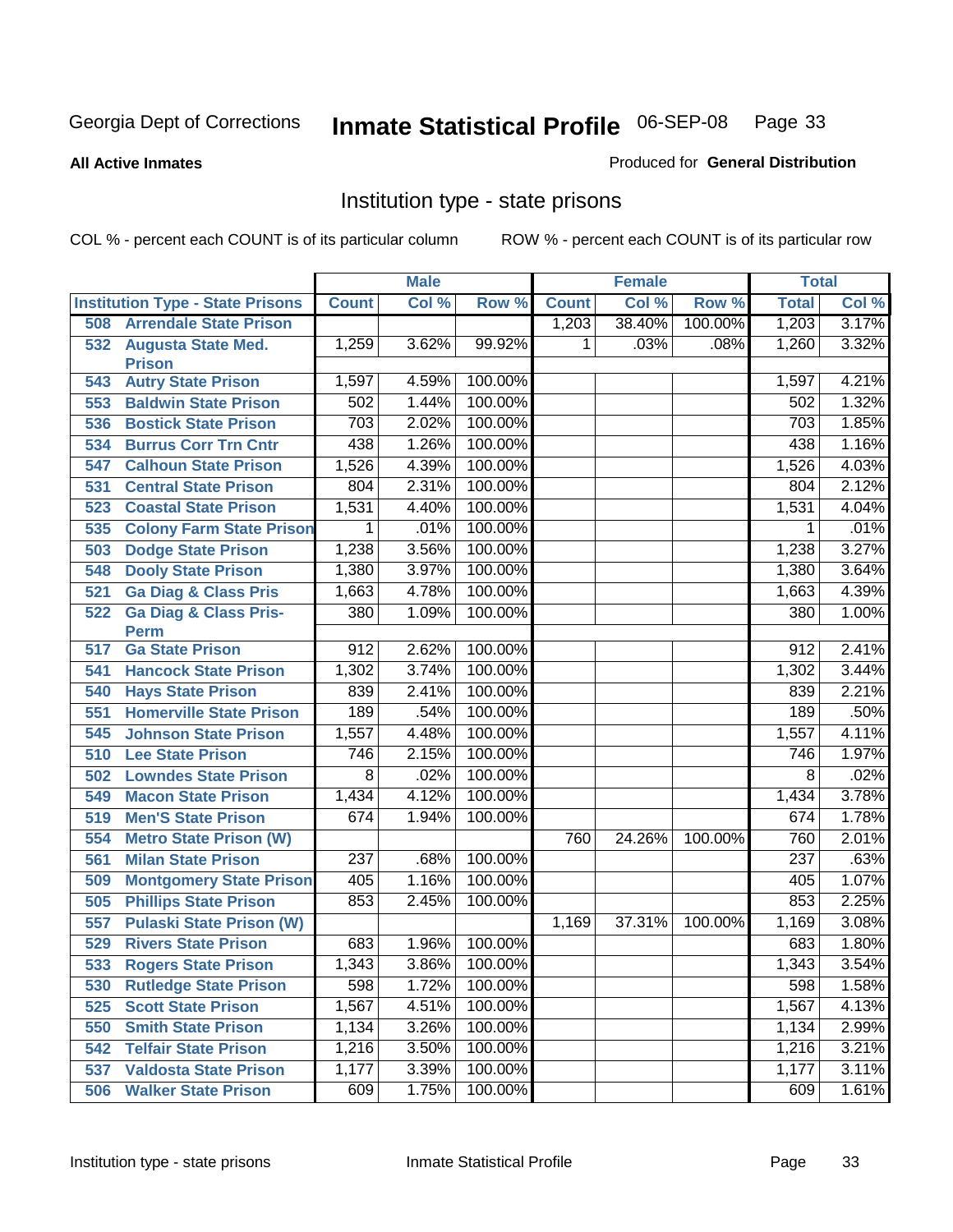**All Active Inmates**

### Produced for **General Distribution**

# Institution type - state prisons

|                                         |              | <b>Male</b> |            |              | <b>Female</b> |       | <b>Total</b> |       |
|-----------------------------------------|--------------|-------------|------------|--------------|---------------|-------|--------------|-------|
| <b>Institution Type - State Prisons</b> | <b>Count</b> | Col %       | Row %      | <b>Count</b> | Col %         | Row % | <b>Total</b> | Col % |
| <b>Ware State Prison</b><br>501         | .082         | $3.11\%$    | 100.00%    |              |               |       | 1,082        | 2.85% |
| <b>Washington Sp</b><br>552             | .186         | $3.41\%$    | $100.00\%$ |              |               |       | 1.186        | 3.13% |
| <b>Wayne State Prison</b><br>507        | 189          | $.54\%$     | 100.00%    |              |               |       | 189          | .50%  |
| <b>Wilcox State Prison</b><br>546       | 1,807        | 5.20%       | 100.00%    |              |               |       | 1,807        | 4.77% |
| <b>Total Reported</b>                   | 34,769       | 100%        | 91.73%     | 3,133        | 100%          | 8.27% | 37,902       | 100%  |

| <b>Not</b><br><b>Reported</b> |        |                      |        |
|-------------------------------|--------|----------------------|--------|
| <b>Total</b>                  | 34,769 | 2122<br><b>J.IJJ</b> | 37,902 |

| <b>Mode (most frequent)</b> | 546 Wilcox State Prison | <b>508 Arrendale State Prison</b> | 546 Wilcox State<br><b>Prison</b> |
|-----------------------------|-------------------------|-----------------------------------|-----------------------------------|
|-----------------------------|-------------------------|-----------------------------------|-----------------------------------|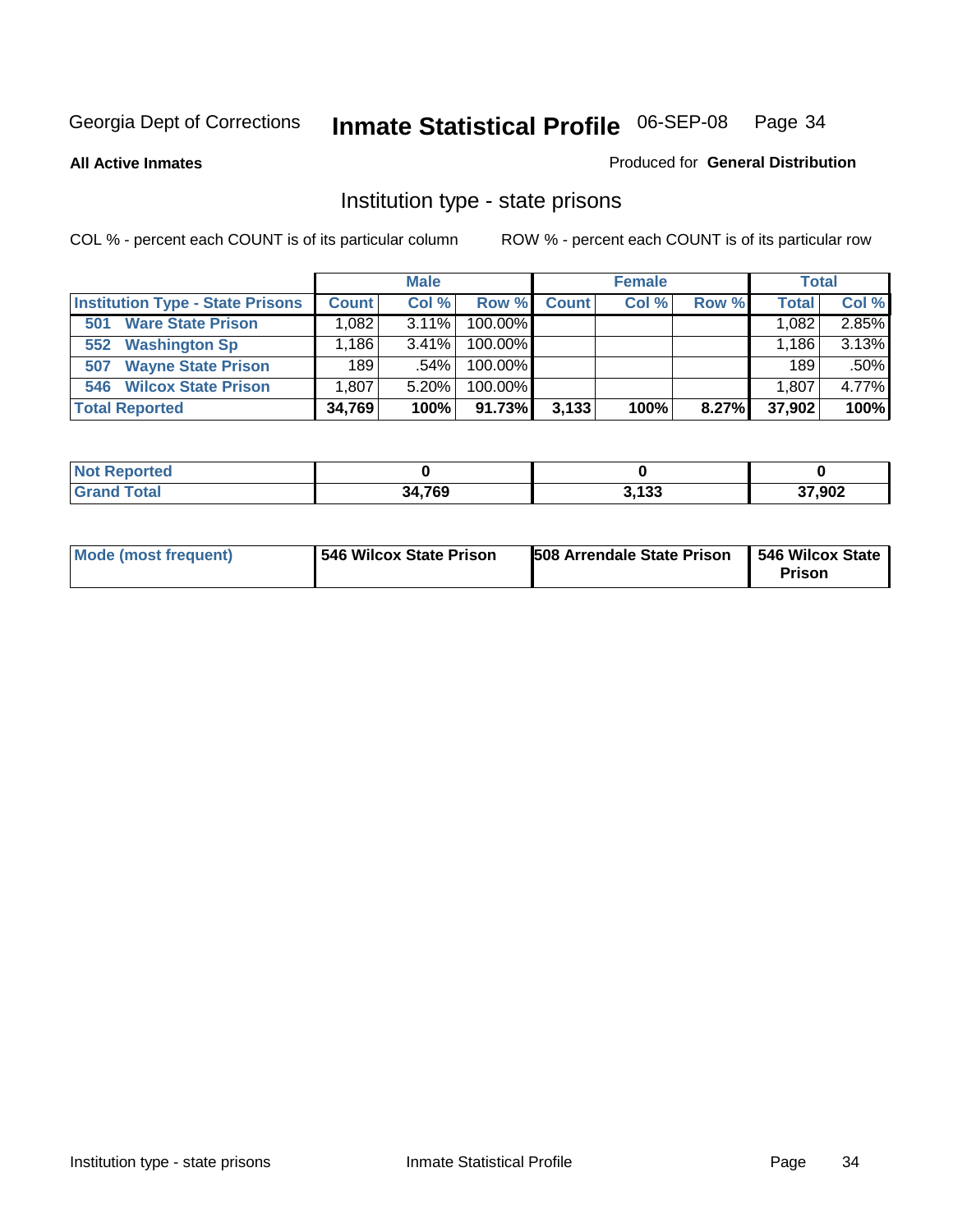**All Active Inmates**

### Produced for **General Distribution**

# Institution type - private prisons

|                                           |              | <b>Male</b> |             | <b>Female</b> |         |              | <b>Total</b> |
|-------------------------------------------|--------------|-------------|-------------|---------------|---------|--------------|--------------|
| <b>Institution Type - Private Prisons</b> | <b>Count</b> | Col%        | Row % Count | Col %         | Row %   | <b>Total</b> | Col %        |
| <b>Coffee Corr Facility</b><br>569        | .694         | 32.96%      | $99.94\%$   | $100.00\%$    | $.06\%$ | 1,695        | 32.98%       |
| 567 D Ray James Corr Fac                  | 1.772        | 34.48%      | 100.00%     |               |         | 1.772        | 34.47%       |
| 571 Wheeler Corr Facility                 | 1.6731       | 32.55%      | 100.00%     |               |         | 1,673        | 32.55%       |
| <b>Total Reported</b>                     | 5,139        | 100%        | 99.98%      | 100%          | $.02\%$ | 5,140        | 100%         |

| rted<br>NOT                      |       |       |
|----------------------------------|-------|-------|
| <b>Total</b><br>$\mathbf{v}$ and | 5.139 | 5,140 |

| <b>Mode (most frequent)</b> | 567 D Ray James Corr Fac 569 Coffee Corr Facility |  | 567 D Ray James<br><b>Corr Fac</b> |
|-----------------------------|---------------------------------------------------|--|------------------------------------|
|-----------------------------|---------------------------------------------------|--|------------------------------------|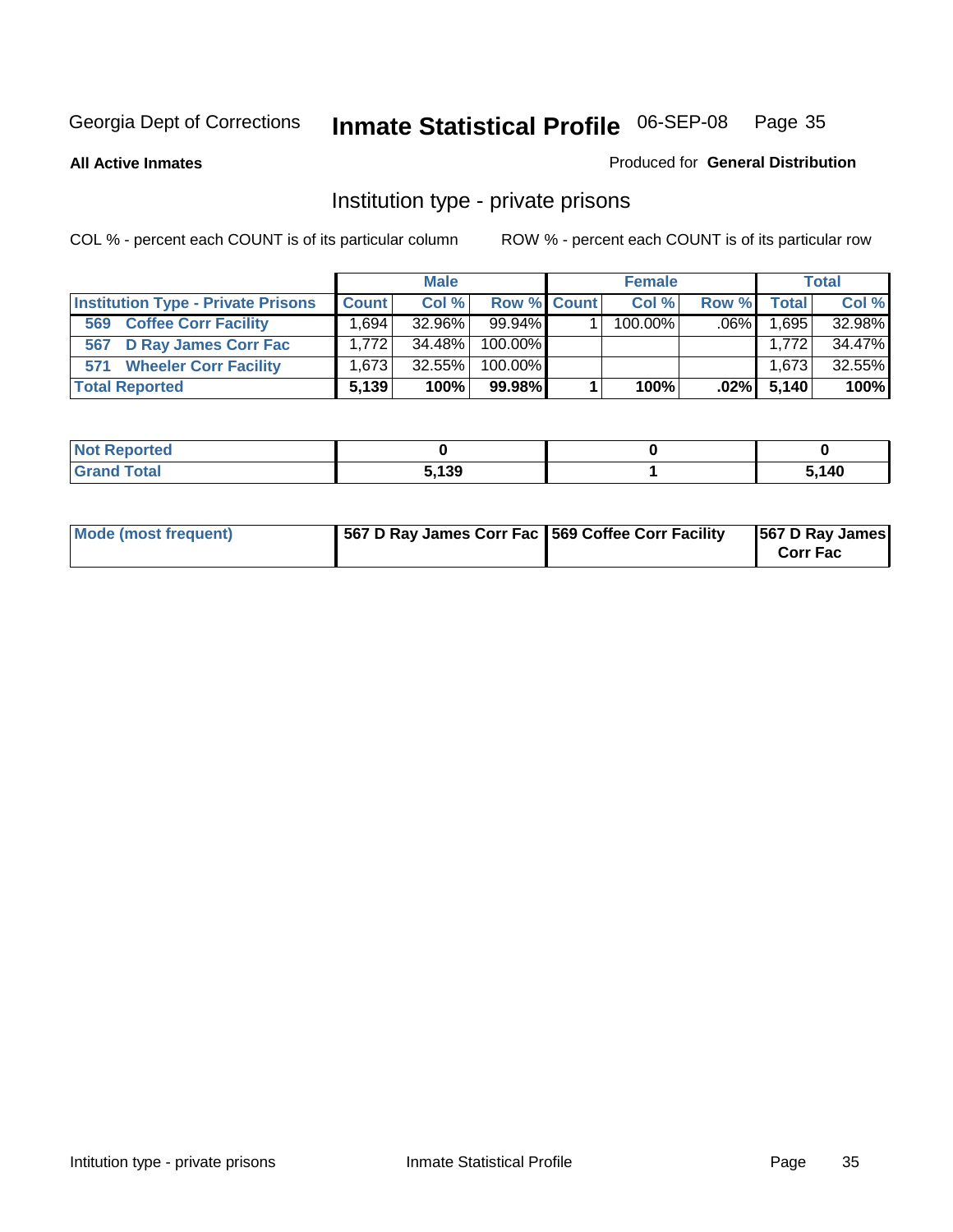**All Active Inmates**

Produced for **General Distribution**

# Institution type - prison annexes

|                                                |          | <b>Male</b> |            |              | <b>Female</b> |       |       | <b>Total</b> |
|------------------------------------------------|----------|-------------|------------|--------------|---------------|-------|-------|--------------|
| <b>Institution Type - Prison Annexes Count</b> |          | Col%        | Row %      | <b>Count</b> | Col %         | Row % | Total | Col %        |
| 7541 Hancock Annex                             | 140      | $12.80\%$   | $100.00\%$ |              |               |       | 140   | 12.80%       |
| 7540 Hays Annex                                | 567      | 51.83%      | $100.00\%$ |              |               |       | 567   | 51.83%       |
| 7501 Ware Annex                                | 202      | 18.46%      | $100.00\%$ |              |               |       | 202   | 18.46%       |
| 7552 Washington Sp Annex                       | 185      | 16.91%      | 100.00%    |              |               |       | 185   | 16.91%       |
| <b>Total Reported</b>                          | ا 094. ا | 100%        | 100%l      |              |               | %     | 1,094 | 100%         |

| <b>NOT RED</b><br>oortea |      |       |
|--------------------------|------|-------|
| <b>Total</b>             | ,094 | 1,094 |

| Mode (most frequent) | 7540 Hays Annex | <b>Null</b> | 7540 Hays Annex |
|----------------------|-----------------|-------------|-----------------|
|                      |                 |             |                 |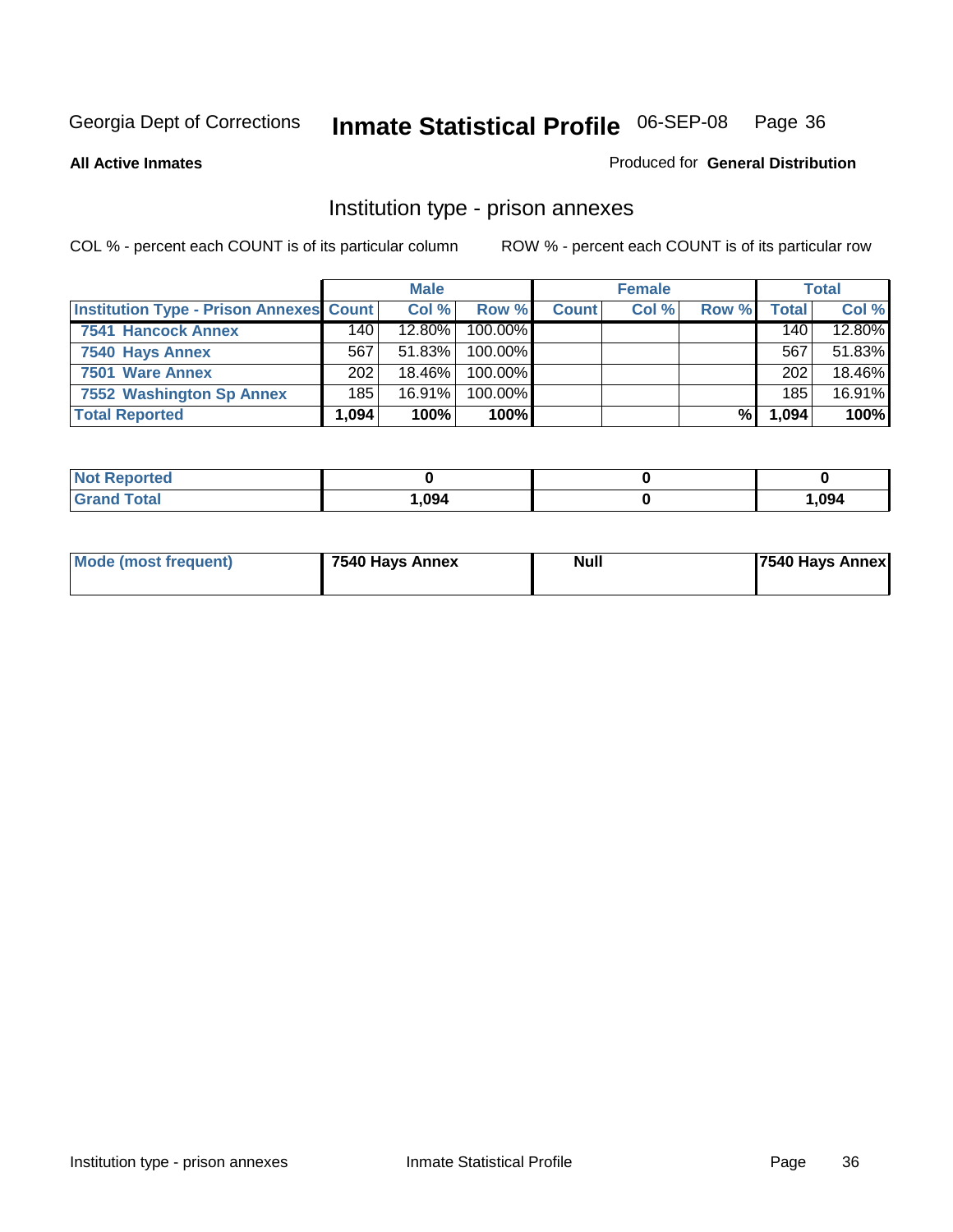### **All Active Inmates**

### Produced for **General Distribution**

## Institution type - pre-release centers

|                                                |       | <b>Male</b> |         |              | <b>Female</b> |         |              | <b>Total</b> |
|------------------------------------------------|-------|-------------|---------|--------------|---------------|---------|--------------|--------------|
| <b>Institution Type - Prison Annexes Count</b> |       | Col %       | Row %   | <b>Count</b> | Col %         | Row %   | <b>Total</b> | Col %        |
| 7507 Appling Pre-Release Ctr                   | 190   | 14.96%      | 100.00% |              |               |         | 190          | 13.17%       |
| 7521 Lamar Pre-Release Center                  | 184   | 14.49%      | 100.00% |              |               |         | 184          | 12.75%       |
| 7550 Long Pre-Release Center                   | 179   | 14.09%      | 100.00% |              |               |         | 179          | 12.40%       |
| 7543 Pelham Pre-Release                        | 157   | 12.36%      | 100.00% |              |               |         | 157          | 10.88%       |
| <b>Center</b>                                  |       |             |         |              |               |         |              |              |
| 7546 Turner Pre-Release Center                 | 190   | 14.96%      | 100.00% |              |               |         | 190          | 13.17%       |
| 7538 W Central Pre-Release Ctr                 |       |             |         | 173          | 100.00%       | 100.00% | 173          | 11.99%       |
| 556 Western Pre-Release Cntr                   | 195   | 15.35%      | 100.00% |              |               |         | 195          | 13.51%       |
| <b>7572 Wilkes Pre-Release Center</b>          | 175   | 13.78%      | 100.00% |              |               |         | 175          | 12.13%       |
| <b>Total Reported</b>                          | 1,270 | 100%        | 88.01%  | 173          | 100%          | 11.99%  | 1,443        | 100%         |

| <b>Not</b><br>Reported |               |                                |      |
|------------------------|---------------|--------------------------------|------|
| <b>Total</b>           | הדה<br>، ہے ا | $\rightarrow$<br>$\sim$ $\sim$ | .443 |

| Mode (most frequent) |      | 556 Western Pre-Release   7538 W Central Pre-Release   556 Western Pre- |                     |
|----------------------|------|-------------------------------------------------------------------------|---------------------|
|                      | Cntr |                                                                         | <b>Release Cntr</b> |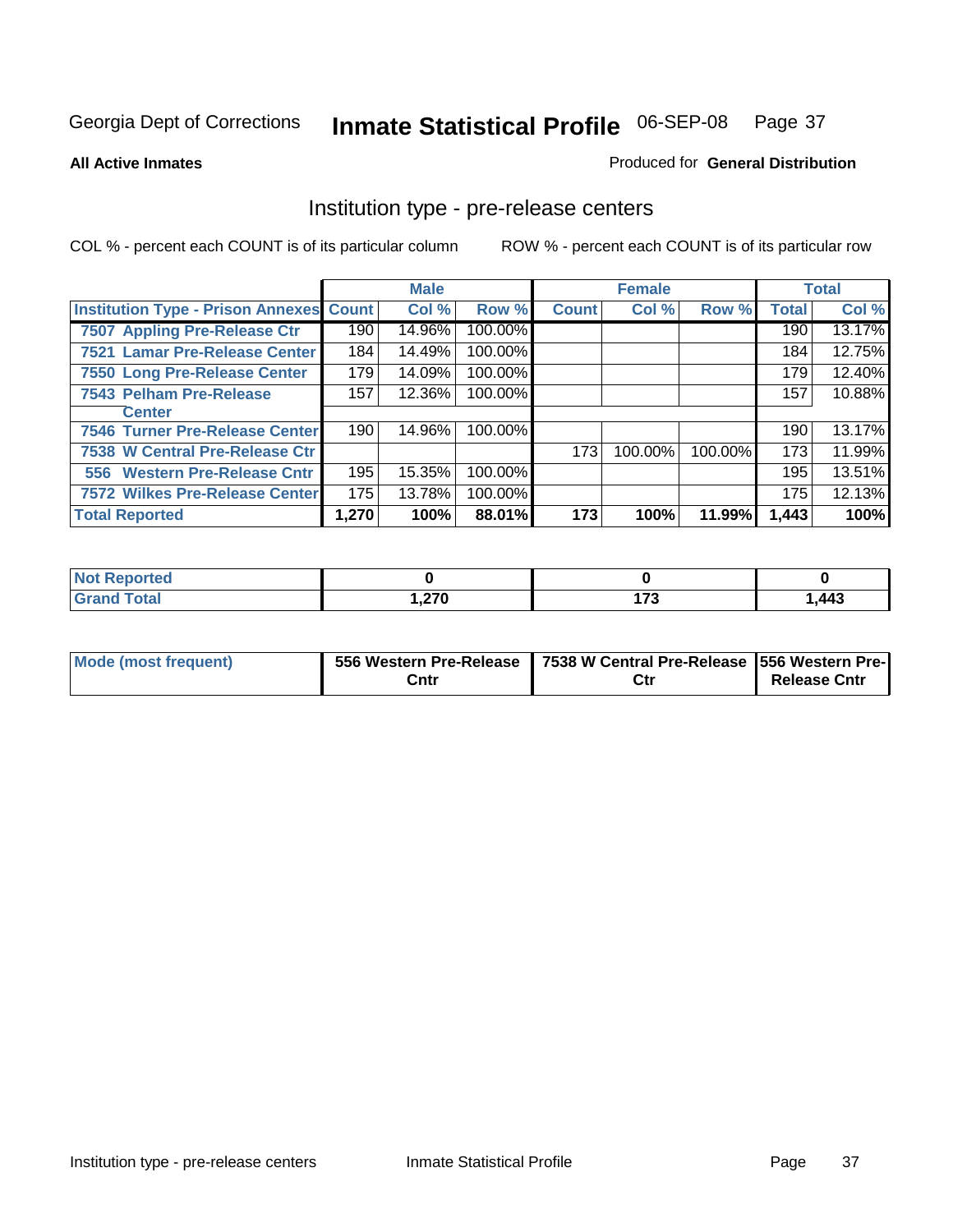**All Active Inmates**

Produced for **General Distribution**

## Institution type - inmate boot camp

|                                      |                  | <b>Male</b> |         |              | <b>Female</b> |       |       | Total   |
|--------------------------------------|------------------|-------------|---------|--------------|---------------|-------|-------|---------|
| <b>Institution Type - Boot Camps</b> | <b>Count</b>     | Col %       | Row %   | <b>Count</b> | Col%          | Row % | Total | Col %   |
| 9534 Burruss Inm Boot Camp           | 103 <sub>1</sub> | $100.00\%$  | 100.00% |              |               |       | 103   | 100.00% |
| <b>Total Rported</b>                 | 103              | 100%        | 100%    |              |               | %     | 103   | 100%    |

| <b>Reported</b><br>. |                    |     |
|----------------------|--------------------|-----|
| $A + I$<br>ι νιαι    | 1 N.O<br>נטו<br>__ | 103 |

| Mode (most frequent) | 9534 Burruss Inm Boot | Null | 9534 Burruss Inm |
|----------------------|-----------------------|------|------------------|
|                      | Camp                  |      | <b>Boot Camp</b> |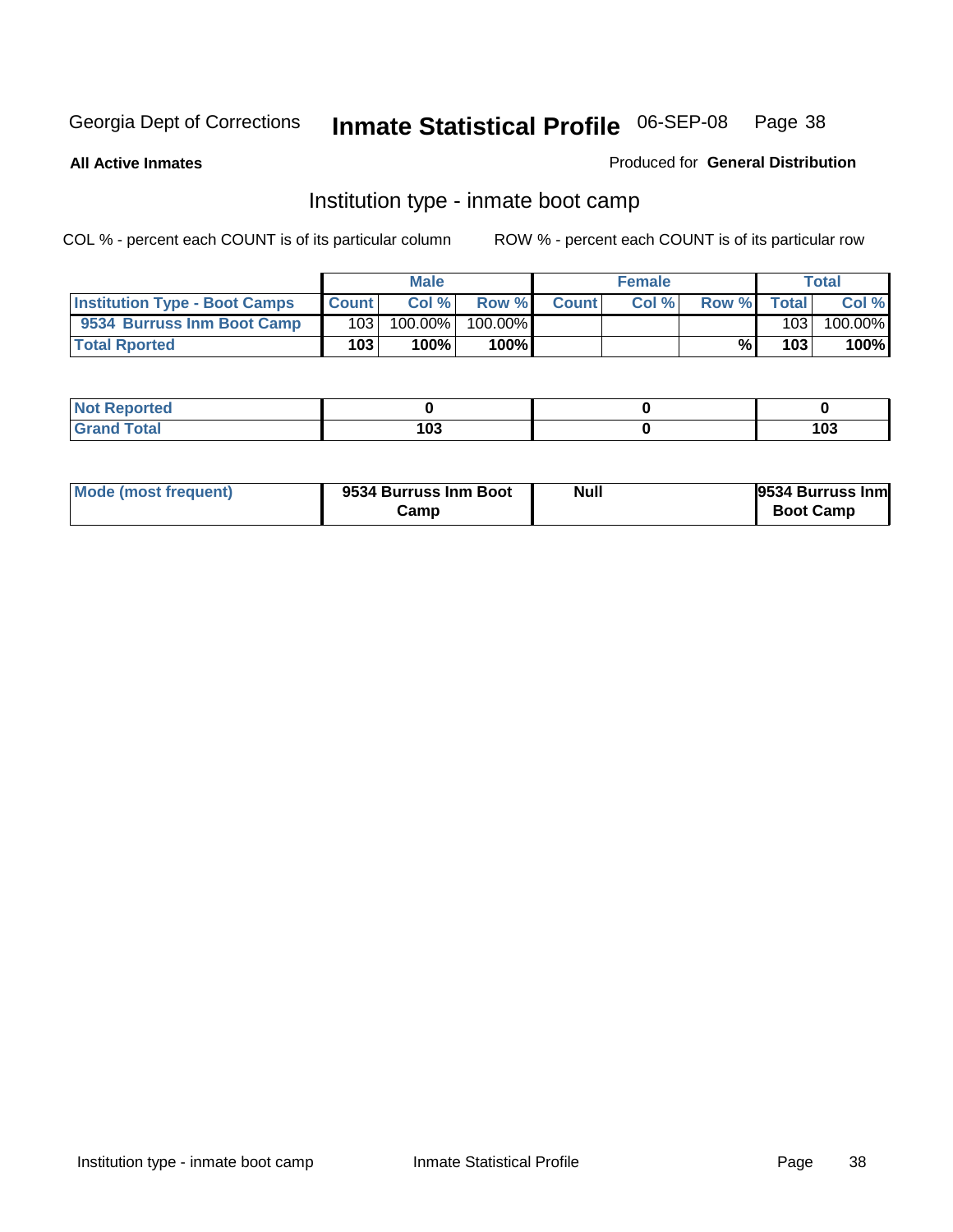### **All Active Inmates**

### Produced for **General Distribution**

## Number of disciplinary reports

|                                       |              | <b>Male</b> |                    |       | <b>Female</b> |       |              | <b>Total</b> |
|---------------------------------------|--------------|-------------|--------------------|-------|---------------|-------|--------------|--------------|
| <b>Number of Disciplinary Reports</b> | <b>Count</b> | Col %       | <b>Row % Count</b> |       | Col %         | Row % | <b>Total</b> | Col %        |
|                                       | 21,014       | 42.25%      | 90.36%             | 2,243 | 61.62%        | 9.64% | 23,257       | 43.57%       |
|                                       | 7,246        | 14.57%      | 93.30%             | 520   | 14.29%        | 6.70% | 7,766        | 14.55%       |
| $\mathbf{2}$                          | 3,951        | 7.94%       | 94.36%             | 236   | 6.48%         | 5.64% | 4,187        | 7.84%        |
| 3                                     | 2,767        | 5.56%       | 95.78%             | 122   | 3.35%         | 4.22% | 2,889        | 5.41%        |
|                                       | .961         | 3.94%       | 96.03%             | 81    | 2.23%         | 3.97% | 2,042        | 3.83%        |
| 5                                     | 1,554        | 3.12%       | 95.75%             | 69    | 1.90%         | 4.25% | 1,623        | 3.04%        |
| <b>More Than 5</b>                    | 11,244       | 22.61%      | 96.82%             | 369   | 10.14%        | 3.18% | 11,613       | 21.76%       |
| <b>Total Reported</b>                 | 49,737       | 100%        | 93.18%             | 3,640 | 100.0%        | 6.82% | 53,377       | 100%         |

| N                   |        |       |     |
|---------------------|--------|-------|-----|
| $\sim$ 10<br>______ | 10.707 | 3,640 | ^77 |

| Mean (average)       | 5.08 | דר ר<br>2.ZI | 4.89 |
|----------------------|------|--------------|------|
| Median (middle)      |      |              |      |
| Mode (most frequent) |      |              |      |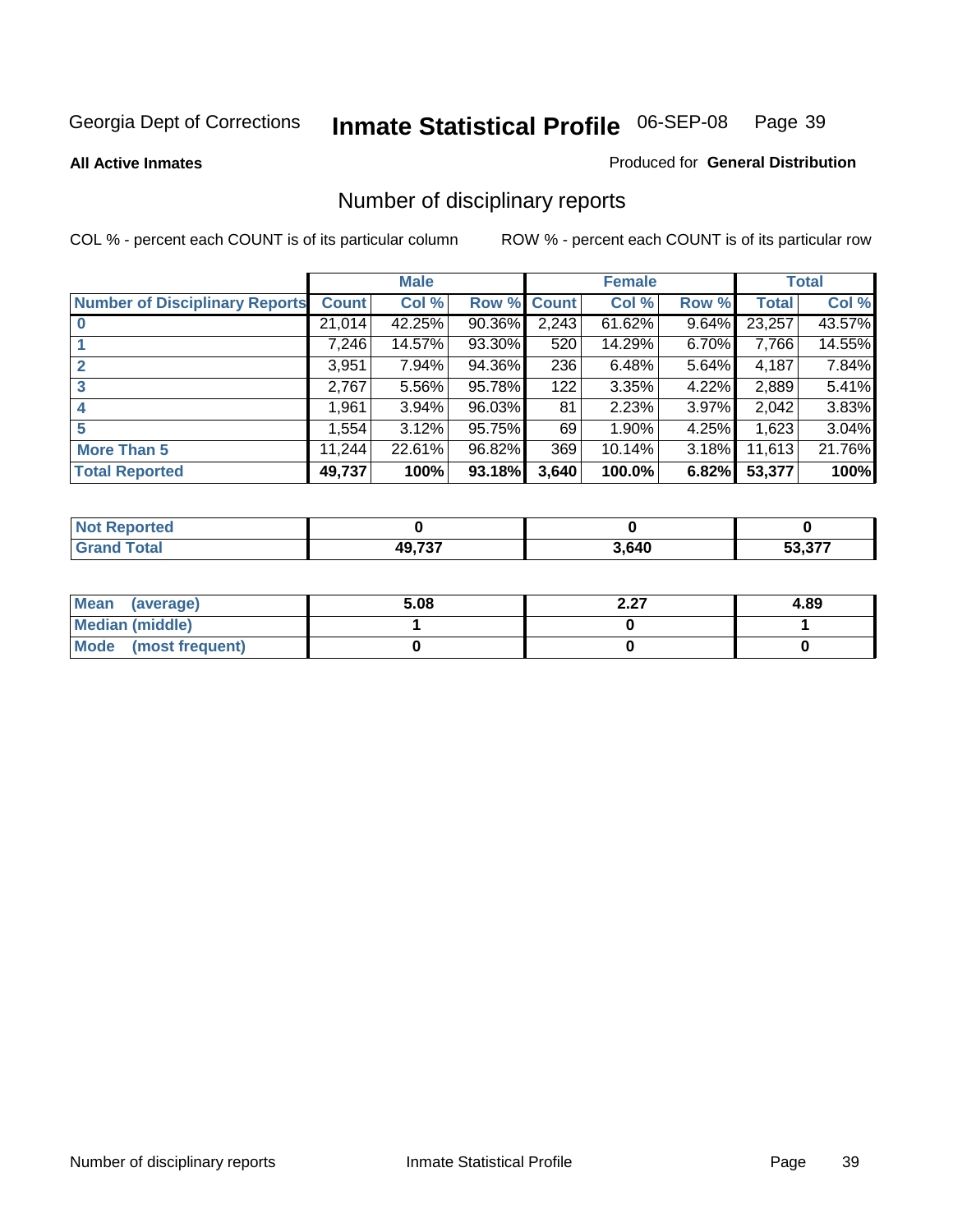### **All Active Inmates**

### Produced for **General Distribution**

## Number of transfers

|                            |         | <b>Male</b> |             |       | <b>Female</b> |          |              | <b>Total</b> |
|----------------------------|---------|-------------|-------------|-------|---------------|----------|--------------|--------------|
| <b>Number of Transfers</b> | Count l | Col %       | Row % Count |       | Col %         | Row %    | <b>Total</b> | Col %        |
|                            | 3,211   | $6.46\%$    | 87.07%      | 477   | 13.10%        | 12.93%   | 3,688        | 6.91%        |
|                            | 18,124  | 36.44%      | 90.65%      | ,869  | 51.35%        | $9.35\%$ | 19,993       | 37.46%       |
|                            | 11,066  | 22.25%      | 93.60%      | 757   | 20.80%        | $6.40\%$ | 11,823       | 22.15%       |
| 3                          | 6,380   | 12.83%      | 94.90%      | 343   | 9.42%         | $5.10\%$ | 6,723        | 12.60%       |
|                            | 3,775   | 7.59%       | 97.57%      | 94    | 2.58%         | $2.43\%$ | 3,869        | 7.25%        |
| 5                          | 2,326   | 4.68%       | 98.02%      | 47    | 1.29%         | 1.98%    | 2,373        | 4.45%        |
| <b>More Than 5</b>         | 4,855   | $9.76\%$    | 98.92%      | 53    | 1.46%         | 1.08%    | 4,908        | 9.19%        |
| <b>Total Reported</b>      | 49,737  | 100%        | 93.18%      | 3,640 | 100%          | 6.82%    | 53,377       | 100.0%       |

| N                   |        |       |     |
|---------------------|--------|-------|-----|
| $\sim$ 10<br>______ | 10.707 | 3,640 | ^77 |

| Mean (average)       | 2.57 | ∣.49 | 2.49 |
|----------------------|------|------|------|
| Median (middle)      |      |      |      |
| Mode (most frequent) |      |      |      |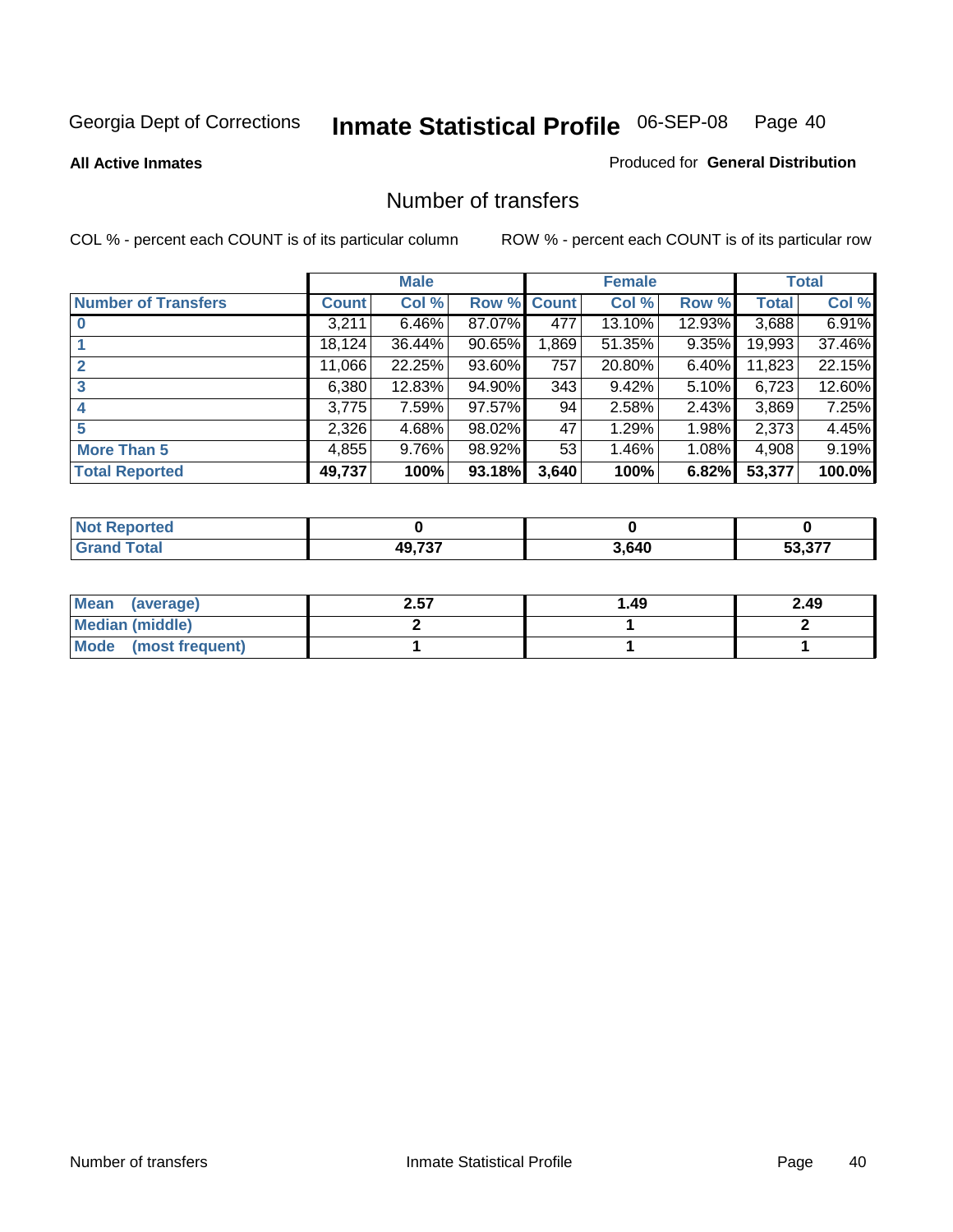**All Active Inmates**

Produced for **General Distribution**

## Number of escapes

|                          |              | <b>Male</b> |                    |       | <b>Female</b> |          |                 | <b>Total</b> |
|--------------------------|--------------|-------------|--------------------|-------|---------------|----------|-----------------|--------------|
| <b>Number of Escapes</b> | <b>Count</b> | Col %       | <b>Row % Count</b> |       | Col %         | Row %    | Total           | Col %        |
|                          | 49,417       | 99.36%      | 93.16%             | 3,630 | 99.73%        | 6.84%    | 53,047          | 99.38%       |
|                          | 301          | 0.61%       | 96.78%             | 10    | 0.27%         | $3.22\%$ | 311             | 0.58%        |
|                          | 13           | 0.03%       | 100.00%            |       |               |          | 13 <sub>1</sub> | 0.02%        |
|                          | 5            | 0.01%       | 100.00%            |       |               |          | 5               | 0.01%        |
|                          |              | 0.01%       | 100.00%            |       |               |          |                 | 0.01%        |
| <b>Total Reported</b>    | 49,737       | 100%        | 93.18%             | 3,640 | 100%          | 6.82%    | 53,377          | 100%         |

| тео |        |       |                                                   |
|-----|--------|-------|---------------------------------------------------|
|     | 10.727 | 3,640 | $F^{\wedge}$ $\wedge$ $\rightarrow$ $\rightarrow$ |

| Mean (average)         |  | ו ש. |
|------------------------|--|------|
| <b>Median (middle)</b> |  |      |
| Mode (most frequent)   |  |      |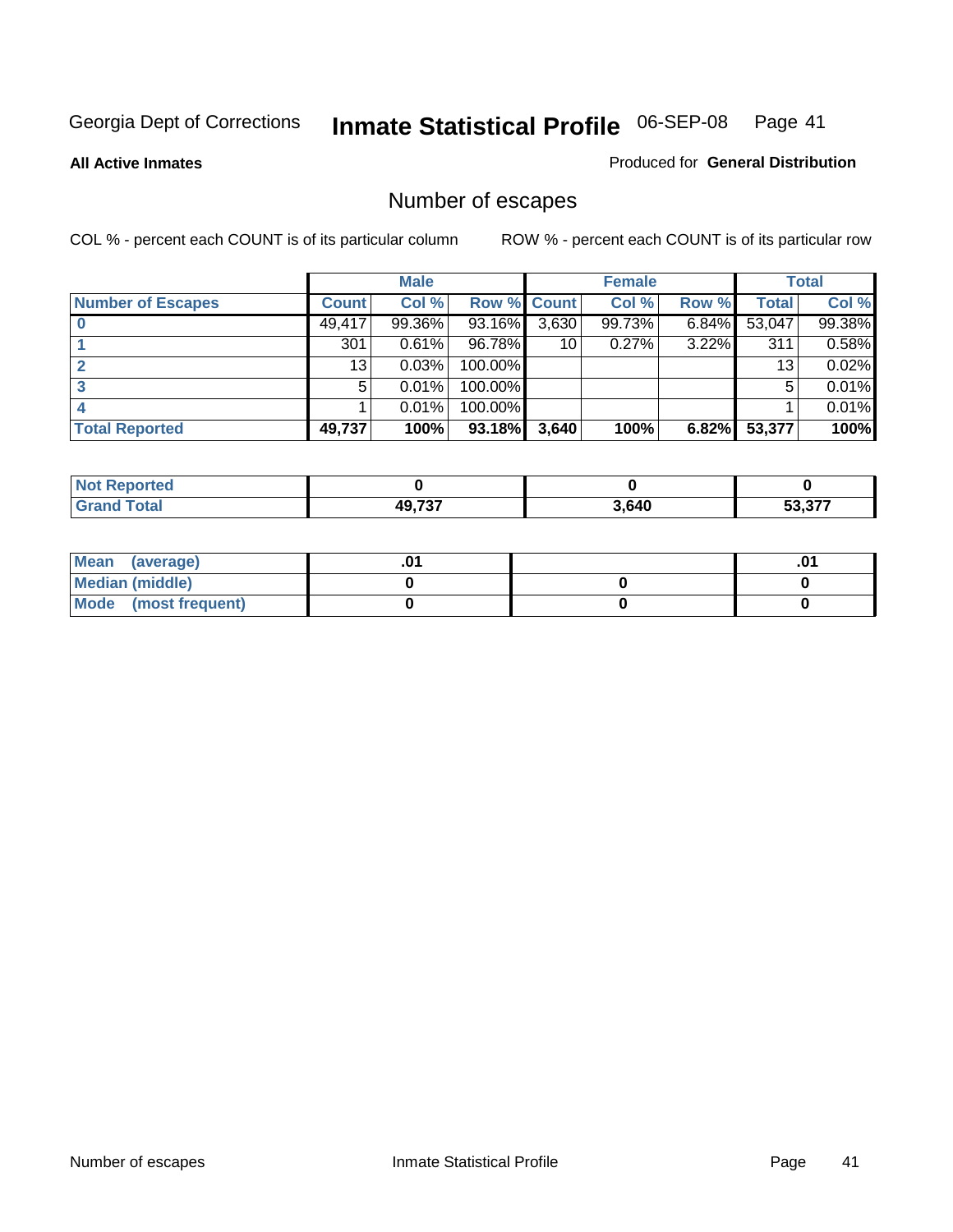**All Active Inmates**

### Produced for **General Distribution**

## Probable future release type

|                                         |              | <b>Male</b> |                    |       | <b>Female</b> |          | <b>Total</b> |        |
|-----------------------------------------|--------------|-------------|--------------------|-------|---------------|----------|--------------|--------|
| <b>Probable Future Release Type</b>     | <b>Count</b> | Col %       | <b>Row % Count</b> |       | Col %         | Row %    | <b>Total</b> | Col %  |
| <b>Paroled with probation to follow</b> | 7,373        | 14.82%      | $92.61\%$          | 588   | 16.15%        | 7.39%    | 7,961        | 14.91% |
| Paroled w/o probation to follow         | 7,030        | 14.13%      | 93.81%             | 464   | 12.75%        | 6.19%    | 7.494        | 14.04% |
| <b>Maxout with probation to follow</b>  | 14,671       | 29.50%      | 92.46% 1.196       |       | 32.86%        | 7.54%    | 15,867       | 29.73% |
| <b>Maxout w/o probation to follow</b>   | 13,712       | 27.57%      | 92.66%             | 1,086 | 29.84%        | $7.34\%$ | 14,798       | 27.72% |
| Life, LWOP or death sentence            | 6,951        | 13.98%      | 95.78%             | 306   | 8.41%         | $4.22\%$ | 7,257        | 13.60% |
| <b>Total Reported</b>                   | 49,737       | 100%        | $93.18\%$ 3,640    |       | 100%          | 6.82%    | 53,377       | 100%   |

| <i><b>sported</b></i><br>NO |               |        |         |
|-----------------------------|---------------|--------|---------|
| <b>otal</b>                 | <b>AQ 737</b> | 49,737 | につ つづつ  |
| <b>Gret</b>                 | וטופר         |        | 33.37 . |

| Mode (most frequent) | Maxout with PROB follow   Maxout with PROB follow   Maxout with PROB |        |
|----------------------|----------------------------------------------------------------------|--------|
|                      |                                                                      | follow |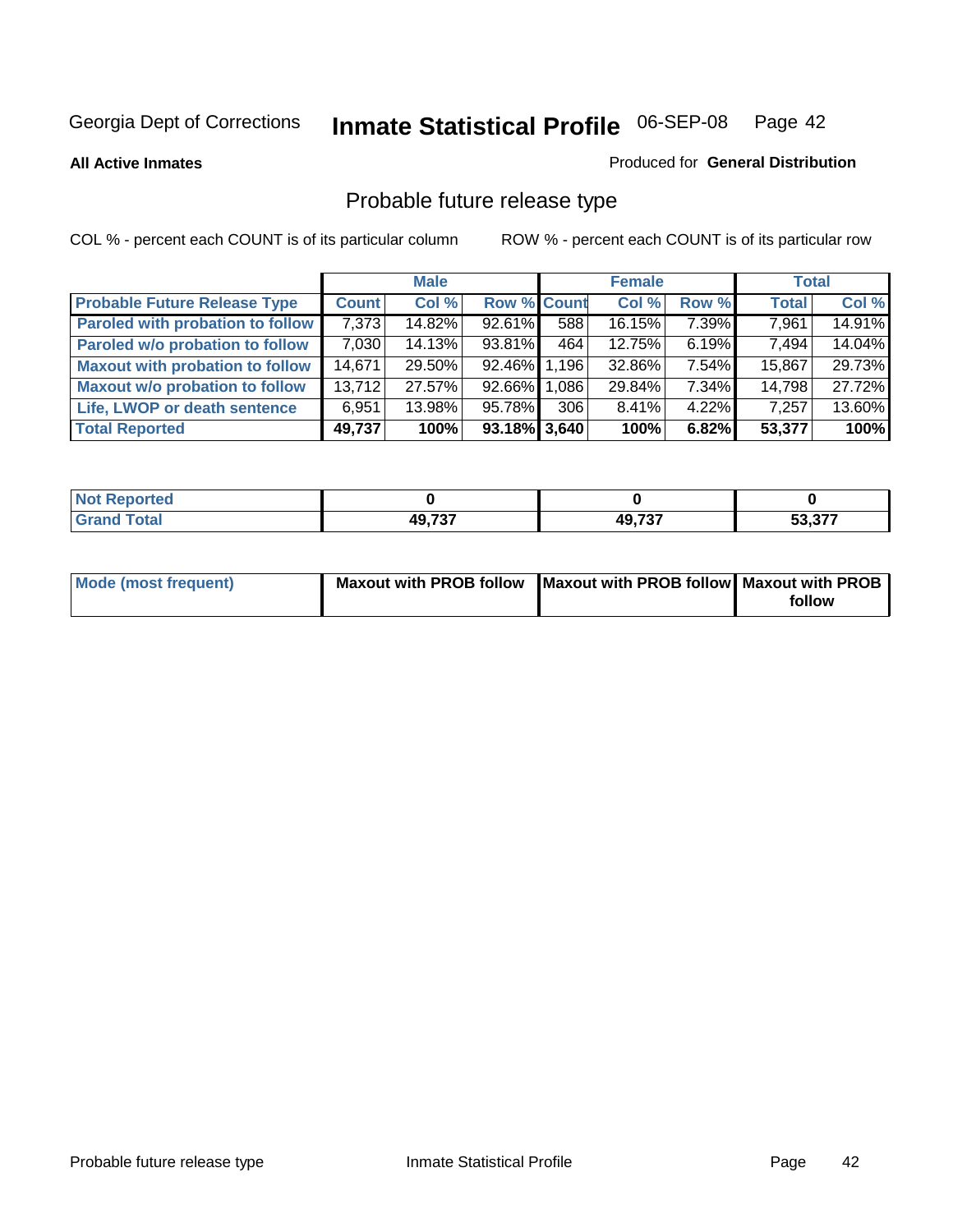**All Active Inmates**

Produced for **General Distribution**

## Actual release type

|                            |              | <b>Male</b> |                    | <b>Female</b> |       |              | $\tau$ otal |
|----------------------------|--------------|-------------|--------------------|---------------|-------|--------------|-------------|
| <b>Actual Release Type</b> | <b>Count</b> | Col %       | <b>Row % Count</b> | Col %         | Row % | <b>Total</b> | Col %       |
| <b>Total Reported</b>      |              | %           | %                  | %             | %     |              | %           |

| <b>Still Active</b> | 49,737 | 3,640 | 53,377 |
|---------------------|--------|-------|--------|
| <b>Not Reported</b> |        |       |        |
| <b>Grand Total</b>  | 49,737 | 3,640 | 53,377 |

| M<br>____<br>_____ | NI | Null | $\cdots$ |
|--------------------|----|------|----------|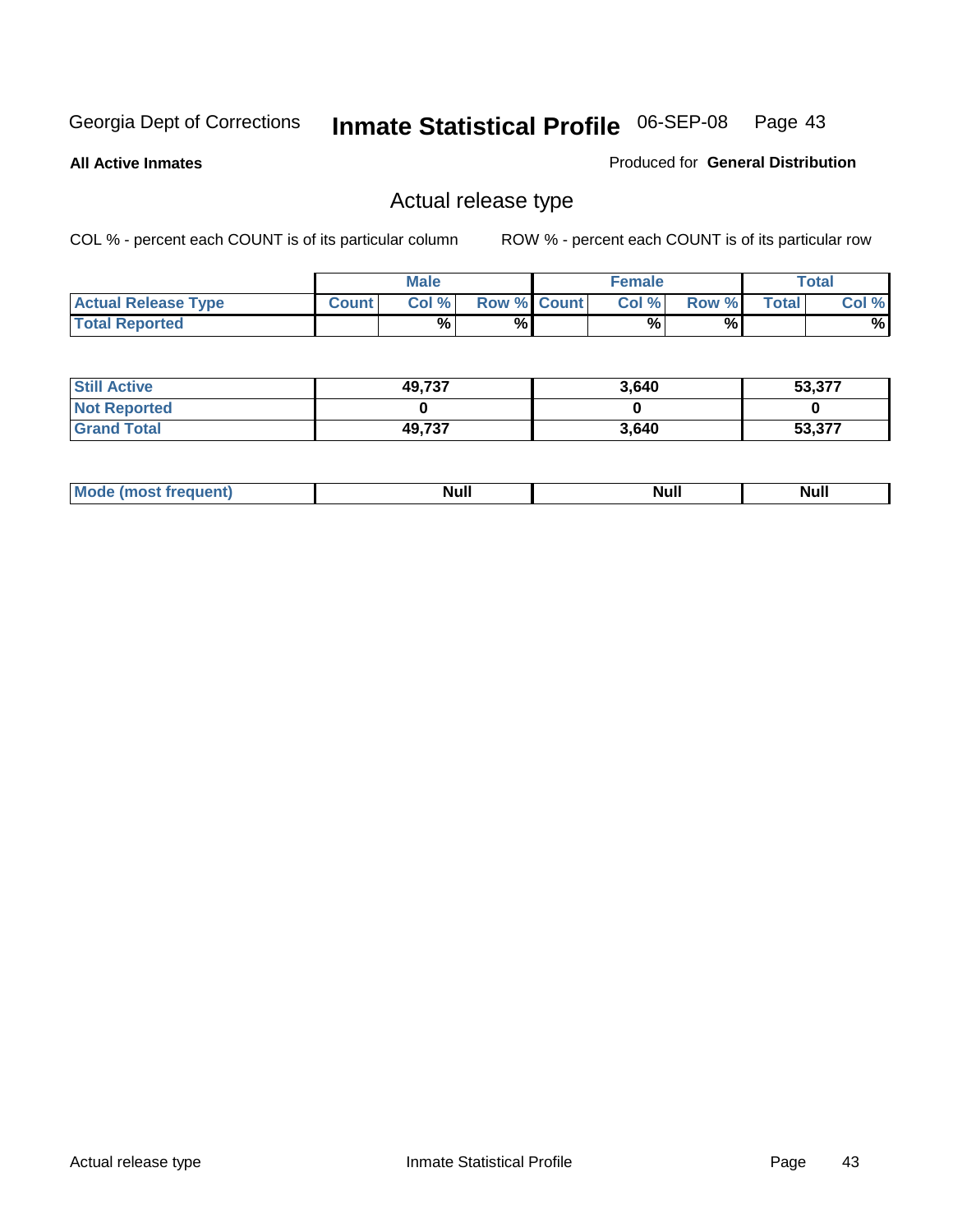### **All Active Inmates**

### Produced for **General Distribution**

## Time served in current (or last) institution

|                            |              | <b>Male</b> |        |              | <b>Female</b> |       |        | <b>Total</b> |
|----------------------------|--------------|-------------|--------|--------------|---------------|-------|--------|--------------|
| <b>Time In Institution</b> | <b>Count</b> | Col %       | Row %  | <b>Count</b> | Col %         | Row % | Total  | Col %        |
| 0 to 3 months              | 11,943       | 24.01%      | 91.06% | 1,173        | 32.23%        | 8.94% | 13,116 | 24.57%       |
| 3.01 to 6 months           | 8,064        | 16.21%      | 91.21% | 777          | 21.35%        | 8.79% | 8,841  | 16.56%       |
| 6.01 to 9 months           | 6,212        | 12.49%      | 94.15% | 386          | 10.60%        | 5.85% | 6,598  | 12.36%       |
| 9.01 to 12 months          | 4,236        | 8.52%       | 94.09% | 266          | 7.31%         | 5.91% | 4,502  | 8.43%        |
| 12.01 to 18 months         | 5,647        | 11.35%      | 95.05% | 294          | 8.08%         | 4.95% | 5,941  | 11.13%       |
| <b>18.01 to 24 months</b>  | 2,825        | 5.68%       | 95.05% | 147          | 4.04%         | 4.95% | 2,972  | 5.57%        |
| 2.01 to 3 years            | 3,858        | 7.76%       | 94.79% | 212          | 5.82%         | 5.21% | 4,070  | 7.63%        |
| 3.01 to 4 years            | 2,046        | 4.11%       | 90.49% | 215          | 5.91%         | 9.51% | 2,261  | 4.24%        |
| 4.01 to 5 years            | 1,324        | 2.66%       | 97.00% | 41           | 1.13%         | 3.00% | 1,365  | 2.56%        |
| 5.01 to 6 years            | 888          | 1.79%       | 97.37% | 24           | 0.66%         | 2.63% | 912    | 1.71%        |
| 6.01 to 7 years            | 694          | 1.40%       | 96.66% | 24           | 0.66%         | 3.34% | 718    | 1.35%        |
| 7.01 to 8 years            | 516          | 1.04%       | 96.45% | 19           | 0.52%         | 3.55% | 535    | 1.00%        |
| 8.01 to 9 years            | 344          | 0.69%       | 94.77% | 19           | 0.52%         | 5.23% | 363    | 0.68%        |
| 9.01 to 10 years           | 340          | 0.68%       | 97.14% | 10           | 0.27%         | 2.86% | 350    | 0.66%        |
| Over 10 years              | 800          | 1.61%       | 96.04% | 33           | 0.91%         | 3.96% | 833    | 1.56%        |
| <b>Total Reported</b>      | 49,737       | 100%        | 93.18% | 3,640        | 100%          | 6.82% | 53,377 | 100.0%       |

| Not l<br>Reported |        |      |     |
|-------------------|--------|------|-----|
| `otal             | 49,737 | ,640 | っフフ |

| <b>Mean</b><br>(average) | 18 months | 13 months | 18 months |  |
|--------------------------|-----------|-----------|-----------|--|
| Median (middle)          | 8 months  | 5 months  | 8 months  |  |
| Mode<br>(most frequent)  | 0 months  | 2 months  | months    |  |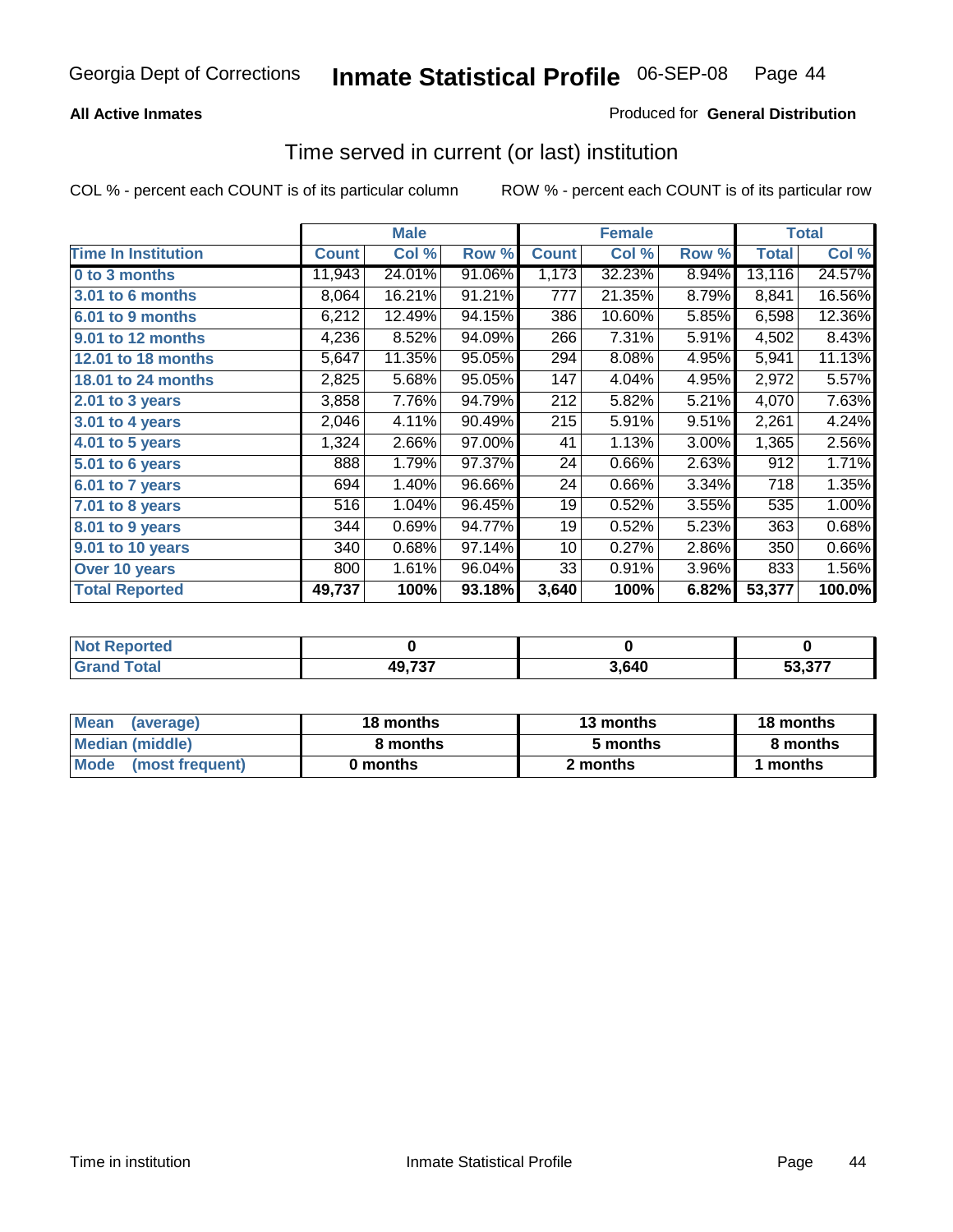**All Active Inmates**

### Produced for **General Distribution**

## Highest grade level attained

|                              |                 | <b>Male</b> |         |                  | <b>Female</b> |        |                  | <b>Total</b> |
|------------------------------|-----------------|-------------|---------|------------------|---------------|--------|------------------|--------------|
| <b>Grade Level</b>           | <b>Count</b>    | Col %       | Row %   | <b>Count</b>     | Col %         | Row %  | <b>Total</b>     | Col %        |
| No school at all             | $\overline{52}$ | 0.11%       | 96.30%  | $\overline{2}$   | 0.06%         | 3.70%  | 54               | 0.10%        |
| Grade 1                      | $\overline{47}$ | 0.10%       | 100.00% |                  |               |        | $\overline{47}$  | 0.09%        |
| <b>Grade 2</b>               | 64              | 0.13%       | 95.52%  | 3                | 0.09%         | 4.48%  | 67               | 0.13%        |
| <b>Grade 3</b>               | 142             | 0.29%       | 97.93%  | $\overline{3}$   | 0.09%         | 2.07%  | 145              | 0.28%        |
| Grade 4                      | 144             | 0.30%       | 97.96%  | $\overline{3}$   | 0.09%         | 2.04%  | $\overline{147}$ | 0.28%        |
| Grade 5                      | 231             | 0.48%       | 97.47%  | $\overline{6}$   | 0.18%         | 2.53%  | 237              | 0.46%        |
| Grade 6                      | 850             | 1.75%       | 95.61%  | $\overline{39}$  | 1.14%         | 4.39%  | 889              | 1.71%        |
| <b>Grade 7</b>               | 1,242           | 2.56%       | 94.09%  | $\overline{78}$  | 2.28%         | 5.91%  | 1,320            | 2.54%        |
| <b>Grade 8</b>               | 4,692           | 9.66%       | 94.22%  | 288              | 8.44%         | 5.78%  | 4,980            | 9.58%        |
| Grade 9                      | 7,636           | 15.71%      | 94.49%  | 445              | 13.03%        | 5.51%  | 8,081            | 15.54%       |
| Grade 10                     | 10,172          | 20.93%      | 94.83%  | 554              | 16.23%        | 5.17%  | 10,726           | 20.62%       |
| Grade 11                     | 9,072           | 18.67%      | 94.53%  | 525              | 15.38%        | 5.47%  | 9,597            | 18.45%       |
| <b>Grade 12 or GED</b>       | 8,503           | 17.50%      | 93.55%  | 586              | 17.16%        | 6.45%  | 9,089            | 17.48%       |
| <b>Some tech school</b>      | 647             | 1.33%       | 82.63%  | 136              | 3.98%         | 17.37% | 783              | 1.51%        |
| <b>Completed tech school</b> | 1,054           | 2.17%       | 83.19%  | $\overline{213}$ | 6.24%         | 16.81% | 1,267            | 2.44%        |
| College, 1 year              | 1,232           | 2.54%       | 90.59%  | 128              | 3.75%         | 9.41%  | 1,360            | 2.62%        |
| College, 2 year              | 1,616           | 3.33%       | 88.60%  | 208              | 6.09%         | 11.40% | 1,824            | 3.51%        |
| College, 3 year              | 468             | 0.96%       | 86.35%  | $\overline{74}$  | 2.17%         | 13.65% | $\overline{542}$ | 1.04%        |
| <b>Bachelor's degree</b>     | 584             | 1.20%       | 85.01%  | 103              | 3.02%         | 14.99% | 687              | 1.32%        |
| <b>Master's degree</b>       | 92              | 0.19%       | 85.98%  | 15               | 0.44%         | 14.02% | 107              | 0.21%        |
| Ph.D. degree                 | $\overline{26}$ | 0.05%       | 89.66%  | $\overline{3}$   | 0.09%         | 10.34% | 29               | $0.06\%$     |
| Law degree                   | $\overline{15}$ | 0.03%       | 88.24%  | $\overline{2}$   | 0.06%         | 11.76% | $\overline{17}$  | 0.03%        |
| <b>Some medical school</b>   | $\overline{2}$  | 0.01%       | 100.00% |                  |               |        | $\overline{2}$   | 0.01%        |
| <b>Medical degree</b>        | $\overline{8}$  | 0.02%       | 100.00% |                  |               |        | $\overline{8}$   | 0.02%        |
| <b>Total Reported</b>        | 48,591          | 100%        | 93.44%  | 3,414            | 100.0%        | 6.56%  | 52,005           | 100.0%       |

| 11C    | nne<br>ZZU<br>__ | 0.70     |
|--------|------------------|----------|
| 10.707 | : 640<br>,,v+v   | -^ ^ ¬ ¬ |

| <b>Mean</b><br>(average)       | 10.43    | 11.12           | 10.47    |
|--------------------------------|----------|-----------------|----------|
| Median (middle)                | Grade 10 | Grade 11        | Grade 10 |
| <b>Mode</b><br>(most frequent) | Grade 10 | Grade 12 or GED | Grade 10 |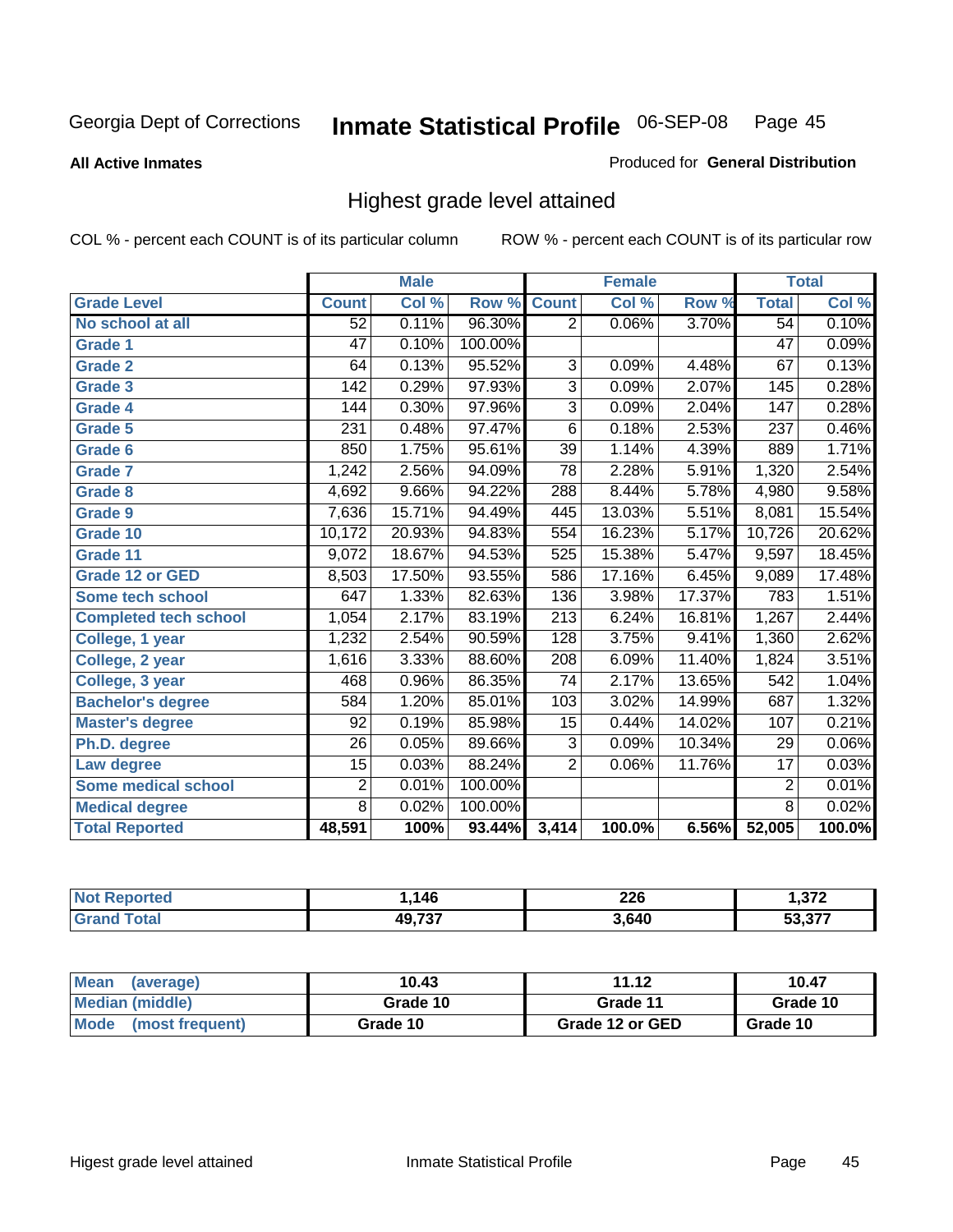**All Active Inmates**

### Produced for **General Distribution**

## Culture fair IQ scores

|                       |                 | <b>Male</b> |             |       | <b>Female</b> |        |              | <b>Total</b> |
|-----------------------|-----------------|-------------|-------------|-------|---------------|--------|--------------|--------------|
| <b>IQ Scores</b>      | <b>Count</b>    | Col %       | Row % Count |       | Col %         | Row %  | <b>Total</b> | Col %        |
| $60 - 69$             | 1,276           | 2.75%       | 95.94%      | 54    | 2.38%         | 4.06%  | 1,330        | 2.74%        |
| $70 - 79$             | 3,681           | 7.95%       | 95.54%      | 172   | 7.58%         | 4.46%  | 3,853        | 7.93%        |
| $80 - 89$             | 6,795           | 14.67%      | 92.71%      | 534   | 23.54%        | 7.29%  | 7,329        | 15.08%       |
| $90 - 99$             | 11,637          | 25.12%      | 93.58%      | 799   | 35.23%        | 6.42%  | 12,436       | 25.60%       |
| $100 - 109$           | 12,424          | 26.82%      | 97.30%      | 345   | 15.21%        | 2.70%  | 12,769       | 26.28%       |
| $110 - 119$           | 8,432           | 18.20%      | 97.89%      | 182   | 8.02%         | 2.11%  | 8,614        | 17.73%       |
| $120 - 129$           | 1,974           | 4.26%       | 95.27%      | 98    | 4.32%         | 4.73%  | 2,072        | 4.26%        |
| $130 - 139$           | 78              | 0.17%       | 57.78%      | 57    | 2.51%         | 42.22% | 135          | 0.28%        |
| 140 & Up              | 20 <sub>1</sub> | 0.04%       | 42.55%      | 27    | 1.19%         | 57.45% | 47           | 0.10%        |
| <b>Total Reported</b> | 46,317          | 100%        | 95.33%      | 2,268 | 100%          | 4.67%  | 48,585       | 100%         |

| <b>Not Reported</b>         | 2,869  | 1,166 | 4,035  |
|-----------------------------|--------|-------|--------|
| <b>Not Valid (under 60)</b> | 551    | 206   | 757    |
| <b>Grand Total</b>          | 49,737 | 3,640 | 53,377 |

| <b>Mean</b><br>(average) | 98  | 97 | 98 |
|--------------------------|-----|----|----|
| Median (middle)          | 99  | 94 | 99 |
| Mode (most frequent)     | 103 | 99 | 99 |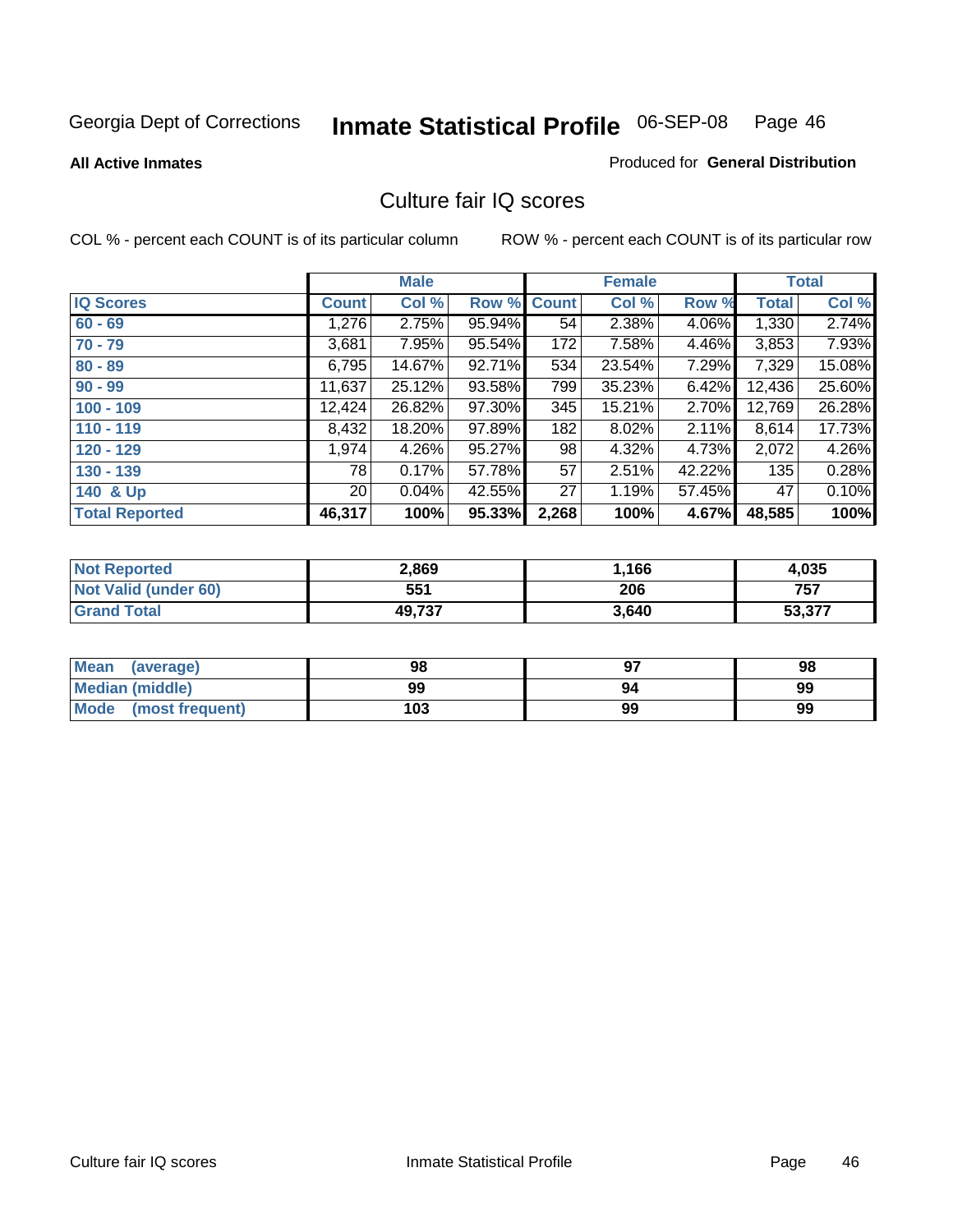### **All Active Inmates**

### Produced for **General Distribution**

## Wide Range Achievement Test (WRAT) reading score

|                           |              | <b>Male</b> |        |                 | <b>Female</b> |        |                    | <b>Total</b> |
|---------------------------|--------------|-------------|--------|-----------------|---------------|--------|--------------------|--------------|
| <b>WRAT Reading Score</b> | <b>Count</b> | Col %       | Row %  | <b>Count</b>    | Col %         | Row %  | <b>Total</b>       | Col %        |
| $0.1$ to $0.9$            | 853          | 1.82%       | 98.50% | $\overline{13}$ | 0.52%         | 1.50%  | 866                | 1.75%        |
| 1.0 to 1.9                | 1,188        | 2.53%       | 97.46% | 31              | 1.24%         | 2.54%  | 1,219              | 2.47%        |
| 2.0 to 2.9                | 2,240        | 4.77%       | 96.68% | 77              | 3.08%         | 3.32%  | 2,317              | 4.69%        |
| 3.0 to 3.9                | 3,462        | 7.37%       | 96.70% | 118             | 4.73%         | 3.30%  | 3,580              | 7.24%        |
| 4.0 to 4.9                | 4,398        | 9.37%       | 96.38% | 165             | 6.61%         | 3.62%  | 4,563              | 9.23%        |
| 5.0 to 5.9                | 3,831        | 8.16%       | 95.58% | 177             | 7.09%         | 4.42%  | 4,008              | 8.11%        |
| 6.0 to 6.9                | 3,959        | 8.43%       | 95.12% | 203             | 8.13%         | 4.88%  | 4,162              | 8.42%        |
| 7.0 to 7.9                | 2,051        | 4.37%       | 94.87% | 111             | 4.45%         | 5.13%  | 2,162              | 4.37%        |
| 8.0 to 8.9                | 4,266        | 9.09%       | 95.56% | 198             | 7.93%         | 4.44%  | 4,464              | 9.03%        |
| 9.0 to 9.9                | 3,834        | 8.17%       | 96.31% | 147             | 5.89%         | 3.69%  | 3,981              | 8.05%        |
| 10.0 to 10.9              | 2,358        | 5.02%       | 94.43% | 139             | 5.57%         | 5.57%  | $\overline{2,}497$ | 5.05%        |
| 11.0 to 11.9              | 2,459        | 5.24%       | 92.90% | 188             | 7.53%         | 7.10%  | 2,647              | 5.35%        |
| 12.0 to 12.9              | 8,505        | 18.12%      | 94.85% | 462             | 18.51%        | 5.15%  | 8,967              | 18.14%       |
| 13                        | 3,541        | 7.54%       | 88.35% | 467             | 18.71%        | 11.65% | 4,008              | 8.11%        |
| <b>Total Reported</b>     | 46,945       | 100%        | 94.95% | 2,496           | 100%          | 5.05%  | 49,441             | 100.0%       |

| 2,792 | 144   | 3.936                   |
|-------|-------|-------------------------|
| AO727 | 3.640 | <b>FO 077</b><br>ى د.د. |

| <b>Mean</b><br>(average) | 8.09       | 9.25 | 8.15 |
|--------------------------|------------|------|------|
| Median (middle)          | י ה<br>0.Z | 10.2 | O.A  |
| Mode<br>(most frequent)  | 12.8       | . .  | 12.8 |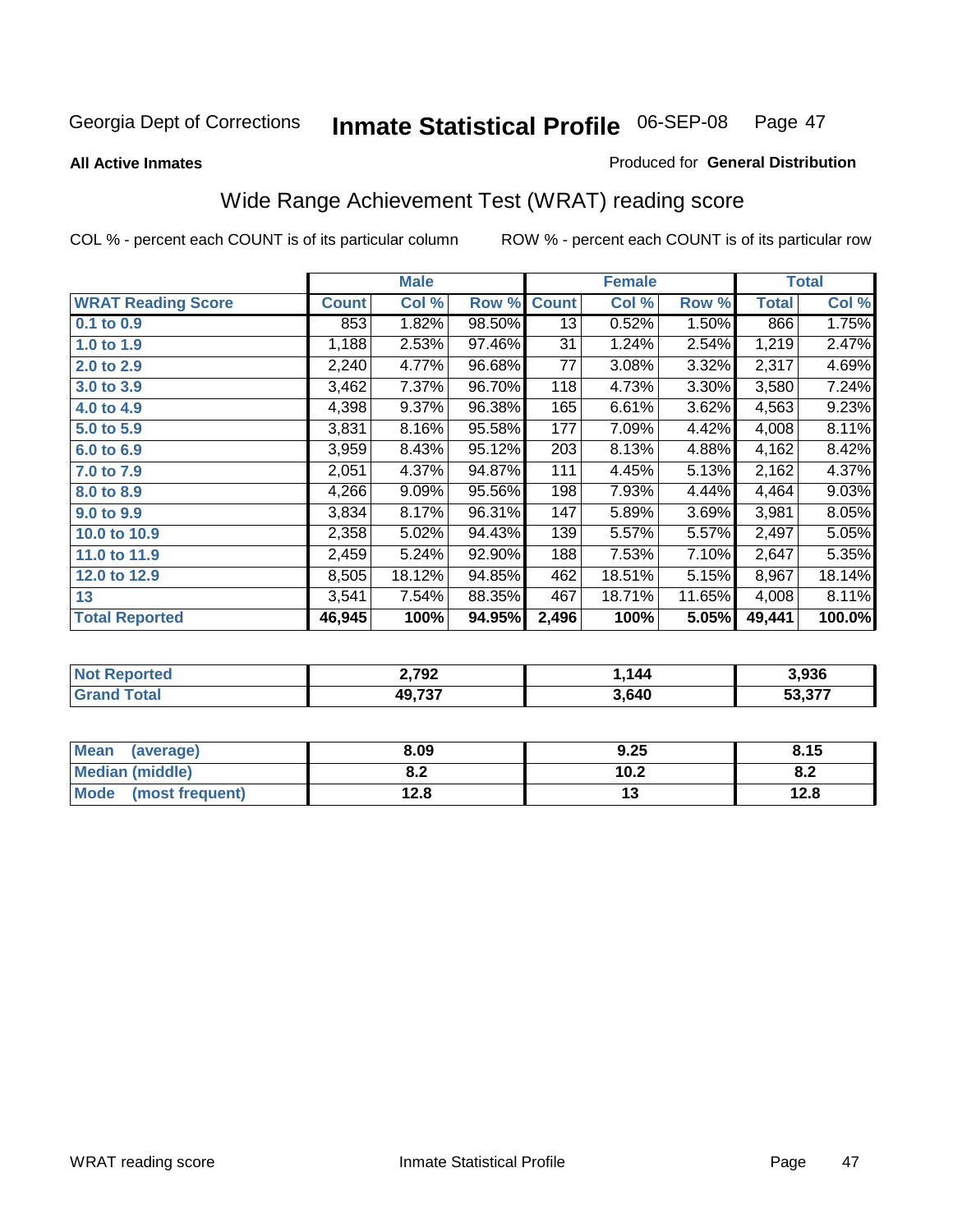**All Active Inmates**

### Produced for **General Distribution**

## Wide Range Achievement Test (WRAT) math score

|                              |              | <b>Male</b> |        |              | <b>Female</b> |        |              | <b>Total</b> |
|------------------------------|--------------|-------------|--------|--------------|---------------|--------|--------------|--------------|
| <b>WRAT Mathematic Score</b> | <b>Count</b> | Col %       | Row %  | <b>Count</b> | Col %         | Row %  | <b>Total</b> | Col %        |
| 0.1 to 0.9                   | 115          | 0.24%       | 98.29% | 2            | 0.08%         | 1.71%  | 117          | 0.24%        |
| 1.0 to 1.9                   | 247          | 0.53%       | 95.74% | 11           | 0.44%         | 4.26%  | 258          | 0.52%        |
| 2.0 to 2.9                   | 1,170        | 2.49%       | 95.20% | 59           | 2.37%         | 4.80%  | 1,229        | 2.49%        |
| 3.0 to 3.9                   | 2,873        | 6.12%       | 96.51% | 104          | 4.17%         | 3.49%  | 2,977        | 6.02%        |
| 4.0 to 4.9                   | 5,018        | 10.69%      | 96.19% | 199          | 7.98%         | 3.81%  | 5,217        | 10.55%       |
| 5.0 to 5.9                   | 6,332        | 13.49%      | 96.07% | 259          | 10.38%        | 3.93%  | 6,591        | 13.33%       |
| 6.0 to 6.9                   | 11,065       | 23.57%      | 95.58% | 512          | 20.53%        | 4.42%  | 11,577       | 23.41%       |
| 7.0 to 7.9                   | 6,552        | 13.95%      | 95.18% | 332          | 13.31%        | 4.82%  | 6,884        | 13.92%       |
| 8.0 to 8.9                   | 3,401        | 7.24%       | 93.69% | 229          | 9.18%         | 6.31%  | 3,630        | 7.34%        |
| 9.0 to 9.9                   | 3,918        | 8.34%       | 94.09% | 246          | 9.86%         | 5.91%  | 4,164        | 8.42%        |
| 10.0 to 10.9                 | 2,286        | 4.87%       | 95.17% | 116          | 4.65%         | 4.83%  | 2,402        | 4.86%        |
| 11.0 to 11.9                 | 1,646        | 3.51%       | 92.94% | 125          | 5.01%         | 7.06%  | 1,771        | 3.58%        |
| 12.0 to 12.9                 | 1,926        | 4.10%       | 88.88% | 241          | 9.66%         | 11.12% | 2,167        | 4.38%        |
| 13                           | 403          | 0.86%       | 87.23% | 59           | 2.37%         | 12.77% | 462          | 0.93%        |
| <b>Total Reported</b>        | 46,952       | 100%        | 94.96% | 2,494        | 100%          | 5.04%  | 49,446       | 100%         |

| 2,785            | . 146 | 3,931  |
|------------------|-------|--------|
| 10 727<br>49.IJI | 3,640 | より クラブ |

| Mean (average)         | 7.06 | 7.80 | 7.10 |
|------------------------|------|------|------|
| <b>Median (middle)</b> | 6.9  |      | 6.9  |
| Mode (most frequent)   | 6.9  | 12.9 | 6.9  |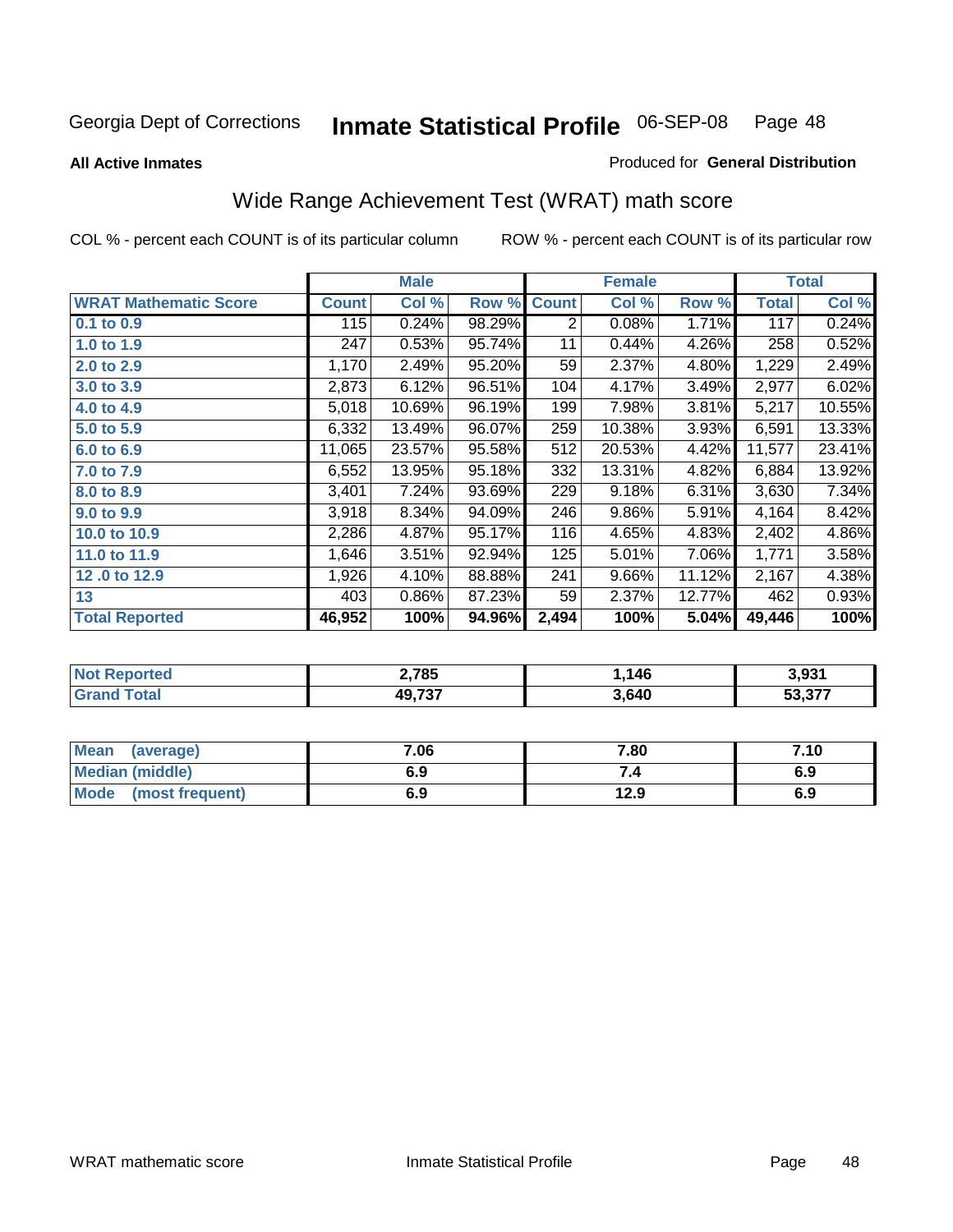### **All Active Inmates**

### Produced for **General Distribution**

## Wide Range Achievement Test (WRAT) spelling score

|                            |              | <b>Male</b> |        |              | <b>Female</b> |        |                  | <b>Total</b> |
|----------------------------|--------------|-------------|--------|--------------|---------------|--------|------------------|--------------|
| <b>WRAT Spelling Score</b> | <b>Count</b> | Col %       | Row %  | <b>Count</b> | Col %         | Row %  | <b>Total</b>     | Col %        |
| $0.1$ to $0.9$             | 908          | 1.93%       | 98.16% | 17           | 0.68%         | 1.84%  | $\overline{925}$ | 1.87%        |
| 1.0 to 1.9                 | 2,102        | 4.48%       | 98.55% | 31           | 1.24%         | 1.45%  | 2,133            | 4.31%        |
| 2.0 to 2.9                 | 3,565        | 7.59%       | 98.29% | 62           | 2.48%         | 1.71%  | 3,627            | 7.34%        |
| 3.0 to 3.9                 | 3,431        | 7.31%       | 98.00% | 70           | 2.80%         | 2.00%  | 3,501            | 7.08%        |
| 4.0 to 4.9                 | 4,388        | 9.35%       | 97.23% | 125          | 5.00%         | 2.77%  | 4,513            | 9.13%        |
| 5.0 to 5.9                 | 5,366        | 11.43%      | 96.04% | 221          | 8.85%         | 3.96%  | 5,587            | 11.30%       |
| 6.0 to 6.9                 | 5,578        | 11.88%      | 95.73% | 249          | 9.97%         | 4.27%  | 5,827            | 11.78%       |
| 7.0 to 7.9                 | 3,881        | 8.27%       | 94.64% | 220          | 8.81%         | 5.36%  | 4,101            | 8.29%        |
| 8.0 to 8.9                 | 3,649        | 7.77%       | 94.48% | 213          | 8.53%         | 5.52%  | 3,862            | 7.81%        |
| 9.0 to 9.9                 | 3,314        | 7.06%       | 94.31% | 200          | 8.01%         | 5.69%  | 3,514            | 7.11%        |
| 10.0 to 10.9               | 3,129        | 6.66%       | 93.54% | 216          | 8.65%         | 6.46%  | 3,345            | 6.76%        |
| 11.0 to 11.9               | 1,934        | 4.12%       | 91.49% | 180          | 7.21%         | 8.51%  | 2,114            | 4.28%        |
| 12.0 to 12.9               | 4,085        | 8.70%       | 90.56% | 426          | 17.05%        | 9.44%  | 4,511            | 9.12%        |
| 13                         | 1,618        | 3.45%       | 85.79% | 268          | 10.73%        | 14.21% | 1,886            | 3.81%        |
| <b>Total Reported</b>      | 46,948       | 100%        | 94.95% | 2,498        | 100.0%        | 5.05%  | 49,446           | 100%         |

| 2,789            | 112<br>▝ | 3,931  |
|------------------|----------|--------|
| 10 727<br>49.IJI | 3,640    | こへ ヘラフ |

| <b>Mean</b><br>(average)       | 6.99       | 8.95 | 7.09       |
|--------------------------------|------------|------|------------|
| <b>Median (middle)</b>         | o.4        | ৬.১  | o.4        |
| <b>Mode</b><br>(most frequent) | . .<br>U.Z | יי   | . .<br>0.Z |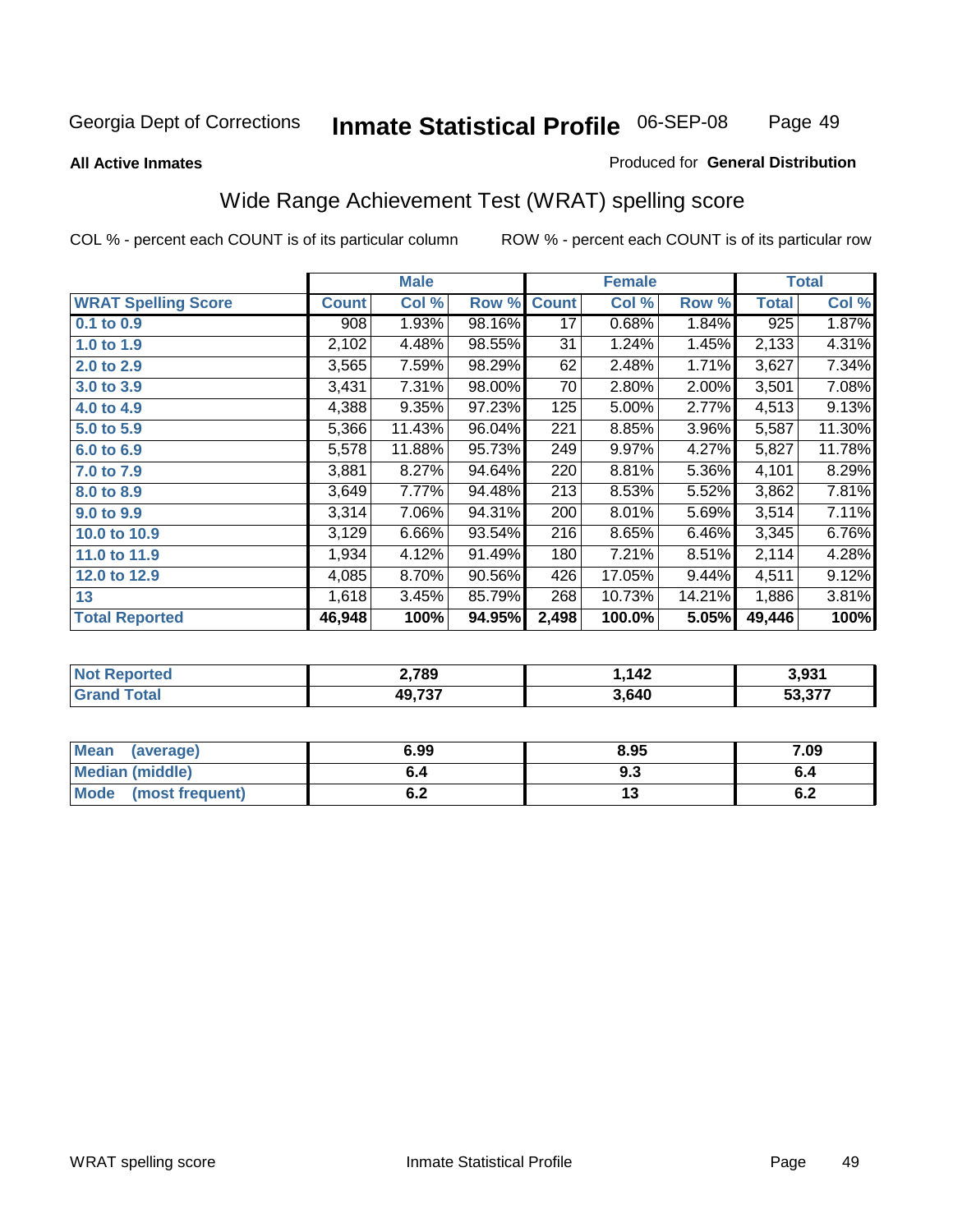### **All Active Inmates**

### Produced for **General Distribution**

## Scope of substance abuse - summary

|                        |        | <b>Male</b> |           |              | <b>Female</b> |          |              | <b>Total</b> |
|------------------------|--------|-------------|-----------|--------------|---------------|----------|--------------|--------------|
| <b>Substance Abuse</b> | Count  | Col %       | Row %     | <b>Count</b> | Col %         | Row %    | <b>Total</b> | Col %        |
| <b>None</b>            | 16,001 | 32.17%      | 93.14%    | 1,179        | 32.39%        | $6.86\%$ | 17,180       | 32.19%       |
| Drugs only             | 18,253 | 36.70%      | 90.04%    | 2,018        | 55.44%        | $9.96\%$ | 20,271       | 37.98%       |
| <b>Alcohol only</b>    | 3,505  | $7.05\%$    | 97.63%    | 85           | $2.34\%$      | 2.37%    | 3,590        | 6.73%        |
| Drugs and alcohol      | 11.978 | 24.08%      | $97.10\%$ | 358          | $9.84\%$      | $2.90\%$ | 12,336       | 23.11%       |
| <b>Total Reported</b>  | 49,737 | 100%        | 93.18%    | 3,640        | 100%          | 6.82%    | 53,377       | 100.0%       |

| <b>Not</b><br><b>rted</b><br>œoro |         |       |                      |
|-----------------------------------|---------|-------|----------------------|
| `otal                             | 10 727  | 3,640 | $\sim$ $\sim$ $\sim$ |
| ' Granu                           | וט ו סו |       | .                    |

|  | Mode<br>(most frequent) | Drugs only | Drugs only | Drugs only |
|--|-------------------------|------------|------------|------------|
|--|-------------------------|------------|------------|------------|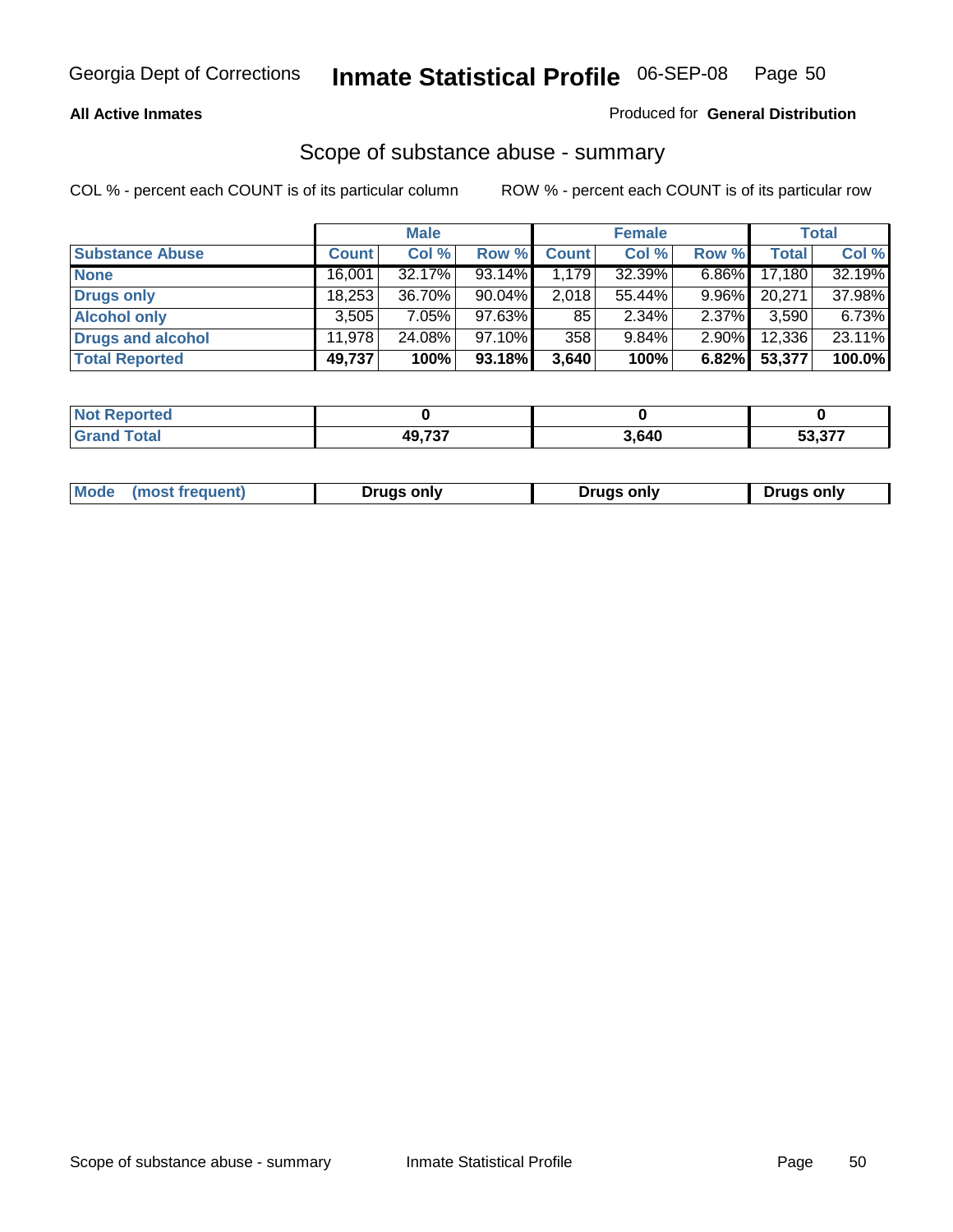### **All Active Inmates**

### Produced for **General Distribution**

## Scope of substance abuse - detail

|                                      |              | <b>Male</b> |         |              | <b>Female</b> |        |              | <b>Total</b> |
|--------------------------------------|--------------|-------------|---------|--------------|---------------|--------|--------------|--------------|
| <b>Substance Abuse</b>               | <b>Count</b> | Col %       | Row %   | <b>Count</b> | Col %         | Row %  | <b>Total</b> | Col %        |
| No drug or alcohol problems          | 16,001       | 32.17%      | 93.14%  | 1,179        | 32.39%        | 6.86%  | 17,180       | 32.19%       |
| Drug addiction but no alcohol        | 346          | 0.70%       | 82.58%  | 73           | 2.01%         | 17.42% | 419          | 0.78%        |
| <b>Drug addiction and alcohol</b>    | 136          | 0.27%       | 100.00% |              |               |        | 136          | 0.25%        |
| <b>labuse</b>                        |              |             |         |              |               |        |              |              |
| <b>Drug addiction and alcoholism</b> | 67           | 0.13%       | 94.37%  | 4            | 0.11%         | 5.63%  | 71           | 0.13%        |
| No drug problem but alcohol          | 2,854        | 5.74%       | 98.58%  | 41           | 1.13%         | 1.42%  | 2,895        | 5.42%        |
| <b>labuse</b>                        |              |             |         |              |               |        |              |              |
| No drug problem but alcoholism       | 651          | 1.31%       | 93.67%  | 44           | 1.21%         | 6.33%  | 695          | 1.30%        |
| Drug experiment but no alcohol       | 8,159        | 16.40%      | 95.45%  | 389          | 10.69%        | 4.55%  | 8,548        | 16.01%       |
| <b>Drug experiment &amp; alcohol</b> | 1,608        | 3.23%       | 98.53%  | 24           | 0.66%         | 1.47%  | 1,632        | 3.06%        |
| <b>labuse</b>                        |              |             |         |              |               |        |              |              |
| Drug experiment & alcoholism         | 803          | 1.61%       | 96.86%  | 26           | 0.71%         | 3.14%  | 829          | 1.55%        |
| Drug abuse but no alcohol            | 9,748        | 19.60%      | 86.23%  | 1,556        | 42.75%        | 13.77% | 11,304       | 21.18%       |
| Drug abuse and alcohol abuse         | 7,797        | 15.68%      | 98.43%  | 124          | 3.41%         | 1.57%  | 7,921        | 14.84%       |
| <b>Drug abuse and alcoholism</b>     | 1,567        | 3.15%       | 89.70%  | 180          | 4.95%         | 10.30% | 1,747        | 3.27%        |
| <b>Total Reported</b>                | 49,737       | 100%        | 93.18%  | 3,640        | 100%          | 6.82%  | 53,377       | 100%         |

| oortea<br><b>NOT</b> |        |       |                  |
|----------------------|--------|-------|------------------|
|                      | 10 727 | 3.640 | דדה ה־<br>J.<br> |

| Mode (most frequent) | No drug or alcohol problems Drug abuse but no alcohol No drug or alcohol |          |
|----------------------|--------------------------------------------------------------------------|----------|
|                      |                                                                          | problems |
|                      |                                                                          |          |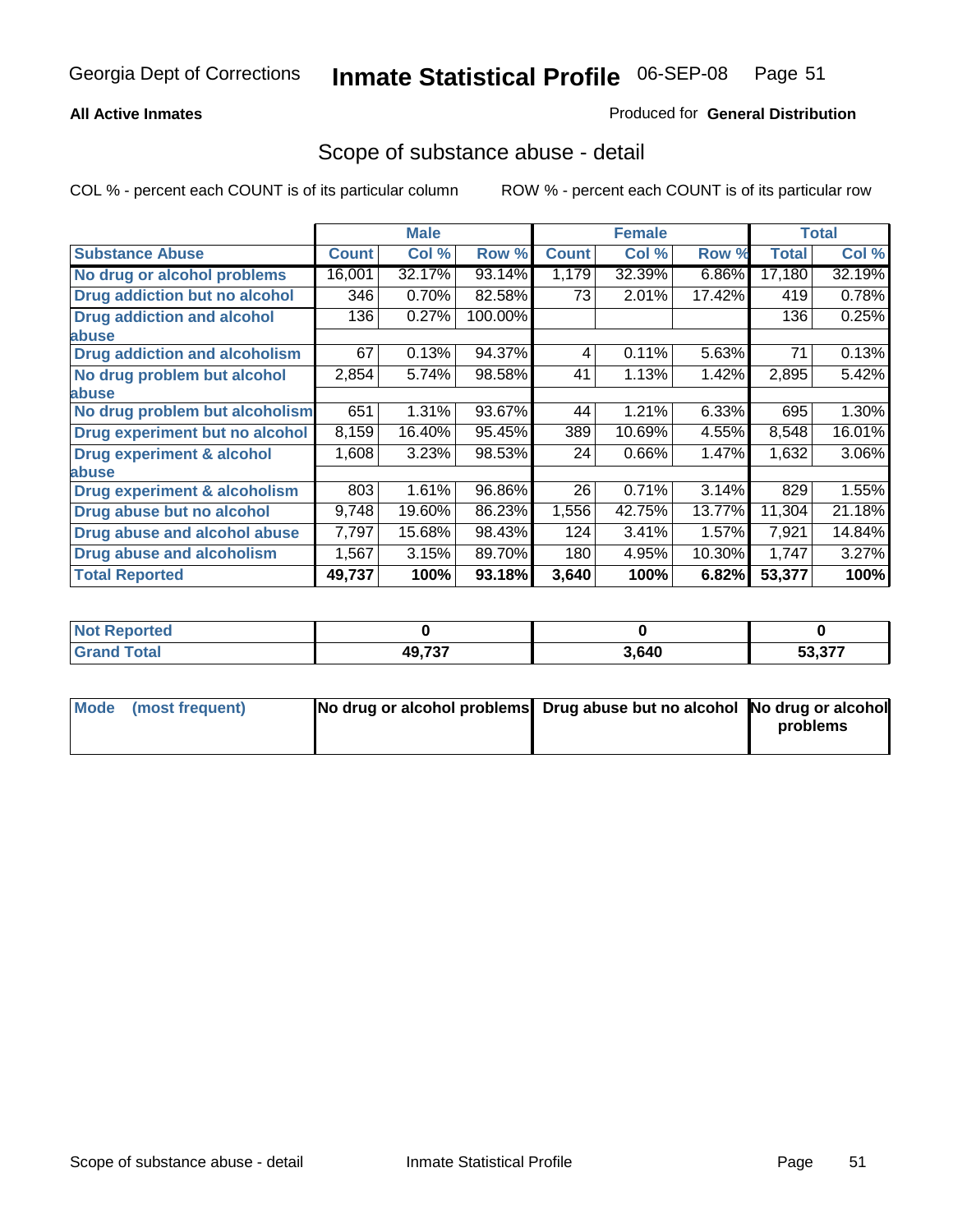**All Active Inmates**

### Produced for **General Distribution**

## Current / last mental health treatment level

|                                    |              | <b>Male</b> |         |              | <b>Female</b> |          |              | <b>Total</b> |
|------------------------------------|--------------|-------------|---------|--------------|---------------|----------|--------------|--------------|
| <b>Mental Health Treatment Lev</b> | <b>Count</b> | Col %       | Row %   | <b>Count</b> | Col %         | Row %    | <b>Total</b> | Col %        |
| 1 No problem at current time       | 3,848        | 31.69%      | 95.65%  | 175          | 7.98%         | 4.35%    | 4,023        | 28.06%       |
| 2 Receiving outpatient             | 6,395        | 52.67%      | 76.69%  | 1,944        | 88.61%        | 23.31%   | 8,339        | 58.17%       |
| treatment                          |              |             |         |              |               |          |              |              |
| 3 Inpatient, moderate              | 1,541        | 12.69%      | 96.74%  | 52           | 2.37%         | $3.26\%$ | 1,593        | 11.11%       |
| treatment                          |              |             |         |              |               |          |              |              |
| 4 Inpatient, intensive             | 330          | 2.72%       | 93.75%  | 22           | $1.00\%$      | 6.25%    | 352          | 2.46%        |
| treatment                          |              |             |         |              |               |          |              |              |
| <b>5 Undergoing crisis</b>         | 15           | 0.12%       | 100.00% |              |               |          | 15           | 0.10%        |
| stabilization                      |              |             |         |              |               |          |              |              |
| <b>6 Hospital for criminally</b>   | 13           | 0.11%       | 92.86%  | 1            | 0.05%         | 7.14%    | 14           | 0.10%        |
| insane                             |              |             |         |              |               |          |              |              |
| <b>Total Evaluated</b>             | 12,142       | 100%        | 84.70%  | 2,194        | 100%          | 15.30%   | 14,336       | 100%         |

| Never had MH evaluation | 37,595 | 446، ، | 39,041 |
|-------------------------|--------|--------|--------|
| $\tau$ otal<br>Grand    | 49,737 | 3,640  | 53,377 |

| <b>Median (middle)</b>         | <b>Receiving outpatient</b><br>treatment | <b>Receiving outpatient</b><br>treatment | <b>Receiving</b><br>outpatient<br>treatment |  |
|--------------------------------|------------------------------------------|------------------------------------------|---------------------------------------------|--|
| <b>Mode</b><br>(most frequent) | <b>Receiving outpatient</b><br>treatment | <b>Receiving outpatient</b><br>treatment | Receiving<br>outpatient<br>treatment        |  |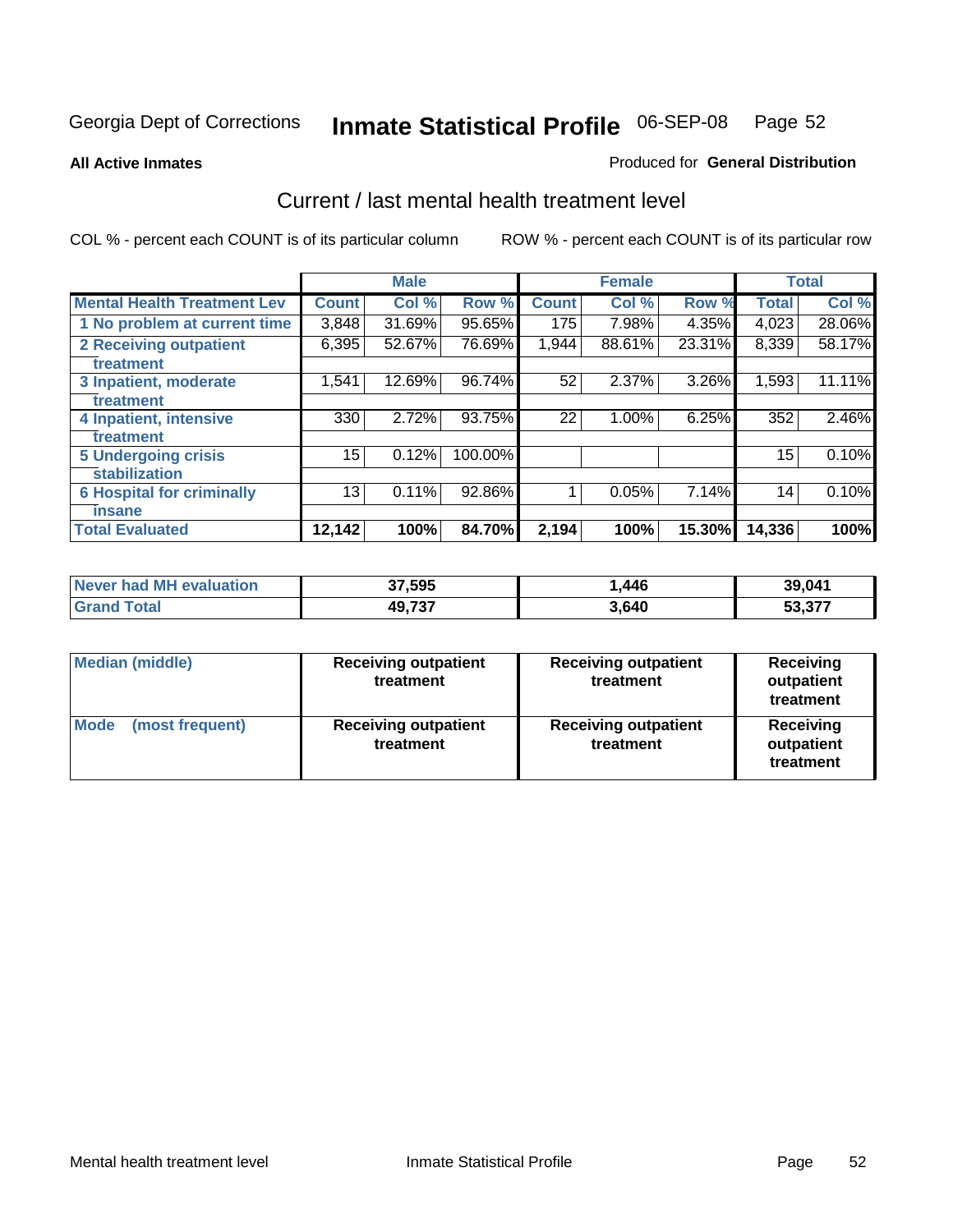### **All Active Inmates**

## Produced for **General Distribution**

## PULHESDWIT medical scale - 'P' overall condition ('P'hysical)

|                                   |              | <b>Male</b> |        |              | <b>Female</b> |         |              | <b>Total</b> |
|-----------------------------------|--------------|-------------|--------|--------------|---------------|---------|--------------|--------------|
| 'P' Overall Condition             | <b>Count</b> | Col %       | Row %  | <b>Count</b> | Col %         | Row %   | <b>Total</b> | Col %        |
| 1 No medical illness              | 37,209       | 75.99%      | 95.39% | 1,800        | 52.10%        | 4.61%   | 39,009       | 74.42%       |
| 2 Well-controlled chronic illness | 9,436        | 19.27%      | 87.43% | 1,357        | 39.28%        | 12.57%  | 10,793       | 20.59%       |
| 3 Poorly-controlled chronic       | 2,258        | 4.61%       | 92.50% | 183          | 5.30%         | 7.50%   | 2,441        | 4.66%        |
| <b>illness</b>                    |              |             |        |              |               |         |              |              |
| 4 Significant problems requiring  | 57           | 0.12%       | 64.04% | 32           | 0.93%         | 35.96%  | 89           | 0.17%        |
| special housing                   |              |             |        |              |               |         |              |              |
| 5 Terminal illness, < 6 months    | 3            | 0.01%       | 75.00% |              | 0.03%         | 25.00%  | 4            | 0.01%        |
| to live                           |              |             |        |              |               |         |              |              |
| 6 Inmate is pregnant              |              |             |        | 82           | 2.37%         | 100.00% | 82           | 0.16%        |
| <b>Total Reported</b>             | 48,963       | 100%        | 93.41% | 3,455        | 100%          | 6.59%   | 52,418       | 100.0%       |

| Not i<br><b>Reported</b> | $\rightarrow$<br>74 | 185  | 959    |
|--------------------------|---------------------|------|--------|
| <b>Grand Total</b>       | 49,737              | 640, | 53,377 |

| Mode (most frequent) | 1 No medical illness | 1 No medical illness | 1 No medical |
|----------------------|----------------------|----------------------|--------------|
|                      |                      |                      | illness      |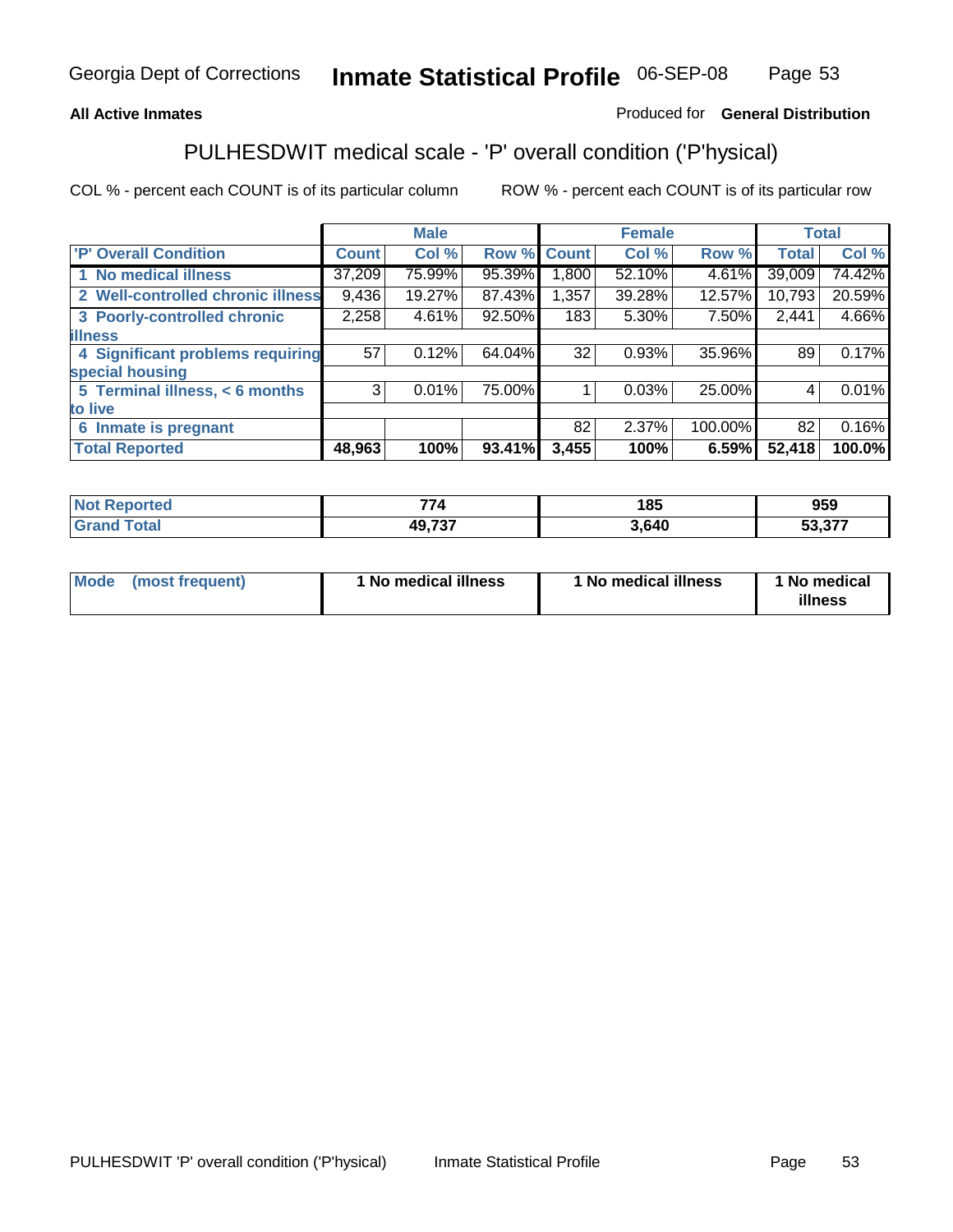### **All Active Inmates**

### Produced for **General Distribution**

## PULHESDWIT medical scale - 'U' upper body

|                              |              | <b>Male</b> |        |              | <b>Female</b> |        |              | <b>Total</b> |
|------------------------------|--------------|-------------|--------|--------------|---------------|--------|--------------|--------------|
| <b>U' Upper Body</b>         | <b>Count</b> | Col %       | Row %  | <b>Count</b> | Col %         | Row %  | <b>Total</b> | Col %        |
| 1 Upper bones, joints,       | 47,364       | 96.73%      | 93.70% | 3,183        | 92.13%        | 6.30%  | 50,547       | 96.43%       |
| muscles all OK               |              |             |        |              |               |        |              |              |
| 2 One or both arms minimally | 1,357        | 2.77%       | 84.60% | 247          | 7.15%         | 15.40% | 1,604        | 3.06%        |
| limited                      |              |             |        |              |               |        |              |              |
| 3 One or both arms           | 195          | 0.40%       | 91.55% | 18           | 0.52%         | 8.45%  | 213          | 0.41%        |
| moderately limited           |              |             |        |              |               |        |              |              |
| 4 One arm disabled,          | 45           | 0.09%       | 88.24% | 6            | 0.17%         | 11.76% | 51           | 0.10%        |
| paralyzed, or amputated      |              |             |        |              |               |        |              |              |
| 5 Both arms disabled,        | 2            | 0.01%       | 66.67% |              | 0.03%         | 33.33% | 3            | 0.01%        |
| paralyzed, or amputated      |              |             |        |              |               |        |              |              |
| <b>Total Reported</b>        | 48,963       | 100%        | 93.41% | 3,455        | 100%          | 6.59%  | 52,418       | 100.0%       |

| <b>Not Reported</b>      | 774    | 185   | 959                            |
|--------------------------|--------|-------|--------------------------------|
| $\mathsf{Total}$<br>Grar | 49,737 | 3.640 | $\sim$ $\sim$ $\sim$<br>53.377 |

| <b>Mode</b> | (most frequent) | 1 Upper bones, joints,<br>muscles all OK | 1 Upper bones, joints,<br>muscles all OK | 1 Upper bones,<br>joints, muscles all<br>ΟK |
|-------------|-----------------|------------------------------------------|------------------------------------------|---------------------------------------------|
|-------------|-----------------|------------------------------------------|------------------------------------------|---------------------------------------------|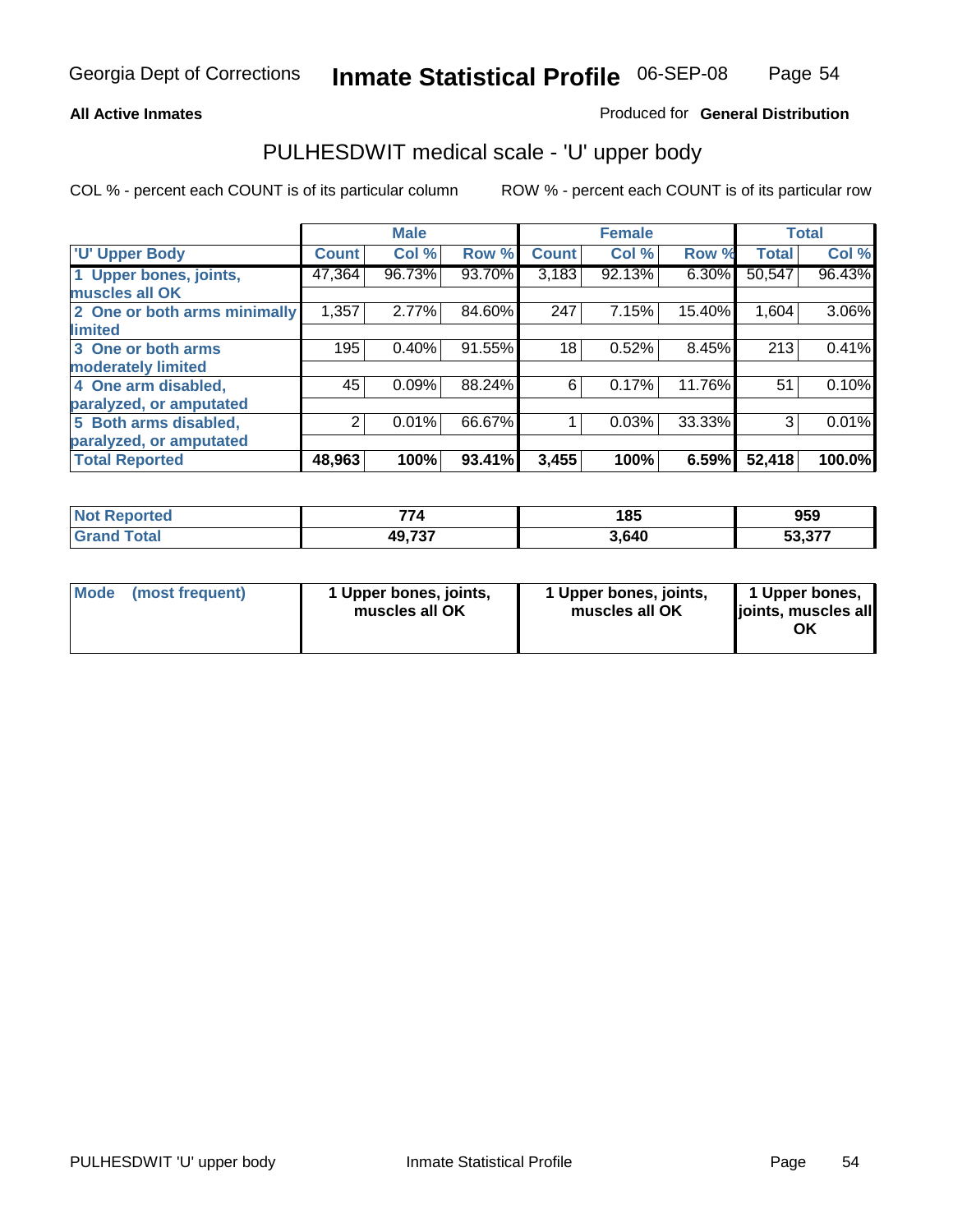### **All Active Inmates**

### Produced for **General Distribution**

## PULHESDWIT medical scale - 'L' lower body

|                                |        | <b>Male</b> |         |              | <b>Female</b> |        |              | <b>Total</b> |
|--------------------------------|--------|-------------|---------|--------------|---------------|--------|--------------|--------------|
| <b>L' Lower Body</b>           | Count! | Col %       | Row %   | <b>Count</b> | Col %         | Row %  | <b>Total</b> | Col %        |
| 1 Lower bones, joints,         | 45,206 | 92.33%      | 94.48%  | 2,642        | 76.47%        | 5.52%  | 47,848       | 91.28%       |
| muscles all OK                 |        |             |         |              |               |        |              |              |
| 2 One or both legs minimally   | 3,101  | 6.33%       | 80.38%  | 757          | 21.91%        | 19.62% | 3,858        | 7.36%        |
| limited                        |        |             |         |              |               |        |              |              |
| 3 One or both legs             | 556    | 1.14%       | 92.51%  | 45           | 1.30%         | 7.49%  | 601          | 1.15%        |
| moderately limited             |        |             |         |              |               |        |              |              |
| 4 One leg disabled, paralyzed, | 90     | 0.18%       | 89.11%  | 11           | 0.32%         | 10.89% | 101          | 0.19%        |
| or amputated                   |        |             |         |              |               |        |              |              |
| 5 Both legs disabled,          | 10     | 0.02%       | 100.00% |              |               |        | 10           | 0.02%        |
| paralyzed, or amputated        |        |             |         |              |               |        |              |              |
| <b>Total Reported</b>          | 48,963 | 100%        | 93.41%  | 3,455        | 100%          | 6.59%  | 52,418       | 100%         |

| <b>Not Reported</b>      | 774    | 185   | 959                            |
|--------------------------|--------|-------|--------------------------------|
| $\mathsf{Total}$<br>Grar | 49,737 | 3.640 | $\sim$ $\sim$ $\sim$<br>53.377 |

|  | Mode (most frequent) | 1 Lower bones, joints,<br>muscles all OK | 1 Lower bones, joints,<br>muscles all OK | 1 Lower bones,<br>joints, muscles all<br>ОK |
|--|----------------------|------------------------------------------|------------------------------------------|---------------------------------------------|
|--|----------------------|------------------------------------------|------------------------------------------|---------------------------------------------|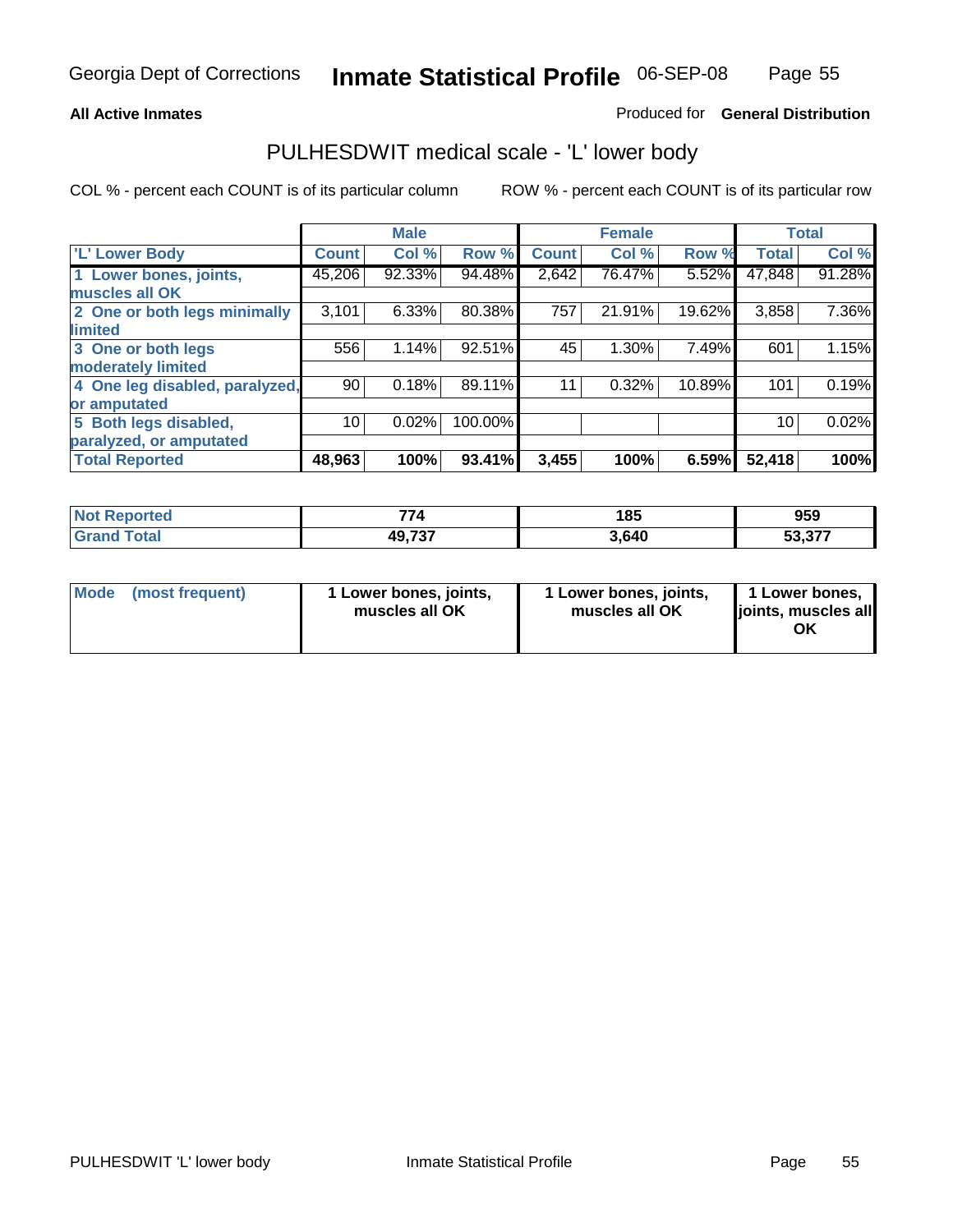### **All Active Inmates**

### Produced for **General Distribution**

## PULHESDWIT medical scale - 'H' hearing

|                                |              | <b>Male</b> |             |       | <b>Female</b> |        | <b>Total</b> |        |
|--------------------------------|--------------|-------------|-------------|-------|---------------|--------|--------------|--------|
| <b>H'</b> Hearing              | <b>Count</b> | Col %       | Row % Count |       | Col %         | Row %  | <b>Total</b> | Col %  |
| 1 Normal hearing both ears     | 48,588       | 99.23%      | 93.44%      | 3,412 | 98.76%        | 6.56%  | 52,000       | 99.20% |
| 2 Some loss in one ear with    | 291          | 0.59%       | 90.37%      | 31    | $0.90\%$      | 9.63%  | 322          | 0.61%  |
| other OK, or mild loss in both |              |             |             |       |               |        |              |        |
| 3 Total loss in one ear with   | 53           | 0.11%       | 89.83%      | 6     | 0.17%         | 10.17% | 59           | 0.11%  |
| mild loss in other             |              |             |             |       |               |        |              |        |
| 4 Severe loss in both ears     | 15           | 0.03%       | 88.24%      | 2     | $0.06\%$      | 11.76% | 17           | 0.03%  |
| 5 Total loss in both ears,     | 16           | 0.03%       | 80.00%      | 4     | 0.12%         | 20.00% | 20           | 0.04%  |
| requiring special housing      |              |             |             |       |               |        |              |        |
| <b>Total Reported</b>          | 48,963       | 100%        | 93.41%      | 3,455 | 100%          | 6.59%  | 52,418       | 100%   |

| วrted      | --<br>74                 | 185  | 959                        |
|------------|--------------------------|------|----------------------------|
| <b>ota</b> | <b>AQ 737</b><br>וט ו טד | ,640 | 27<br>-^<br><u>, וטוטי</u> |

| Mode (most frequent) | 1 Normal hearing both ears 11 Normal hearing both ears 1 Normal hearing |           |
|----------------------|-------------------------------------------------------------------------|-----------|
|                      |                                                                         | both ears |
|                      |                                                                         |           |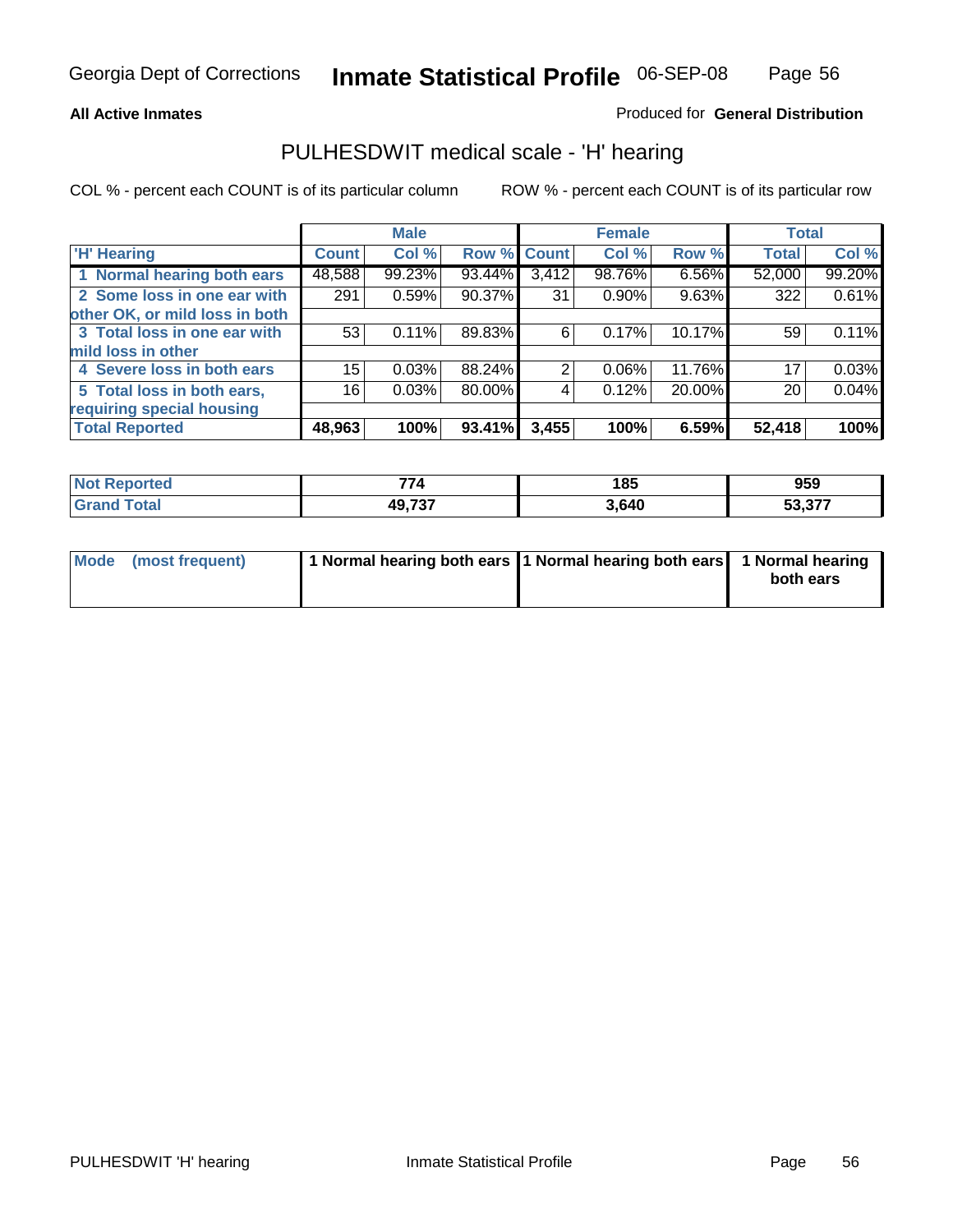### **All Active Inmates**

### Produced for **General Distribution**

## PULHESDWIT medical scale - 'E' vision

|                                 |              | <b>Male</b> |             |       | <b>Female</b> |        |              | <b>Total</b> |
|---------------------------------|--------------|-------------|-------------|-------|---------------|--------|--------------|--------------|
| 'E' Vision                      | <b>Count</b> | Col %       | Row % Count |       | Col %         | Row %  | <b>Total</b> | Col %        |
| 1 Correctable to 20/40 in both  | 43,763       | 89.38%      | 94.79%      | 2,405 | 69.61%        | 5.21%  | 46,168       | 88.08%       |
| eyes                            |              |             |             |       |               |        |              |              |
| 2 Correctable to 20/70 in one   | 4,613        | 9.42%       | 82.57%      | 974   | 28.19%        | 17.43% | 5,587        | 10.66%       |
| eye, may be blind in other      |              |             |             |       |               |        |              |              |
| 3 Correctable to 20/200 in one  | 497          | 1.02%       | 87.96%      | 68    | 1.97%         | 12.04% | 565          | 1.08%        |
| eye, may be blind in other      |              |             |             |       |               |        |              |              |
| 4 One eye not correctable to    | 76           | 0.16%       | 90.48%      | 8     | 0.23%         | 9.52%  | 84           | 0.16%        |
| 20/200, other may be blind      |              |             |             |       |               |        |              |              |
| 5 Blind in both eyes, requiring | 14           | 0.03%       | 100.00%     |       |               |        | 14           | 0.03%        |
| special housing                 |              |             |             |       |               |        |              |              |
| <b>Total Reported</b>           | 48,963       | 100%        | 93.41%      | 3,455 | 100%          | 6.59%  | 52,418       | 100.0%       |

| <b>Not Reported</b><br>. | $\rightarrow$ | 185   | 959                                                                |
|--------------------------|---------------|-------|--------------------------------------------------------------------|
|                          | 49,737        | 3,640 | $F^{\wedge}$ $\wedge$ $\rightarrow$ $\rightarrow$<br>ວວ.ວ <i>ເ</i> |

| Mode | (most frequent) | 1 Correctable to 20/40 in<br>both eves | 1 Correctable to 20/40 in   1 Correctable to<br>both eves | 20/40 in both eyes |
|------|-----------------|----------------------------------------|-----------------------------------------------------------|--------------------|
|      |                 |                                        |                                                           |                    |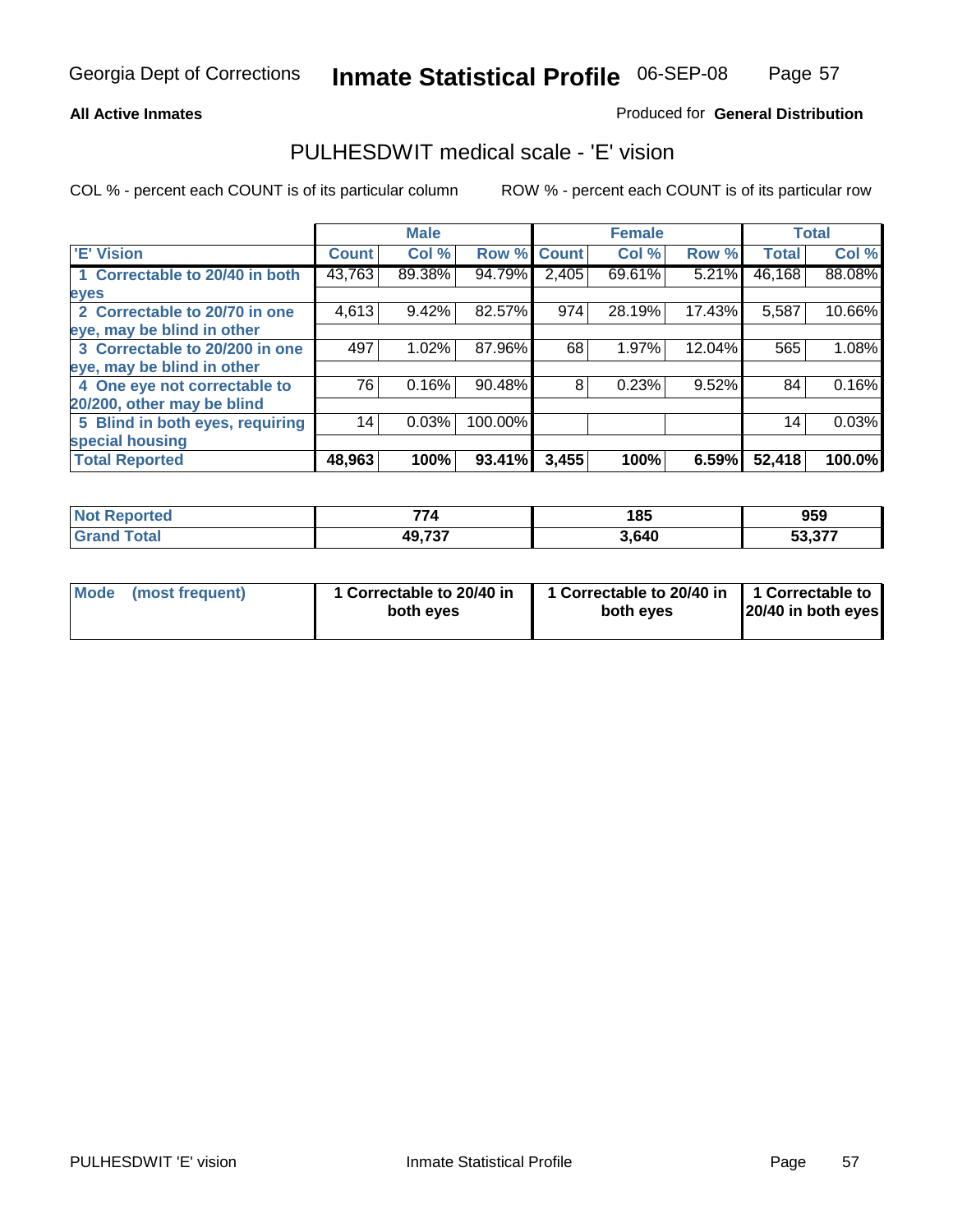### **All Active Inmates**

### Produced for **General Distribution**

## PULHESDWIT medical scale - 'S' pSychiatric

|                                        |              | <b>Male</b> |             |       | <b>Female</b> |        |              | <b>Total</b> |
|----------------------------------------|--------------|-------------|-------------|-------|---------------|--------|--------------|--------------|
| 'S' pSychiatric                        | <b>Count</b> | Col %       | Row % Count |       | Col %         | Row %  | <b>Total</b> | Col %        |
| 1 No impairment or disorders           | 42,091       | 87.04%      | 95.07%      | 2,181 | 63.33%        | 4.93%  | 44,272       | 85.47%       |
| 2 Stable, or in remission, or          | 5,171        | 10.69%      | 81.16%      | 1,200 | 34.84%        | 18.84% | 6,371        | 12.30%       |
| mild impairment or retardation         |              |             |             |       |               |        |              |              |
| 3 Requires moderate inpatient          | 1,013        | 2.09%       | 95.30%      | 50    | 1.45%         | 4.70%  | 1,063        | 2.05%        |
| treatment                              |              |             |             |       |               |        |              |              |
| 4 Requires intensive inpatient         | 69           | 0.14%       | 84.15%      | 13    | 0.38%         | 15.85% | 82           | 0.16%        |
| treatment                              |              |             |             |       |               |        |              |              |
| <b>5 Requires Crisis Stabilization</b> | 13           | 0.03%       | 100.00%     |       |               |        | 13           | 0.03%        |
| Unit (CSU) inpatient care              |              |             |             |       |               |        |              |              |
| <b>Total Reported</b>                  | 48,357       | 100%        | 93.35%      | 3,444 | 100%          | 6.65%  | 51,801       | 100.0%       |

| <b>Not Reported</b>       | , 380  | 196   | 576, ، |
|---------------------------|--------|-------|--------|
| $\mathop{\mathsf{Total}}$ | 49,737 | 3,640 | 53,377 |

| Mode (most frequent) | <b>1</b> No impairment or disorders | 1 No impairment or<br>disorders | 1 No impairment or<br>disorders |
|----------------------|-------------------------------------|---------------------------------|---------------------------------|
|                      |                                     |                                 |                                 |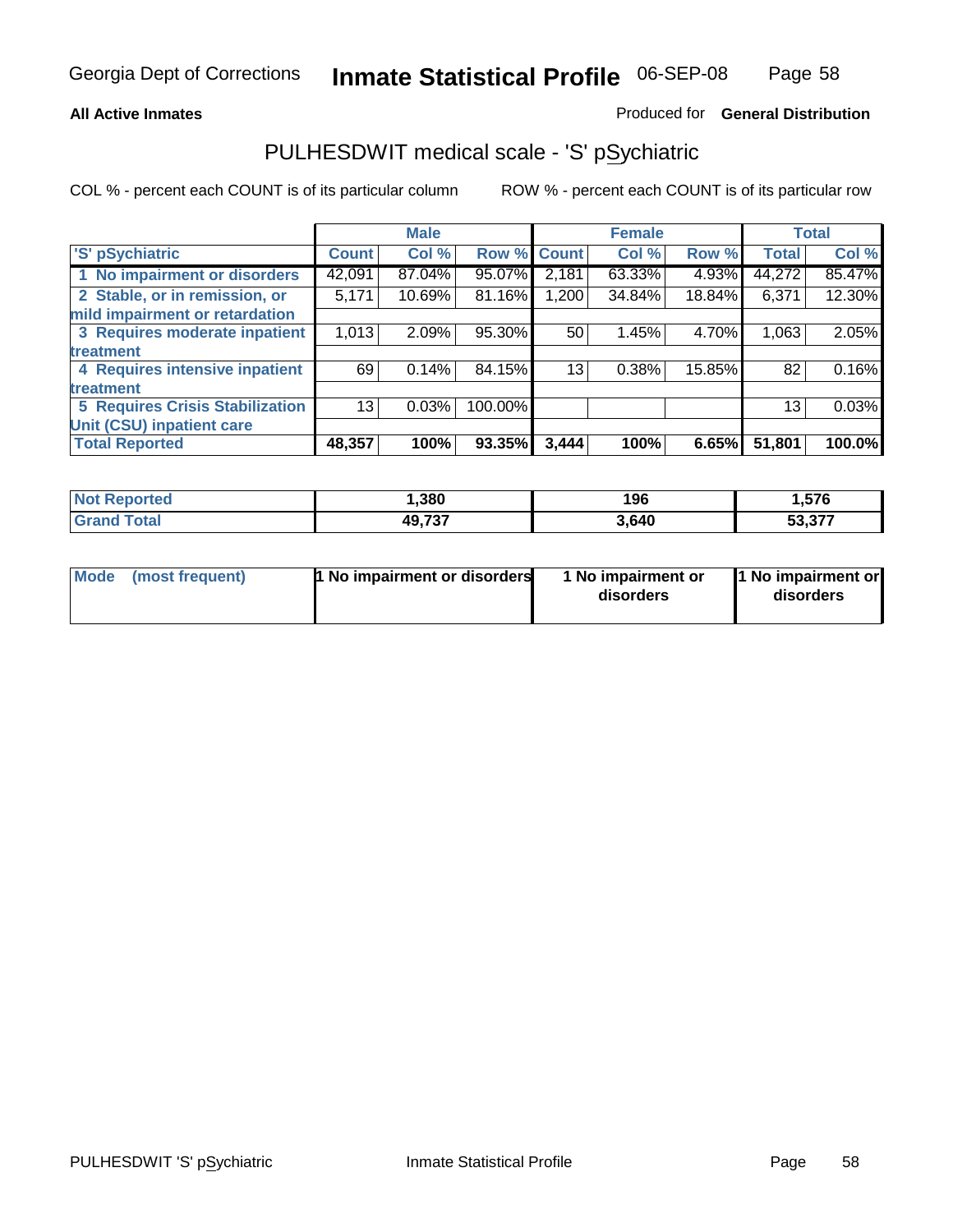### **All Active Inmates**

### Produced for **General Distribution**

## PULHESDWIT medical scale - 'D' dental

|                                 |              | <b>Male</b> |             |       | <b>Female</b> |        |              | <b>Total</b> |
|---------------------------------|--------------|-------------|-------------|-------|---------------|--------|--------------|--------------|
| 'D' Dental                      | <b>Count</b> | Col %       | Row % Count |       | Col %         | Row %  | <b>Total</b> | Col %        |
| 1 Minimal routine dental health | 15,952       | 33.16%      | 88.58%      | 2,056 | 59.70%        | 11.42% | 18,008       | 34.93%       |
| <b>needs</b>                    |              |             |             |       |               |        |              |              |
| 2 Moderate cavities and/or      | 23,449       | 48.75%      | 95.72%      | 1,048 | 30.43%        | 4.28%  | 24,497       | 47.52%       |
| gum disease                     |              |             |             |       |               |        |              |              |
| 3 Extensive gum disease         | 8,696        | 18.08%      | 96.24%      | 340   | 9.87%         | 3.76%  | 9,036        | 17.53%       |
| and/or widespread decay         |              |             |             |       |               |        |              |              |
| 4 Urgent need for dental        | 6            | 0.01%       | 100.00%     |       |               |        | 6            | 0.01%        |
| <b>services</b>                 |              |             |             |       |               |        |              |              |
| 5 Life-threatening disease or   |              | 0.01%       | 100.00%     |       |               |        |              | 0.01%        |
| extreme pain or infection       |              |             |             |       |               |        |              |              |
| <b>Total Reported</b>           | 48,104       | 100%        | 93.32%      | 3,444 | 100%          | 6.68%  | 51,548       | 100%         |

| <b>Not Reported</b> | ,633   | 196   | ,829   |
|---------------------|--------|-------|--------|
|                     | 49,737 | 3,640 | 53,377 |

| <b>Mode</b> | (most frequent) | 2 Moderate cavities and/or<br>qum disease | 1 Minimal routine dental<br>health needs | 2 Moderate<br>cavities and/or |
|-------------|-----------------|-------------------------------------------|------------------------------------------|-------------------------------|
|             |                 |                                           |                                          | aum disease                   |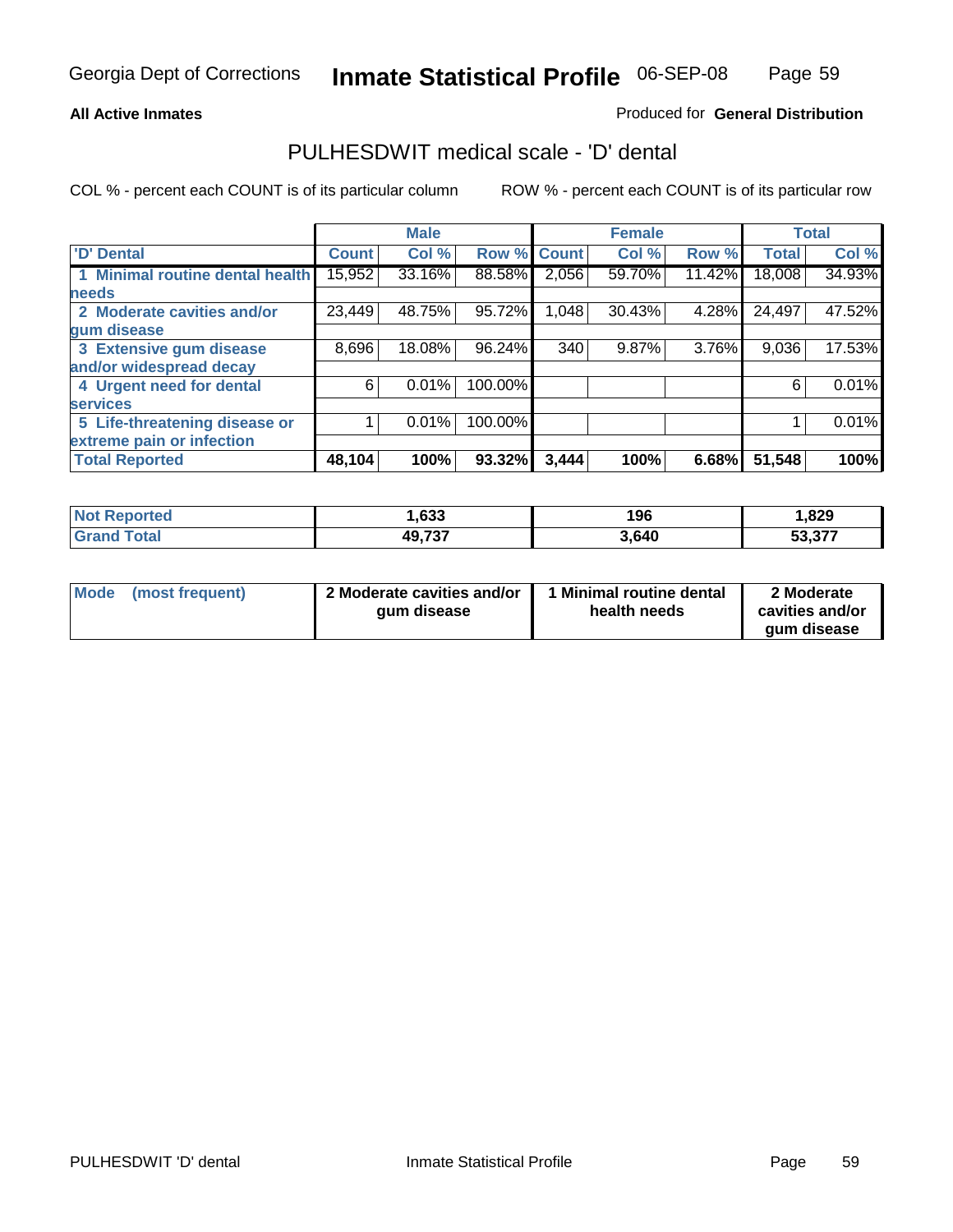### **All Active Inmates**

### Produced for **General Distribution**

## PULHESDWIT medical scale - 'W' work ability

|                                 |              | <b>Male</b> |        |              | <b>Female</b> |        |              | <b>Total</b> |
|---------------------------------|--------------|-------------|--------|--------------|---------------|--------|--------------|--------------|
| W' work ability                 | <b>Count</b> | Col %       | Row %  | <b>Count</b> | Col %         | Row %  | <b>Total</b> | Col %        |
| 1 Unrestricted work or activity | 42,330       | 86.45%      | 93.71% | 2,839        | 82.17%        | 6.29%  | 45,169       | 86.17%       |
| 2 Minor restrictions on type of | 5,158        | 10.53%      | 93.68% | 348          | 10.07%        | 6.32%  | 5,506        | 10.50%       |
| <b>work</b>                     |              |             |        |              |               |        |              |              |
| 3 Moderate restrictions on type | 1,177        | $2.40\%$    | 89.10% | 144          | 4.17%         | 10.90% | 1,321        | 2.52%        |
| of work                         |              |             |        |              |               |        |              |              |
| 4 Major restrictions on type of | 262          | 0.54%       | 70.62% | 109          | 3.15%         | 29.38% | 371          | 0.71%        |
| <b>work</b>                     |              |             |        |              |               |        |              |              |
| 5 Cannot work under any         | 36           | 0.07%       | 70.59% | 15           | 0.43%         | 29.41% | 51           | 0.10%        |
| <b>circumstances</b>            |              |             |        |              |               |        |              |              |
| <b>Total Reported</b>           | 48,963       | 100%        | 93.41% | 3,455        | 100%          | 6.59%  | 52,418       | 100%         |

| <b>Not Reported</b>          | $\rightarrow$ | 185   | 959    |
|------------------------------|---------------|-------|--------|
| <b>Total</b><br><b>Grand</b> | 49,737        | 3,640 | 53,377 |

| Mode            | 1 Unrestricted work or | 1 Unrestricted work or | 1 Unrestricted   |
|-----------------|------------------------|------------------------|------------------|
| (most frequent) | activity               | activity               | work or activity |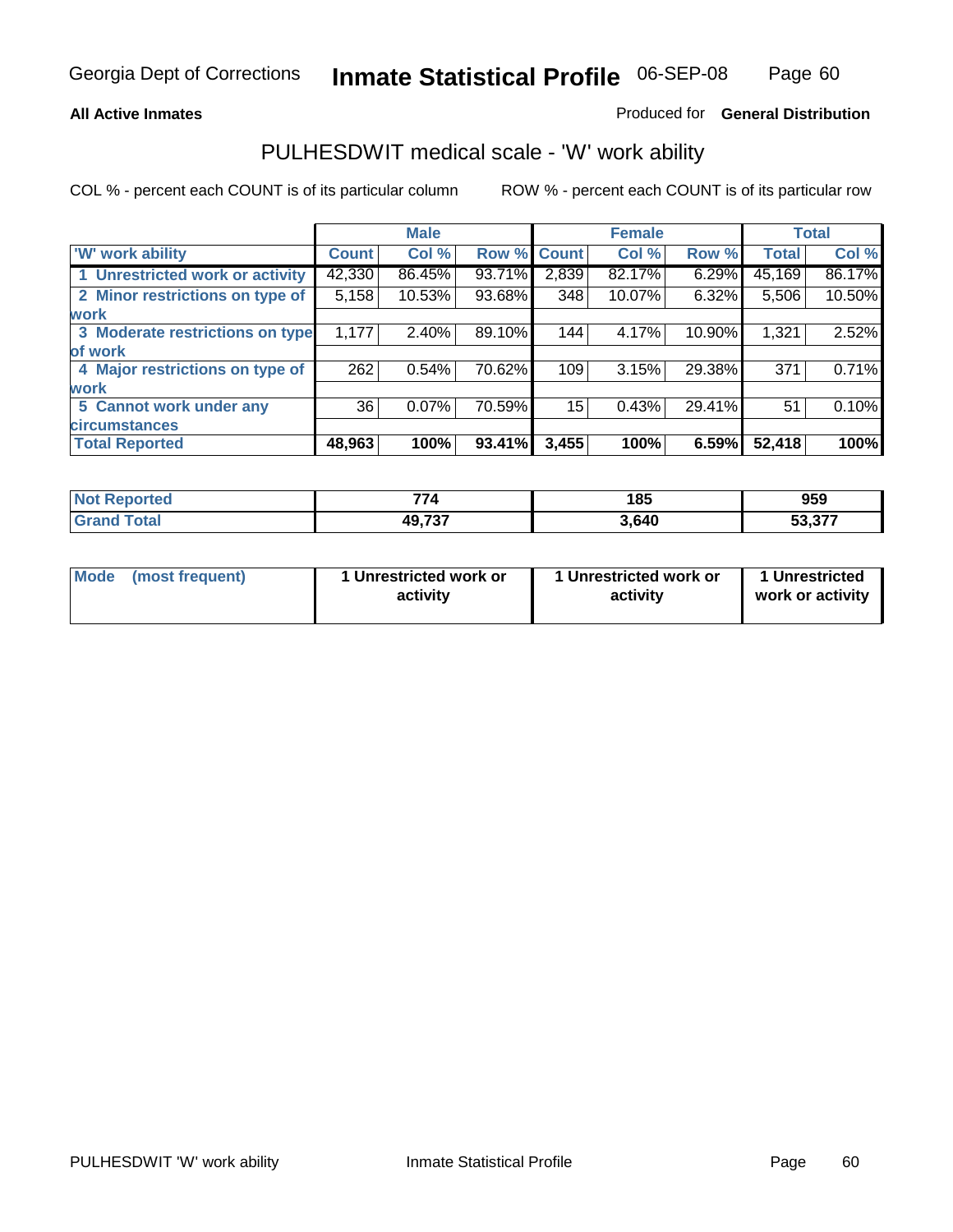### **All Active Inmates**

### Produced for **General Distribution**

## PULHESDWIT medical scale - 'I' impairment

|                                   |              | <b>Male</b> |         |              | <b>Female</b> |       |              | <b>Total</b> |
|-----------------------------------|--------------|-------------|---------|--------------|---------------|-------|--------------|--------------|
| <b>T' Impairment</b>              | <b>Count</b> | Col %       | Row %   | <b>Count</b> | Col %         | Row % | <b>Total</b> | Col %        |
| 1 No impairments or               | 48,673       | 99.41%      | 93.39%  | 3,447        | 99.77%        | 6.61% | 52,120       | 99.43%       |
| disabilities                      |              |             |         |              |               |       |              |              |
| 2 Wheelchair-bound but            | 73           | 0.15%       | 96.05%  | 3            | 0.09%         | 3.95% | 76           | 0.14%        |
| otherwise OK                      |              |             |         |              |               |       |              |              |
| <b>3 Needs low-level Assisted</b> | 16           | 0.03%       | 94.12%  |              | 0.03%         | 5.88% | 17           | 0.03%        |
| Living (level I)                  |              |             |         |              |               |       |              |              |
| 4 Needs moderate Assisted         | 6            | 0.01%       | 100.00% |              |               |       | 6            | 0.01%        |
| Living (level II)                 |              |             |         |              |               |       |              |              |
| <b>5 Needs maximal Assisted</b>   | 195          | 0.40%       | 97.99%  | 4            | 0.12%         | 2.01% | 199          | 0.38%        |
| <b>Living (level III)</b>         |              |             |         |              |               |       |              |              |
| <b>Total Reported</b>             | 48,963       | 100%        | 93.41%  | 3,455        | 100%          | 6.59% | 52,418       | 100%         |

| N <sub>0</sub><br>Reported | --             | 185   | 959               |
|----------------------------|----------------|-------|-------------------|
| <b>Total</b>               | 10 737<br>ו שו | 3,640 | いち タワン<br>53.37 i |

| Mode | (most frequent) | 1 No impairments or<br>disabilities | 1 No impairments or<br>disabilities | 1 No impairments  <br>or disabilities |
|------|-----------------|-------------------------------------|-------------------------------------|---------------------------------------|
|------|-----------------|-------------------------------------|-------------------------------------|---------------------------------------|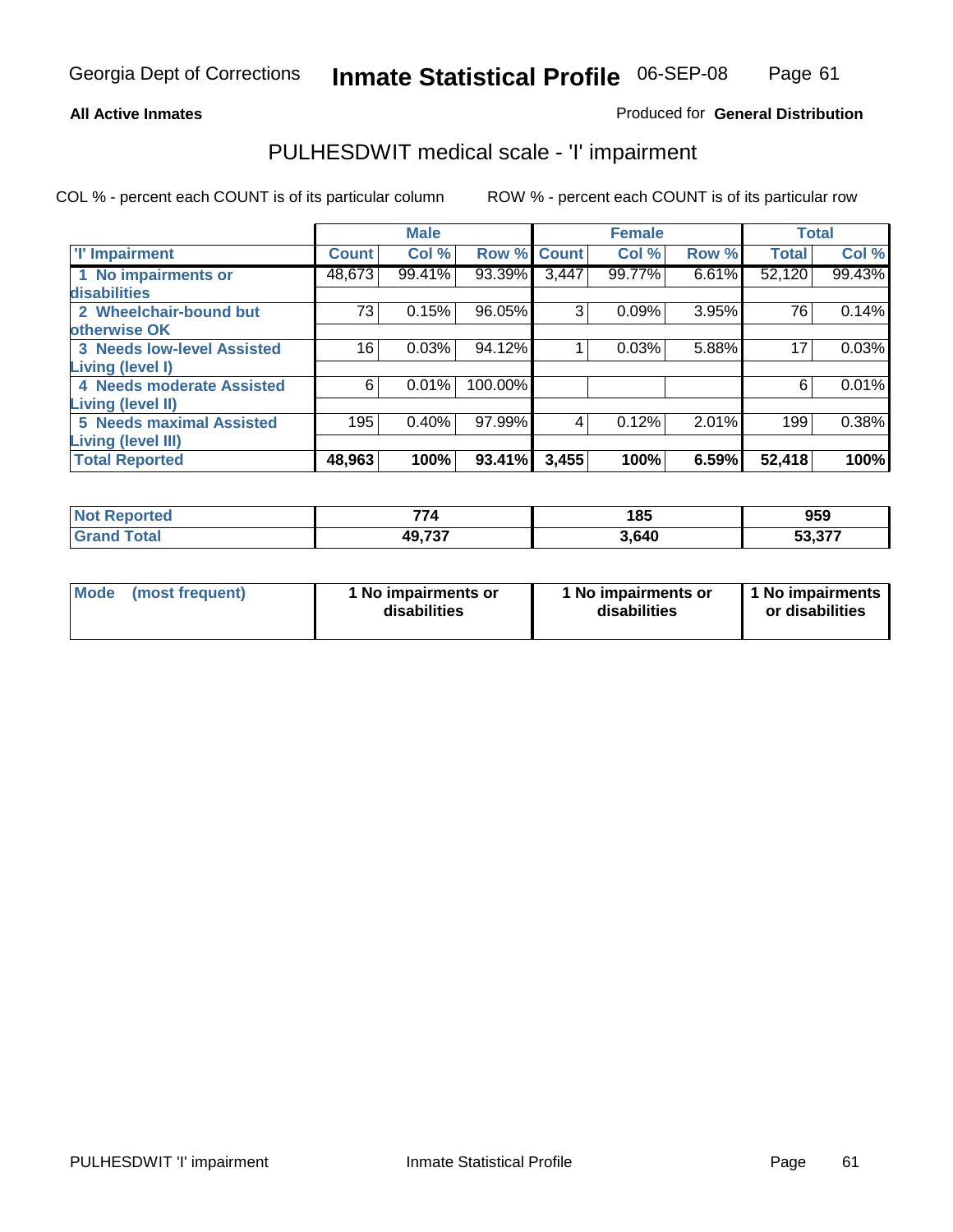#### **Inmate Statistical Profile** 06-SEP-08 Page Page 62

### **All Active Inmates Allowski** Produced fo **General Distribution**

## PULHESDWIT medical scale - 'T' transportability

|                              |              | <b>Male</b> |             |                | <b>Female</b> |       |              | <b>Total</b> |
|------------------------------|--------------|-------------|-------------|----------------|---------------|-------|--------------|--------------|
| <b>T' Transportability</b>   | <b>Count</b> | Col %       | Row % Count |                | Col %         | Row % | <b>Total</b> | Col %        |
| 1 Can be transported in any  | 48,880       | 99.83%      | 93.41%      | 3,451          | 99.88%        | 6.59% | 52,331       | 99.83%       |
| ordinary approved vehicle    |              |             |             |                |               |       |              |              |
| 2 Wheelchair-bound, not      | 36           | 0.07%       | 94.74%      | 2              | 0.06%         | 5.26% | 38           | 0.07%        |
| needing special vehicle      |              |             |             |                |               |       |              |              |
| 3 Wheelchair-bound, requires | 9            | 0.02%       | 100.00%     |                |               |       | 9            | 0.02%        |
| special vehicle              |              |             |             |                |               |       |              |              |
| 4 Needs specially-equipped   | າ            | 0.01%       | 100.00%     |                |               |       |              | 0.01%        |
| medical vehicle              |              |             |             |                |               |       |              |              |
| 5 Requires ambulance         | 36           | 0.07%       | 94.74%      | $\overline{2}$ | 0.06%         | 5.26% | 38           | $0.07\%$     |
| transport                    |              |             |             |                |               |       |              |              |
| <b>Total Reported</b>        | 48,963       | 100%        | 93.41%      | 3,455          | 100%          | 6.59% | 52,418       | 100%         |

| <b>Not</b><br>Reported        | --<br>74 | 185   | 959                                                         |
|-------------------------------|----------|-------|-------------------------------------------------------------|
| <b>Total</b><br><b>⊧Grand</b> | 49,737   | 3.640 | $F^{\wedge}$ $\wedge$ $\rightarrow$ $\rightarrow$<br>53.377 |

| Mode (most frequent) | 1 Can be transported in any 1 Can be transported in any | ordinary approved vehicle   ordinary approved vehicle   transported in any | 1 Can be<br>  ordinary approved  <br>vehicle |
|----------------------|---------------------------------------------------------|----------------------------------------------------------------------------|----------------------------------------------|
|                      |                                                         |                                                                            |                                              |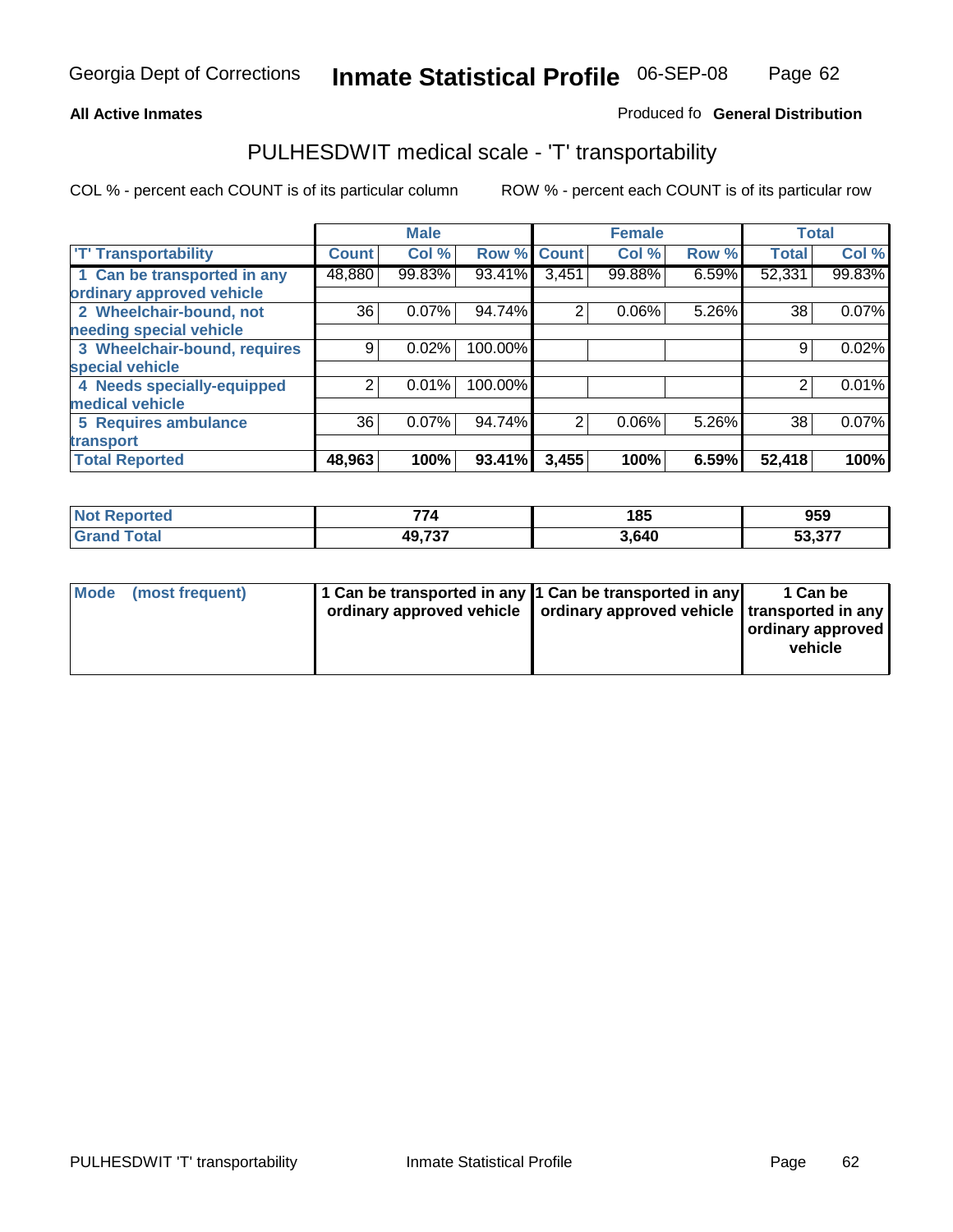### **All Active Inmates**

### Produced for **General Distribution**

## Criminality in family, self-reported

|                              |              | <b>Male</b> |        |              | <b>Female</b> |       |               | <b>Total</b> |
|------------------------------|--------------|-------------|--------|--------------|---------------|-------|---------------|--------------|
| <b>Criminality In Family</b> | <b>Count</b> | Col %       | Row %  | <b>Count</b> | Col %         | Row % | <b>Total</b>  | Col %        |
| Yes, criminality in family   | 11,607       | 23.79%      | 88.89% | 1.451        | 41.20%        |       | 11.11% 13,058 | 24.96%       |
| No criminality in family     | 37,189       | 76.21%      | 94.72% | 2,071        | 58.80%        |       | 5.28% 39,260  | 75.04%       |
| <b>Total Reported</b>        | 48,796       | 100%        | 93.27% | 3,522        | 100%          |       | 6.73% 52,318  | 100%         |

| <b>Not Reported</b>          | 941    | 18   | .059                          |
|------------------------------|--------|------|-------------------------------|
| <b>Total</b><br><b>Grand</b> | 49,737 | .640 | <b>FO 077</b><br><u>ეა,ა/</u> |

|  | Mode (most frequent) | No criminality in family | No criminality in family | No criminality in<br>family |
|--|----------------------|--------------------------|--------------------------|-----------------------------|
|--|----------------------|--------------------------|--------------------------|-----------------------------|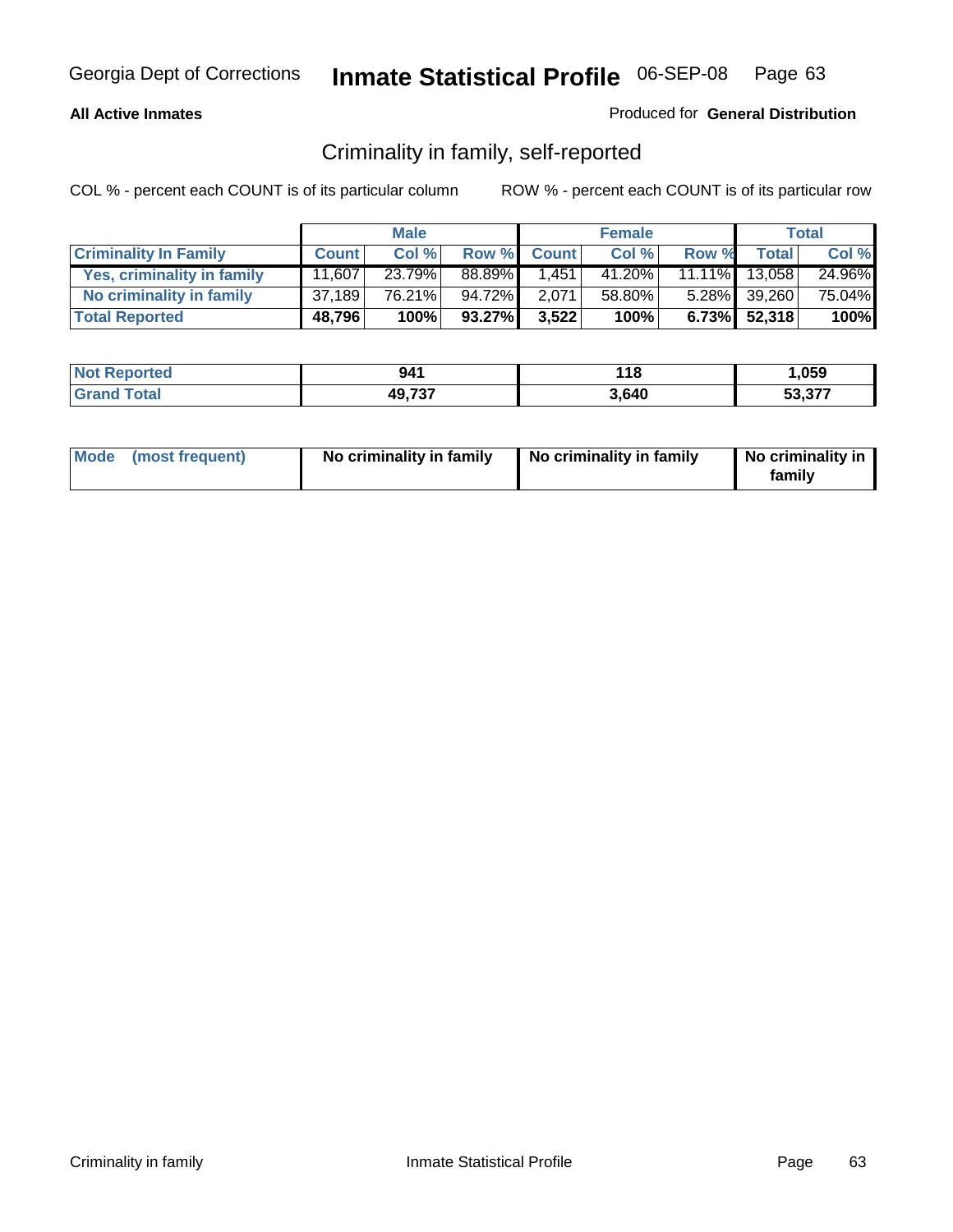### **All Active Inmates**

### Produced for **General Distribution**

## Alcoholism in family, self-reported

|                             |              | <b>Male</b> |           |              | <b>Female</b> |           |                 | Total  |
|-----------------------------|--------------|-------------|-----------|--------------|---------------|-----------|-----------------|--------|
| <b>Alcoholism In Family</b> | <b>Count</b> | Col %       | Row %     | <b>Count</b> | Col %         | Row %     | <b>Total</b>    | Col %  |
| Yes, alcoholism in family   | 7,597        | 15.57%      | 89.82%    | 861          | 24.45%        | $10.18\%$ | 8,458           | 16.17% |
| No alcoholism in family     | 41,199       | 84.43%      | 93.93%    | 2,661        | 75.55%        |           | $6.07\%$ 43,860 | 83.83% |
| <b>Total Reported</b>       | 48,796       | 100%        | $93.27\%$ | 3,522        | 100%          |           | $6.73\%$ 52,318 | 100%   |

| <b>Not Reported</b> | 941    | 18   | .059            |
|---------------------|--------|------|-----------------|
| l Grand<br>™otal    | 49,737 | .640 | にへ ヘラフ<br>33.37 |

|  | Mode (most frequent) | No alcoholism in family | No alcoholism in family | No alcoholism in<br>family |
|--|----------------------|-------------------------|-------------------------|----------------------------|
|--|----------------------|-------------------------|-------------------------|----------------------------|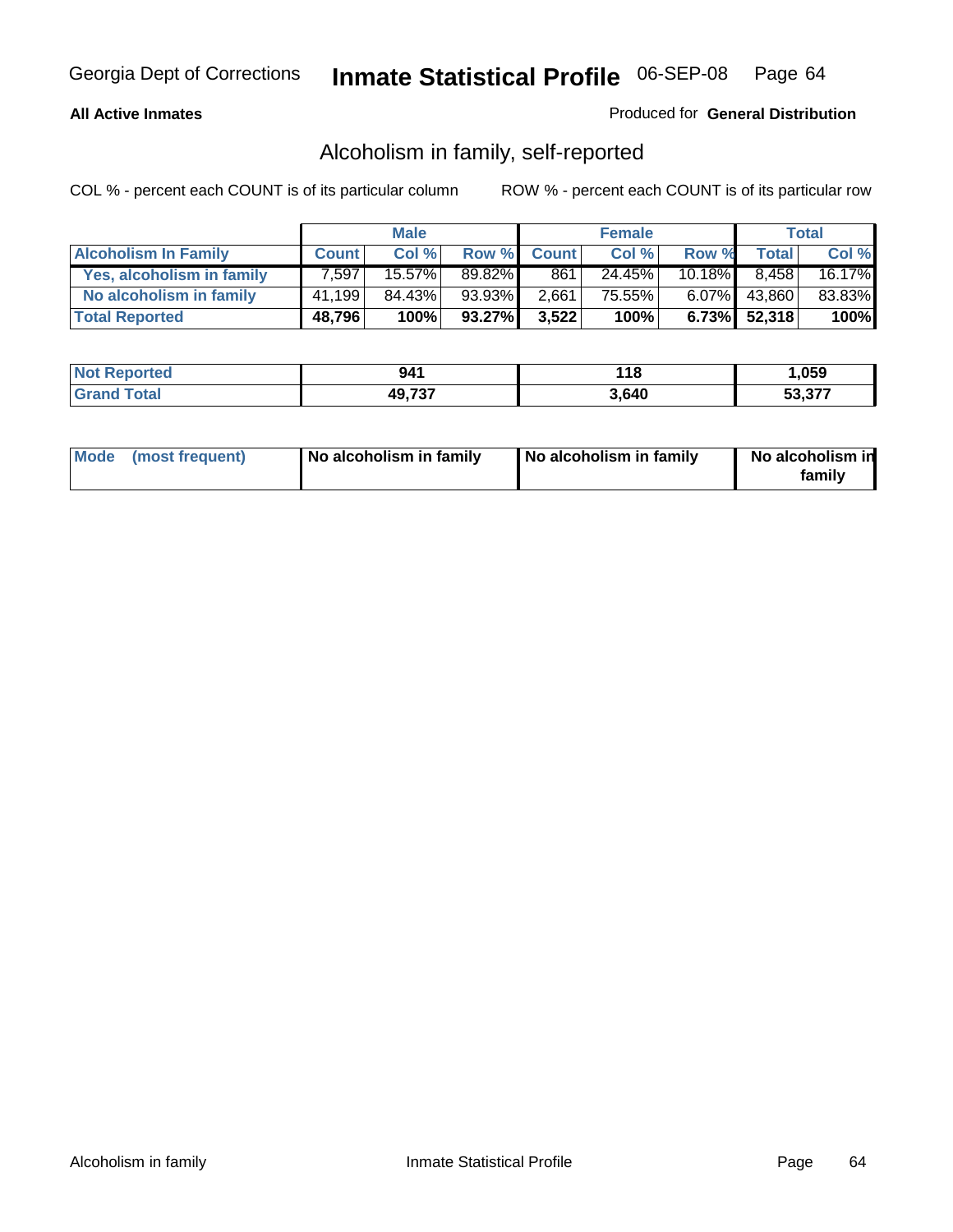### **All Active Inmates**

Produced for **General Distribution**

## Drug abuse in family, self-reported

|                           |              | <b>Male</b> |        |              | <b>Female</b> |           |                 | <b>Total</b> |
|---------------------------|--------------|-------------|--------|--------------|---------------|-----------|-----------------|--------------|
| Drug Abuse In Family      | <b>Count</b> | Col %       | Row %  | <b>Count</b> | Col %         | Row %     | Total           | Col %        |
| Yes, drug abuse in family | 4,263        | $8.74\%$    | 83.46% | 845          | 23.99%        | $16.54\%$ | 5.108           | $9.76\%$     |
| No drug abuse in family   | 44,533       | $91.26\%$   | 94.33% | 2,677        | 76.01%        | 5.67%     | 47,210          | 90.24%       |
| <b>Total Reported</b>     | 48,796       | 100%        | 93.27% | 3,522        | 100%          |           | $6.73\%$ 52,318 | 100%         |

| <b>Not Reported</b>          | 941    | 18   | .059                          |
|------------------------------|--------|------|-------------------------------|
| <b>Total</b><br><b>Grand</b> | 49,737 | .640 | <b>FO 077</b><br><u>ეა,ა/</u> |

|  | Mode (most frequent) | No drug abuse in family | No drug abuse in family | No drug abuse in<br>family |
|--|----------------------|-------------------------|-------------------------|----------------------------|
|--|----------------------|-------------------------|-------------------------|----------------------------|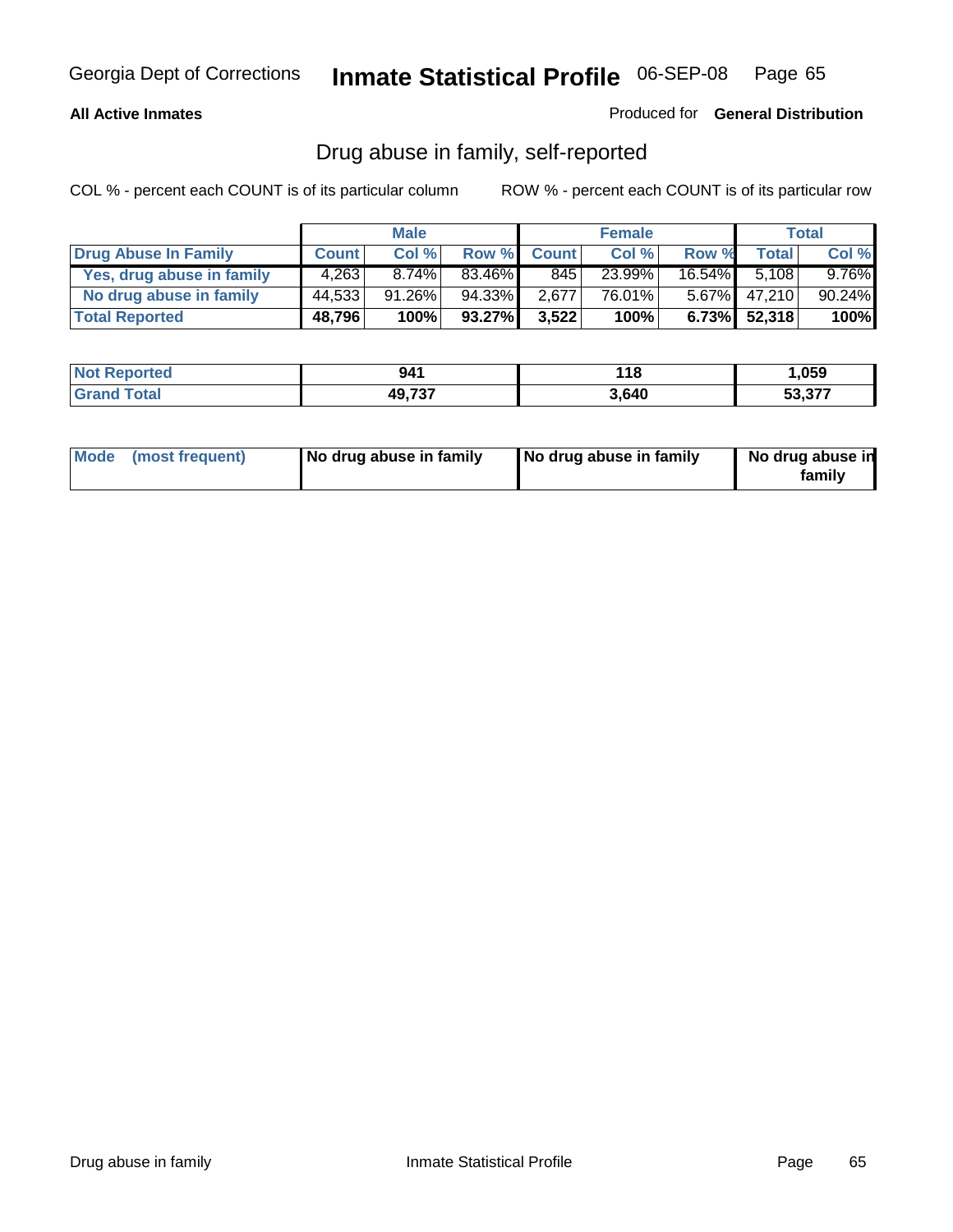### **All Active Inmates**

### Produced for **General Distribution**

## Subjected to frequent beatings, self-reported

|                                   |              | <b>Male</b> |        |              | <b>Female</b> |          |              | <b>Total</b> |
|-----------------------------------|--------------|-------------|--------|--------------|---------------|----------|--------------|--------------|
| <b>Frequent beatings</b>          | <b>Count</b> | Col%        | Row %  | <b>Count</b> | Col%          | Row %    | <b>Total</b> | Col %        |
| <b>Yes, subjected to frequent</b> | 1,851        | 3.79%       | 78.60% | 504          | $14.31\%$     | 21.40%   | 2,355        | 4.50%        |
| beatings                          |              |             |        |              |               |          |              |              |
| Not subjected to frequent         | 46,945       | 96.21%      | 93.96% | 3,018        | 85.69%        | $6.04\%$ | 49,963       | 95.50%       |
| beatings                          |              |             |        |              |               |          |              |              |
| <b>Total Reported</b>             | 48,796       | 100%        | 93.27% | 3,522        | 100%          | 6.73%    | 52,318       | 100%         |

| orted<br><b>NOT</b>   | 941    | 18    | ,059                 |
|-----------------------|--------|-------|----------------------|
| <b>Lotal</b><br>'Grai | 49,737 | 3.640 | より クラブ<br>.<br>JJ.J/ |

| <b>Mode</b><br>(most frequent) | Not subjected to frequent<br>beatings | Not subjected to frequent   Not subjected to  <br>beatings | <b>frequent beatings</b> |  |
|--------------------------------|---------------------------------------|------------------------------------------------------------|--------------------------|--|
|                                |                                       |                                                            |                          |  |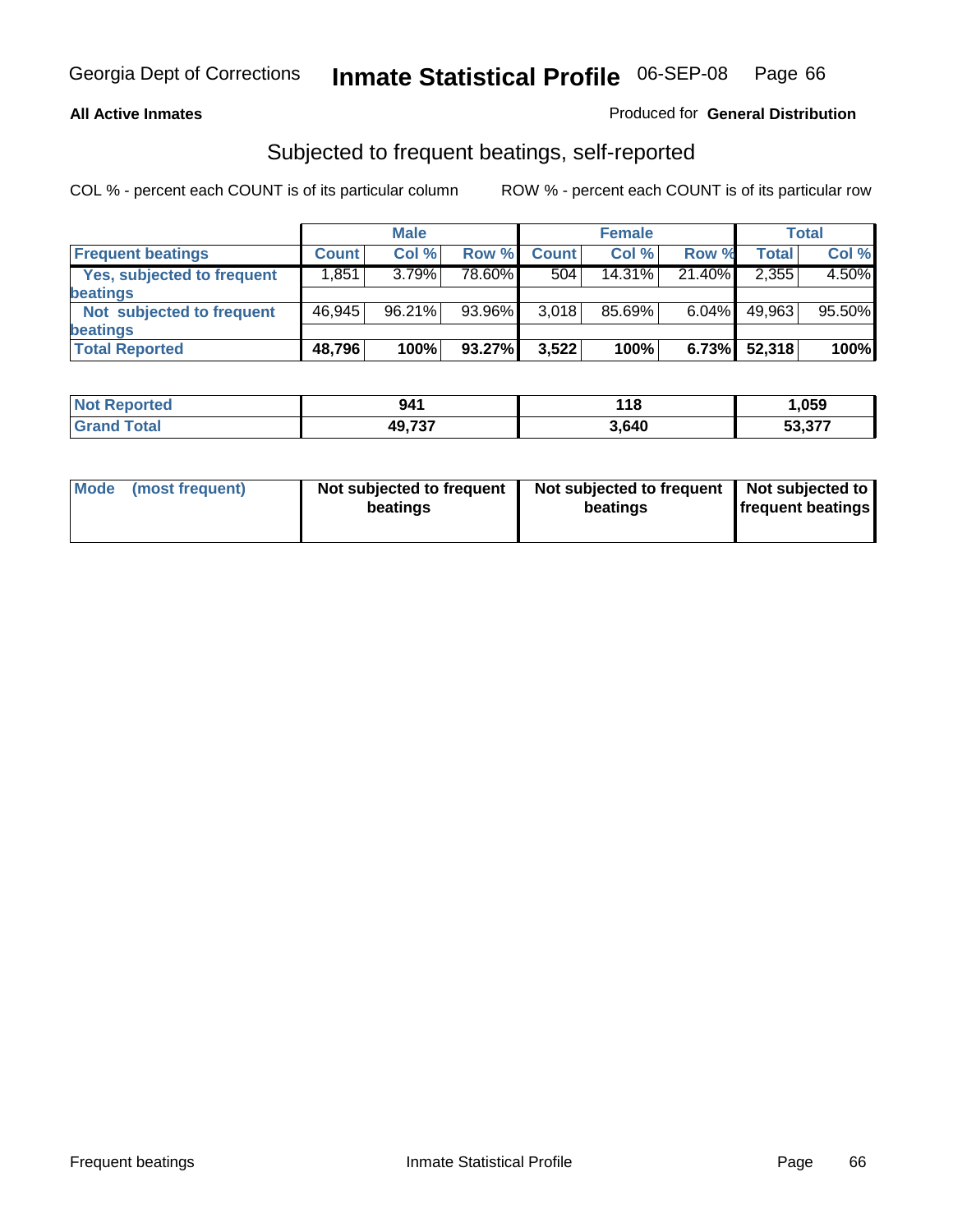### **All Active Inmates**

### Produced for **General Distribution**

## Father absent during inmate's childhood

|                           |              | <b>Male</b> |           |              | <b>Female</b> |       |                 | <b>Total</b> |
|---------------------------|--------------|-------------|-----------|--------------|---------------|-------|-----------------|--------------|
| <b>Father Absent</b>      | <b>Count</b> | Col %       | Row %     | <b>Count</b> | Col %         | Row % | <b>Total</b>    | Col %        |
| Yes, father was absent    | 24.205       | 49.60%      | 94.85%    | 1.314        | 37.31%        |       | 5.15% 25,519    | 48.78%       |
| No, father was not absent | 24,591       | 50.40%      | $91.76\%$ | 2,208        | 62.69%        |       | 8.24% 26,799    | 51.22%       |
| <b>Total Reported</b>     | 48,796       | 100%        | 93.27%    | 3,522        | 100%          |       | $6.73\%$ 52,318 | 100%         |

| <b>Not Reported</b> | 941    | ∣18   | ,059   |
|---------------------|--------|-------|--------|
| Grand Total         | 49,737 | 3.640 | 53.377 |

| Mode (most frequent) |  | 「No, father was not absent ┃No, father was not absent ┃No, father was not | absent |
|----------------------|--|---------------------------------------------------------------------------|--------|
|----------------------|--|---------------------------------------------------------------------------|--------|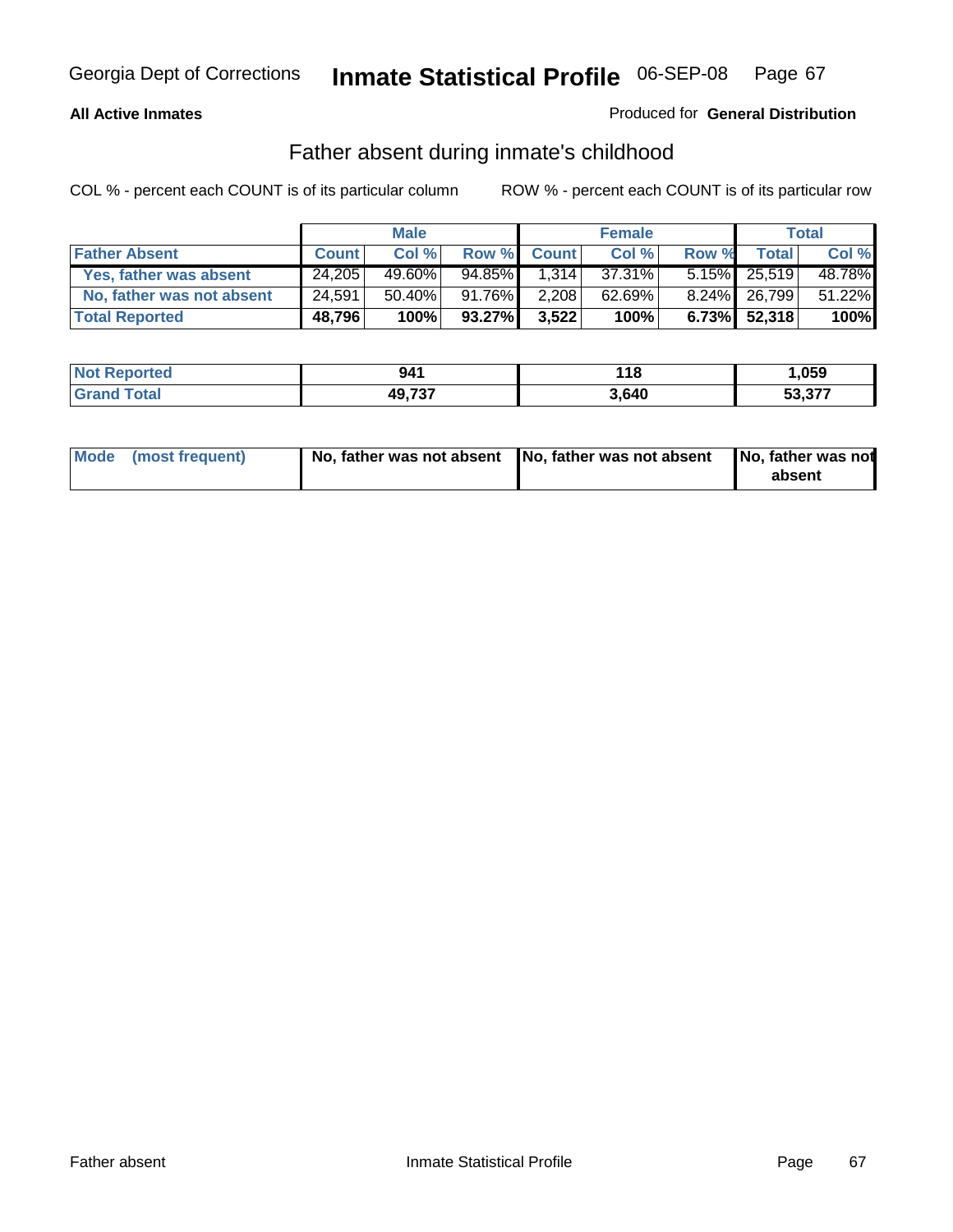### **All Active Inmates**

### Produced for **General Distribution**

## Mother absent during inmate's childhood

|                           |              | <b>Male</b> |           |              | <b>Female</b> |          |                 | Total  |
|---------------------------|--------------|-------------|-----------|--------------|---------------|----------|-----------------|--------|
| <b>Mother Absent</b>      | <b>Count</b> | Col %       | Row %     | <b>Count</b> | Col %         | Row %    | <b>Total</b>    | Col %  |
| Yes, mother was absent    | 6.360        | $13.03\%$   | 93.43%    | 447          | 12.69%        | $6.57\%$ | 6,807           | 13.01% |
| No, mother was not absent | 42.436       | 86.97%      | 93.24%    | 3.075        | 87.31%        | $6.76\%$ | 45,511          | 86.99% |
| <b>Total Reported</b>     | 48,796       | 100%        | $93.27\%$ | 3,522        | 100%          |          | $6.73\%$ 52,318 | 100%   |

| <b>Not Reported</b> | 941    | '18  | .059            |
|---------------------|--------|------|-----------------|
| l Grand<br>' Total  | 49,737 | .640 | よっ クフフ<br>33.37 |

| Mode (most frequent) | No, mother was not absent   No, mother was not absent   No, mother was | not absent |
|----------------------|------------------------------------------------------------------------|------------|
|----------------------|------------------------------------------------------------------------|------------|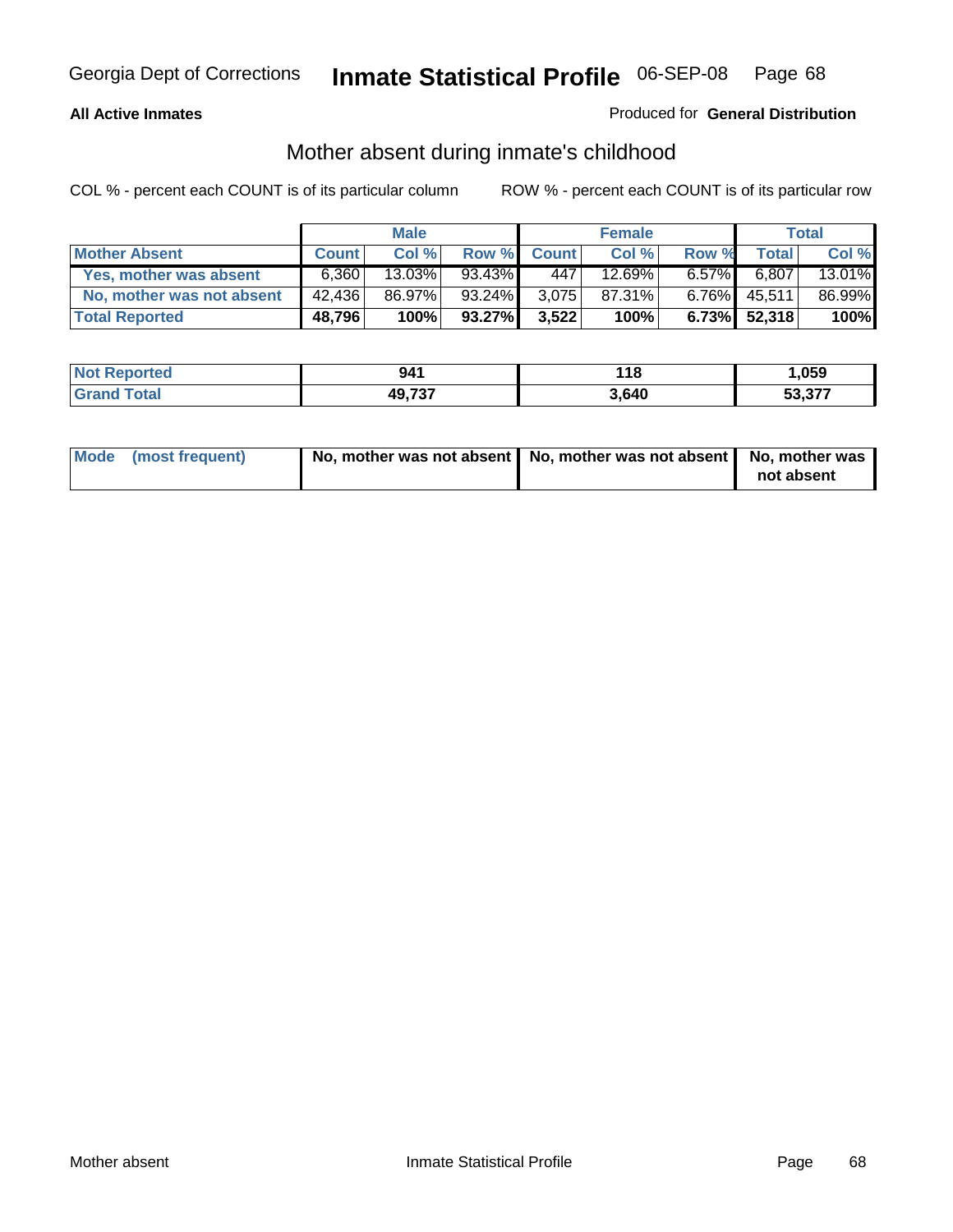**All Active Inmates**

### Produced for **General Distribution**

## Number of prior Georgia incarcerations

|                                       |              | <b>Male</b> |                    |       | <b>Female</b> |       |        | <b>Total</b> |
|---------------------------------------|--------------|-------------|--------------------|-------|---------------|-------|--------|--------------|
| <b>Num of Prior GA Incarcerations</b> | <b>Count</b> | Col %       | <b>Row % Count</b> |       | Col %         | Row % | Total  | Col %        |
| $\bf{0}$                              | 28,609       | 57.52%      | 91.81%             | 2,552 | 70.11%        | 8.19% | 31,161 | 58.38%       |
|                                       | 8,715        | 17.52%      | 94.55%             | 502   | 13.79%        | 5.45% | 9,217  | 17.27%       |
|                                       | 4,967        | 9.99%       | 94.79%             | 273   | 7.50%         | 5.21% | 5,240  | 9.82%        |
| 3                                     | 3,025        | 6.08%       | 95.64%             | 138   | 3.79%         | 4.36% | 3,163  | 5.93%        |
|                                       | 1,896        | 3.81%       | 96.39%             | 71    | 1.95%         | 3.61% | 1,967  | 3.69%        |
| 5                                     | 1,082        | 2.18%       | 96.43%             | 40    | 1.10%         | 3.57% | 1,122  | 2.10%        |
| <b>More Than 5</b>                    | 1,443        | 2.90%       | 95.75%             | 64    | 1.76%         | 4.25% | 1,507  | 2.82%        |
| <b>Total Reported</b>                 | 49,737       | 100%        | 93.18%             | 3,640 | 100%          | 6.82% | 53,377 | 100.0%       |

| <b>Not</b><br><b>rted</b> |               |       |        |
|---------------------------|---------------|-------|--------|
| <b>otal</b>               | <b>AQ 737</b> | 3,640 | 53,377 |

| Mean (average)       | l.O2 | .00 |  |
|----------------------|------|-----|--|
| Median (middle)      |      |     |  |
| Mode (most frequent) |      |     |  |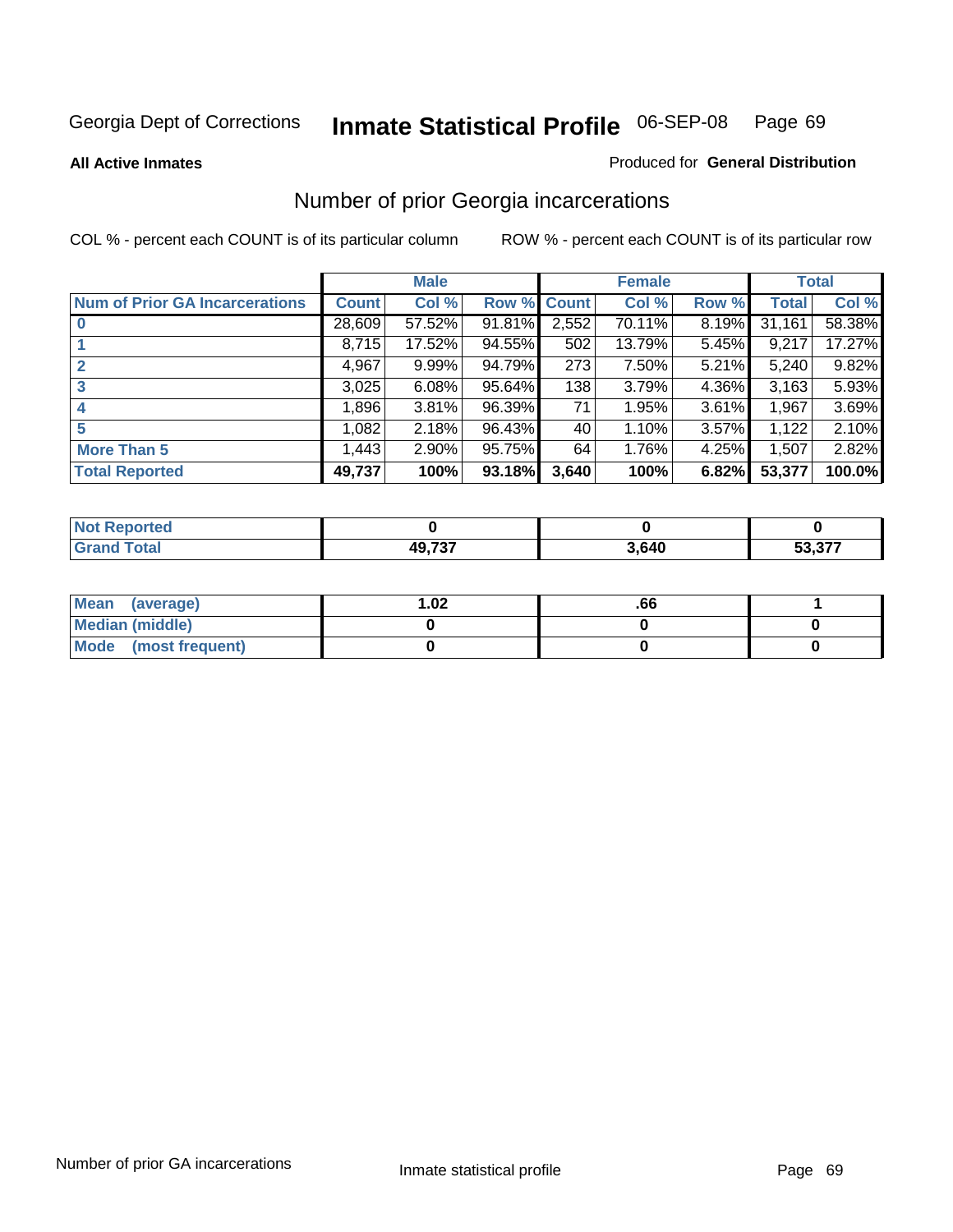### **All Active Inmates**

### Produced for **General Distribution**

## Prison sentence in years

COL % - percent each COUNT is of its particular column ROW % - percent each COUNT is of its particular row

|                                 |              | <b>Male</b> |         |              | <b>Female</b> |        |                  | <b>Total</b> |
|---------------------------------|--------------|-------------|---------|--------------|---------------|--------|------------------|--------------|
| <b>Prison Sentence In Years</b> | <b>Count</b> | Col %       | Row %   | <b>Count</b> | Col %         | Row %  | <b>Total</b>     | Col %        |
| $0 - 1$                         | 1,291        | 2.60%       | 89.16%  | 157          | 4.31%         | 10.84% | 1,448            | 2.71%        |
| $1.1 - 2$                       | 3,527        | 7.09%       | 87.30%  | 513          | 14.09%        | 12.70% | 4,040            | 7.57%        |
| $2.1 - 3$                       | 4,014        | 8.07%       | 88.67%  | 513          | 14.09%        | 11.33% | 4,527            | 8.48%        |
| $3.1 - 4$                       | 2,911        | 5.85%       | 89.85%  | 329          | 9.04%         | 10.15% | 3,240            | 6.07%        |
| $4.1 - 5$                       | 5,356        | 10.77%      | 91.56%  | 494          | 13.57%        | 8.44%  | 5,850            | 10.96%       |
| $5.1 - 6$                       | 2,049        | 4.12%       | 92.26%  | 172          | 4.73%         | 7.74%  | 2,221            | 4.16%        |
| $6.1 - 7$                       | 1,999        | 4.02%       | 94.03%  | 127          | 3.49%         | 5.97%  | 2,126            | 3.98%        |
| $7.1 - 8$                       | 1,900        | 3.82%       | 93.92%  | 123          | 3.38%         | 6.08%  | 2,023            | 3.79%        |
| $8.1 - 9$                       | 697          | 1.40%       | 93.31%  | 50           | 1.37%         | 6.69%  | $\overline{747}$ | 1.40%        |
| $9.1 - 10$                      | 6,271        | 12.61%      | 94.44%  | 369          | 10.14%        | 5.56%  | 6,640            | 12.44%       |
| $10.1 - 12$                     | 2,521        | 5.07%       | 95.24%  | 126          | 3.46%         | 4.76%  | 2,647            | 4.96%        |
| $12.1 - 15$                     | 3,724        | 7.49%       | 96.00%  | 155          | 4.26%         | 4.00%  | 3,879            | 7.27%        |
| $15.1 - 20$                     | 3,641        | 7.32%       | 96.50%  | 132          | 3.63%         | 3.50%  | 3,773            | 7.07%        |
| 20.1 - Over                     | 2,877        | 5.78%       | 97.36%  | 78           | 2.14%         | 2.64%  | 2,955            | 5.54%        |
| <b>Life</b>                     | 6,368        | 12.80%      | 95.62%  | 292          | 8.02%         | 4.38%  | 6,660            | 12.48%       |
| <b>Life Without Parole</b>      | 485          | 0.98%       | 98.18%  | 9            | 0.25%         | 1.82%  | 494              | 0.93%        |
| <b>Death</b>                    | 103          | 0.21%       | 99.04%  |              | 0.03%         | 0.96%  | 104              | 0.19%        |
| <b>Youthful Offenders</b>       | 3            | 0.01%       | 100.00% |              |               |        | 3                | 0.01%        |
| <b>Total Reported</b>           | 49,737       | 100%        | 93.18%  | 3,640        | 100%          | 6.82%  | 53,377           | 100.0%       |

| ported<br><b>NOT</b> |                     |       |        |
|----------------------|---------------------|-------|--------|
| <b>'otal</b>         | 10 727<br>.<br>- 3. | 3,640 | 53,377 |

### **Determinate (numeric) sentences only**

| Mean<br>$\cdots$ | ane | ---<br>J.JI | 40<br>____ | 9.35 |
|------------------|-----|-------------|------------|------|
|                  |     |             |            |      |

**All sentences (including determinate), with life, life without parole, and death sentences figured at 45 years**

| $^{\dagger}$ Me:<br>$\sim$<br>. .<br>. .<br>ıд<br>17. I J<br>,<br>--------<br>. |  |       |  |
|---------------------------------------------------------------------------------|--|-------|--|
|                                                                                 |  | 14.JJ |  |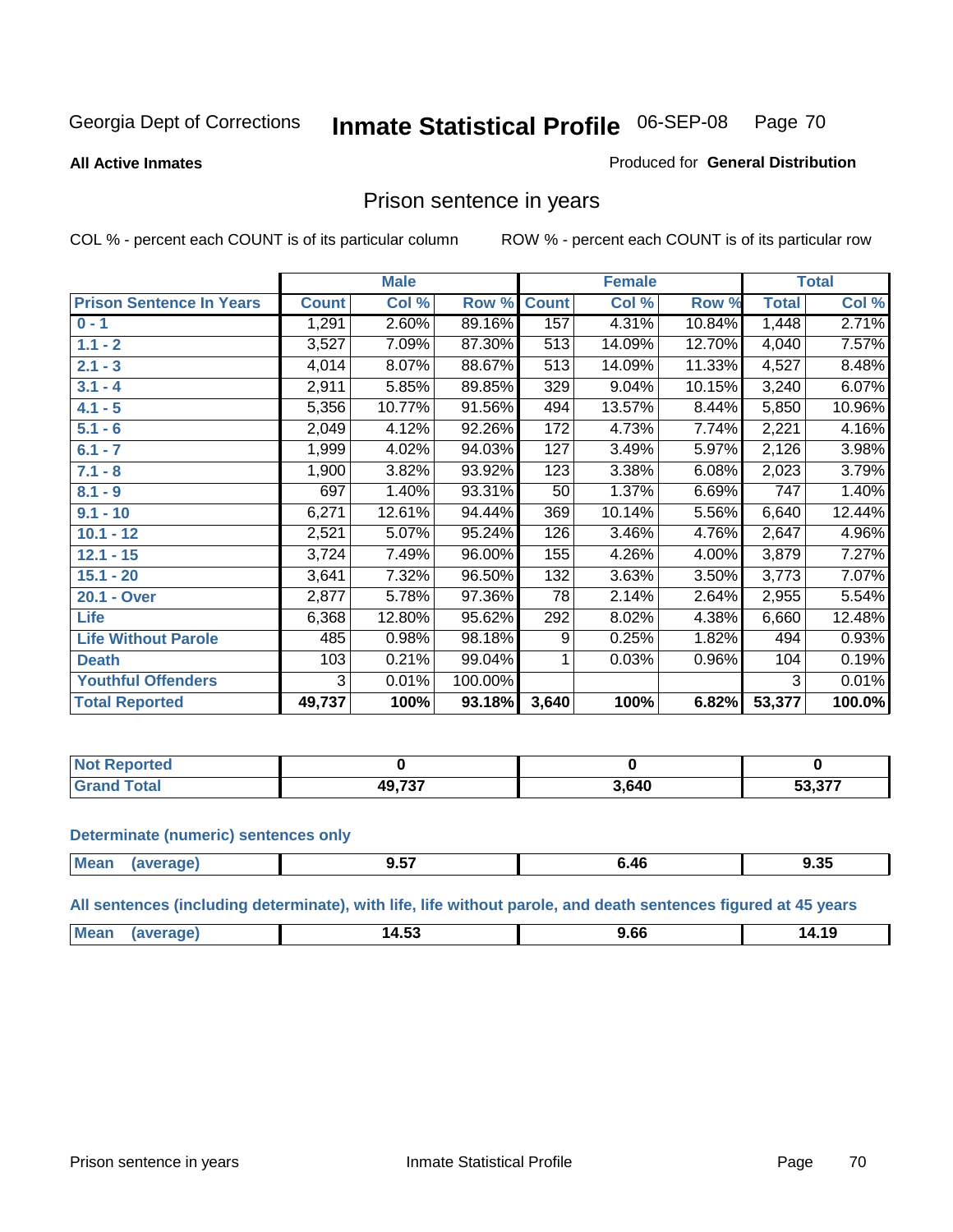### **All Active Inmates**

### Produced for **General Distribution**

## Primary offense, broken out into felonies vs misdemeanors

|                                  |              | <b>Male</b> |                    | <b>Female</b> |          | <b>Total</b> |                        |
|----------------------------------|--------------|-------------|--------------------|---------------|----------|--------------|------------------------|
| <b>Felonies and Misdemeanors</b> | <b>Count</b> | Col %       | <b>Row % Count</b> | Col%          | Row %    | Total        | Col%                   |
| <b>Felonies</b>                  | 49.679       | $99.97\%$   | $93.18\%$ 3.636    | 100.00%       | $6.82\%$ | 53.315       | 99.97%                 |
| <b>Misdemeanors</b>              | 16           | $.03\%$     | 100.00%            |               |          | 16           | $.03\%$ $\blacksquare$ |
| <b>Total Reported</b>            | 49,695       | 100%        | 93.18% 3,636       | 100%          | 6.82%    | 53,331       | 100%                   |

| <b>Not</b><br>orted<br>kepol | -14    |        | AF<br>Tu              |
|------------------------------|--------|--------|-----------------------|
| <b>Total</b><br>Gran         | 10.707 | 49.699 | <u>ra ayy</u><br>33.3 |

| Mode (most frequent) | elonies | elonies | onies<br>-е к |
|----------------------|---------|---------|---------------|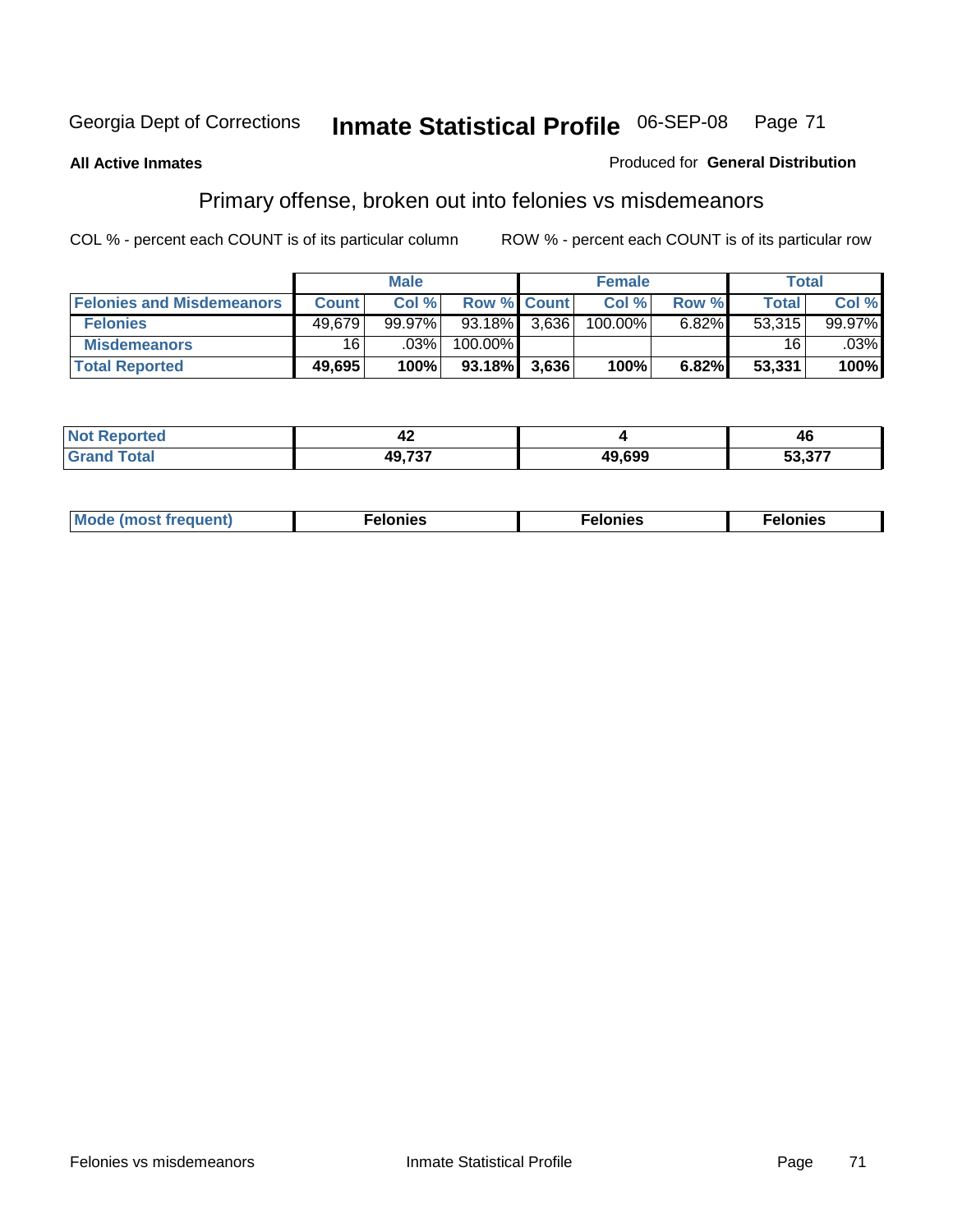### **All Active Inmates**

### Produced for **General Distribution**

## Primary offense, broken out into six broad crime categories

|                                  |              | <b>Male</b> |             |       | <b>Female</b> |          |              | <b>Total</b> |
|----------------------------------|--------------|-------------|-------------|-------|---------------|----------|--------------|--------------|
| <b>Crime Categories</b>          | <b>Count</b> | Col %       | Row % Count |       | Col %         | Row %    | <b>Total</b> | Col %        |
| <b>Violent</b>                   | 21,953       | 44.18%      | 94.39%      | 1,304 | 35.86%        | 5.61%    | 23,257       | 43.61%       |
| <b>Sex Crime</b><br>$\mathbf{2}$ | 7,573        | 15.24%      | 98.56%      | 111   | 3.05%         | 1.44%    | 7,684        | 14.41%       |
| $\mathbf{3}$<br><b>Property</b>  | 9,350        | 18.81%      | 88.77%      | 1,183 | 32.54%        | 11.23%   | 10,533       | 19.75%       |
| <b>Drug</b><br>4                 | 8,330        | 16.76%      | 90.41%      | 884   | 24.31%        | $9.59\%$ | 9,214        | 17.28%       |
| <b>Habit/DUI</b><br>5            | 155          | .31%        | 94.51%      | 9     | .25%          | 5.49%    | 164          | .31%         |
| <b>Other</b><br>6                | 2,334        | 4.70%       | $94.15\%$   | 145   | 3.99%         | 5.85%    | 2,479        | 4.65%        |
| <b>Total Reported</b>            | 49,695       | 100%        | 93.18%      | 3,636 | 100%          | 6.82%    | 53,331       | 100%         |

| − ∠  |        |       | 46        |  |
|------|--------|-------|-----------|--|
| υιαι | 49,737 | 3,640 | ^77<br>-^ |  |

| <b>Mou</b> | .<br>วient | วlent | ent |
|------------|------------|-------|-----|
|            |            |       |     |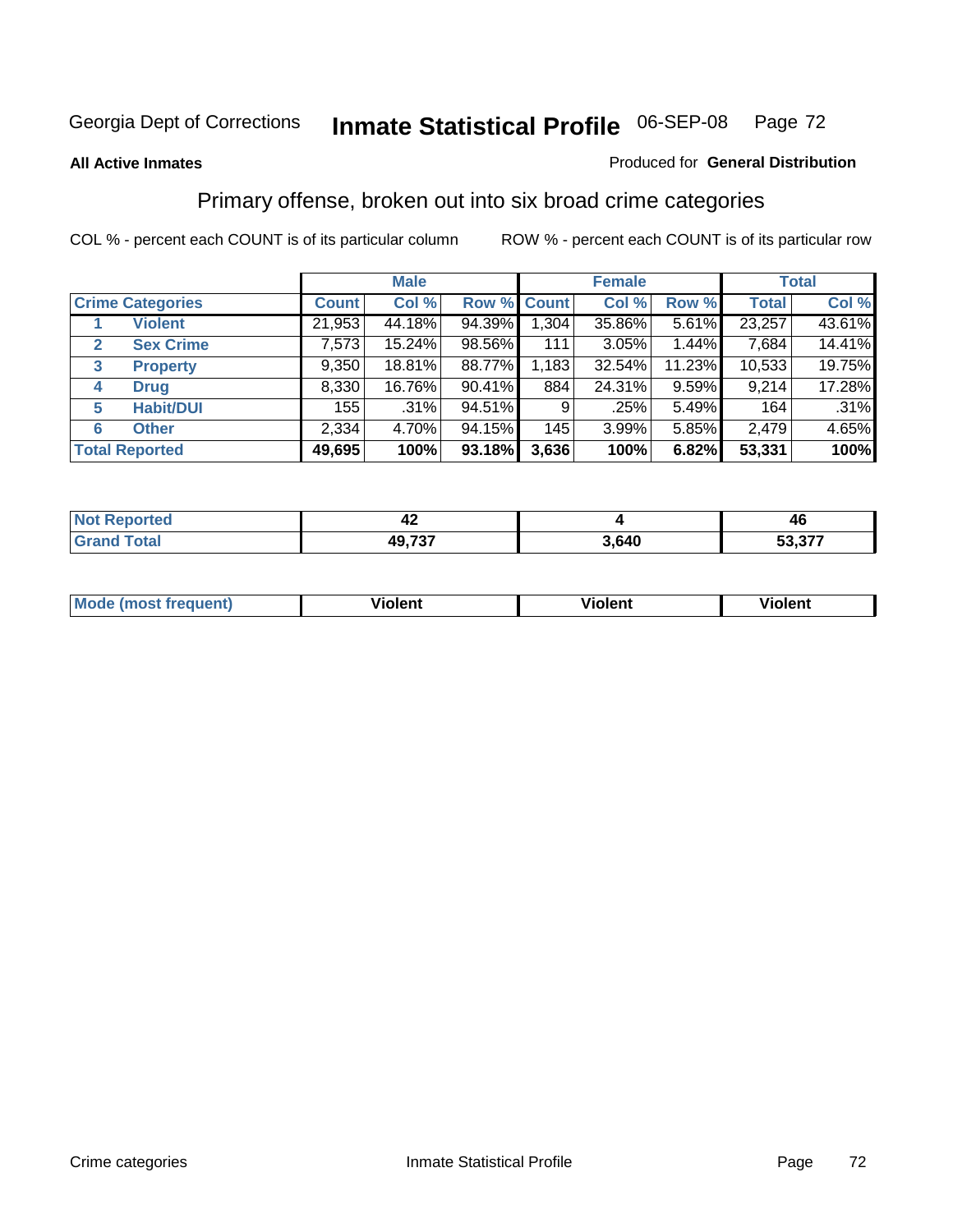**All Active Inmates**

### Produced for **General Distribution**

# Primary offense, detailed offense code

|      |                                                |                  | <b>Male</b> |         |                  | <b>Female</b> |        |                  | <b>Total</b> |
|------|------------------------------------------------|------------------|-------------|---------|------------------|---------------|--------|------------------|--------------|
|      | <b>Primary Offense</b>                         | <b>Count</b>     | Col %       | Row %   | <b>Count</b>     | Col %         | Row %  | <b>Total</b>     | Col %        |
| 42   | <b>Receiving Stolen Goods</b>                  | 1                | .01%        | 100.00% |                  |               |        | 1                | .01%         |
| 43   | <b>Theft By Taking</b>                         | 1                | .01%        | 100.00% |                  |               |        | 1                | .01%         |
| 45   | <b>Burglary</b>                                | 4                | .01%        | 100.00% |                  |               |        | 4                | .01%         |
| 73   | <b>Obstr Of Law Enf Officer</b>                | $\overline{2}$   | .01%        | 100.00% |                  |               |        | $\overline{2}$   | .01%         |
| 78   | <b>Terroristic Threats</b>                     | 1                | .01%        | 100.00% |                  |               |        | 1                | .01%         |
| 94   | <b>Shoplifting</b>                             | 1                | .01%        | 100.00% |                  |               |        | 1                | .01%         |
| 101  | <b>Riot</b>                                    | 1                | .01%        | 100.00% |                  |               |        | 1                | .01%         |
| 105  | <b>Family Violence Battery</b>                 | 1                | .01%        | 100.00% |                  |               |        | 1                | .01%         |
| 122  | <b>Obscenity &amp; Related</b><br><b>Offen</b> | 1                | .01%        | 100.00% |                  |               |        | 1                | .01%         |
| 149  | <b>Entrng Mot Veh Crim</b><br>Intnt            | 1                | .01%        | 100.00% |                  |               |        | 1                | .01%         |
| 165  | <b>Obtn/Attmpt Drugs Illegly</b>               | 1                | .01%        | 100.00% |                  |               |        | 1                | .01%         |
| 500  | <b>Misc Misdemeanor</b>                        | 1                | .01%        | 100.00% |                  |               |        | 1                | .01%         |
| 1100 | <b>Misc Homicide Offense</b>                   | $\overline{15}$  | .03%        | 88.24%  | $\overline{2}$   | .06%          | 11.76% | $\overline{17}$  | .03%         |
| 1101 | <b>Murder</b>                                  | 4,673            | 9.40%       | 94.38%  | 278              | 7.65%         | 5.62%  | 4,951            | 9.28%        |
| 1102 | <b>Voluntary Manslaughter</b>                  | 1,062            | 2.14%       | 88.35%  | 140              | 3.85%         | 11.65% | 1,202            | 2.25%        |
| 1103 | <b>Involuntary</b><br><b>Manslaughter</b>      | $\overline{113}$ | .23%        | 85.61%  | $\overline{19}$  | .52%          | 14.39% | 132              | .25%         |
| 1118 | <b>Feticide By Vehicle</b>                     | 1                | .01%        | 100.00% |                  |               |        | 1                | .01%         |
| 1120 | <b>Reckless Abandonment</b>                    | 1                | .01%        | 100.00% |                  |               |        | 1                | .01%         |
| 1121 | <b>Feticide</b>                                | $\overline{5}$   | .01%        | 100.00% |                  |               |        | $\overline{5}$   | .01%         |
| 1123 | <b>Vehicular Homicide</b>                      | $\overline{340}$ | .68%        | 86.08%  | $\overline{55}$  | 1.51%         | 13.92% | 395              | .74%         |
| 1125 | <b>Conceal Death Of</b><br><b>Another</b>      | $\overline{18}$  | .04%        | 90.00%  | $\overline{2}$   | .06%          | 10.00% | 20               | .04%         |
| 1127 | <b>Mistreatment Of Dead</b><br><b>Body</b>     | 1                | .01%        | 100.00% |                  |               |        | 1                | .01%         |
| 1190 | <b>Atmpt Murder</b>                            | 7                | .01%        | 100.00% |                  |               |        | $\overline{7}$   | .01%         |
| 1191 | <b>Murder, Conspire To</b>                     | $\overline{5}$   | .01%        | 71.43%  | $\overline{2}$   | .06%          | 28.57% | $\overline{7}$   | .01%         |
|      | <b>Commit</b>                                  |                  |             |         |                  |               |        |                  |              |
| 1300 | <b>Misc Assault/Battery</b>                    | 41               | .08%        | 100.00% |                  |               |        | 41               | .08%         |
| 1301 | <b>Family Violence Battery</b>                 | $\overline{81}$  | .16%        | 98.78%  | 1                | .03%          | 1.22%  | $\overline{82}$  | .15%         |
| 1302 | <b>Aggrav Assault</b>                          | 4,495            | 9.05%       | 94.69%  | $\overline{252}$ | 6.93%         | 5.31%  | 4,747            | 8.90%        |
| 1303 | <b>Atmpt Aggrav Assault</b>                    | $\overline{5}$   | .01%        | 83.33%  | $\mathbf{1}$     | .03%          | 16.67% | 6                | .01%         |
| 1304 | <b>Aggravated Assault On</b><br>$65+$          | $\overline{2}$   | .01%        | 100.00% |                  |               |        | $\overline{2}$   | .01%         |
| 1305 | <b>Aggrav Battery</b>                          | 806              | 1.62%       | 93.83%  | 53               | 1.46%         | 6.17%  | 859              | 1.61%        |
| 1306 | <b>Misc Family Violence</b>                    | 5                | .01%        | 100.00% |                  |               |        | 5                | .01%         |
| 1307 | <b>Terrorist Threats &amp; Acts</b>            | 346              | .70%        | 94.79%  | 19               | .52%          | 5.21%  | 365              | .68%         |
| 1308 | <b>False Imprisonment</b>                      | 169              | .34%        | 96.02%  | 7                | .19%          | 3.98%  | $\overline{176}$ | .33%         |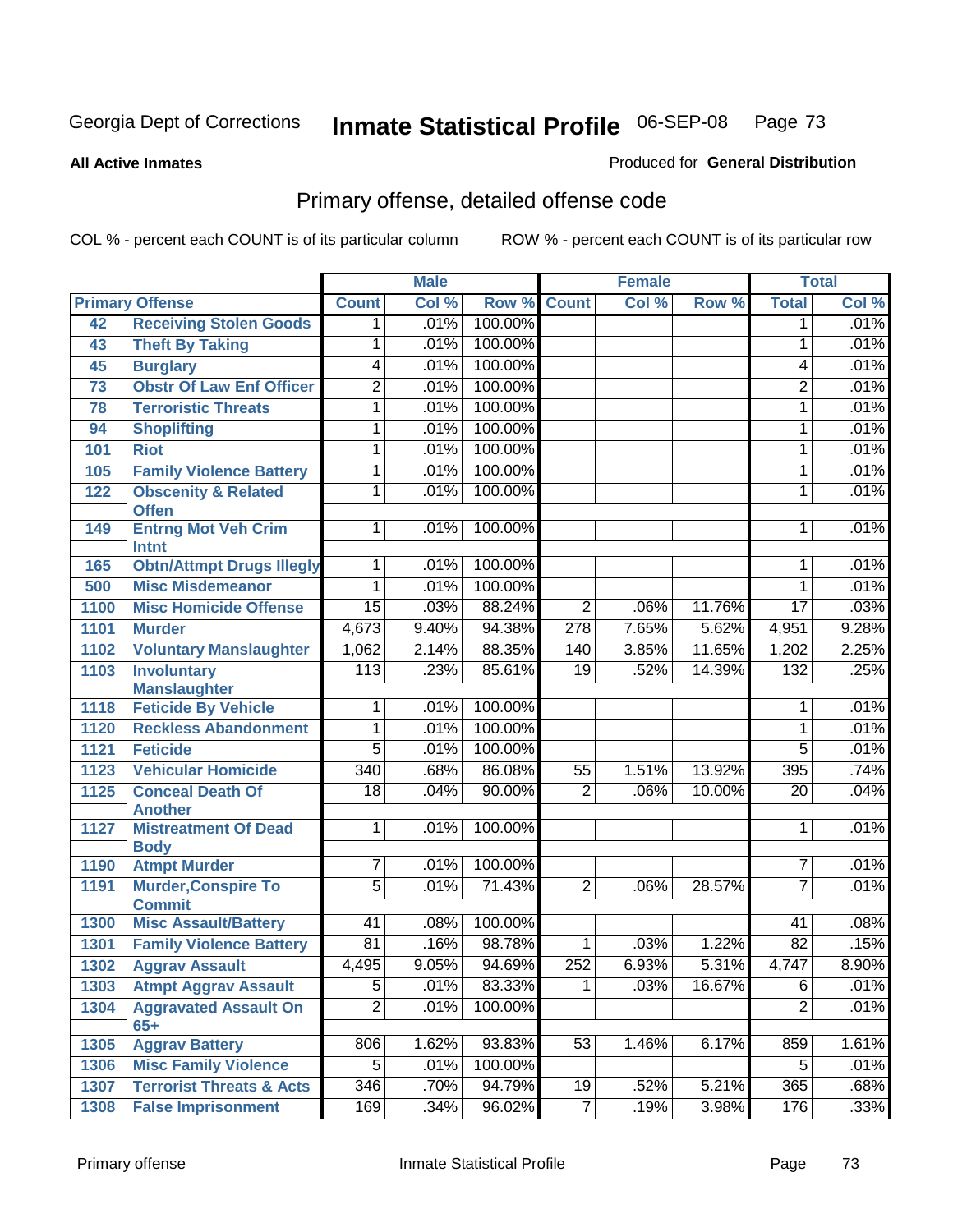**All Active Inmates**

### Produced for **General Distribution**

# Primary offense, detailed offense code

|      |                                             |                  | <b>Male</b> |         |                  | <b>Female</b> |         |                 | <b>Total</b> |
|------|---------------------------------------------|------------------|-------------|---------|------------------|---------------|---------|-----------------|--------------|
|      | <b>Primary Offense</b>                      | <b>Count</b>     | Col %       | Row %   | <b>Count</b>     | Col %         | Row %   | <b>Total</b>    | Col %        |
| 1311 | <b>Kidnapping</b>                           | 1,502            | 3.02%       | 97.03%  | 46               | 1.27%         | 2.97%   | 1,548           | 2.90%        |
| 1312 | <b>Interference With</b><br><b>Custody</b>  | 9                | .02%        | 90.00%  | 1                | .03%          | 10.00%  | 10              | .02%         |
| 1314 | <b>Aggrav Assault Peace</b><br><b>Ofcr</b>  | $\overline{313}$ | .63%        | 96.31%  | 12               | .33%          | 3.69%   | 325             | .61%         |
| 1315 | <b>Aggrav Battery Peace</b><br><b>Ofcr</b>  | 14               | .03%        | 93.33%  | $\overline{1}$   | .03%          | 6.67%   | 15              | .03%         |
| 1316 | <b>Simple Battery</b>                       | 9                | .02%        | 81.82%  | $\overline{2}$   | .06%          | 18.18%  | 11              | .02%         |
| 1317 | <b>Reck Cond Infected</b><br><b>Person</b>  | $\overline{13}$  | .03%        | 76.47%  | $\overline{4}$   | .11%          | 23.53%  | 17              | .03%         |
| 1318 | <b>Injury By Vehicle</b>                    | 79               | .16%        | 86.81%  | 12               | .33%          | 13.19%  | 91              | .17%         |
| 1320 | <b>Stalking</b>                             | $\overline{3}$   | .01%        | 100.00% |                  |               |         | $\overline{3}$  | .01%         |
| 1321 | <b>Aggrav Stalking</b>                      | 309              | .62%        | 96.26%  | $\overline{12}$  | .33%          | 3.74%   | 321             | .60%         |
| 1390 | <b>Atmpt Kidnap</b>                         | 4                | .01%        | 100.00% |                  |               |         | 4               | .01%         |
| 1400 | <b>Arson Misc</b>                           | $\overline{2}$   | .01%        | 100.00% |                  |               |         | $\overline{2}$  | .01%         |
| 1401 | <b>Arson 1st Degree</b>                     | 101              | .20%        | 89.38%  | 12               | .33%          | 10.62%  | 113             | .21%         |
| 1402 | <b>Arson 2nd Degree</b>                     | $\overline{14}$  | .03%        | 82.35%  | $\overline{3}$   | .08%          | 17.65%  | $\overline{17}$ | .03%         |
| 1403 | <b>Arson 3rd Degree</b>                     | 4                | .01%        | 100.00% |                  |               |         | 4               | .01%         |
| 1501 | <b>Crmnl Damage 1st</b><br><b>Degree</b>    | $\overline{28}$  | .06%        | 93.33%  | $\overline{2}$   | .06%          | 6.67%   | $\overline{30}$ | .06%         |
| 1502 | <b>Crmnl Damage 2nd</b><br><b>Degree</b>    | 127              | .26%        | 96.95%  | $\overline{4}$   | .11%          | 3.05%   | 131             | .25%         |
| 1506 | <b>Alter Id</b>                             | $\overline{2}$   | .01%        | 100.00% |                  |               |         | $\overline{2}$  | .01%         |
| 1601 | <b>Burglary</b>                             | 4,987            | 10.04%      | 95.96%  | $\overline{210}$ | 5.78%         | 4.04%   | 5,197           | 9.74%        |
| 1602 | <b>Poss Burglar Tools</b>                   | $\overline{26}$  | .05%        | 100.00% |                  |               |         | $\overline{26}$ | .05%         |
| 1690 | <b>Atmpt Burglary</b>                       | $\overline{37}$  | .07%        | 100.00% |                  |               |         | $\overline{37}$ | .07%         |
| 1700 | <b>Misc Forgery</b>                         | $\overline{3}$   | .01%        | 75.00%  | 1                | .03%          | 25.00%  | 4               | .01%         |
| 1701 | <b>Forgery 1st Degree</b>                   | 1,020            | 2.05%       | 70.15%  | 434              | 11.94%        | 29.85%  | 1,454           | 2.73%        |
| 1702 | <b>Forgery 2nd Degree</b>                   | $\overline{37}$  | .07%        | 90.24%  | 4                | .11%          | 9.76%   | $\overline{41}$ | .08%         |
| 1704 | <b>Bad Checks</b>                           | 7                | .01%        | 58.33%  | $\overline{5}$   | .14%          | 41.67%  | $\overline{12}$ | .02%         |
| 1750 | <b>Fraudulent Checks</b>                    | 1                | .01%        | 100.00% |                  |               |         | 1               | .01%         |
| 1751 | <b>Theft Credit Card</b>                    | $\overline{18}$  | .04%        | 75.00%  | $\overline{6}$   | .17%          | 25.00%  | $\overline{24}$ | .05%         |
| 1753 | <b>Fraudulent Credit Card</b>               | 65               | .13%        | 64.36%  | $\overline{36}$  | .99%          | 35.64%  | 101             | .19%         |
| 1755 | <b>Recv Gds, Srvs Fraud</b><br><b>Obtnd</b> |                  |             |         | 1                | .03%          | 100.00% | 1               | .01%         |
| 1756 | <b>Financial Identity Fraud</b>             | $\overline{51}$  | .10%        | 56.67%  | $\overline{39}$  | 1.07%         | 43.33%  | $\overline{90}$ | .17%         |
| 1759 | <b>Telecommunications</b><br><b>Fraud</b>   | $\overline{2}$   | .01%        | 100.00% |                  |               |         | $\overline{2}$  | .01%         |
| 1760 | <b>Computer Pornography</b>                 | $\overline{6}$   | .01%        | 100.00% |                  |               |         | 6               | .01%         |
| 1761 | <b>Computer Theft</b>                       | $\overline{7}$   | .01%        | 58.33%  | $\overline{5}$   | .14%          | 41.67%  | $\overline{12}$ | .02%         |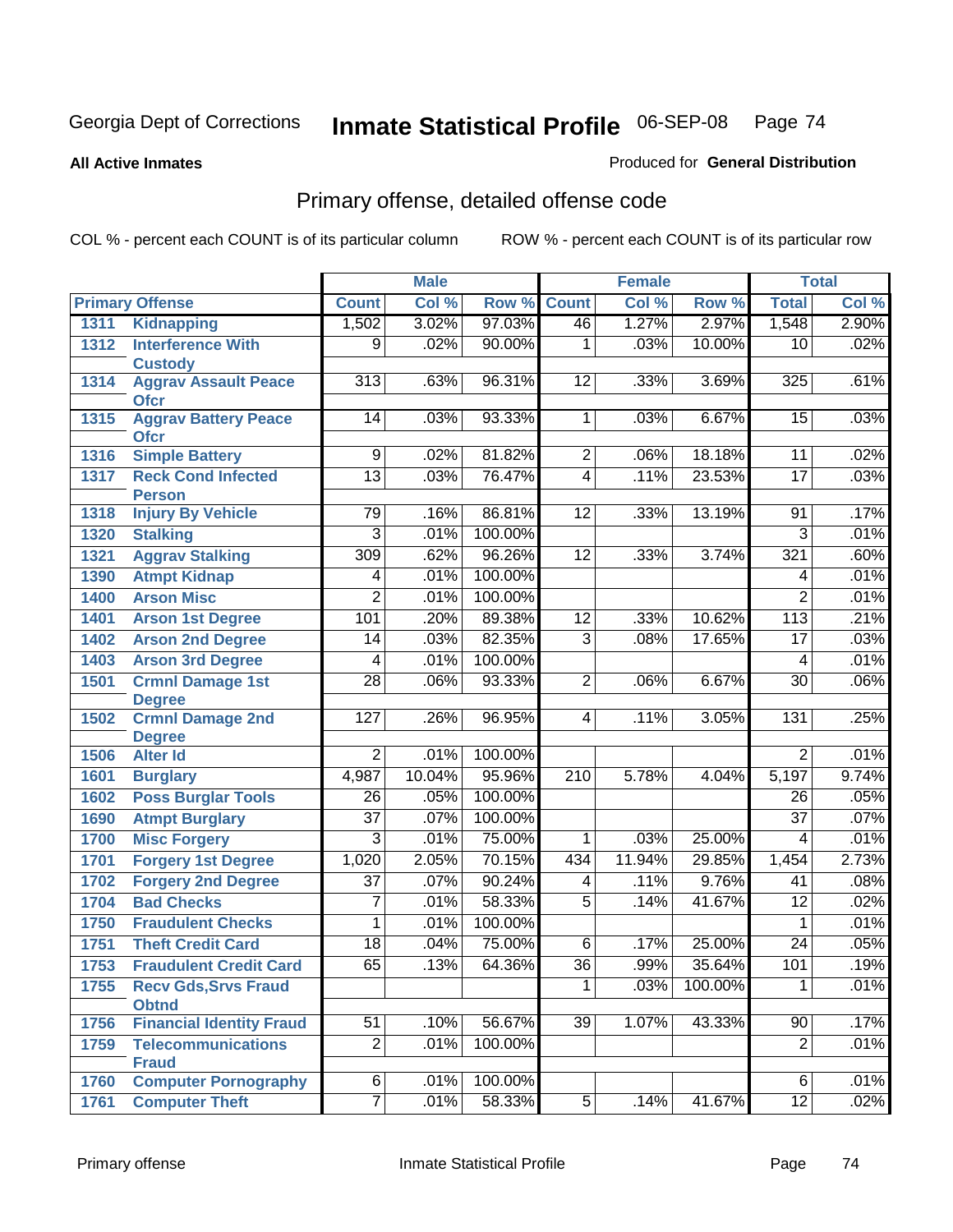**All Active Inmates**

### Produced for **General Distribution**

# Primary offense, detailed offense code

|      |                                                 |                  | <b>Male</b>  |         |                 | <b>Female</b> |         |                         | <b>Total</b> |
|------|-------------------------------------------------|------------------|--------------|---------|-----------------|---------------|---------|-------------------------|--------------|
|      | <b>Primary Offense</b>                          | <b>Count</b>     | Col %        | Row %   | <b>Count</b>    | Col %         | Row %   | <b>Total</b>            | Col %        |
| 1762 | <b>Computer Trespass</b>                        |                  |              |         | 1               | .03%          | 100.00% | 1                       | .01%         |
| 1790 | <b>Atmpt Forgery</b>                            | 3                | .01%         | 75.00%  | 1               | .03%          | 25.00%  | 4                       | .01%         |
| 1796 | <b>Fraudulent Access</b>                        | 1                | .01%         | 100.00% |                 |               |         | 1                       | .01%         |
|      | <b>Compute</b>                                  |                  |              |         |                 |               |         |                         |              |
| 1799 | <b>Misc Fraud</b>                               | 19               | .04%         | 73.08%  | 7               | .19%          | 26.92%  | 26                      | .05%         |
| 1802 | <b>Theft By Taking</b>                          | 945              | 1.90%        | 85.68%  | 158             | 4.35%         | 14.32%  | 1,103                   | 2.07%        |
| 1803 | <b>Theft By Deception</b>                       | 58               | .12%         | 80.56%  | 14              | .39%          | 19.44%  | $\overline{72}$         | .14%         |
| 1804 | <b>Theft By Extortion</b>                       | 1                | .01%         | 100.00% |                 |               |         | 1                       | .01%         |
| 1805 | <b>Theft Of Lost Property</b>                   | $\overline{3}$   | .01%         | 100.00% |                 |               |         | $\overline{3}$          | .01%         |
| 1806 | <b>Theft By Rec Stolen Prop</b>                 | 943              | 1.90%        | 95.16%  | 48              | 1.32%         | 4.84%   | 991                     | 1.86%        |
| 1807 | <b>Theft Of Services</b>                        | 4                | .01%         | 66.67%  | $\overline{2}$  | .06%          | 33.33%  | $\overline{6}$          | .01%         |
| 1808 | <b>Theft By Conversion</b>                      | $\overline{32}$  | .06%         | 82.05%  | $\overline{7}$  | .19%          | 17.95%  | $\overline{39}$         | .07%         |
| 1811 | <b>Convsn Paymnts Real</b>                      | 1                | .01%         | 100.00% |                 |               |         | 1                       | .01%         |
|      | <b>Propy</b>                                    |                  |              |         |                 |               |         |                         |              |
| 1812 | <b>Atmpt Theft By Taking</b>                    | $\overline{6}$   | .01%         | 100.00% |                 |               |         | $6\overline{6}$         | .01%         |
| 1813 | <b>Theft Motorveh Or Part</b>                   | 135              | .27%         | 93.10%  | 10              | .28%          | 6.90%   | 145                     | .27%         |
| 1815 | <b>Theft Bring Prop In State</b>                | $\overline{13}$  | .03%         | 92.86%  | 1               | .03%          | 7.14%   | 14                      | .03%         |
| 1816 | <b>Theft Recv Prop Out</b>                      | $\overline{8}$   | .02%         | 100.00% |                 |               |         | $\overline{8}$          | .02%         |
|      | <b>State</b>                                    | 423              |              | 73.44%  | 153             |               | 26.56%  |                         | 1.08%        |
| 1821 | <b>Theft By Shoplifting</b>                     | 147              | .85%<br>.30% | 100.00% |                 | 4.21%         |         | $\overline{576}$<br>147 | .28%         |
| 1880 | <b>Entering Vehicle</b>                         |                  |              |         |                 |               |         |                         |              |
| 1901 | <b>Robbery</b>                                  | 1,719            | 3.46%        | 94.14%  | 107             | 2.94%         | 5.86%   | 1,826                   | 3.42%        |
| 1902 | <b>Armed Robbery</b>                            | 4,807            | 9.67%        | 97.13%  | 142             | 3.91%         | 2.87%   | 4,949                   | 9.28%        |
| 1903 | <b>Robbery By Force</b>                         | 191              | .38%         | 93.17%  | $\overline{14}$ | .39%          | 6.83%   | $\overline{205}$        | .38%         |
| 1904 | <b>Robbery By Intimidation</b>                  | 264              | .53%         | 91.67%  | $\overline{24}$ | .66%          | 8.33%   | 288                     | .54%         |
| 1905 | <b>Robbery By Sudden</b>                        | 123              | .25%         | 93.89%  | $\overline{8}$  | .22%          | 6.11%   | 131                     | .25%         |
| 1911 | <b>Snatch</b><br><b>Hijacking Motor Vehicle</b> | $\overline{42}$  | .08%         | 95.45%  | $\overline{2}$  | .06%          | 4.55%   | 44                      | .08%         |
| 1991 | <b>Atmpt Robbery</b>                            | $\overline{30}$  | .06%         | 96.77%  | $\overline{1}$  | .03%          | 3.23%   | $\overline{31}$         | .06%         |
| 1992 | <b>Atmpt Armed Robbery</b>                      | 60               | .12%         | 92.31%  | $\overline{5}$  | .14%          | 7.69%   | 65                      | .12%         |
| 2000 | <b>Misc Sexual Offense</b>                      | 49               | .10%         | 98.00%  | $\overline{1}$  | .03%          | 2.00%   | 50                      | .09%         |
| 2001 | Rape                                            | 1,814            | 3.65%        | 99.78%  | $\overline{4}$  | .11%          | .22%    | 1,818                   | 3.41%        |
| 2002 | <b>Sodomy</b>                                   | 20               | .04%         | 100.00% |                 |               |         | 20                      | .04%         |
| 2003 | <b>Aggrav Sodomy</b>                            | $\overline{221}$ | .44%         | 99.10%  | $\overline{2}$  | .06%          | .90%    | $\overline{223}$        | .42%         |
| 2006 | <b>Incest</b>                                   | 157              | .32%         | 95.73%  | $\overline{7}$  | .19%          | 4.27%   | 164                     | .31%         |
| 2007 | <b>Bigamy</b>                                   | 1                | .01%         | 100.00% |                 |               |         |                         | .01%         |
| 2009 | <b>Aggrav Sexual Battery</b>                    | 168              | .34%         | 100.00% |                 |               |         | 168                     | .32%         |
| 2011 |                                                 | $\overline{57}$  | .11%         | 96.61%  | $\overline{2}$  | .06%          | 3.39%   | 59                      | .11%         |
|      | <b>Sexual Battery</b>                           |                  |              |         | $\overline{2}$  | .06%          |         |                         |              |
| 2016 | <b>Pimping A Minor Under</b>                    | 3                | .01%         | 60.00%  |                 |               | 40.00%  | 5                       | .01%         |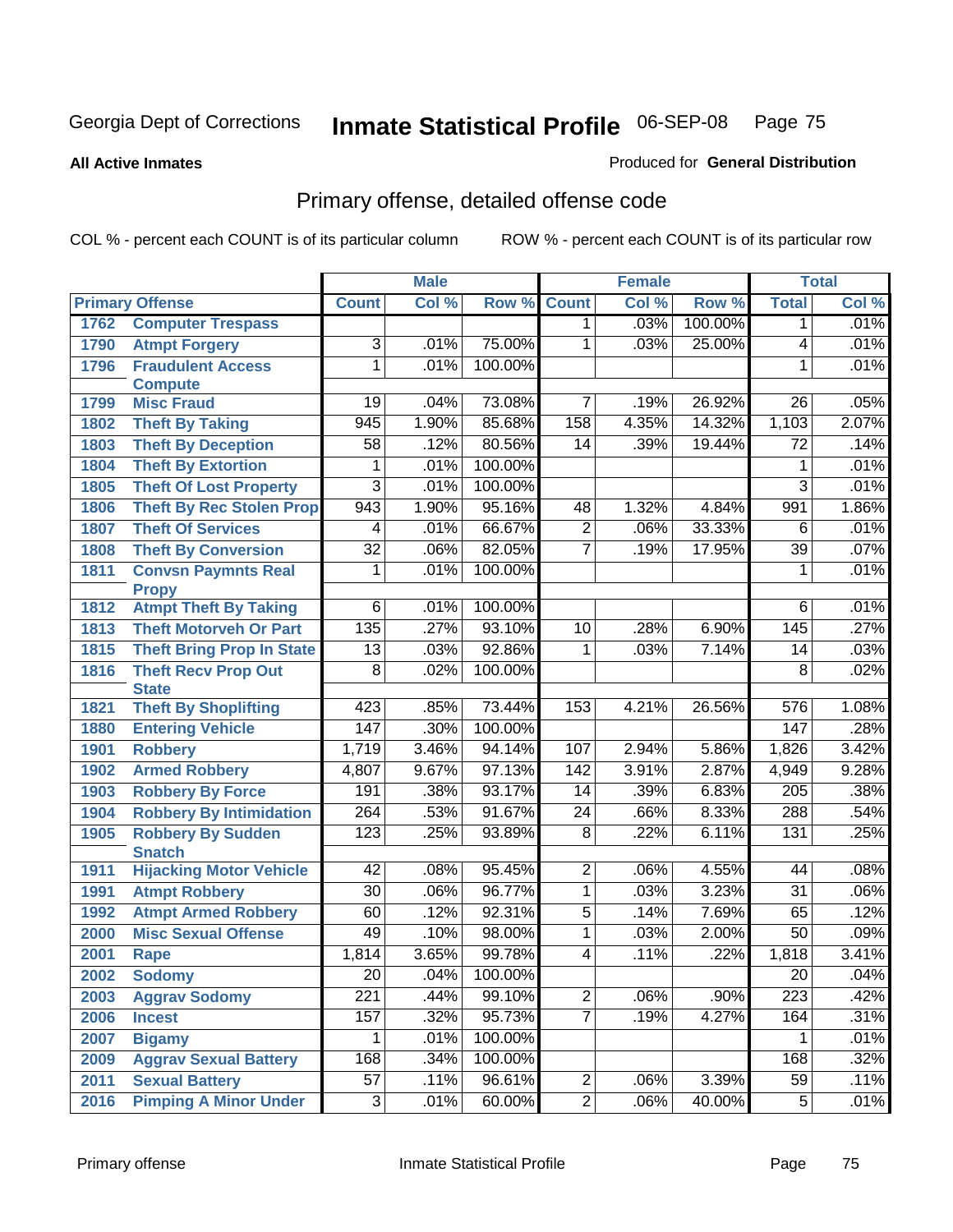**All Active Inmates**

### Produced for **General Distribution**

# Primary offense, detailed offense code

|      |                                            |                 | <b>Male</b> |             |                | <b>Female</b> |         |                 | <b>Total</b> |
|------|--------------------------------------------|-----------------|-------------|-------------|----------------|---------------|---------|-----------------|--------------|
|      | <b>Primary Offense</b>                     | <b>Count</b>    | Col %       | Row % Count |                | Col %         | Row %   | <b>Total</b>    | Col %        |
|      | 18                                         |                 |             |             |                |               |         |                 |              |
| 2017 | <b>Pandering By</b>                        | 1.              | .01%        | 100.00%     |                |               |         | 1               | .01%         |
|      | <b>Compulsion</b>                          |                 |             |             |                |               |         |                 |              |
| 2018 | <b>Statutory Rape</b>                      | 871             | 1.75%       | 98.86%      | 10             | .28%          | 1.14%   | 881             | 1.65%        |
| 2019 | <b>Child Molestation</b>                   | 2,371           | 4.77%       | 97.85%      | 52             | 1.43%         | 2.15%   | 2,423           | 4.54%        |
| 2020 | <b>Enticing Child-Indec</b><br><b>Purp</b> | 103             | .21%        | 96.26%      | 4              | .11%          | 3.74%   | 107             | .20%         |
| 2021 | <b>Aggrav Child Molestation</b>            | 1,347           | 2.71%       | 98.54%      | 20             | .55%          | 1.46%   | 1,367           | 2.56%        |
| 2022 | Necrophilia                                | $\mathbf 1$     | .01%        | 100.00%     |                |               |         | 1               | .01%         |
| 2023 | Sexl/Asslt/Agn/Pers/Cstd                   | $\overline{5}$  | .01%        | 100.00%     |                |               |         | $\overline{5}$  | .01%         |
|      |                                            |                 |             |             |                |               |         |                 |              |
| 2025 | <b>Solicit Sodomy From</b><br><b>Minor</b> | $\overline{3}$  | .01%        | 100.00%     |                |               |         | $\overline{3}$  | .01%         |
| 2026 | <b>Sex Offender Fail Registr</b>           | 169             | .34%        | 97.13%      | $\overline{5}$ | .14%          | 2.87%   | 174             | .33%         |
| 2028 | <b>Sex Offender Fail To</b><br><b>Move</b> | 4               | .01%        | 100.00%     |                |               |         | 4               | .01%         |
| 2090 | <b>Entice Child, Attempted</b>             | $\overline{3}$  | .01%        | 100.00%     |                |               |         | $\overline{3}$  | .01%         |
| 2091 | <b>Atmpt Rape</b>                          | $\overline{23}$ | .05%        | 95.83%      | 1              | .03%          | 4.17%   | $\overline{24}$ | .05%         |
| 2092 | <b>Atmpt Sodomy</b>                        | 1               | .01%        | 100.00%     |                |               |         | 1               | .01%         |
| 2093 | <b>Atmpt Aggrav Sodomy</b>                 | $\overline{4}$  | .01%        | 100.00%     |                |               |         | 4               | .01%         |
| 2094 | <b>Atmpt Child Molestation</b>             | $\overline{25}$ | .05%        | 100.00%     |                |               |         | 25              | .05%         |
| 2095 | <b>Agg Aslt W Intnt To Rape</b>            | 60              | .12%        | 100.00%     |                |               |         | 60              | .11%         |
| 2096 | <b>Aggrav Ch Molest, Atmpt</b>             | $\overline{2}$  | .01%        | 100.00%     |                |               |         | $\overline{2}$  | .01%         |
| 2097 | <b>Statutory Rape, Atmpt</b>               | $\overline{3}$  | .01%        | 100.00%     |                |               |         | 3               | .01%         |
| 2099 | <b>Agg Sex Battery Atmpt</b>               | $\overline{3}$  | .01%        | 100.00%     |                |               |         | $\overline{3}$  | .01%         |
| 2102 | <b>Distr Mat Depict Nudity</b>             | $\overline{1}$  | .01%        | 100.00%     |                |               |         | 1               | .01%         |
| 2200 | <b>Misc Public Order</b>                   | 1               | .01%        | 100.00%     |                |               |         | 1               | .01%         |
| 2205 | <b>False Swearng Writtn</b>                | $\overline{11}$ | .02%        | 78.57%      | $\overline{3}$ | .08%          | 21.43%  | 14              | .03%         |
|      | <b>Stmt</b>                                |                 |             |             |                |               |         |                 |              |
| 2300 | <b>Abuse Of Govt Office</b>                |                 |             |             | 1              | .03%          | 100.00% | 1               | .01%         |
| 2301 | <b>Bribery Govt Officer</b>                | $\overline{5}$  | .01%        | 83.33%      | $\overline{1}$ | .03%          | 16.67%  | $\overline{6}$  | .01%         |
| 2302 | <b>Viol Oath Public Offer</b>              | $\overline{1}$  | .01%        | 50.00%      | 1              | .03%          | 50.00%  | $\overline{2}$  | .01%         |
| 2304 | <b>Influence Legislative Act</b>           | 1               | $.01\%$     | 100.00%     |                |               |         | 1               | .01%         |
| 2307 | <b>Defrauding State</b>                    |                 |             |             | $\overline{2}$ | .06%          | 100.00% | $\overline{2}$  | .01%         |
| 2313 | <b>Influencing Witness</b>                 | $\overline{5}$  | .01%        | 100.00%     |                |               |         | $\overline{5}$  | .01%         |
| 2314 | <b>Obstr Of Law Enf Officer</b>            | 613             | 1.23%       | 93.45%      | 43             | 1.18%         | 6.55%   | 656             | 1.23%        |
| 2315 | <b>Tampering With</b>                      | $\overline{8}$  | .02%        | 80.00%      | $\overline{2}$ | .06%          | 20.00%  | 10              | .02%         |
|      | <b>Evidence</b>                            |                 |             |             |                |               |         |                 |              |
| 2316 | <b>Fleeing/Eluding Police</b>              | 177             | .36%        | 96.20%      | $\overline{7}$ | .19%          | 3.80%   | 184             | .35%         |
| 2400 | <b>Misc Judicial Proceeding</b>            | $\mathbf 1$     | .01%        | 100.00%     |                |               |         | 1               | .01%         |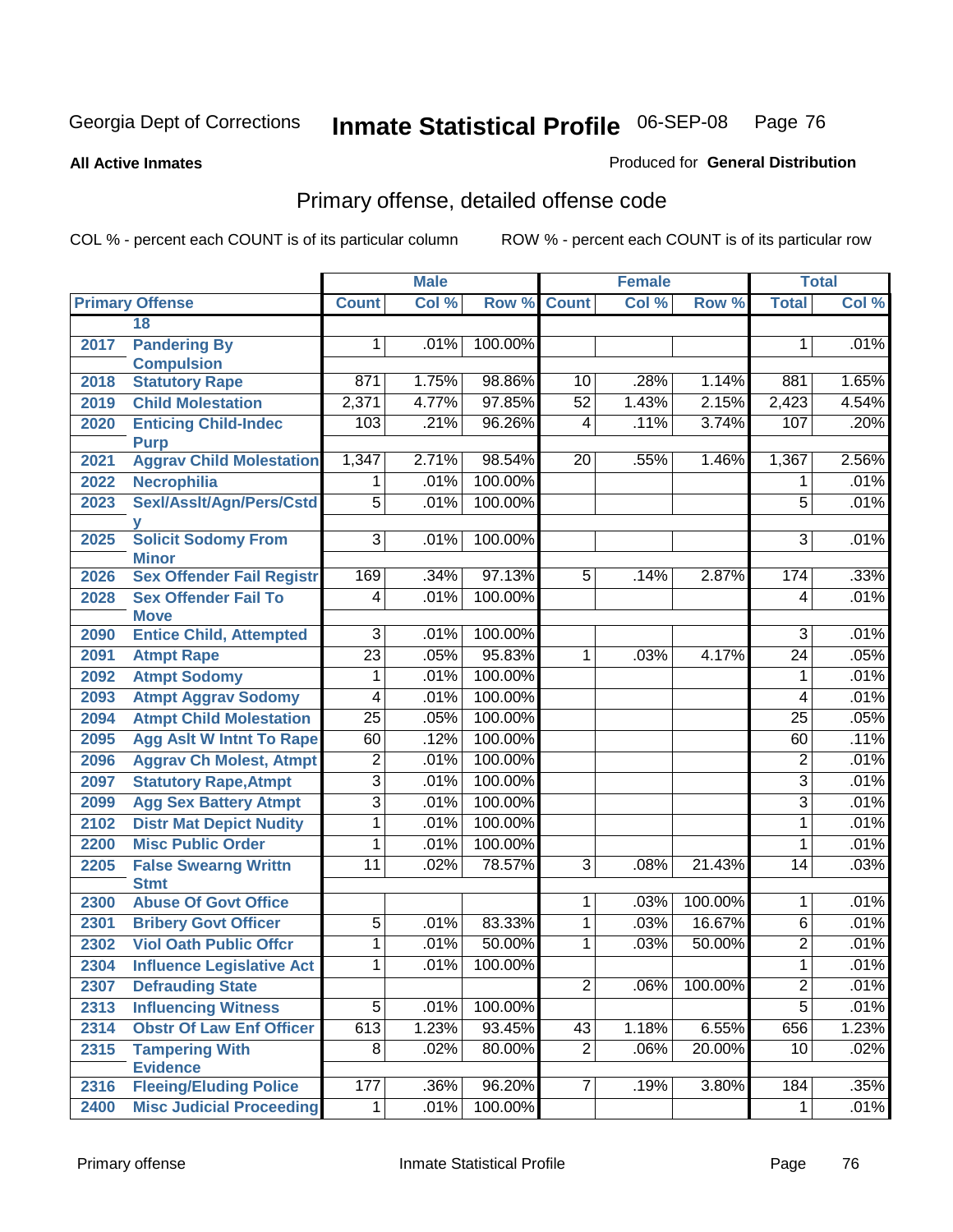**All Active Inmates**

### Produced for **General Distribution**

# Primary offense, detailed offense code

|      |                                             |                  | <b>Male</b> |         |                 | <b>Female</b> |         |                 | <b>Total</b> |
|------|---------------------------------------------|------------------|-------------|---------|-----------------|---------------|---------|-----------------|--------------|
|      | <b>Primary Offense</b>                      | <b>Count</b>     | Col %       | Row %   | <b>Count</b>    | Col %         | Row %   | <b>Total</b>    | Col %        |
| 2401 | <b>Perjury</b>                              | $\overline{3}$   | .01%        | 100.00% |                 |               |         | 3               | .01%         |
| 2402 | <b>False Swearing</b>                       | $\overline{3}$   | .01%        | 75.00%  | 1               | .03%          | 25.00%  | 4               | .01%         |
| 2405 | <b>Impersonating Officer</b>                | $\overline{5}$   | .01%        | 100.00% |                 |               |         | $\overline{5}$  | .01%         |
| 2408 | <b>False Statements Govt</b>                | $\overline{27}$  | .05%        | 90.00%  | $\overline{3}$  | .08%          | 10.00%  | $\overline{30}$ | .06%         |
| 2411 | <b>Impersntng In Legal</b>                  | 1                | .01%        | 100.00% |                 |               |         | 1               | .01%         |
|      | <b>Procd</b>                                |                  |             |         |                 |               |         |                 |              |
| 2501 | <b>Escape</b>                               | $\overline{86}$  | .17%        | 86.87%  | 13              | .36%          | 13.13%  | 99              | .19%         |
| 2502 | <b>Aiding Escape</b>                        | 1                | .01%        | 100.00% |                 |               |         | 1               | .01%         |
| 2503 | <b>Hindering Appreh Or Pun</b>              | $\overline{3}$   | .01%        | 100.00% |                 |               |         | 3               | .01%         |
| 2507 | <b>Mutiny In Penal Inst</b>                 | $\overline{5}$   | .01%        | 100.00% |                 |               |         | $\overline{5}$  | .01%         |
| 2511 | <b>Bail Jumping</b>                         | $\overline{8}$   | .02%        | 88.89%  | 1               | .03%          | 11.11%  | 9               | .02%         |
| 2590 | <b>Atmpt Escape</b>                         | 1                | .01%        | 100.00% |                 |               |         | 1               | .01%         |
| 2609 | <b>False Public Alarm</b>                   | 1                | .01%        | 100.00% |                 |               |         | 1               | .01%         |
| 2613 | <b>Crmnl Interfere Govt</b>                 | 40               | .08%        | 90.91%  | $\overline{4}$  | .11%          | 9.09%   | 44              | .08%         |
|      | <b>Prop</b>                                 |                  |             |         |                 |               |         |                 |              |
| 2703 | <b>Commerical Gambling</b>                  | 1                | .01%        | 100.00% |                 |               |         | 1               | .01%         |
| 2730 | <b>Lottery Violation</b>                    | $\overline{2}$   | .01%        | 100.00% |                 |               |         | $\overline{2}$  | .01%         |
| 2761 | <b>Removal Baggage, Cargo</b>               | $\overline{2}$   | .01%        | 100.00% |                 |               |         | $\overline{2}$  | .01%         |
| 2801 | <b>Etc</b><br><b>Cruelty To Children</b>    | $\overline{245}$ | .49%        | 75.85%  | $\overline{78}$ | 2.15%         | 24.15%  | 323             | .61%         |
| 2802 | <b>Atmpt Cruelty To</b>                     | 1                | .01%        | 100.00% |                 |               |         | 1               | .01%         |
|      | <b>Children</b>                             |                  |             |         |                 |               |         |                 |              |
| 2803 | <b>Manufact Meth Near</b>                   | $\overline{9}$   | .02%        | 64.29%  | $\overline{5}$  | .14%          | 35.71%  | 14              | .03%         |
|      | <b>Child</b>                                |                  |             |         |                 |               |         |                 |              |
| 2811 | <b>Cruelty To Elder Person</b>              | $\overline{13}$  | .03%        | 86.67%  | $\overline{2}$  | .06%          | 13.33%  | 15              | .03%         |
| 2843 | <b>Sex Exploitation Child</b>               | $\overline{55}$  | .11%        | 98.21%  | 1               | .03%          | 1.79%   | 56              | .11%         |
| 2854 | <b>Cntrbtng Delingency</b>                  |                  |             |         | 1               | .03%          | 100.00% | 1               | .01%         |
|      | <b>Minor</b>                                |                  |             |         |                 |               |         |                 |              |
| 2900 | <b>Misc Weapon/Explosive</b>                | $\overline{4}$   | .01%        | 100.00% |                 |               |         | 4               | .01%         |
| 2901 | <b>Off</b><br><b>Carry Concealed Weapon</b> | 1                | .01%        | 100.00% |                 |               |         | 1               | .01%         |
| 2903 | <b>Carry Pistl Without Licns</b>            | 1                | .01%        | 100.00% |                 |               |         | 1               | .01%         |
| 2910 | <b>Poss Of Firearm Dur</b>                  | $\overline{264}$ | .53%        | 96.70%  | 9               | .25%          | 3.30%   | 273             | .51%         |
|      | <b>Crime</b>                                |                  |             |         |                 |               |         |                 |              |
| 2911 | <b>Poss Knife During Crime</b>              | $\overline{5}$   | .01%        | 100.00% |                 |               |         | $\overline{5}$  | .01%         |
| 2912 | <b>Poss Of Certain</b>                      | 40               | .08%        | 97.56%  | 1               | .03%          | 2.44%   | $\overline{41}$ | .08%         |
|      | <b>Weapons</b>                              |                  |             |         |                 |               |         |                 |              |
| 2913 | <b>Poss Firearm 1st</b>                     | 56               | .11%        | 94.92%  | $\overline{3}$  | .08%          | 5.08%   | 59              | .11%         |
|      | <b>Offender</b>                             |                  |             |         |                 |               |         |                 |              |
| 2914 | <b>Poss Firearm Convct</b>                  | 822              | 1.65%       | 96.93%  | 26              | .72%          | 3.07%   | 848             | 1.59%        |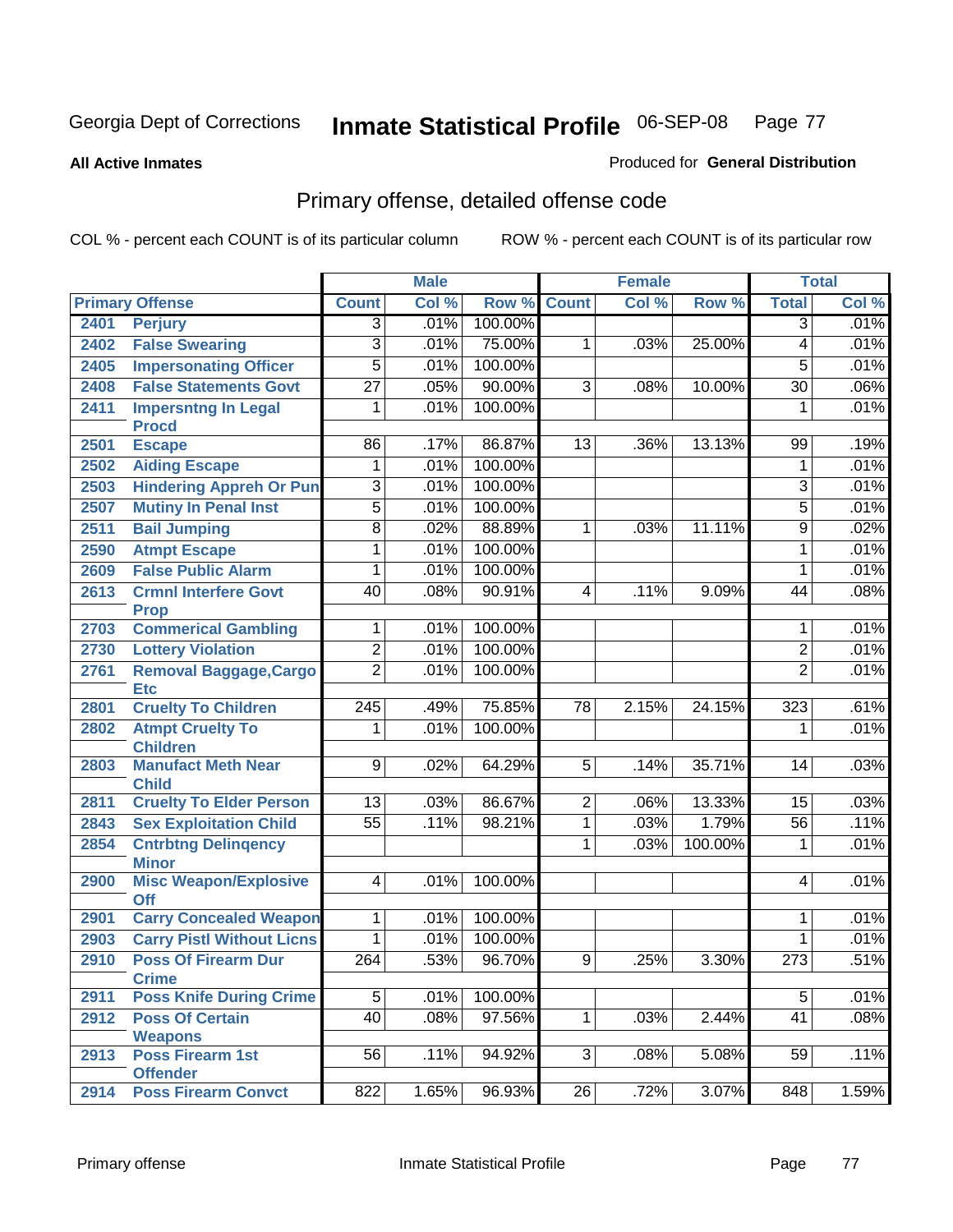**All Active Inmates**

### Produced for **General Distribution**

# Primary offense, detailed offense code

|      |                                            |                 | <b>Male</b> |         |                 | <b>Female</b> |        |                  | <b>Total</b> |
|------|--------------------------------------------|-----------------|-------------|---------|-----------------|---------------|--------|------------------|--------------|
|      | <b>Primary Offense</b>                     | <b>Count</b>    | Col %       | Row %   | <b>Count</b>    | Col %         | Row %  | <b>Total</b>     | Col %        |
|      | <b>Felon</b>                               |                 |             |         |                 |               |        |                  |              |
| 2915 | <b>Carry Weapon At School</b>              | 10              | .02%        | 90.91%  | $\mathbf{1}$    | .03%          | 9.09%  | 11               | .02%         |
| 2963 | <b>Guard Line</b>                          | $\overline{2}$  | .01%        | 40.00%  | $\overline{3}$  | .08%          | 60.00% | 5                | .01%         |
|      | <b>W/Weapon/Drugs</b>                      |                 |             |         |                 |               |        |                  |              |
| 2965 | <b>Poss Wpn, Drugs By</b>                  | $\overline{9}$  | .02%        | 100.00% |                 |               |        | 9                | .02%         |
| 2971 | <b>Prisnr</b><br><b>Cruelty To Animals</b> | $\overline{5}$  | .01%        | 100.00% |                 |               |        | 5                | .01%         |
| 2972 | <b>Aggrav Cruelty To</b>                   | $\overline{4}$  | .01%        | 80.00%  | $\overline{1}$  | .03%          | 20.00% | $\overline{5}$   | .01%         |
|      | <b>Animals</b>                             |                 |             |         |                 |               |        |                  |              |
| 3000 | <b>Misc Invasion Of Privacy</b>            | 1               | .01%        | 100.00% |                 |               |        | 1                | .01%         |
| 3001 | Eavesdrop &                                | 1               | .01%        | 100.00% |                 |               |        | 1                | .01%         |
|      | <b>Surveillance</b>                        |                 |             |         |                 |               |        |                  |              |
| 3002 | <b>Peeping Tom</b>                         | 22              | .04%        | 100.00% |                 |               |        | 22               | .04%         |
| 3404 | <b>Racketeering</b>                        | $\overline{53}$ | .11%        | 75.71%  | $\overline{17}$ | .47%          | 24.29% | $\overline{70}$  | .13%         |
| 4001 | <b>S/D Narcotics Opiates</b>               | 29              | .06%        | 90.63%  | $\overline{3}$  | .08%          | 9.38%  | $\overline{32}$  | .06%         |
| 4002 | <b>S/D Dep Stim Cntrf Drugs</b>            | 49              | .10%        | 80.33%  | $\overline{12}$ | .33%          | 19.67% | 61               | .11%         |
| 4003 | <b>S/D Of Lsd</b>                          | $\overline{2}$  | .01%        | 100.00% |                 |               |        | 2                | .01%         |
| 4004 | <b>S/D Of Marijuana</b>                    | 302             | .61%        | 93.50%  | $\overline{21}$ | .58%          | 6.50%  | $\overline{323}$ | .61%         |
| 4006 | <b>Poss Narcotics Opiates</b>              | $\overline{57}$ | .11%        | 83.82%  | $\overline{11}$ | .30%          | 16.18% | 68               | .13%         |
| 4007 | <b>Poss Dep Stim Cntrf</b>                 | $\overline{84}$ | .17%        | 91.30%  | $\overline{8}$  | .22%          | 8.70%  | 92               | .17%         |
|      | <b>Drugs</b>                               |                 |             |         |                 |               |        |                  |              |
| 4008 | <b>Poss Of Lsd</b>                         | $\overline{2}$  | .01%        | 100.00% |                 |               |        | 2                | .01%         |
| 4009 | <b>Poss Of Marijuana</b>                   | 266             | .54%        | 95.34%  | 13              | .36%          | 4.66%  | 279              | .52%         |
| 4011 | <b>Illegal Attm To Obt Drugs</b>           | 9               | .02%        | 64.29%  | $\overline{5}$  | .14%          | 35.71% | 14               | .03%         |
| 4012 | <b>Viol Ga Cntrl Sbst Act</b>              | $\overline{22}$ | .04%        | 95.65%  | 1               | .03%          | 4.35%  | $\overline{23}$  | .04%         |
| 4013 | <b>Viol Dngrous Drgs Act</b>               | 4               | .01%        | 80.00%  | 1               | .03%          | 20.00% | $\overline{5}$   | .01%         |
| 4014 | <b>Uniwfl Mfg/Del/Dist N-C S</b>           | $\overline{30}$ | .06%        | 96.77%  | 1               | .03%          | 3.23%  | $\overline{31}$  | .06%         |
| 4016 | <b>Poss Drug Related Matri</b>             | $\overline{27}$ | .05%        | 79.41%  | 7               | .19%          | 20.59% | $\overline{34}$  | .06%         |
| 4017 | <b>S/D Cont Sub Public</b>                 | 111             | .22%        | 96.52%  | $\overline{4}$  | .11%          | 3.48%  | 115              | .22%         |
| 4018 | <b>S/D Cont Sub School</b>                 | 62              | .12%        | 95.38%  | $\overline{3}$  | .08%          | 4.62%  | 65               | .12%         |
| 4021 | <b>S/D Cocaine</b>                         | 1,578           | 3.18%       | 93.98%  | 101             | 2.78%         | 6.02%  | 1,679            | 3.15%        |
| 4022 | <b>Poss Of Cocaine</b>                     | 2,274           | 4.58%       | 89.46%  | 268             | 7.37%         | 10.54% | 2,542            | 4.77%        |
| 4030 | <b>Poss Ephedrine</b>                      | $\overline{11}$ | .02%        | 91.67%  | $\overline{1}$  | .03%          | 8.33%  | $\overline{12}$  | .02%         |
| 4031 | <b>Poss Methamphetamine</b>                | 790             | 1.59%       | 80.94%  | 186             | 5.12%         | 19.06% | 976              | 1.83%        |
| 4032 | <b>Sale Methamphetamine</b>                | 118             | .24%        | 79.19%  | 31              | .85%          | 20.81% | 149              | .28%         |
| 4033 | <b>Poss Mda/Extsy</b>                      | 14              | .03%        | 82.35%  | $\overline{3}$  | .08%          | 17.65% | 17               | .03%         |
| 4034 | <b>Sale Mda/Extsy</b>                      | $\overline{5}$  | .01%        | 100.00% |                 |               |        | 5                | .01%         |
| 4050 | <b>Poss W Int Dist Cocaine</b>             | 206             | .41%        | 94.06%  | 13              | .36%          | 5.94%  | 219              | .41%         |
| 4051 | <b>Poss W Int Dist</b>                     | 195             | .39%        | 97.01%  | 6               | .17%          | 2.99%  | 201              | .38%         |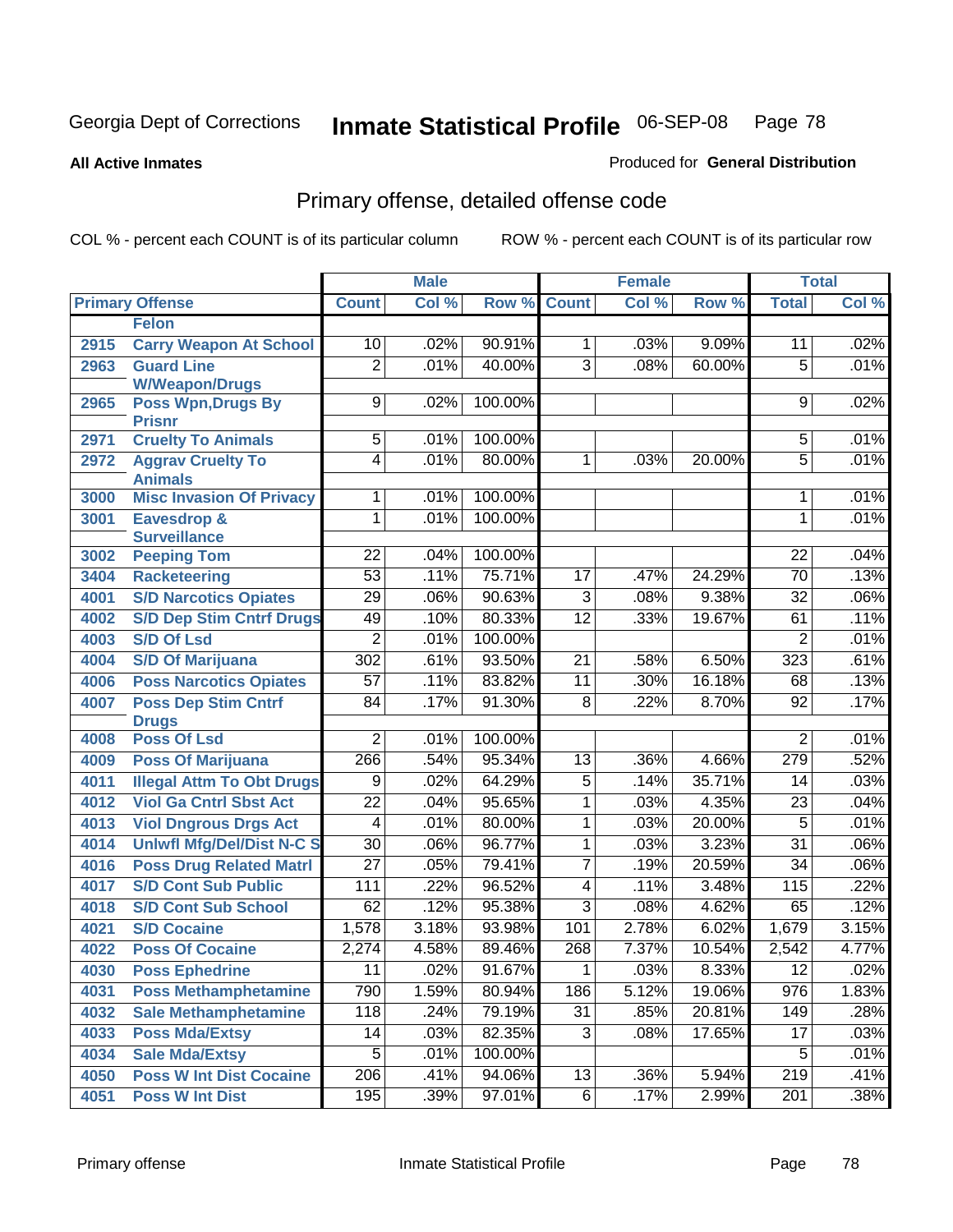**All Active Inmates**

### Produced for **General Distribution**

# Primary offense, detailed offense code

|      |                                            |                  | <b>Male</b> |                    |                 | <b>Female</b> |         |                     | <b>Total</b> |
|------|--------------------------------------------|------------------|-------------|--------------------|-----------------|---------------|---------|---------------------|--------------|
|      | <b>Primary Offense</b>                     | <b>Count</b>     | Col %       | <b>Row % Count</b> |                 | Col %         | Row %   | <b>Total</b>        | Col %        |
|      | <b>Marijuana</b>                           |                  |             |                    |                 |               |         |                     |              |
| 4052 | <b>Poss W Int Dist Meth</b>                | 72               | .14%        | 79.12%             | 19              | .52%          | 20.88%  | 91                  | .17%         |
| 4053 | <b>Poss W Int Dis Other</b>                | $\overline{22}$  | .04%        | 100.00%            |                 |               |         | $\overline{22}$     | .04%         |
|      | <b>Drug</b>                                |                  |             |                    |                 |               |         |                     |              |
| 4090 | <b>Atmpt Viol Substance Act</b>            | $\overline{25}$  | .05%        | 86.21%             | 4               | .11%          | 13.79%  | 29                  | .05%         |
| 4100 | <b>Misc Drugs Trafficking</b>              | $\overline{98}$  | .20%        | 94.23%             | $\overline{6}$  | .17%          | 5.77%   | 104                 | .20%         |
| 4101 | <b>Traf Cocaine Less 200</b>               | 588              | 1.18%       | 95.92%             | $\overline{25}$ | .69%          | 4.08%   | 613                 | 1.15%        |
|      | Gm                                         |                  |             |                    |                 |               |         |                     |              |
| 4102 | <b>Traf Cocaine 201-400 Gm</b>             | 121              | .24%        | 89.63%             | 14              | .39%          | 10.37%  | 135                 | .25%         |
| 4103 | <b>Traf Cocaine 401+ Gm</b>                | 154              | .31%        | 95.06%             | $\overline{8}$  | .22%          | 4.94%   | 162                 | .30%         |
| 4111 | <b>Traf Narcotic Less 14 Gm</b>            | $\overline{8}$   | .02%        | 100.00%            |                 |               |         | $\overline{8}$      | .02%         |
| 4112 | <b>Traf Narcotic 15-28 Gm</b>              | $\overline{4}$   | .01%        | 100.00%            |                 |               |         | $\overline{4}$      | .01%         |
| 4113 | <b>Traf Narcotic 29+ Gm</b>                | $\overline{4}$   | .01%        | 100.00%            |                 |               |         | 4                   | .01%         |
| 4121 | Traf Marijna 10-2000 Lb                    | 80               | .16%        | 95.24%             | $\overline{4}$  | .11%          | 4.76%   | 84                  | .16%         |
| 4122 | Traf Marijna 2001-10k Lb                   | $\overline{2}$   | .01%        | 100.00%            |                 |               |         | $\overline{2}$      | .01%         |
| 4123 | Traf Marijna 10001+ Lb                     | $\overline{1}$   | .01%        | 100.00%            |                 |               |         | $\overline{1}$      | .01%         |
| 4126 | <b>Traf Amphtmine 28-199</b>               | $\overline{5}$   | .01%        | 83.33%             | 1               | .03%          | 16.67%  | $\overline{6}$      | .01%         |
|      | Gm                                         |                  |             |                    |                 |               |         |                     |              |
| 4127 | <b>Traf Amphtmine 200-399</b>              | $\overline{2}$   | .01%        | 100.00%            |                 |               |         | $\overline{2}$      | .01%         |
|      | Gm<br><b>Traf Amphtmine 400+ Gm</b>        |                  |             |                    |                 |               |         |                     | .01%         |
| 4128 |                                            | $\overline{5}$   | .01%        | 100.00%            |                 |               |         | $\overline{5}$      |              |
| 4130 | <b>Cnspire Traffic Cntrl Sub</b>           | $\overline{10}$  | .02%        | 90.91%             | 1               | .03%          | 9.09%   | $\overline{11}$     | .02%         |
| 4133 | <b>Use Comm Facity Vio C</b><br><b>Sub</b> | $\overline{2}$   | .01%        | 100.00%            |                 |               |         | $\overline{2}$      | .01%         |
| 4134 | <b>Att/Consprcy Commt</b>                  | 61               | .12%        | 83.56%             | $\overline{12}$ | .33%          | 16.44%  | 73                  | .14%         |
|      | C/S/Of                                     |                  |             |                    |                 |               |         |                     |              |
| 4135 | <b>Unauth Dist Contrild Sub</b>            |                  |             |                    | 1               | .03%          | 100.00% | 1                   | .01%         |
| 4140 | <b>Traf Methamph 28-199</b>                | 343              | .69%        | 86.18%             | $\overline{55}$ | 1.51%         | 13.82%  | 398                 | .75%         |
|      | Gm                                         |                  |             |                    |                 |               |         |                     |              |
| 4141 | Traf Methamph 200-399                      | 70               | .14%        | 90.91%             | $\overline{7}$  | .19%          | 9.09%   | 77                  | .14%         |
|      | Gm                                         |                  |             |                    |                 |               |         |                     |              |
| 4142 | Traf Methamph 400+ Gm                      | 90               | .18%        | 98.90%             | 1               | .03%          | 1.10%   | 91                  | .17%         |
| 4143 | <b>Manf Methamph 28-199</b>                | $\overline{25}$  | .05%        | 83.33%             | $\overline{5}$  | .14%          | 16.67%  | $\overline{30}$     | .06%         |
|      | Gm                                         |                  |             |                    |                 |               |         |                     |              |
| 4144 | <b>Manf Methamph 200-399</b>               | $\overline{2}$   | .01%        | 66.67%             | $\overline{1}$  | .03%          | 33.33%  | $\overline{\omega}$ | .01%         |
| 4146 | Gm<br><b>Traf Methamph Unspec</b>          | $\overline{120}$ | .24%        | 91.60%             | $\overline{11}$ | .30%          | 8.40%   | 131                 | .25%         |
|      | Amt                                        |                  |             |                    |                 |               |         |                     |              |
| 4147 | <b>Manf Methamph Unspec</b>                | $\overline{149}$ | .30%        | 97.39%             | $\vert 4 \vert$ | .11%          | 2.61%   | 153                 | .29%         |
|      | <b>Amt</b>                                 |                  |             |                    |                 |               |         |                     |              |
| 4150 | <b>Traf Mda/Extsy 28-199gm</b>             | $\overline{8}$   | .02%        | 88.89%             | 1               | .03%          | 11.11%  | 9                   | .02%         |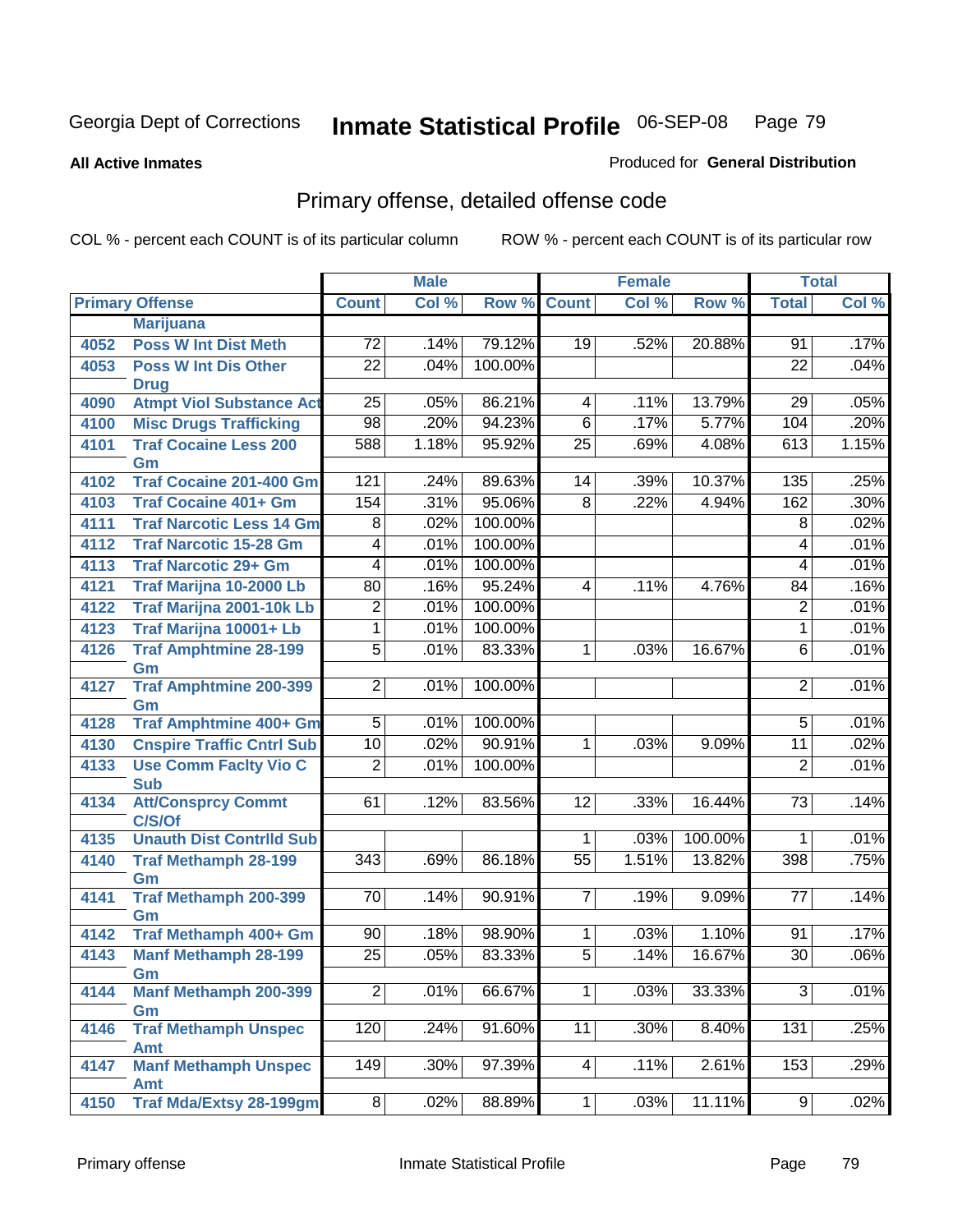**All Active Inmates**

#### Produced for **General Distribution**

# Primary offense, detailed offense code

|                      |                                  |                 | <b>Male</b> |         | <b>Female</b>  |       |        | <b>Total</b>   |         |
|----------------------|----------------------------------|-----------------|-------------|---------|----------------|-------|--------|----------------|---------|
|                      | <b>Primary Offense</b>           | <b>Count</b>    | Col %       | Row %   | <b>Count</b>   | Col % | Row %  | <b>Total</b>   | Col %   |
| 4151                 | <b>Traf Mda/Extsy 200-</b>       |                 | .01%        | 100.00% |                |       |        |                | $.01\%$ |
|                      | 399gm                            |                 |             |         |                |       |        |                |         |
| 4152                 | Traf Mda/Extsy 400+Gm            |                 | .01%        | 100.00% |                |       |        |                | .01%    |
| 5001                 | <b>Viol Motor Vehicle Laws</b>   | $\overline{34}$ | .07%        | 97.14%  |                | .03%  | 2.86%  | 35             | .07%    |
| 5003                 | <b>Chop Shop Violation</b>       |                 | .01%        | 100.00% |                |       |        |                | .01%    |
| 5004                 | <b>Drvng Habtl Violator</b>      | 99              | .20%        | 92.52%  | 8              | .22%  | 7.48%  | 107            | .20%    |
| 5005                 | <b>Habit Traf Viol/Impaired</b>  | 10              | .02%        | 100.00% |                |       |        | 10             | .02%    |
| 5006                 | <b>Habit Traf Viol/Other</b>     | 9               | .02%        | 100.00% |                |       |        | 9              | .02%    |
| 5007                 | <b>Hit-Run W/Injury/Fatality</b> | 3               | .01%        | 100.00% |                |       |        | 3              | .01%    |
| 6000                 | <b>Misc Mrals/Pblic H/Safty</b>  | $\overline{29}$ | .06%        | 90.63%  | $\overline{3}$ | .08%  | 9.38%  | 32             | .06%    |
| 6200                 | <b>Misc Correctionl Inst Off</b> | 9               | .02%        | 90.00%  | 1              | .03%  | 10.00% | 10             | .02%    |
| 9901                 | <b>Conspiracy</b>                | 50              | .10%        | 75.76%  | 16             | .44%  | 24.24% | 66             | .12%    |
| 9905                 | <b>Crmnl Atmpt</b>               |                 | .01%        | 100.00% |                |       |        | 7              | .01%    |
| 9907                 | <b>Unauth Dist Recrd</b>         | $\overline{2}$  | .01%        | 100.00% |                |       |        | $\overline{2}$ | .01%    |
|                      | <b>Devices</b>                   |                 |             |         |                |       |        |                |         |
| 9910                 | <b>Crmnl Solicitation</b>        | $\overline{3}$  | .01%        | 100.00% |                |       |        | $\overline{3}$ | .01%    |
| 9911                 | <b>Party To A Crime</b>          |                 | .01%        | 100.00% |                |       |        | 1              | .01%    |
| 9914                 | <b>Gang Participation</b>        | 6               | .01%        | 100.00% |                |       |        | 6              | .01%    |
| 9999                 | <b>Unknown Offense</b>           | $\overline{2}$  | .01%        | 100.00% |                |       |        | $\overline{2}$ | .01%    |
| <b>Total Rported</b> |                                  | 49,695          | 100%        | 93.18%  | 3,636          | 100%  | 6.82%  | 53,331         | 101%    |

| Not F<br>Reported      | - 14         |       | 46                                  |
|------------------------|--------------|-------|-------------------------------------|
| <b>Total</b><br>'Gran. | ィヘ フヘフ<br>лu | 3,640 | $\sim$ $\sim$ $\sim$<br>1.31 ه<br>ື |

| Mode (most frequent) | 1601 Burglary | 1701 Forgery 1st Degree | 1601 Burglary |
|----------------------|---------------|-------------------------|---------------|
|                      |               |                         |               |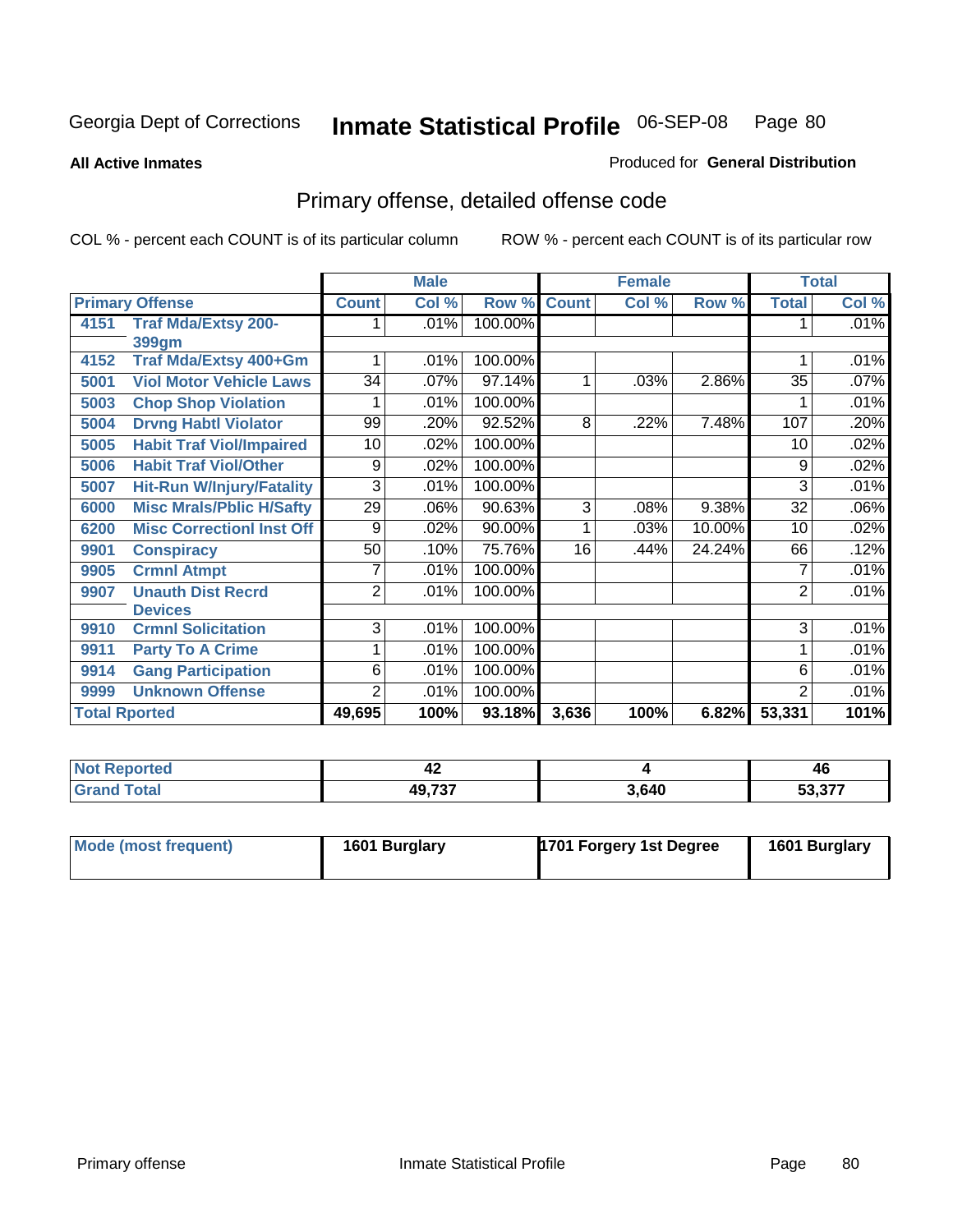#### **All Active Inmates**

### Produced for **General Distribution**

# County of conviction of primary offense

|                         |                             |                  | <b>Male</b> |         | <b>Female</b>   |       |          | <b>Total</b>     |         |
|-------------------------|-----------------------------|------------------|-------------|---------|-----------------|-------|----------|------------------|---------|
|                         | <b>County of Conviction</b> | <b>Count</b>     | Col %       | Row %   | <b>Count</b>    | Col % | Row %    | <b>Total</b>     | Col %   |
| 1                       | <b>Appling</b>              | $\overline{93}$  | .19%        | 93.94%  | $\overline{6}$  | .17%  | 6.06%    | 99               | .19%    |
| $\overline{2}$          | <b>Atkinson</b>             | 45               | .09%        | 93.75%  | $\overline{3}$  | .08%  | 6.25%    | 48               | .09%    |
| $\overline{\mathbf{3}}$ | <b>Bacon</b>                | 60               | .12%        | 96.77%  | $\overline{2}$  | .06%  | 3.23%    | 62               | .12%    |
| 4                       | <b>Baker</b>                | 11               | .02%        | 100.00% |                 |       |          | 11               | .02%    |
| 5                       | <b>Baldwin</b>              | 367              | .74%        | 95.08%  | 19              | .52%  | 4.92%    | 386              | .72%    |
| 6                       | <b>Banks</b>                | 61               | .12%        | 88.41%  | $\overline{8}$  | .22%  | 11.59%   | 69               | .13%    |
| 7                       | <b>Barrow</b>               | $\overline{274}$ | .55%        | 94.16%  | $\overline{17}$ | .47%  | 5.84%    | $\overline{291}$ | .55%    |
| 8                       | <b>Bartow</b>               | 609              | 1.23%       | 88.01%  | 83              | 2.28% | 11.99%   | 692              | 1.30%   |
| 9                       | <b>Ben Hill</b>             | $\overline{273}$ | .55%        | 93.81%  | $\overline{18}$ | .50%  | 6.19%    | 291              | .55%    |
| 10                      | <b>Berrien</b>              | 91               | .18%        | 91.00%  | $\overline{9}$  | .25%  | 9.00%    | 100              | .19%    |
| 11                      | <b>Bibb</b>                 | 1,074            | 2.16%       | 95.55%  | $\overline{50}$ | 1.38% | 4.45%    | 1,124            | 2.11%   |
| 12                      | <b>Bleckley</b>             | $\overline{83}$  | .17%        | 86.46%  | $\overline{13}$ | .36%  | 13.54%   | $\overline{96}$  | .18%    |
| $\overline{13}$         | <b>Brantley</b>             | $\overline{57}$  | .11%        | 90.48%  | $\overline{6}$  | .17%  | 9.52%    | 63               | .12%    |
| 14                      | <b>Brooks</b>               | $\overline{68}$  | .14%        | 95.77%  | $\overline{3}$  | .08%  | 4.23%    | $\overline{71}$  | .13%    |
| 15                      | <b>Bryan</b>                | 103              | .21%        | 96.26%  | $\overline{4}$  | .11%  | 3.74%    | 107              | .20%    |
| 16                      | <b>Bulloch</b>              | 472              | .95%        | 93.84%  | $\overline{31}$ | .85%  | 6.16%    | 503              | .94%    |
| 17                      | <b>Burke</b>                | $\overline{214}$ | .43%        | 95.54%  | $\overline{10}$ | .28%  | 4.46%    | $\overline{224}$ | .42%    |
| 18                      | <b>Butts</b>                | 139              | .28%        | 93.92%  | $\overline{9}$  | .25%  | 6.08%    | $\overline{148}$ | .28%    |
| 19                      | <b>Calhoun</b>              | 40               | .08%        | 93.02%  | $\overline{3}$  | .08%  | 6.98%    | 43               | .08%    |
| 20                      | <b>Camden</b>               | 137              | .28%        | 93.20%  | $\overline{10}$ | .28%  | 6.80%    | $\overline{147}$ | .28%    |
| 21                      | <b>Candler</b>              | $\overline{98}$  | .20%        | 92.45%  | $\overline{8}$  | .22%  | 7.55%    | 106              | .20%    |
| 22                      | <b>Carroll</b>              | 583              | 1.17%       | 91.67%  | $\overline{53}$ | 1.46% | 8.33%    | 636              | 1.19%   |
| 23                      | <b>Catoosa</b>              | $\overline{271}$ | .55%        | 90.33%  | 29              | .80%  | 9.67%    | 300              | .56%    |
| 24                      | <b>Charlton</b>             | $\overline{59}$  | .12%        | 95.16%  | $\overline{3}$  | .08%  | 4.84%    | 62               | .12%    |
| 25                      | <b>Chatham</b>              | 2,423            | 4.88%       | 94.91%  | 130             | 3.58% | 5.09%    | 2,553            | 4.79%   |
| 26                      | <b>Chattahoochee</b>        | $\overline{27}$  | .05%        | 90.00%  | $\overline{3}$  | .08%  | 10.00%   | $\overline{30}$  | .06%    |
| 27                      | <b>Chattooga</b>            | $\overline{242}$ | .49%        | 89.96%  | $\overline{27}$ | .74%  | 10.04%   | 269              | .50%    |
| 28                      | <b>Cherokee</b>             | 560              | 1.13%       | 91.06%  | $\overline{55}$ | 1.51% | 8.94%    | 615              | 1.15%   |
| 29                      | <b>Clarke</b>               | 431              | .87%        | 94.52%  | $\overline{25}$ | .69%  | 5.48%    | 456              | .86%    |
| 30                      | <b>Clay</b>                 | $\overline{25}$  | .05%        | 89.29%  | $\overline{3}$  | .08%  | 10.71%   | $\overline{28}$  | .05%    |
| 31                      | <b>Clayton</b>              | 1,462            | 2.94%       | 92.83%  | 113             | 3.11% | 7.17%    | 1,575            | 2.95%   |
| 32                      | <b>Clinch</b>               | 49               | .10%        | 98.00%  | 1               | .03%  | $2.00\%$ | 50               | $.09\%$ |
| 33                      | <b>Cobb</b>                 | 2,936            | 5.91%       | 91.81%  | 262             | 7.21% | 8.19%    | 3,198            | 6.00%   |
| 34                      | <b>Coffee</b>               | 230              | .46%        | 93.50%  | 16              | .44%  | 6.50%    | 246              | .46%    |
| 35                      | <b>Colquitt</b>             | $\overline{337}$ | .68%        | 93.87%  | 22              | .61%  | 6.13%    | 359              | .67%    |
| 36                      | <b>Columbia</b>             | 303              | .61%        | 90.99%  | 30              | .83%  | 9.01%    | 333              | .62%    |
| 37                      | <b>Cook</b>                 | 140              | .28%        | 93.33%  | 10              | .28%  | 6.67%    | 150              | .28%    |
| 38                      | <b>Coweta</b>               | 564              | 1.13%       | 92.16%  | 48              | 1.32% | 7.84%    | 612              | 1.15%   |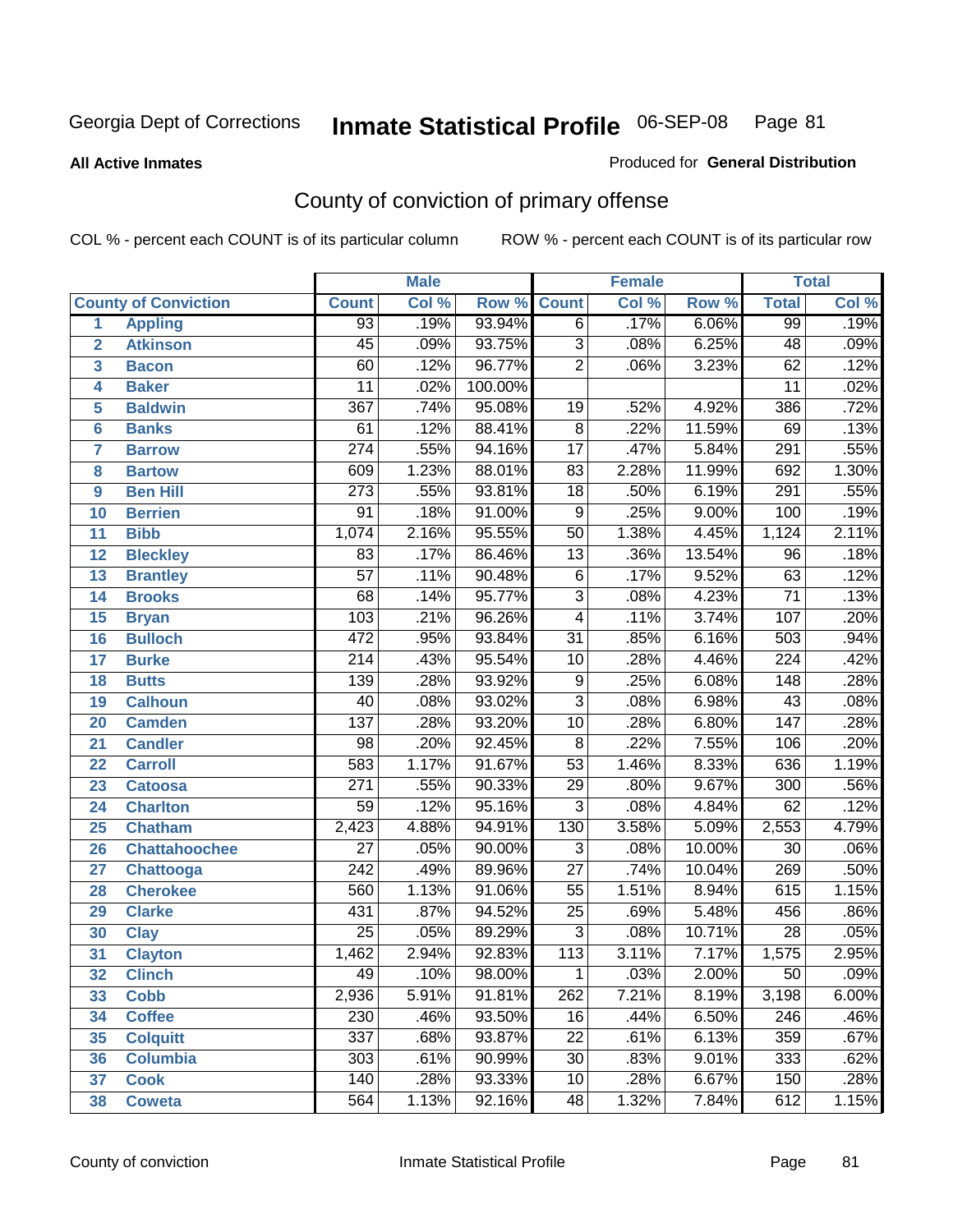**All Active Inmates**

### Produced for **General Distribution**

# County of conviction of primary offense

|    |                             |                  | <b>Male</b> |         | <b>Female</b>   |       |          | <b>Total</b>     |         |
|----|-----------------------------|------------------|-------------|---------|-----------------|-------|----------|------------------|---------|
|    | <b>County of Conviction</b> | <b>Count</b>     | Col %       | Row %   | <b>Count</b>    | Col % | Row %    | <b>Total</b>     | Col %   |
| 39 | <b>Crawford</b>             | $\overline{23}$  | .05%        | 88.46%  | $\overline{3}$  | .08%  | 11.54%   | $\overline{26}$  | .05%    |
| 40 | <b>Crisp</b>                | 297              | .60%        | 95.50%  | 14              | .39%  | 4.50%    | 311              | .58%    |
| 41 | <b>Dade</b>                 | $\overline{142}$ | .29%        | 95.95%  | 6               | .17%  | 4.05%    | 148              | .28%    |
| 42 | <b>Dawson</b>               | 95               | .19%        | 91.35%  | $\overline{9}$  | .25%  | 8.65%    | 104              | .20%    |
| 43 | <b>Decatur</b>              | 320              | .64%        | 93.84%  | $\overline{21}$ | .58%  | 6.16%    | 341              | .64%    |
| 44 | <b>Dekalb</b>               | 2,883            | 5.80%       | 94.77%  | 159             | 4.37% | 5.23%    | 3,042            | 5.70%   |
| 45 | <b>Dodge</b>                | $\overline{165}$ | .33%        | 92.18%  | 14              | .39%  | 7.82%    | 179              | .34%    |
| 46 | <b>Dooly</b>                | 113              | .23%        | 93.39%  | 8               | .22%  | 6.61%    | 121              | .23%    |
| 47 | <b>Dougherty</b>            | 984              | 1.98%       | 95.91%  | $\overline{42}$ | 1.16% | 4.09%    | 1,026            | 1.92%   |
| 48 | <b>Douglas</b>              | 1,111            | 2.24%       | 90.92%  | 111             | 3.05% | 9.08%    | 1,222            | 2.29%   |
| 49 | <b>Early</b>                | 79               | .16%        | 98.75%  | 1               | .03%  | 1.25%    | $\overline{80}$  | .15%    |
| 50 | <b>Echols</b>               | $\overline{10}$  | .02%        | 100.00% |                 |       |          | 10               | .02%    |
| 51 | <b>Effingham</b>            | 132              | .27%        | 91.03%  | 13              | .36%  | 8.97%    | $\overline{145}$ | .27%    |
| 52 | <b>Elbert</b>               | 145              | .29%        | 96.03%  | $\overline{6}$  | .17%  | 3.97%    | 151              | .28%    |
| 53 | <b>Emanuel</b>              | 160              | .32%        | 96.97%  | $\overline{5}$  | .14%  | 3.03%    | 165              | .31%    |
| 54 | <b>Evans</b>                | $\overline{95}$  | .19%        | 98.96%  | $\mathbf{1}$    | .03%  | 1.04%    | 96               | .18%    |
| 55 | <b>Fannin</b>               | 100              | .20%        | 90.09%  | 11              | .30%  | 9.91%    | $\overline{111}$ | .21%    |
| 56 | <b>Fayette</b>              | 332              | .67%        | 89.73%  | 38              | 1.05% | 10.27%   | $\overline{370}$ | .69%    |
| 57 | <b>Floyd</b>                | 849              | 1.71%       | 90.22%  | $\overline{92}$ | 2.53% | 9.78%    | 941              | 1.76%   |
| 58 | <b>Forsyth</b>              | 301              | .61%        | 87.25%  | 44              | 1.21% | 12.75%   | 345              | .65%    |
| 59 | <b>Franklin</b>             | 164              | .33%        | 91.62%  | $\overline{15}$ | .41%  | 8.38%    | 179              | .34%    |
| 60 | <b>Fulton</b>               | 4,310            | 8.67%       | 96.10%  | 175             | 4.81% | 3.90%    | 4,485            | 8.41%   |
| 61 | Gilmer                      | 101              | .20%        | 87.83%  | 14              | .39%  | 12.17%   | 115              | .22%    |
| 62 | <b>Glascock</b>             | 7                | .01%        | 87.50%  | 1               | .03%  | 12.50%   | 8                | .02%    |
| 63 | <b>Glynn</b>                | 425              | .86%        | 95.72%  | $\overline{19}$ | .52%  | 4.28%    | 444              | .83%    |
| 64 | <b>Gordon</b>               | 283              | .57%        | 91.29%  | $\overline{27}$ | .74%  | 8.71%    | $\overline{310}$ | .58%    |
| 65 | <b>Grady</b>                | $\overline{242}$ | .49%        | 96.80%  | 8               | .22%  | 3.20%    | 250              | .47%    |
| 66 | <b>Greene</b>               | 119              | .24%        | 95.97%  | $\overline{5}$  | .14%  | 4.03%    | 124              | .23%    |
| 67 | <b>Gwinnett</b>             | 1,870            | 3.76%       | 92.35%  | 155             | 4.26% | 7.65%    | 2,025            | 3.80%   |
| 68 | <b>Habersham</b>            | 115              | .23%        | 93.50%  | $\overline{8}$  | .22%  | 6.50%    | 123              | .23%    |
| 69 | <b>Hall</b>                 | 762              | 1.53%       | 91.81%  | 68              | 1.87% | 8.19%    | 830              | 1.56%   |
| 70 | <b>Hancock</b>              | 29               | .06%        | 96.67%  | 1               | .03%  | $3.33\%$ | 30               | $.06\%$ |
| 71 | <b>Haralson</b>             | $\overline{79}$  | .16%        | 95.18%  | 4               | .11%  | 4.82%    | 83               | .16%    |
| 72 | <b>Harris</b>               | 138              | .28%        | 96.50%  | $\overline{5}$  | .14%  | 3.50%    | 143              | .27%    |
| 73 | <b>Hart</b>                 | 120              | .24%        | 93.02%  | $\overline{9}$  | .25%  | 6.98%    | 129              | .24%    |
| 74 | <b>Heard</b>                | 69               | .14%        | 85.19%  | 12              | .33%  | 14.81%   | 81               | .15%    |
| 75 | <b>Henry</b>                | $\overline{547}$ | 1.10%       | 89.53%  | 64              | 1.76% | 10.47%   | 611              | 1.15%   |
| 76 | <b>Houston</b>              | 621              | 1.25%       | 92.96%  | $\overline{47}$ | 1.29% | 7.04%    | 668              | 1.25%   |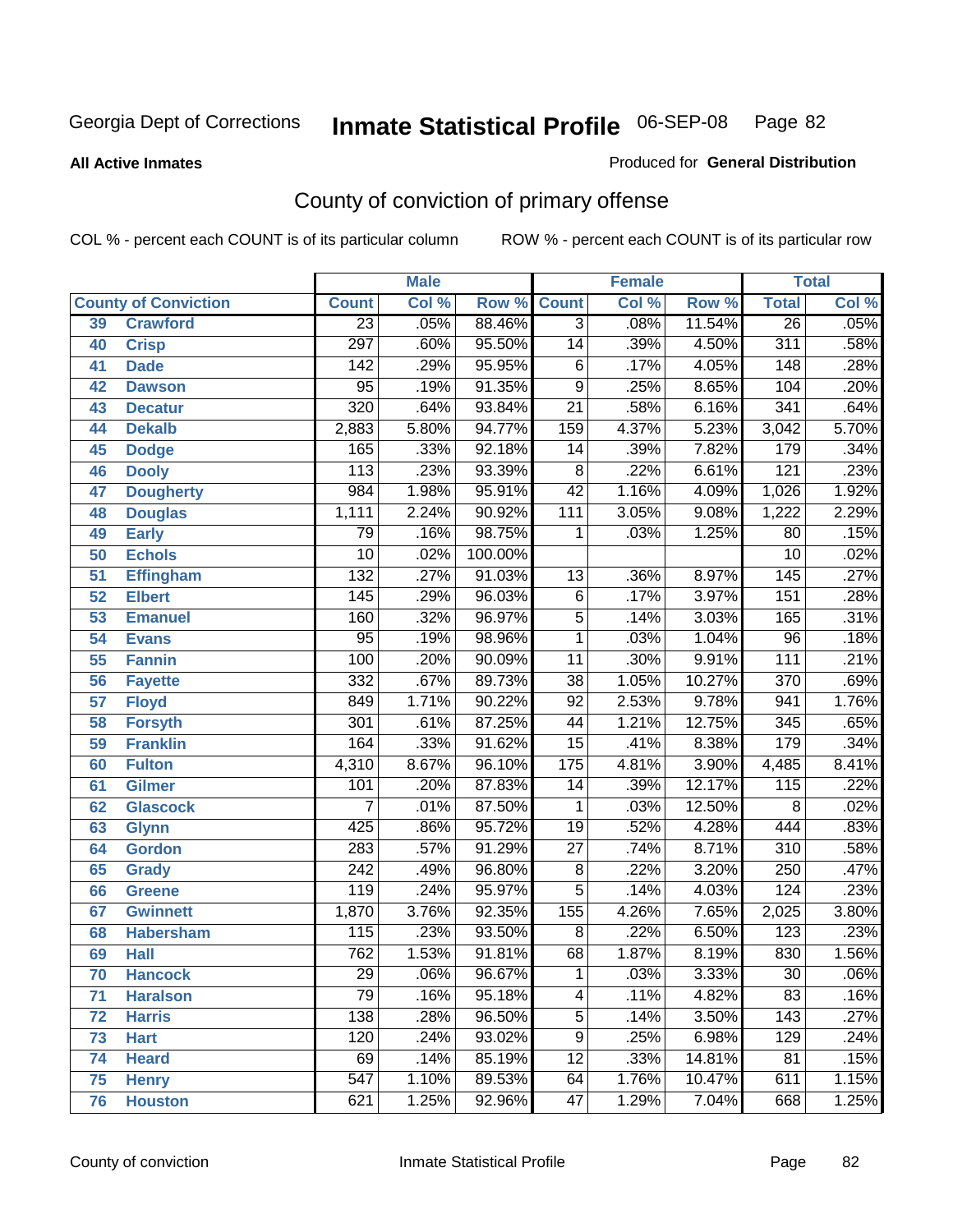#### **All Active Inmates**

### Produced for **General Distribution**

# County of conviction of primary offense

|     |                             |                  | <b>Male</b> |         |                          | <b>Female</b> |        | <b>Total</b>     |       |
|-----|-----------------------------|------------------|-------------|---------|--------------------------|---------------|--------|------------------|-------|
|     | <b>County of Conviction</b> | <b>Count</b>     | Col %       | Row %   | <b>Count</b>             | Col %         | Row %  | <b>Total</b>     | Col % |
| 77  | <b>Irwin</b>                | $\overline{57}$  | .11%        | 95.00%  | $\overline{3}$           | .08%          | 5.00%  | 60               | .11%  |
| 78  | <b>Jackson</b>              | 193              | .39%        | 91.04%  | $\overline{19}$          | .52%          | 8.96%  | $\overline{212}$ | .40%  |
| 79  | <b>Jasper</b>               | 62               | .12%        | 93.94%  | 4                        | .11%          | 6.06%  | 66               | .12%  |
| 80  | <b>Jeff Davis</b>           | 89               | .18%        | 96.74%  | $\overline{3}$           | .08%          | 3.26%  | $\overline{92}$  | .17%  |
| 81  | <b>Jefferson</b>            | $\overline{115}$ | .23%        | 95.83%  | $\overline{5}$           | .14%          | 4.17%  | 120              | .23%  |
| 82  | <b>Jenkins</b>              | $\overline{74}$  | .15%        | 94.87%  | $\overline{4}$           | .11%          | 5.13%  | 78               | .15%  |
| 83  | <b>Johnson</b>              | $\overline{58}$  | .12%        | 95.08%  | $\overline{3}$           | .08%          | 4.92%  | 61               | .11%  |
| 84  | <b>Jones</b>                | $\overline{147}$ | .30%        | 93.04%  | 11                       | .30%          | 6.96%  | 158              | .30%  |
| 85  | <b>Lamar</b>                | $\overline{78}$  | .16%        | 92.86%  | $\overline{6}$           | .17%          | 7.14%  | $\overline{84}$  | .16%  |
| 86  | <b>Lanier</b>               | $\overline{37}$  | .07%        | 90.24%  | $\overline{\mathcal{A}}$ | .11%          | 9.76%  | $\overline{41}$  | .08%  |
| 87  | <b>Laurens</b>              | 349              | .70%        | 94.84%  | $\overline{19}$          | .52%          | 5.16%  | 368              | .69%  |
| 88  | Lee                         | $\overline{72}$  | .14%        | 91.14%  | 7                        | .19%          | 8.86%  | $\overline{79}$  | .15%  |
| 89  | <b>Liberty</b>              | 291              | .59%        | 93.27%  | $\overline{21}$          | .58%          | 6.73%  | $\overline{312}$ | .59%  |
| 90  | <b>Lincoln</b>              | $\overline{30}$  | .06%        | 100.00% |                          |               |        | $\overline{30}$  | .06%  |
| 91  | Long                        | $\overline{83}$  | .17%        | 94.32%  | $\overline{5}$           | .14%          | 5.68%  | 88               | .17%  |
| 92  | <b>Lowndes</b>              | 598              | 1.20%       | 94.62%  | $\overline{34}$          | .94%          | 5.38%  | 632              | 1.19% |
| 93  | <b>Lumpkin</b>              | $\overline{112}$ | .23%        | 89.60%  | $\overline{13}$          | .36%          | 10.40% | 125              | .23%  |
| 94  | <b>Macon</b>                | $\overline{74}$  | .15%        | 94.87%  | $\overline{\mathbf{4}}$  | .11%          | 5.13%  | $\overline{78}$  | .15%  |
| 95  | <b>Madison</b>              | $\overline{126}$ | .25%        | 94.03%  | $\overline{8}$           | .22%          | 5.97%  | 134              | .25%  |
| 96  | <b>Marion</b>               | $\overline{51}$  | .10%        | 92.73%  | $\overline{\mathcal{A}}$ | .11%          | 7.27%  | $\overline{55}$  | .10%  |
| 97  | <b>Mcduffie</b>             | $\overline{195}$ | .39%        | 97.01%  | $\overline{6}$           | .17%          | 2.99%  | $\overline{201}$ | .38%  |
| 98  | <b>Mcintosh</b>             | $\overline{72}$  | .14%        | 98.63%  | 1                        | .03%          | 1.37%  | $\overline{73}$  | .14%  |
| 99  | <b>Meriwether</b>           | 198              | .40%        | 93.40%  | 14                       | .39%          | 6.60%  | $\overline{212}$ | .40%  |
| 100 | <b>Miller</b>               | $\overline{33}$  | .07%        | 100.00% |                          |               |        | $\overline{33}$  | .06%  |
| 101 | <b>Mitchell</b>             | 184              | .37%        | 90.20%  | $\overline{20}$          | .55%          | 9.80%  | $\overline{204}$ | .38%  |
| 102 | <b>Monroe</b>               | 162              | .33%        | 93.10%  | $\overline{12}$          | .33%          | 6.90%  | 174              | .33%  |
| 103 | <b>Montgomery</b>           | 50               | .10%        | 90.91%  | $\overline{5}$           | .14%          | 9.09%  | $\overline{55}$  | .10%  |
| 104 | <b>Morgan</b>               | 109              | .22%        | 92.37%  | $\overline{9}$           | .25%          | 7.63%  | $\overline{118}$ | .22%  |
| 105 | <b>Murray</b>               | 239              | .48%        | 92.64%  | $\overline{19}$          | .52%          | 7.36%  | 258              | .48%  |
| 106 | <b>Muscogee</b>             | 1,886            | 3.80%       | 94.06%  | $\overline{119}$         | 3.27%         | 5.94%  | 2,005            | 3.76% |
| 107 | <b>Newton</b>               | $\overline{571}$ | 1.15%       | 89.08%  | $\overline{70}$          | 1.93%         | 10.92% | 641              | 1.20% |
| 108 | <b>Oconee</b>               | 56               | .11%        | 98.25%  | 1                        | .03%          | 1.75%  | 57               | .11%  |
| 109 | <b>Oglethorpe</b>           | $\overline{54}$  | .11%        | 93.10%  | $\overline{4}$           | .11%          | 6.90%  | $\overline{58}$  | .11%  |
| 110 | <b>Paulding</b>             | 228              | .46%        | 91.57%  | $\overline{21}$          | .58%          | 8.43%  | 249              | .47%  |
| 111 | <b>Peach</b>                | $\overline{90}$  | .18%        | 97.83%  | $\overline{c}$           | .06%          | 2.17%  | 92               | .17%  |
| 112 | <b>Pickens</b>              | 96               | .19%        | 91.43%  | 9                        | .25%          | 8.57%  | 105              | .20%  |
| 113 | <b>Pierce</b>               | 63               | .13%        | 96.92%  | $\overline{2}$           | .06%          | 3.08%  | 65               | .12%  |
| 114 | <b>Pike</b>                 | 50               | .10%        | 90.91%  | $\overline{5}$           | .14%          | 9.09%  | 55               | .10%  |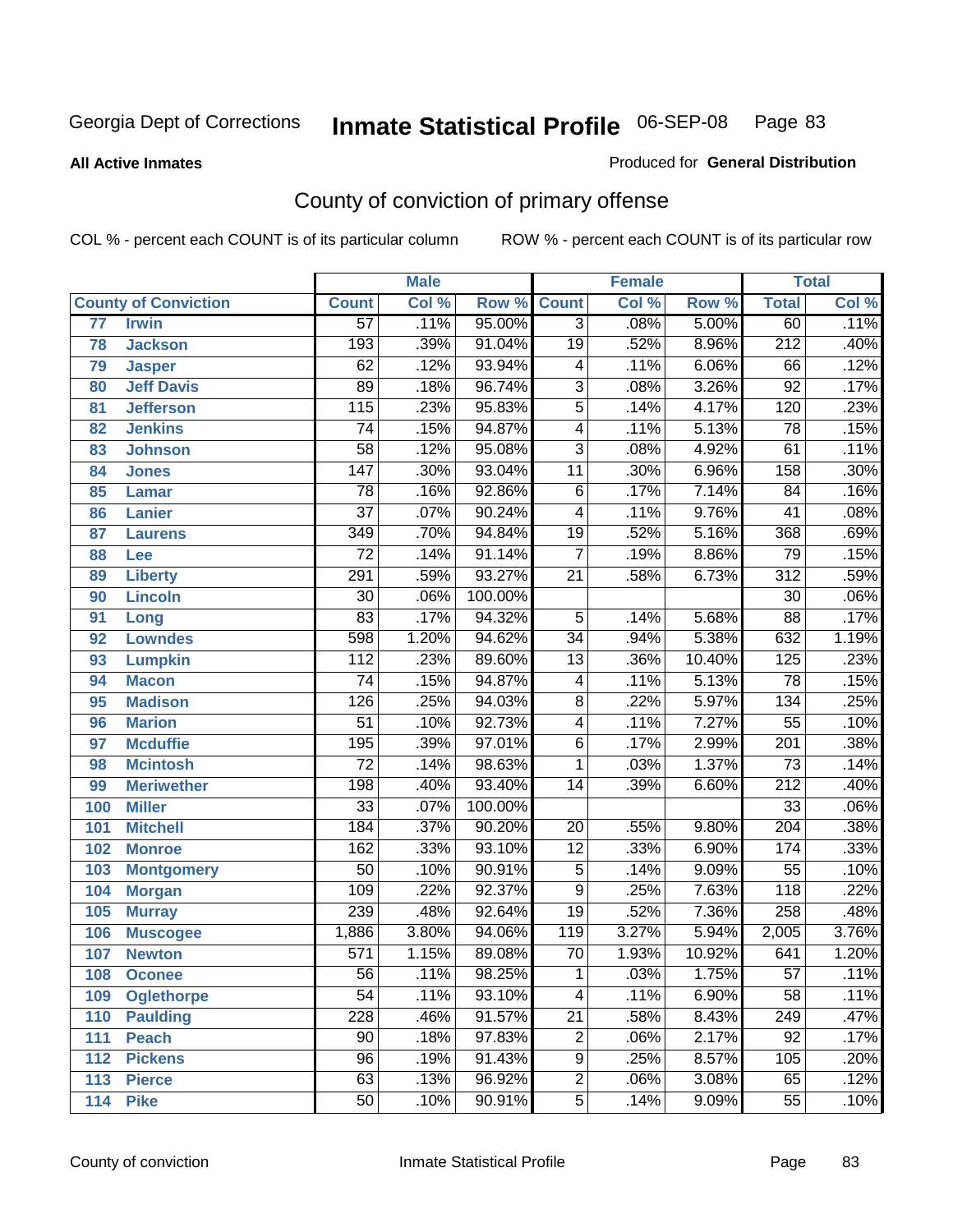**All Active Inmates**

### Produced for **General Distribution**

# County of conviction of primary offense

|                             |                  | <b>Male</b> |                    |                 | <b>Female</b> |        |                  | <b>Total</b> |
|-----------------------------|------------------|-------------|--------------------|-----------------|---------------|--------|------------------|--------------|
| <b>County of Conviction</b> | <b>Count</b>     | Col %       | <b>Row % Count</b> |                 | Col %         | Row %  | <b>Total</b>     | Col %        |
| 115<br><b>Polk</b>          | 138              | .28%        | 95.17%             | $\overline{7}$  | .19%          | 4.83%  | 145              | .27%         |
| 116<br><b>Pulaski</b>       | $\overline{80}$  | .16%        | 93.02%             | $\overline{6}$  | .17%          | 6.98%  | 86               | .16%         |
| 117<br><b>Putnam</b>        | 152              | .31%        | 93.83%             | 10              | .28%          | 6.17%  | 162              | .30%         |
| 118<br>Quitman              | $\overline{13}$  | .03%        | 92.86%             | $\mathbf 1$     | .03%          | 7.14%  | 14               | .03%         |
| 119<br><b>Rabun</b>         | 62               | .12%        | 89.86%             | $\overline{7}$  | .19%          | 10.14% | 69               | .13%         |
| 120<br><b>Randolph</b>      | 48               | .10%        | 88.89%             | $\overline{6}$  | .17%          | 11.11% | $\overline{54}$  | .10%         |
| <b>Richmond</b><br>121      | 1,776            | 3.57%       | 93.52%             | 123             | 3.38%         | 6.48%  | 1,899            | 3.56%        |
| 122<br><b>Rockdale</b>      | 440              | .89%        | 91.29%             | 42              | 1.16%         | 8.71%  | 482              | .90%         |
| 123<br><b>Schley</b>        | $\overline{27}$  | .05%        | 96.43%             | $\mathbf 1$     | .03%          | 3.57%  | $\overline{28}$  | .05%         |
| 124<br><b>Screven</b>       | $\overline{117}$ | .24%        | 93.60%             | $\overline{8}$  | .22%          | 6.40%  | 125              | .23%         |
| 125<br><b>Seminole</b>      | 76               | .15%        | 90.48%             | $\overline{8}$  | .22%          | 9.52%  | $\overline{84}$  | .16%         |
| 126<br><b>Spalding</b>      | 582              | 1.17%       | 91.51%             | 54              | 1.49%         | 8.49%  | 636              | 1.19%        |
| 127<br><b>Stephens</b>      | 190              | .38%        | 91.35%             | $\overline{18}$ | .50%          | 8.65%  | 208              | .39%         |
| 128<br><b>Stewart</b>       | $\overline{32}$  | .06%        | 91.43%             | $\overline{3}$  | .08%          | 8.57%  | $\overline{35}$  | .07%         |
| 129<br><b>Sumter</b>        | 259              | .52%        | 96.64%             | $\overline{9}$  | .25%          | 3.36%  | 268              | .50%         |
| <b>Talbot</b><br>130        | 45               | .09%        | 93.75%             | $\overline{3}$  | .08%          | 6.25%  | 48               | .09%         |
| 131<br><b>Taliaferro</b>    | $\overline{24}$  | .05%        | 92.31%             | $\overline{2}$  | .06%          | 7.69%  | $\overline{26}$  | .05%         |
| <b>Tattnall</b><br>132      | 175              | .35%        | 93.09%             | $\overline{13}$ | .36%          | 6.91%  | 188              | .35%         |
| 133<br><b>Taylor</b>        | 102              | .21%        | 95.33%             | $\overline{5}$  | .14%          | 4.67%  | 107              | .20%         |
| <b>Telfair</b><br>134       | 126              | .25%        | 91.97%             | 11              | .30%          | 8.03%  | $\overline{137}$ | .26%         |
| 135<br><b>Terrell</b>       | 84               | .17%        | 97.67%             | $\overline{2}$  | .06%          | 2.33%  | 86               | .16%         |
| 136<br><b>Thomas</b>        | $\overline{313}$ | .63%        | 93.99%             | $\overline{20}$ | .55%          | 6.01%  | 333              | .62%         |
| 137<br><b>Tift</b>          | 302              | .61%        | 96.49%             | $\overline{11}$ | .30%          | 3.51%  | $\overline{313}$ | .59%         |
| <b>Toombs</b><br>138        | 280              | .56%        | 93.02%             | 21              | .58%          | 6.98%  | $\overline{301}$ | .56%         |
| 139<br><b>Towns</b>         | 46               | .09%        | 88.46%             | $\overline{6}$  | .17%          | 11.54% | $\overline{52}$  | .10%         |
| <b>Treutlen</b><br>140      | $\overline{80}$  | .16%        | 97.56%             | $\overline{2}$  | .06%          | 2.44%  | $\overline{82}$  | .15%         |
| 141<br><b>Troup</b>         | 681              | 1.37%       | 89.49%             | $\overline{80}$ | 2.20%         | 10.51% | 761              | 1.43%        |
| 142<br><b>Turner</b>        | 78               | .16%        | 96.30%             | $\overline{3}$  | .08%          | 3.70%  | 81               | .15%         |
| 143<br><b>Twiggs</b>        | $\overline{56}$  | .11%        | 87.50%             | $\overline{8}$  | .22%          | 12.50% | 64               | .12%         |
| 144<br><b>Union</b>         | $\overline{87}$  | .18%        | 90.63%             | $\overline{9}$  | .25%          | 9.38%  | $\overline{96}$  | .18%         |
| 145<br><b>Upson</b>         | $\overline{214}$ | .43%        | 92.64%             | $\overline{17}$ | .47%          | 7.36%  | $\overline{231}$ | .43%         |
| 146<br><b>Walker</b>        | 394              | .79%        | 90.78%             | 40              | 1.10%         | 9.22%  | 434              | $.81\%$      |
| 147<br><b>Walton</b>        | 401              | .81%        | 91.97%             | $\overline{35}$ | .96%          | 8.03%  | 436              | .82%         |
| 148<br><b>Ware</b>          | 355              | .71%        | 93.42%             | $\overline{25}$ | .69%          | 6.58%  | 380              | .71%         |
| 149<br><b>Warren</b>        | 48               | .10%        | 94.12%             | 3               | .08%          | 5.88%  | 51               | .10%         |
| Washington<br>150           | 114              | .23%        | 92.68%             | 9               | .25%          | 7.32%  | 123              | .23%         |
| 151<br><b>Wayne</b>         | 159              | .32%        | 89.33%             | 19              | .52%          | 10.67% | $\overline{178}$ | .33%         |
| <b>Webster</b><br>152       | $\overline{7}$   | .01%        | 87.50%             | $\mathbf{1}$    | .03%          | 12.50% | 8                | .02%         |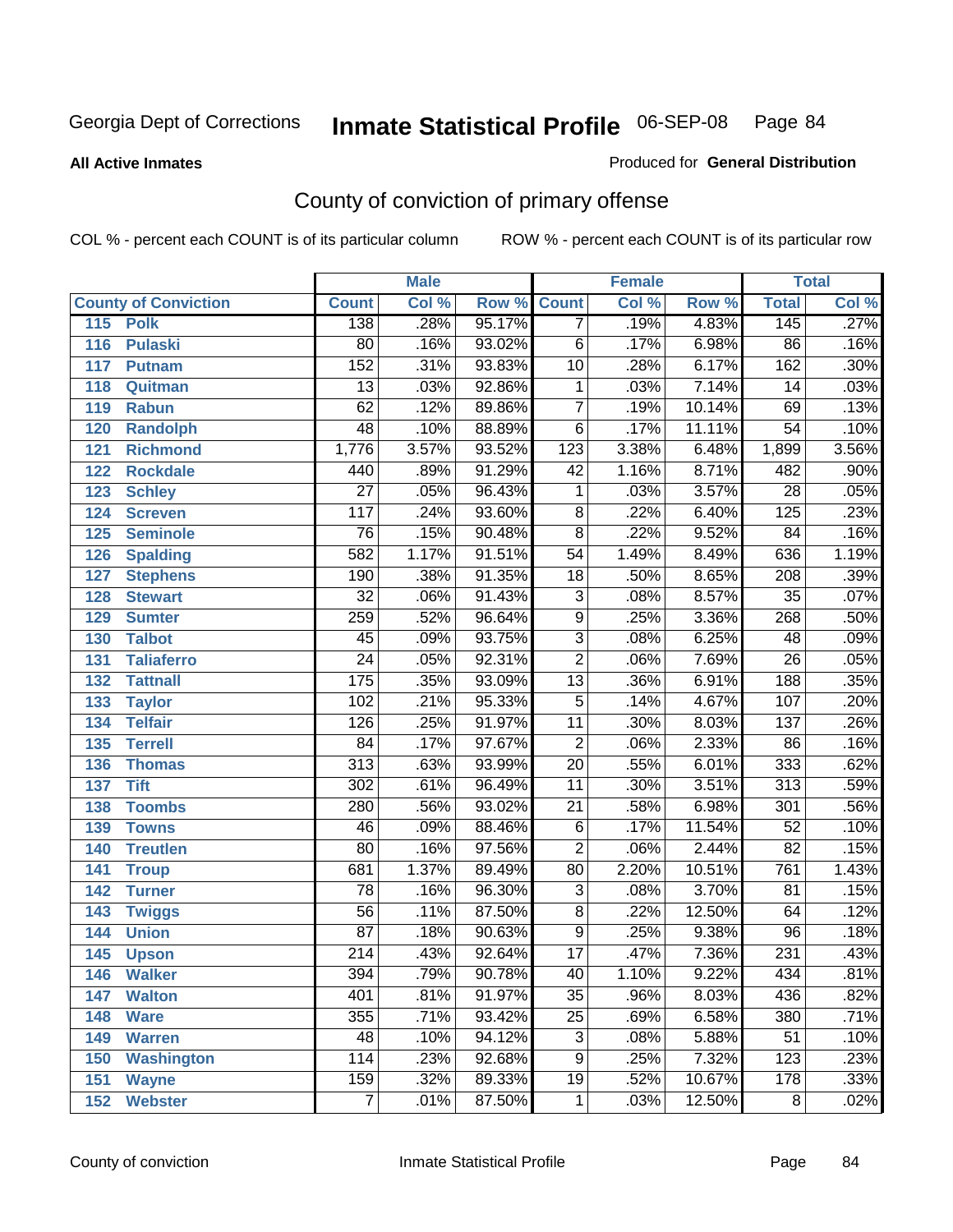**All Active Inmates**

### Produced for **General Distribution**

# County of conviction of primary offense

|                             | <b>Male</b>  |         |             | <b>Female</b>     |         |        | <b>Total</b> |         |
|-----------------------------|--------------|---------|-------------|-------------------|---------|--------|--------------|---------|
| <b>County of Conviction</b> | <b>Count</b> | Col %   | Row % Count |                   | Col %   | Row %  | <b>Total</b> | Col %   |
| <b>Wheeler</b><br>153       | 33           | $.07\%$ | 84.62%      | 6                 | .17%    | 15.38% | 39           | $.07\%$ |
| <b>White</b><br>154         | 85           | .17%    | 87.63%      | $12 \overline{ }$ | .33%    | 12.37% | 97           | .18%    |
| <b>Whitfield</b><br>155     | 684          | 1.38%   | 89.53%      | 80                | 2.20%   | 10.47% | 764          | 1.43%   |
| <b>Wilcox</b><br>156        | 65           | .13%    | 92.86%      | 5                 | .14%    | 7.14%  | 70           | .13%    |
| <b>Wilkes</b><br>157        | 86           | .17%    | 97.73%      | 2                 | $.06\%$ | 2.27%  | 88           | .17%    |
| <b>Wilkinson</b><br>158     | 64           | .13%    | 96.97%      | 2                 | $.06\%$ | 3.03%  | 66           | $.12\%$ |
| <b>Worth</b><br>159         | 135          | .27%    | 94.41%      | 8                 | $.22\%$ | 5.59%  | 143          | $.27\%$ |
| <b>Total Rported</b>        | 49,695       | 100%    | 93.18%      | 3,636             | 100%    | 6.82%  | 53,331       | 100%    |

| Reported<br><b>NOT</b> | . .<br>,,<br>44 |       | 46    |
|------------------------|-----------------|-------|-------|
| <b>ota</b>             | 49,737          | 3,640 | - 277 |

| Mc | ™ulton | Cobb |  |
|----|--------|------|--|
|    |        |      |  |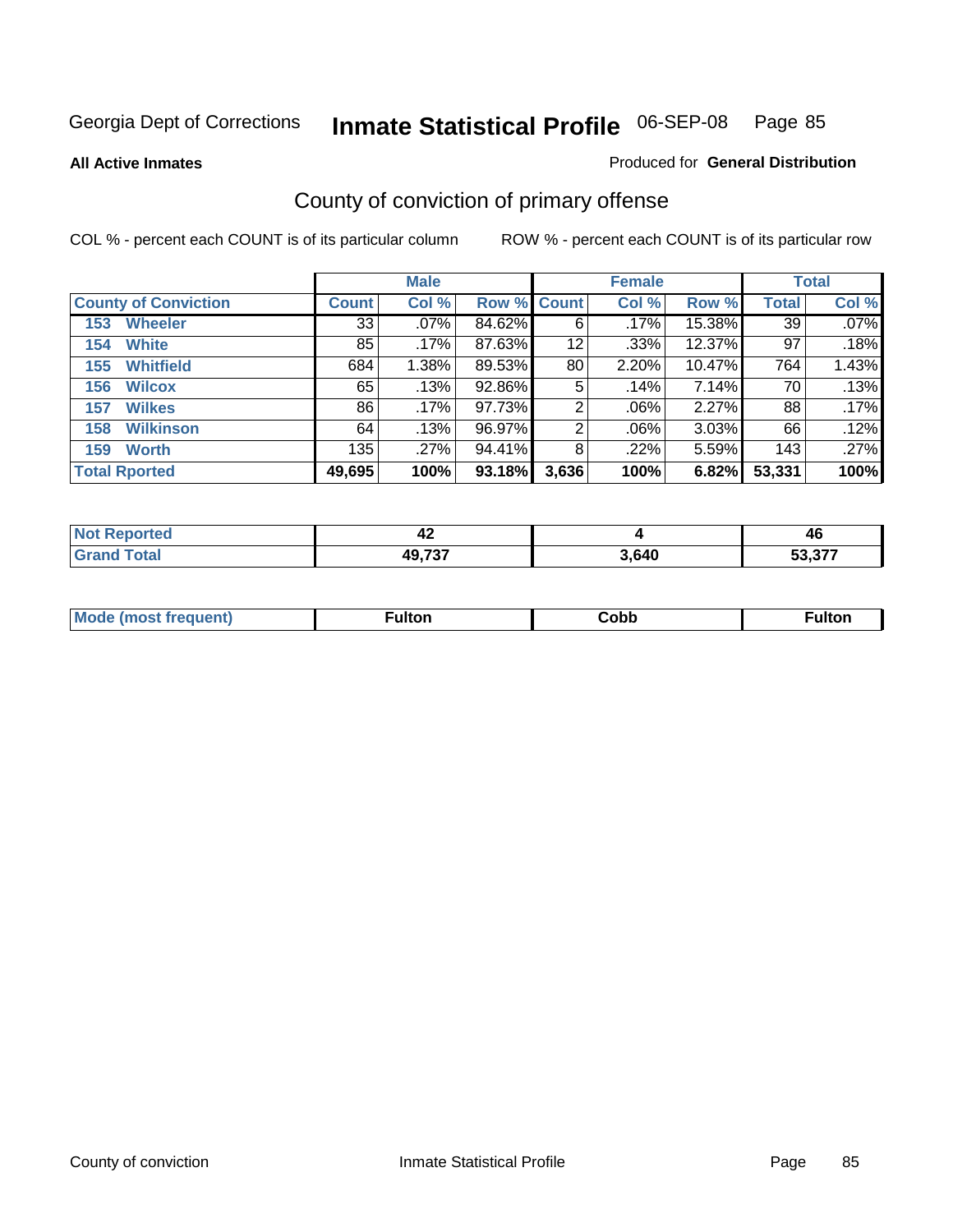**All Active Inmates**

#### Produced for **General Distribution**

# Circuit of conviction of primary offense

|                         |                                 |                  | <b>Male</b> |        |                  | <b>Female</b> |        |                  | <b>Total</b> |
|-------------------------|---------------------------------|------------------|-------------|--------|------------------|---------------|--------|------------------|--------------|
|                         | <b>Circuit of Conviction</b>    | <b>Count</b>     | Col %       | Row %  | <b>Count</b>     | Col %         | Row %  | <b>Total</b>     | Col %        |
| 1                       | <b>Alapaha Circuit</b>          | 362              | .73%        | 93.06% | $\overline{27}$  | .74%          | 6.94%  | 389              | .73%         |
| $\overline{2}$          | <b>Alcovy Circuit</b>           | $\overline{972}$ | 1.96%       | 90.25% | 105              | 2.89%         | 9.75%  | 1,077            | 2.02%        |
| $\overline{\mathbf{3}}$ | <b>Atlanta Circuit</b>          | 4,310            | 8.67%       | 96.10% | $\overline{175}$ | 4.81%         | 3.90%  | 4,485            | 8.41%        |
| 4                       | <b>Atlantic Circuit</b>         | 819              | 1.65%       | 94.79% | $\overline{45}$  | 1.24%         | 5.21%  | 864              | 1.62%        |
| 5                       | <b>Augusta Circuit</b>          | 2,293            | 4.61%       | 93.36% | 163              | 4.48%         | 6.64%  | 2,456            | 4.61%        |
| $6\phantom{a}$          | <b>Blue Ridge Circuit</b>       | 560              | 1.13%       | 91.06% | $\overline{55}$  | 1.51%         | 8.94%  | 615              | 1.15%        |
| $\overline{7}$          | <b>Brunswick Circuit</b>        | 903              | 1.82%       | 94.06% | $\overline{57}$  | 1.57%         | 5.94%  | 960              | 1.80%        |
| 8                       | <b>Chattahoochee Circuit</b>    | 2,249            | 4.53%       | 94.18% | 139              | 3.82%         | 5.82%  | 2,388            | 4.48%        |
| 9                       | <b>Cherokee Circuit</b>         | 892              | 1.79%       | 89.02% | 110              | 3.03%         | 10.98% | 1,002            | 1.88%        |
| 10                      | <b>Clayton Circuit</b>          | 1,462            | 2.94%       | 92.83% | 113              | 3.11%         | 7.17%  | 1,575            | 2.95%        |
| 11                      | <b>Cobb Circuit</b>             | 2,936            | 5.91%       | 91.81% | 262              | 7.21%         | 8.19%  | 3,198            | 6.00%        |
| 12                      | <b>Conasauga Circuit</b>        | 923              | 1.86%       | 90.31% | 99               | 2.72%         | 9.69%  | 1,022            | 1.92%        |
| 13                      | <b>Cordele Circuit</b>          | 748              | 1.51%       | 94.33% | $\overline{45}$  | 1.24%         | 5.67%  | 793              | 1.49%        |
| 14                      | <b>Coweta Circuit</b>           | 2,095            | 4.22%       | 91.01% | 207              | 5.69%         | 8.99%  | 2,302            | 4.32%        |
| 15                      | <b>Dougherty Circuit</b>        | 984              | 1.98%       | 95.91% | 42               | 1.16%         | 4.09%  | 1,026            | 1.92%        |
| 16                      | <b>Dublin Circuit</b>           | 543              | 1.09%       | 94.43% | $\overline{32}$  | .88%          | 5.57%  | $\overline{575}$ | 1.08%        |
| 17                      | <b>Eastern Circuit</b>          | 2,423            | 4.88%       | 94.91% | 130              | 3.58%         | 5.09%  | 2,553            | 4.79%        |
| 18                      | <b>Flint Circuit</b>            | $\overline{547}$ | 1.10%       | 89.53% | 64               | 1.76%         | 10.47% | 611              | 1.15%        |
| 19                      | <b>Griffin Circuit</b>          | 1,178            | 2.37%       | 91.18% | 114              | 3.14%         | 8.82%  | 1,292            | 2.42%        |
| 20                      | <b>Gwinnett Circuit</b>         | 1,870            | 3.76%       | 92.35% | 155              | 4.26%         | 7.65%  | 2,025            | 3.80%        |
| 21                      | <b>Houston Circuit</b>          | 621              | 1.25%       | 92.96% | $\overline{47}$  | 1.29%         | 7.04%  | 668              | 1.25%        |
| 22                      | <b>Lookout Mountain Circuit</b> | 1,049            | 2.11%       | 91.14% | 102              | 2.81%         | 8.86%  | 1,151            | 2.16%        |
| 23                      | <b>Macon Circuit</b>            | 1,187            | 2.39%       | 95.57% | 55               | 1.51%         | 4.43%  | 1,242            | 2.33%        |
| 24                      | <b>Middle Circuit</b>           | 767              | 1.54%       | 94.11% | 48               | 1.32%         | 5.89%  | 815              | 1.53%        |
| 25                      | <b>Mountain Circuit</b>         | $\overline{367}$ | .74%        | 91.75% | $\overline{33}$  | .91%          | 8.25%  | 400              | .75%         |
| 26                      | <b>Northeastern Circuit</b>     | 857              | 1.72%       | 91.76% | $\overline{77}$  | 2.12%         | 8.24%  | 934              | 1.75%        |
| 27                      | <b>Northern Circuit</b>         | 609              | 1.23%       | 93.55% | $\overline{42}$  | 1.16%         | 6.45%  | 651              | 1.22%        |
| 28                      | <b>Ocmulgee Circuit</b>         | 1,049            | 2.11%       | 94.50% | 61               | 1.68%         | 5.50%  | 1,110            | 2.08%        |
| 29                      | <b>Oconee Circuit</b>           | $\overline{537}$ | 1.08%       | 90.71% | $\overline{55}$  | 1.51%         | 9.29%  | 592              | 1.11%        |
| 30                      | <b>Ogeechee Circuit</b>         | 795              | 1.60%       | 93.42% | $\overline{56}$  | 1.54%         | 6.58%  | 851              | 1.60%        |
| 31                      | <b>Pataula Circuit</b>          | 358              | .72%        | 94.46% | 21               | .58%          | 5.54%  | 379              | .71%         |
| 32                      | <b>Piedmont Circuit</b>         | $\overline{528}$ | 1.06%       | 92.31% | 44               | 1.21%         | 7.69%  | $\overline{572}$ | 1.07%        |
| 33                      | <b>Rome Circuit</b>             | 849              | 1.71%       | 90.22% | $\overline{92}$  | 2.53%         | 9.78%  | 941              | 1.76%        |
| 34                      | <b>South Georgia Circuit</b>    | 797              | 1.60%       | 93.88% | $\overline{52}$  | 1.43%         | 6.12%  | 849              | 1.59%        |
| 35                      | <b>Southern Circuit</b>         | 1,326            | 2.67%       | 94.38% | 79               | 2.17%         | 5.62%  | 1,405            | 2.63%        |
| 36                      | <b>Southwestern Circuit</b>     | 471              | .95%        | 94.96% | 25               | .69%          | 5.04%  | 496              | .93%         |
| 37                      | <b>Stone Mountain Circuit</b>   | 2,883            | 5.80%       | 94.77% | 159              | 4.37%         | 5.23%  | 3,042            | 5.70%        |
| 38                      | <b>Tallapoosa Circuit</b>       | $\overline{217}$ | .44%        | 95.18% | 11               | .30%          | 4.82%  | 228              | .43%         |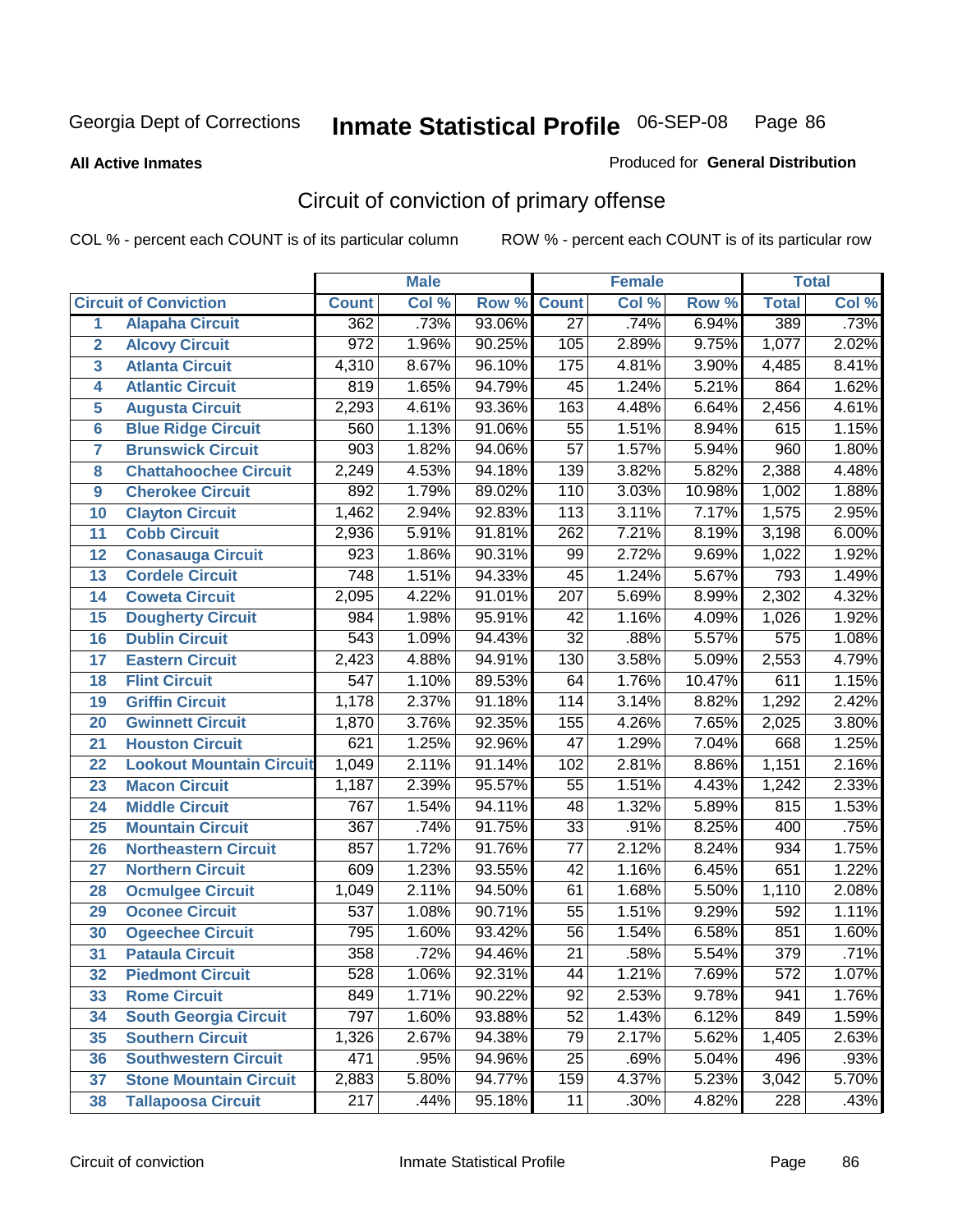**All Active Inmates**

### Produced for **General Distribution**

# Circuit of conviction of primary offense

|                              |                             |              | <b>Male</b> |        |                 | <b>Female</b> |        |              | <b>Total</b> |  |
|------------------------------|-----------------------------|--------------|-------------|--------|-----------------|---------------|--------|--------------|--------------|--|
| <b>Circuit of Conviction</b> |                             | <b>Count</b> | Col %       | Row %  | <b>Count</b>    | Col %         | Row %  | <b>Total</b> | Col %        |  |
| 39                           | <b>Tifton Circuit</b>       | 572          | 1.15%       | 95.81% | $\overline{25}$ | .69%          | 4.19%  | 597          | 1.12%        |  |
| 40                           | <b>Toombs Circuit</b>       | 390          | .78%        | 96.53% | 14              | .39%          | 3.47%  | 404          | .76%         |  |
| 41                           | <b>Waycross Circuit</b>     | 824          | 1.66%       | 93.85% | 54              | 1.49%         | 6.15%  | 878          | 1.65%        |  |
| 42                           | <b>Western Circuit</b>      | 487          | $.98\%$     | 94.93% | 26              | .72%          | 5.07%  | 513          | $.96\%$      |  |
| 43                           | <b>Rockdale Circuit</b>     | 440          | .89%        | 91.29% | 42              | 1.16%         | 8.71%  | 482          | .90%         |  |
| 44                           | <b>Douglas Circuit</b>      | 1,111        | 2.24%       | 90.92% | 111             | 3.05%         | 9.08%  | 1,222        | 2.29%        |  |
| 45                           | <b>Appalachian Circuit</b>  | 297          | $.60\%$     | 89.73% | 34              | .94%          | 10.27% | 331          | .62%         |  |
| 46                           | <b>Enotah Circuit</b>       | 330          | .66%        | 89.19% | 40              | 1.10%         | 10.81% | 370          | .69%         |  |
| 47                           | <b>Bell-Forsyth Circuit</b> | 301          | .61%        | 87.25% | 44              | 1.21%         | 12.75% | 345          | .65%         |  |
| 48                           | <b>Towaliga Circuit</b>     | 379          | .76%        | 93.35% | 27              | .74%          | 6.65%  | 406          | .76%         |  |
| 49                           | <b>Paulding Circuit</b>     | 228          | .46%        | 91.57% | 21              | .58%          | 8.43%  | 249          | .47%         |  |
|                              | <b>Total Rported</b>        | 49,695       | 100%        | 93.18% | 3,636           | 100%          | 6.82%  | 53,331       | 100%         |  |

| N<br>тео | 4∠     |       | 46            |
|----------|--------|-------|---------------|
|          | 49,737 | 3,640 | <b>FO 077</b> |

| M, | $+1 - - + -$<br>annu -<br>uu | ∶obb<br>- - - - - | .<br>чна<br>- --------- |
|----|------------------------------|-------------------|-------------------------|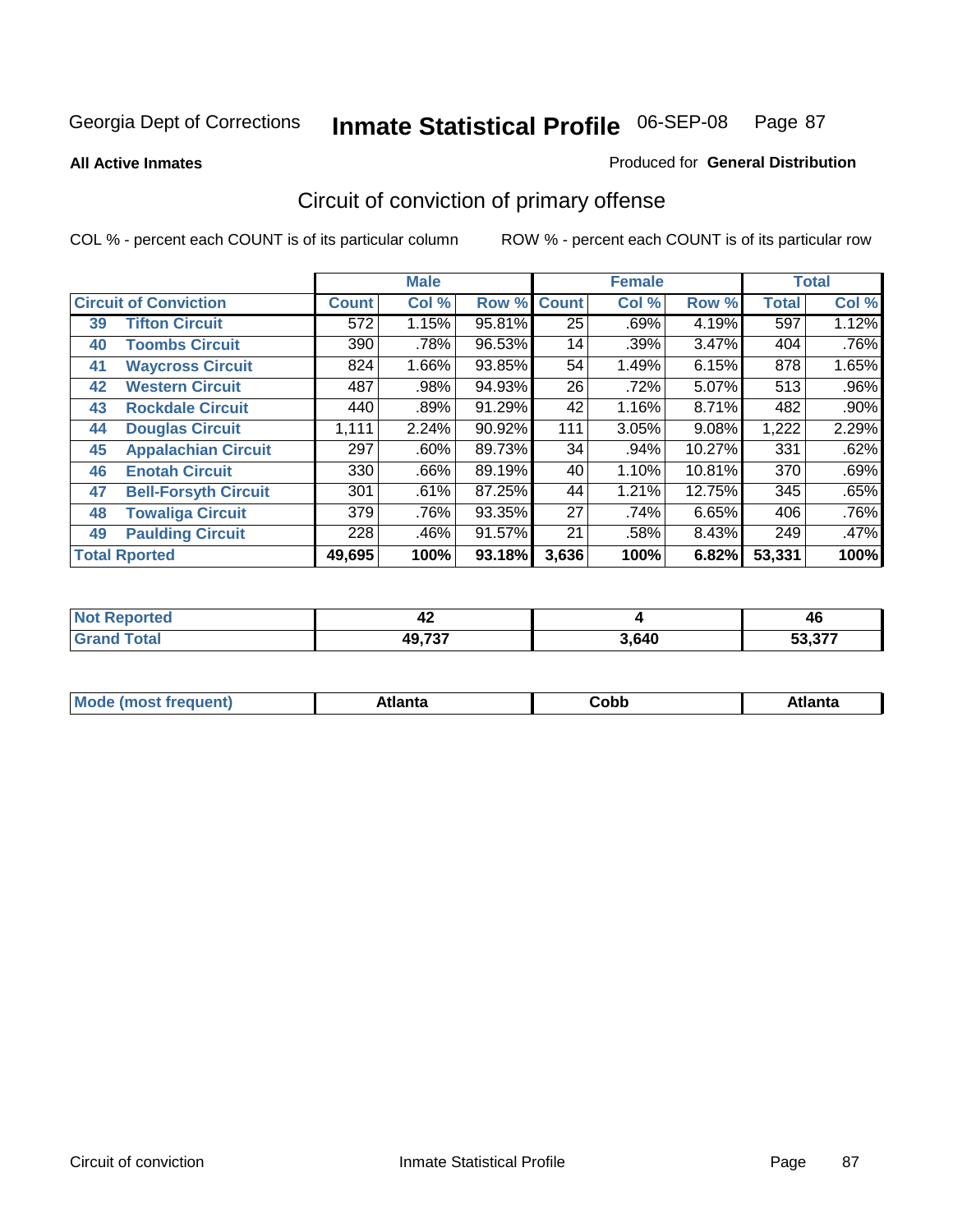### **All Active Inmates**

### Produced for **General Distribution**

# Years served (jail + prison) in this incarceration

COL % - percent each COUNT is of its particular column ROW % - percent each COUNT is of its particular row

|                              | <b>Male</b>      |        | <b>Female</b> |                  |        | <b>Total</b> |                 |        |
|------------------------------|------------------|--------|---------------|------------------|--------|--------------|-----------------|--------|
| <b>Years Served</b>          | <b>Count</b>     | Col %  | Row %         | <b>Count</b>     | Col %  | Row %        | <b>Total</b>    | Col %  |
| Less than one year           | 7,965            | 16.30% | 88.52%        | 1,033            | 28.69% | 11.48%       | 8,998           | 17.15% |
| 1 to 1.99 years              | 10,749           | 21.99% | 90.60%        | 1,115            | 30.97% | 9.40%        | 11,864          | 22.61% |
| 2 to 2.99 years              | 6,737            | 13.78% | 93.52%        | 467              | 12.97% | 6.48%        | 7,204           | 13.73% |
| $3$ to 3.99 years            | 4,207            | 8.61%  | 95.03%        | $\overline{220}$ | 6.11%  | 4.97%        | 4,427           | 8.44%  |
| 4 to 4.99 years              | 2,897            | 5.93%  | 95.55%        | $\overline{135}$ | 3.75%  | 4.45%        | 3,032           | 5.78%  |
| 5 to 5.99 years              | 2,238            | 4.58%  | 95.36%        | 109              | 3.03%  | 4.64%        | 2,347           | 4.47%  |
| 6 to 6.99 years              | 1,886            | 3.86%  | 95.40%        | $\overline{91}$  | 2.53%  | 4.60%        | 1,977           | 3.77%  |
| $\overline{7}$ to 7.99 years | 1,742            | 3.56%  | 96.35%        | 66               | 1.83%  | 3.65%        | 1,808           | 3.45%  |
| 8 to 8.99 years              | 1,486            | 3.04%  | 95.99%        | 62               | 1.72%  | 4.01%        | 1,548           | 2.95%  |
| 9 to 9.99 years              | 1,403            | 2.87%  | 96.16%        | $\overline{56}$  | 1.56%  | 3.84%        | 1,459           | 2.78%  |
| 10 to 10.99 years            | 1,075            | 2.20%  | 96.07%        | 44               | 1.22%  | 3.93%        | 1,119           | 2.13%  |
| 11 to 11.99 years            | 1,063            | 2.17%  | 96.81%        | $\overline{35}$  | 0.97%  | 3.19%        | 1,098           | 2.09%  |
| 12 to 12.99 years            | 800              | 1.64%  | 96.85%        | $\overline{26}$  | 0.72%  | 3.15%        | 826             | 1.57%  |
| 13 to 13.99 years            | $\overline{737}$ | 1.51%  | 96.85%        | $\overline{24}$  | 0.67%  | 3.15%        | 761             | 1.45%  |
| 14 to 14.99 years            | 664              | 1.36%  | 95.40%        | $\overline{32}$  | 0.89%  | 4.60%        | 696             | 1.33%  |
| 15 to 15.99 years            | $\overline{521}$ | 1.07%  | 97.57%        | 13               | 0.36%  | 2.43%        | 534             | 1.02%  |
| 16 to 16.99 years            | 431              | 0.88%  | 96.64%        | $\overline{15}$  | 0.42%  | 3.36%        | 446             | 0.85%  |
| 17 to 17.99 years            | 419              | 0.86%  | 96.99%        | $\overline{13}$  | 0.36%  | 3.01%        | 432             | 0.82%  |
| 18 to 18.99 years            | $\overline{32}6$ | 0.67%  | 96.17%        | 13               | 0.36%  | 3.83%        | 339             | 0.65%  |
| 19 to 19.99 years            | 269              | 0.55%  | 98.18%        | $\overline{5}$   | 0.14%  | 1.82%        | 274             | 0.52%  |
| 20 to 20.99 years            | $\overline{225}$ | 0.46%  | 95.74%        | 10               | 0.28%  | 4.26%        | 235             | 0.45%  |
| 21 to 21.99 years            | 176              | 0.36%  | 98.32%        | $\overline{3}$   | 0.08%  | 1.68%        | 179             | 0.34%  |
| 22 to 22.99 years            | 155              | 0.32%  | 98.73%        | $\overline{2}$   | 0.06%  | 1.27%        | 157             | 0.30%  |
| 23 to 23.99 years            | 134              | 0.27%  | 98.53%        | $\overline{2}$   | 0.06%  | 1.47%        | 136             | 0.26%  |
| 24 to 24.99 years            | 105              | 0.21%  | 96.33%        | 4                | 0.11%  | 3.67%        | 109             | 0.21%  |
| 25 to 25.99 years            | 80               | 0.16%  | 98.77%        | $\mathbf{1}$     | 0.03%  | 1.23%        | 81              | 0.15%  |
| 26 to 26.99 years            | 68               | 0.14%  | 98.55%        | 1                | 0.03%  | 1.45%        | 69              | 0.13%  |
| 27 to 27.99 years            | $\overline{59}$  | 0.12%  | 100.00%       |                  |        |              | 59              | 0.11%  |
| 28 to 28.99 years            | $\overline{56}$  | 0.11%  | 98.25%        | $\mathbf 1$      | 0.03%  | 1.75%        | $\overline{57}$ | 0.11%  |
| 29 to 29.99 years            | $\overline{37}$  | 0.08%  | 97.37%        | $\mathbf{1}$     | 0.03%  | 2.63%        | $\overline{38}$ | 0.07%  |
| Thirty + years               | 164              | 0.34%  | 99.39%        | $\mathbf{1}$     | 0.03%  | 0.61%        | 165             | 0.31%  |
| <b>Total Reported</b>        | 48,874           | 100%   | 93.14%        | 3,600            | 100%   | 6.86%        | 52,474          | 100%   |

| <b>Not Reported</b>            | 863             | 40                 | 903           |
|--------------------------------|-----------------|--------------------|---------------|
| <b>Grand Total</b>             | 49,737          | 3,640              | 53,377        |
|                                |                 |                    |               |
| <b>Mean</b><br>(average)       | 5.04            | 3.08               | 4.91          |
| <b>Median (middle)</b>         | 2.82            | 1.61               | 2.7           |
| <b>Mode</b><br>(most frequent) | 1 to 1.99 years | Less than one year | Less than one |

**year**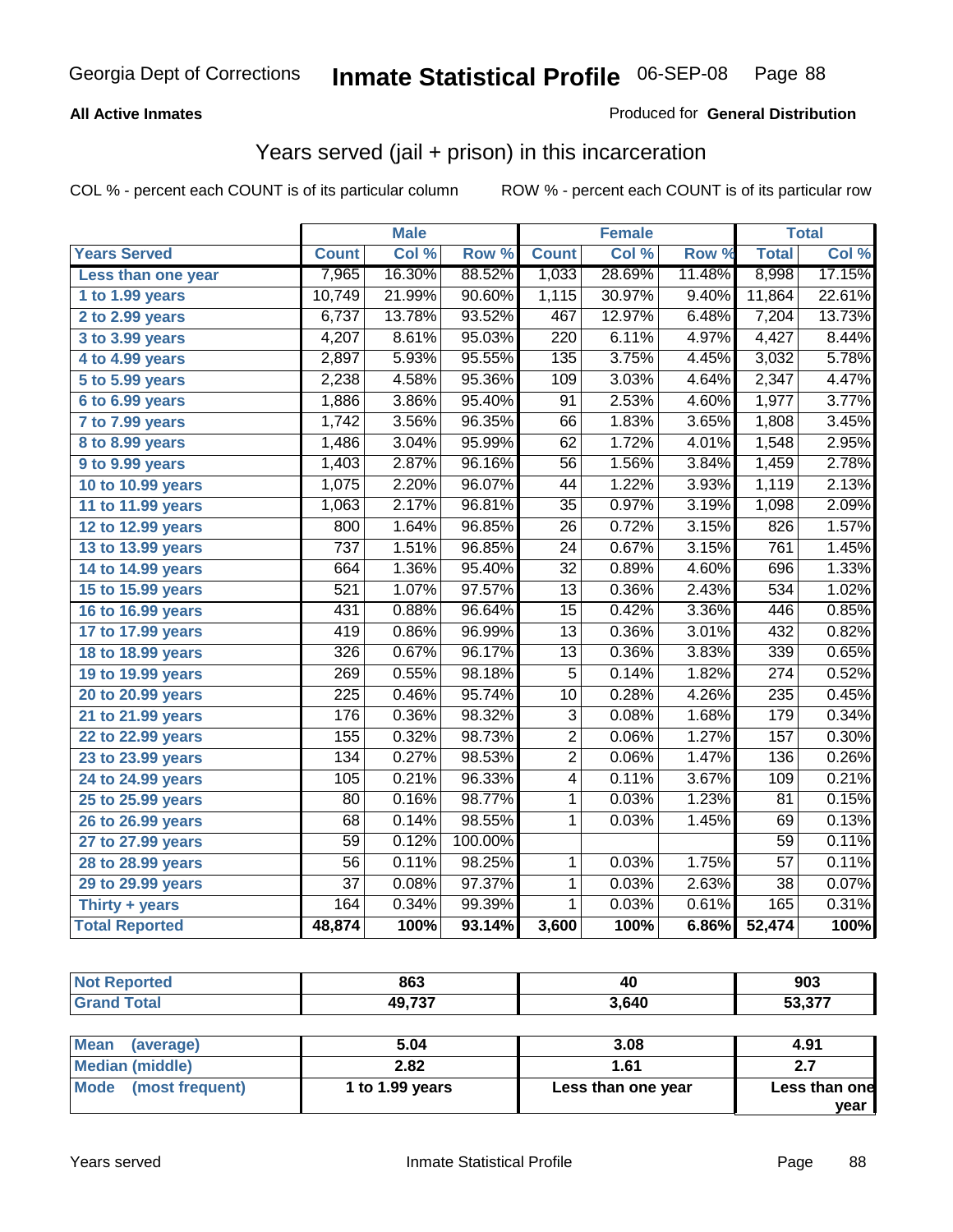### **All Active Inmates**

Produced for **General Distribution**

### Results of most recent HIV tests

|                         |              | <b>Male</b> |         |              | <b>Female</b> |          |        | <b>Total</b> |
|-------------------------|--------------|-------------|---------|--------------|---------------|----------|--------|--------------|
| <b>HIV Test Results</b> | <b>Count</b> | Col %       | Row %   | <b>Count</b> | Col %         | Row %    | Total  | Col %        |
| <b>Positive</b>         | 860          | $1.77\%$    | 90.43%  | 91           | 2.61%         | $9.57\%$ | 951    | 1.82%        |
| <b>Negative</b>         | 47,782       | 98.21%      | 93.37%  | 3,394        | $97.39\%$     | $6.63\%$ | 51,176 | 98.16%       |
| Indeterminate           | 9            | 0.02%       | 100.00% |              |               |          |        | 0.02%        |
| <b>Refused</b>          |              | 0.01%       | 100.00% |              |               |          |        | 0.01%        |
| <b>Total Reported</b>   | 48,652       | 100%        | 93.32%  | 3,485        | 100%          | 6.68%    | 52,137 | 100.0%       |

| <b>Not</b><br>rted          | .085   | 155   | 240. ا                                            |
|-----------------------------|--------|-------|---------------------------------------------------|
| <b>otal</b><br><b>Grand</b> | 10 727 | 3,640 | $F^{\wedge}$ $\wedge$ $\rightarrow$ $\rightarrow$ |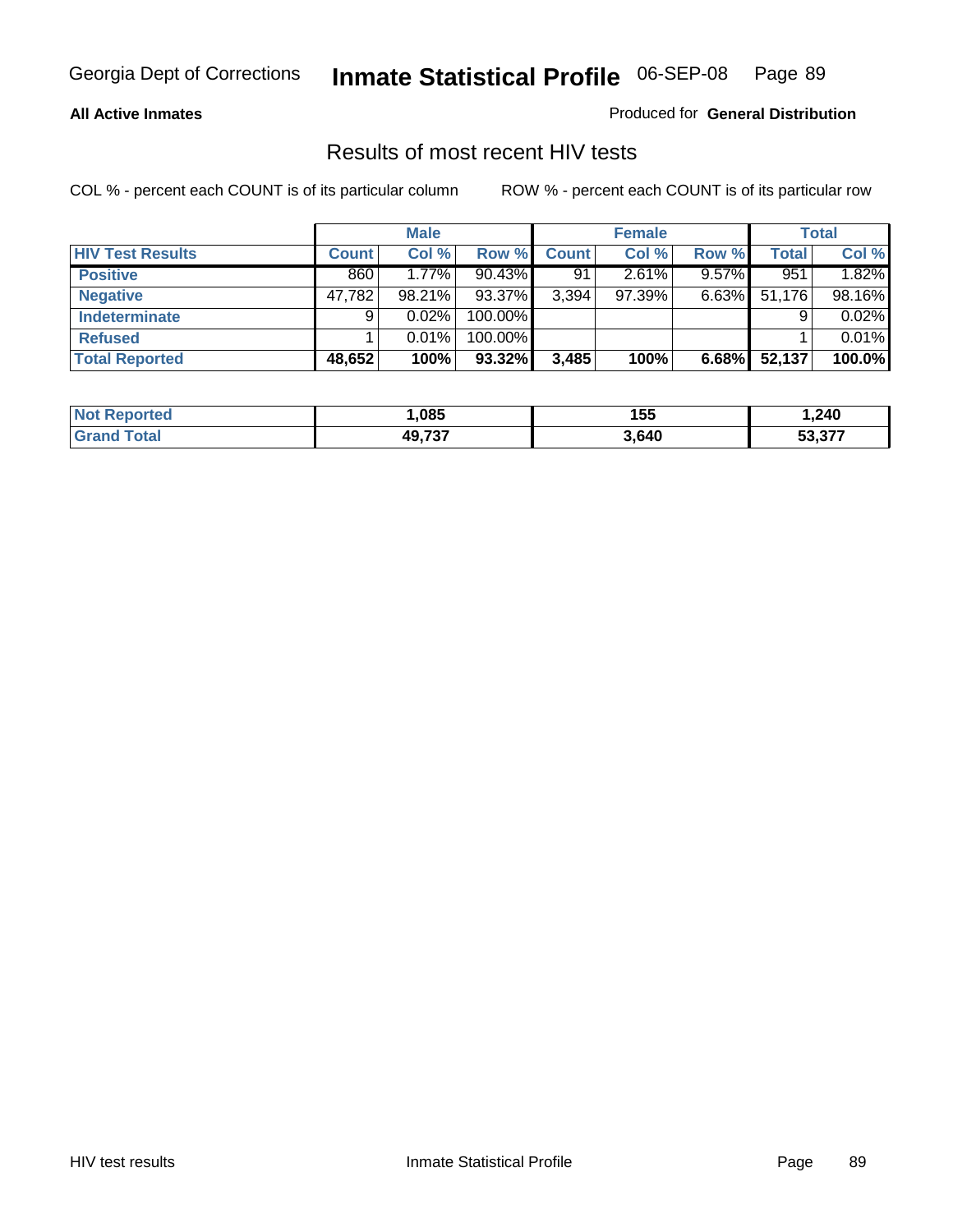### **All Active Inmates**

### Produced for **General Distribution**

### Results of most recent tuberculosis test

|                                  |              | <b>Male</b> |         |              | <b>Female</b> |          |              | Total    |
|----------------------------------|--------------|-------------|---------|--------------|---------------|----------|--------------|----------|
| <b>Tuberculosis Test Results</b> | <b>Count</b> | Col %       | Row %   | <b>Count</b> | Col %         | Row %    | <b>Total</b> | Col %    |
| <b>Positive on current test</b>  | 4,233        | $8.70\%$    | 97.85%  | 93           | $2.66\%$      | 2.15%    | 4,326        | $8.30\%$ |
| <b>Positive on previous test</b> | 4.645        | $9.55\%$    | 96.61%  | 163          | $4.67\%$      | $3.39\%$ | 4,808        | 9.22%    |
| <b>Negative</b>                  | 39,768       | $81.74\%$   | 92.47%  | 3,237        | $92.67\%$     | 7.53%    | 43,005       | 82.47%   |
| <b>Refused</b>                   |              | 0.01%       | 100.00% |              |               |          |              | 0.01%    |
| <b>Total Reported</b>            | 48,653       | 100%        | 93.30%  | 3,493        | 100%          | $6.70\%$ | 52,146       | 100%     |

| <b>Not</b>       | .084          | 147   | l 221     |
|------------------|---------------|-------|-----------|
| <b>Reported</b>  |               |       | ا تـــ    |
| ' Grand<br>™otar | <b>49 737</b> | 3,640 | $E_2 277$ |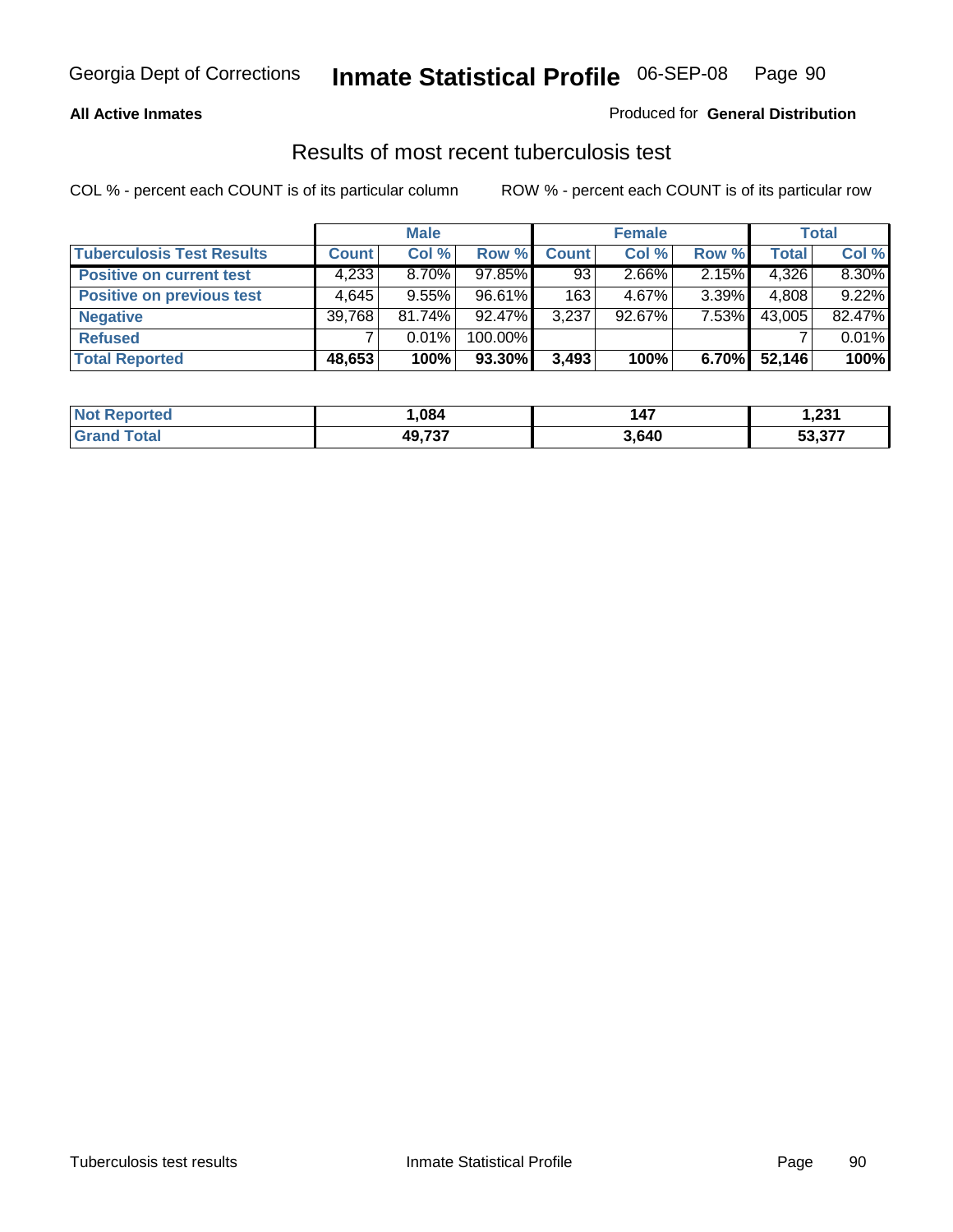### **All Active Inmates**

Produced for **General Distribution**

### Results of most recent syphilis test

|                                 | <b>Male</b>  |          |           |              | <b>Female</b> |          | Total           |        |
|---------------------------------|--------------|----------|-----------|--------------|---------------|----------|-----------------|--------|
| <b>Syphilis Test Results</b>    | <b>Count</b> | Col %    | Row %     | <b>Count</b> | Col %         | Row %    | <b>Total</b>    | Col %  |
| <b>Positive on current test</b> | 889          | $1.85\%$ | 87.16%I   | 131          | $3.76\%$      | 12.84%   | 1,020           | 1.98%  |
| <b>Negative</b>                 | 47.188       | 98.15%   | 93.36%    | 3,354        | 96.24%        | $6.64\%$ | 50,542          | 98.02% |
| <b>Total Reported</b>           | 48,077       | 100%     | $93.24\%$ | 3,485        | 100%          |          | $6.76\%$ 51,562 | 100%   |

| <b>Not Reported</b> | .660   | 155   | 815.ء  |
|---------------------|--------|-------|--------|
| <b>Grand Total</b>  | 49,737 | 3,640 | 53,377 |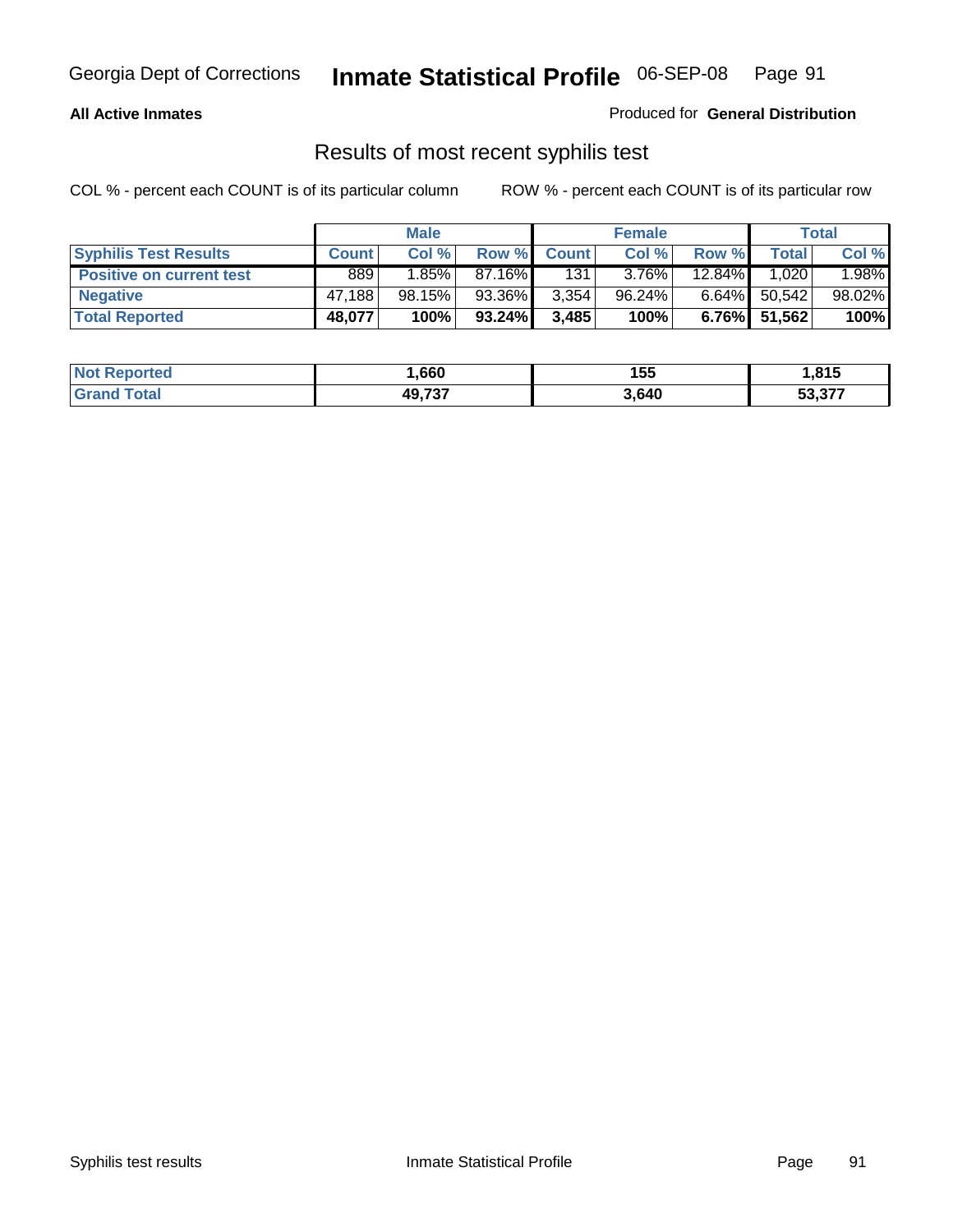### **All Active Inmates**

Produced for **General Distribution**

### Results of most recent Hepatitis-C test

|                                 | <b>Male</b>  |        | <b>Female</b> |              |           | Total    |             |        |
|---------------------------------|--------------|--------|---------------|--------------|-----------|----------|-------------|--------|
| <b>Hepatitis-C Test Results</b> | <b>Count</b> | Col %  | Row %I        | <b>Count</b> | Col %     | Row %    | $\tau$ otal | Col %  |
| <b>Positive on current test</b> | 249          | 30.63% | $96.51\%$     |              | $50.00\%$ | $3.49\%$ | 258         | 31.05% |
| <b>Negative</b>                 | 564          | 69.37% | 98.43%        |              | 50.00%    | $1.57\%$ | 573         | 68.95% |
| <b>Total Reported</b>           | 813          | 100%   | 97.83%        | 18           | 100%      | 2.17%    | 831         | 100%   |

| <b>Not Reported</b> | 48,924 | 3,622 | 52,546 |
|---------------------|--------|-------|--------|
| <b>Grand Total</b>  | 49,737 | 3,640 | 53,377 |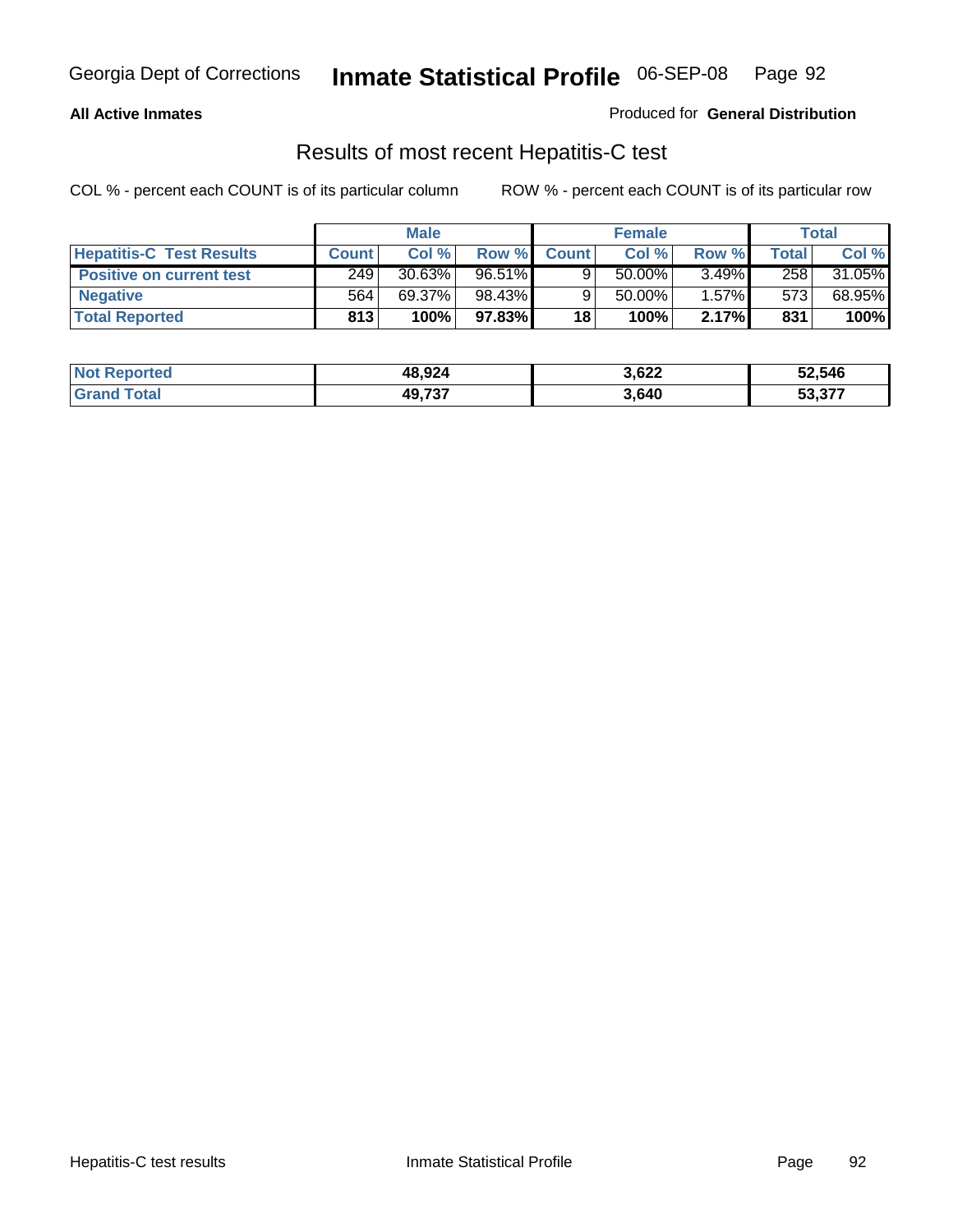### **All Active Inmates**

Produced for **General Distribution**

### Results of most recent pregnancy test

|                                 | <b>Male</b>  |       |       | <b>Female</b> |           |         | Total |        |
|---------------------------------|--------------|-------|-------|---------------|-----------|---------|-------|--------|
| <b>Pregnancy Test Results</b>   | <b>Count</b> | Col % | Row % | <b>Count</b>  | Col %     | Row %   | Total | Col %  |
| <b>Positive on current test</b> |              |       |       | 52            | 1.93%     | 100.00% | 52    | 1.93%  |
| <b>Negative</b>                 |              |       |       | 2.636         | $98.07\%$ | 100.00% | 2,636 | 98.07% |
| <b>Total Reported</b>           |              | %     | 0.00% | 2,688         | 100%      | 100.00% | 2,688 | 100%   |

| <b>Not Reported</b> | 49,737 | 952   | 50,689 |
|---------------------|--------|-------|--------|
| <b>Grand Total</b>  | 49.737 | 3,640 | 53,377 |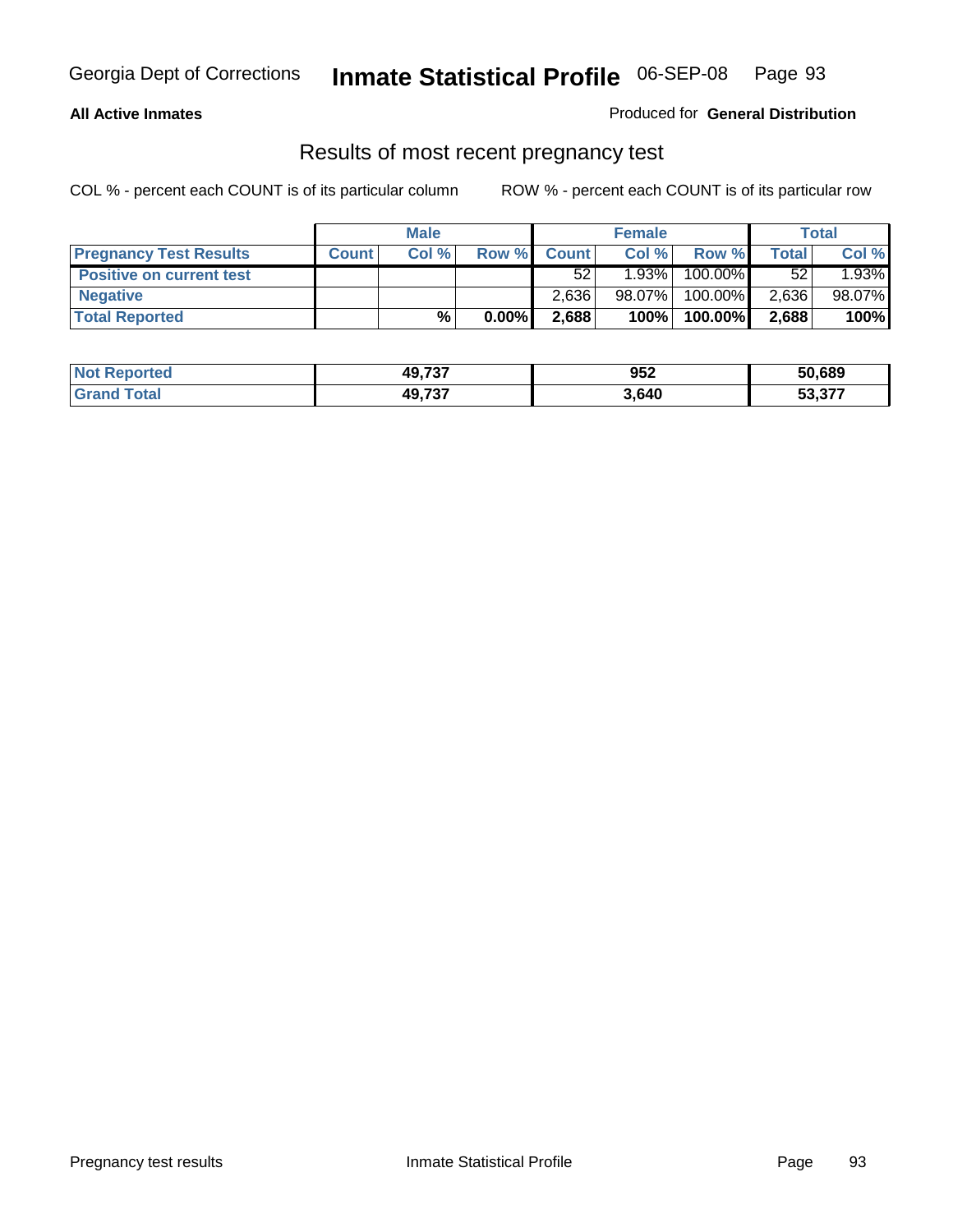### **All Active Inmates**

### Produced for **General Distribution**

### Results of most recent diabetes test

|                                 | <b>Male</b>  |         |                 |              | <b>Female</b> |        | Total |         |
|---------------------------------|--------------|---------|-----------------|--------------|---------------|--------|-------|---------|
| <b>Diabetes Test Results</b>    | <b>Count</b> | Col %   | Row %           | <b>Count</b> | Col %         | Row %I | Total | Col %   |
| <b>Positive on current test</b> | 67           | 100.00% | 98.53% <b>I</b> |              | $100.00\%$    | 1.47%  | 68    | 100.00% |
| <b>Total Reported</b>           | 67           | 100%    | 98.53%          |              | 100%          | 1.47%  | 68    | 100%    |

| <b>Not Reported</b> | 49.670 | 3,639 | 53,309 |
|---------------------|--------|-------|--------|
| Total<br>Grand      | 49.737 | 3,640 | 53.377 |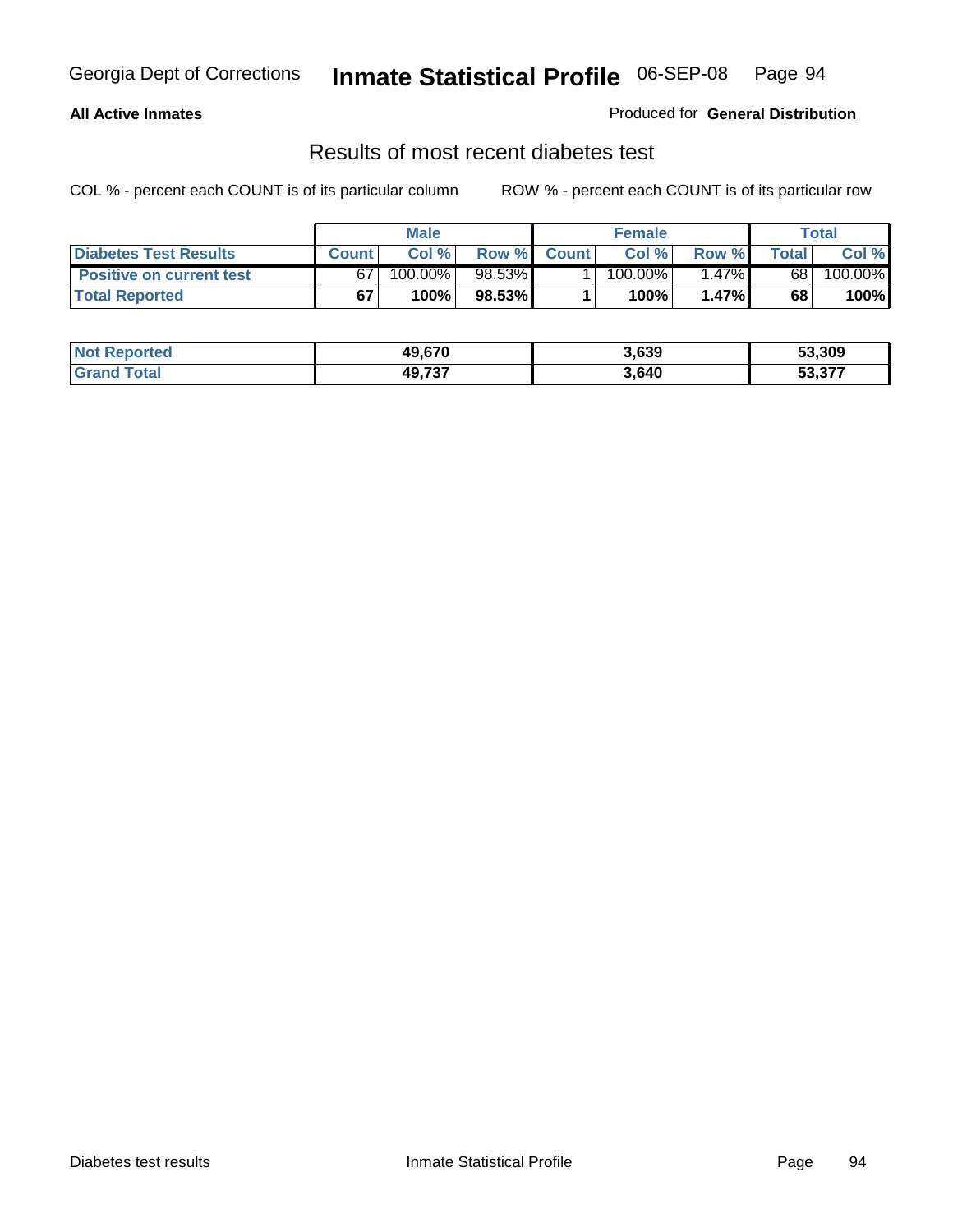### **All Active Inmates**

### Produced for **General Distribution**

### Results of most recent hypertension test

|                                  | <b>Male</b>  |           |         |              | <b>Female</b> |          | <b>Total</b> |           |
|----------------------------------|--------------|-----------|---------|--------------|---------------|----------|--------------|-----------|
| <b>Hypertension Test Results</b> | <b>Count</b> | Col %     | Row %   | <b>Count</b> | Col%          | Row %    | Total        | Col %     |
| <b>Positive on current test</b>  | 326          | $97.60\%$ | 99.09%  |              | 100.00%       | $0.91\%$ | 329          | $97.63\%$ |
| <b>Negative</b>                  |              | $2.40\%$  | 100.00% |              |               |          |              | $2.37\%$  |
| <b>Total Reported</b>            | 334          | 100%      | 99.11%  |              | 100%          | 0.89%    | 337          | 100%      |

| <b>Not Reported</b> | 49,403 | 3,637 | 53,040 |
|---------------------|--------|-------|--------|
| <b>Grand Total</b>  | 49,737 | 3,640 | 53,377 |